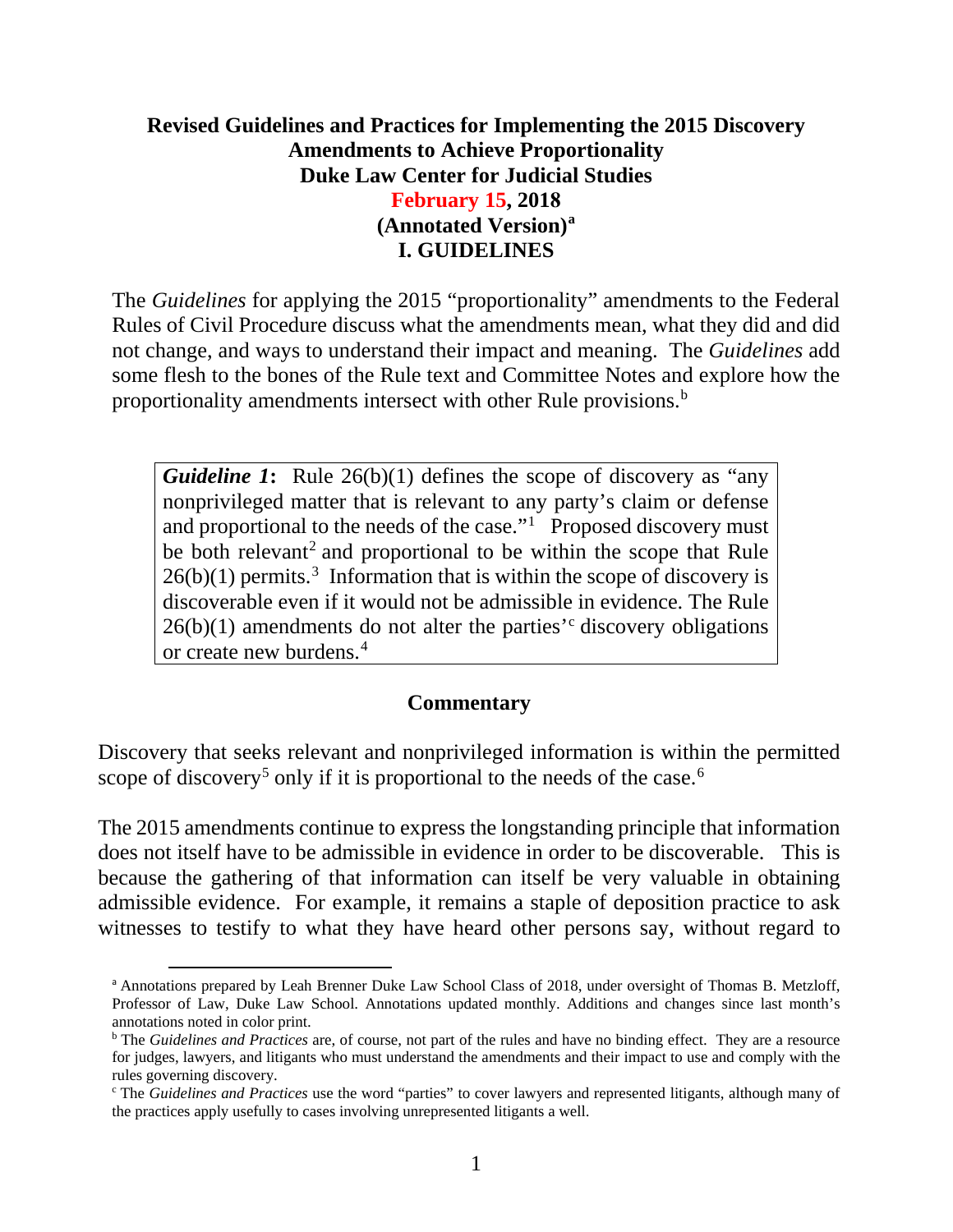whether the statements would be inadmissible as hearsay, because the questioner can use that information to identify and examine the person whose alleged statement was repeated.

The phrase "reasonably calculated to lead to the discovery of admissible evidence" is deleted because it was often misapplied, despite earlier revisions to clarify its meaning.<sup>[7](#page-31-1)</sup> Some lawyers and judges misunderstood the phrase to expand the scope of discovery to include irrelevant information if it was "reasonably calculated to lead to the discovery of" relevant information. That was and is wrong; discovery was and is limited to relevant information, revised in 2015 to add proportionality to what defines the scope of permissible discovery. The new phrasing deletes the "reasonably calculated" phrase and replaces it with a statement clearly rejecting admissibility as a limit on discoverability but just as clearly limiting the scope of discovery to relevant and proportional information.

Lawyers and judges must be careful when quoting older cases defining or describing the scope of discovery because some of the passages from those cases may have been construing rule text that has been superseded. For example, the Supreme Court stated in 1978 that the scope of discovery "has been construed broadly to encompass any matter that bears on, or that reasonably could lead to other matter that could bear on, any issue that is or may be in the case." *Oppenheimer Fund, Inc. v. Sanders*, 437 U.S. 340, 351 (1978). At the time of that case, however, the text of Rule 26(b)(1) linked the scope of discovery to "the subject matter involved," and the Court specifically stated that it was interpreting that "key phrase." Since then, the 2000 amendments altered the scope to permit subject-matter discovery only upon a showing of good cause and the 2015 amendments eliminated subject-matter discovery completely. *Oppenheimer* was decided before the concept of proportionality was added to Rule 26, first in the 1983 amendments adding limits to permissible discovery and explicitly in the 2015 amendments limiting the scope of permissible discovery to both relevant and proportional information.

The statement in *Oppenheimer* that describes the breadth of the relevance inquiry remains intact. In the discovery context, relevance is "construed broadly to encompass any matter that bears on" the matter in question. *Oppenheimer*, 437 U.S. at 351. The difference today is that the relevance inquiry is linked only to claims and defenses not subject matter—and is joined by proportionality in defining scope.

The rule text no longer specifically states that discovery into the sources of information—discovery into the existence, description, or nature of documents, or the identity of witnesses—is part of the scope of discovery. The Committee Note explains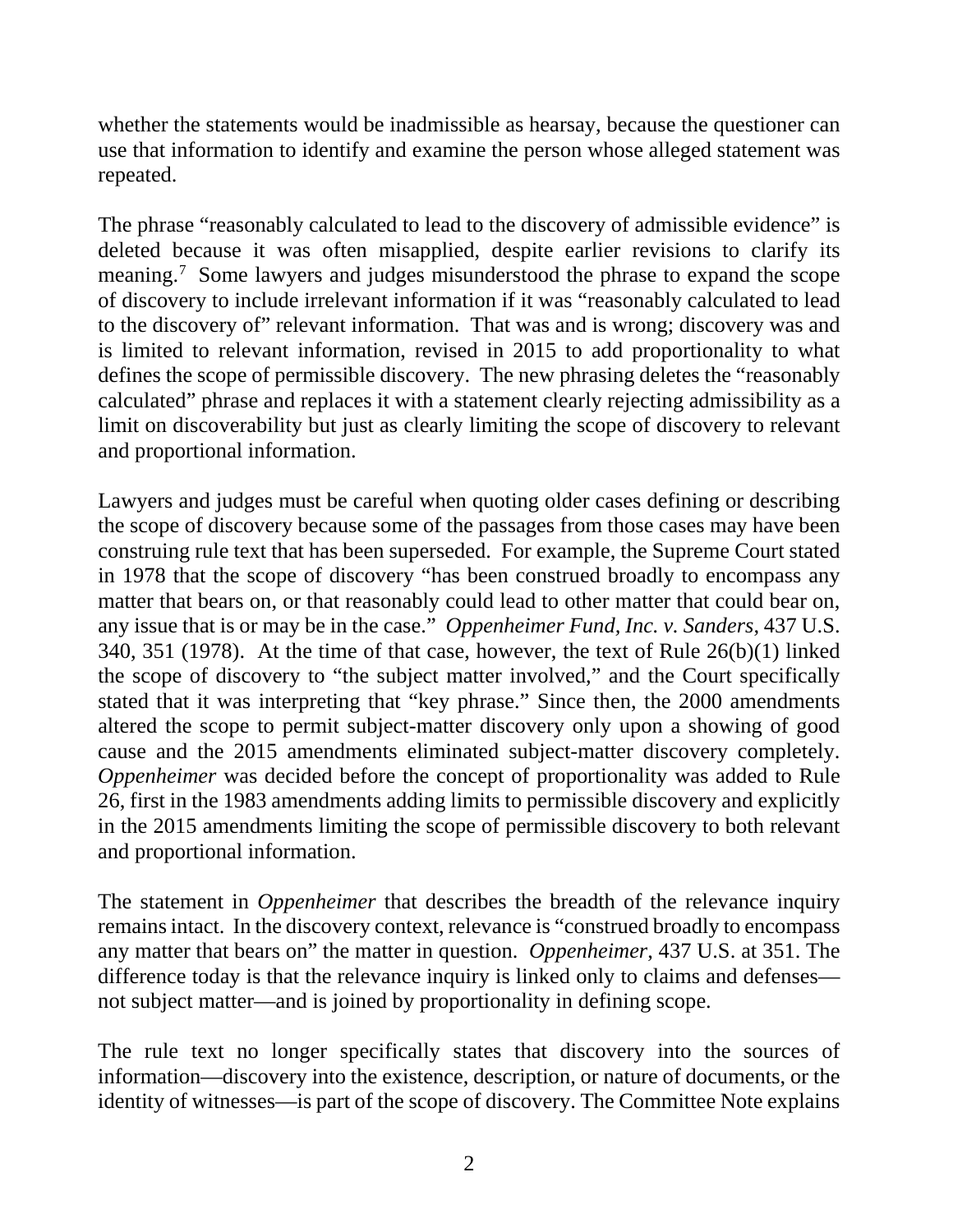that the language was deleted solely out of a belief that "[d]iscovery of such matters is so deeply entrenched in practice that it is no longer necessary to clutter the long text of Rule 26 with these examples." Information about the existence and location of sources of information is relevant because it "bears on" the claims and defenses, and is therefore within the scope of discovery so long as it is proportional to the needs of the case.

## **Committee Note, Rule 26 (Dec. 1, 2015)**

"Information is discoverable under revised Rule 26(b)(1) if it is relevant to any party's claim or defense and is proportional to the needs of the case. The considerations that bear on proportionality are moved from present Rule  $26(b)(2)(C)(iii)$ , slightly rearranged and with one addition."

"The former provision for discovery of relevant but inadmissible information that appears 'reasonably calculated to lead to the discovery of admissible evidence' is also deleted. The phrase has been used by some, incorrectly, to define the scope of discovery. As the Committee Note to the 2000 amendments observed, use of the 'reasonably calculated' phrase to define the scope of discovery 'might swallow any other limitation on the scope of discovery.' The 2000 amendments sought to prevent such misuse by adding the word 'Relevant' at the beginning of the sentence, making clear that 'relevant' means within the scope of discovery as defined in this subdivision . . . .' The 'reasonably calculated" phrase has continued to create problems, however, and is removed by these amendments. It is replaced by the direct statement that 'Information within this scope of discovery need not be admissible in evidence to be discoverable.' Discovery of nonprivileged information not admissible in evidence remains available so long as it is otherwise within the scope of discovery."

*Guideline 2***:** Rule 26(b)(1) identifies six factors for the parties and the judge to consider in determining whether proposed discovery is "proportional to the needs of the case."<sup>[8](#page-32-0)</sup> As discussed further in *Guideline* 3, the degree to which any factor applies and the way it applies depend on the facts and circumstances of each case.

### **Committee Note, Rule 26 (Dec. 1, 2015)**

"The present amendment restores the proportionality factors to their original place in defining the scope of discovery. This change reinforces the Rule 26(g) obligation of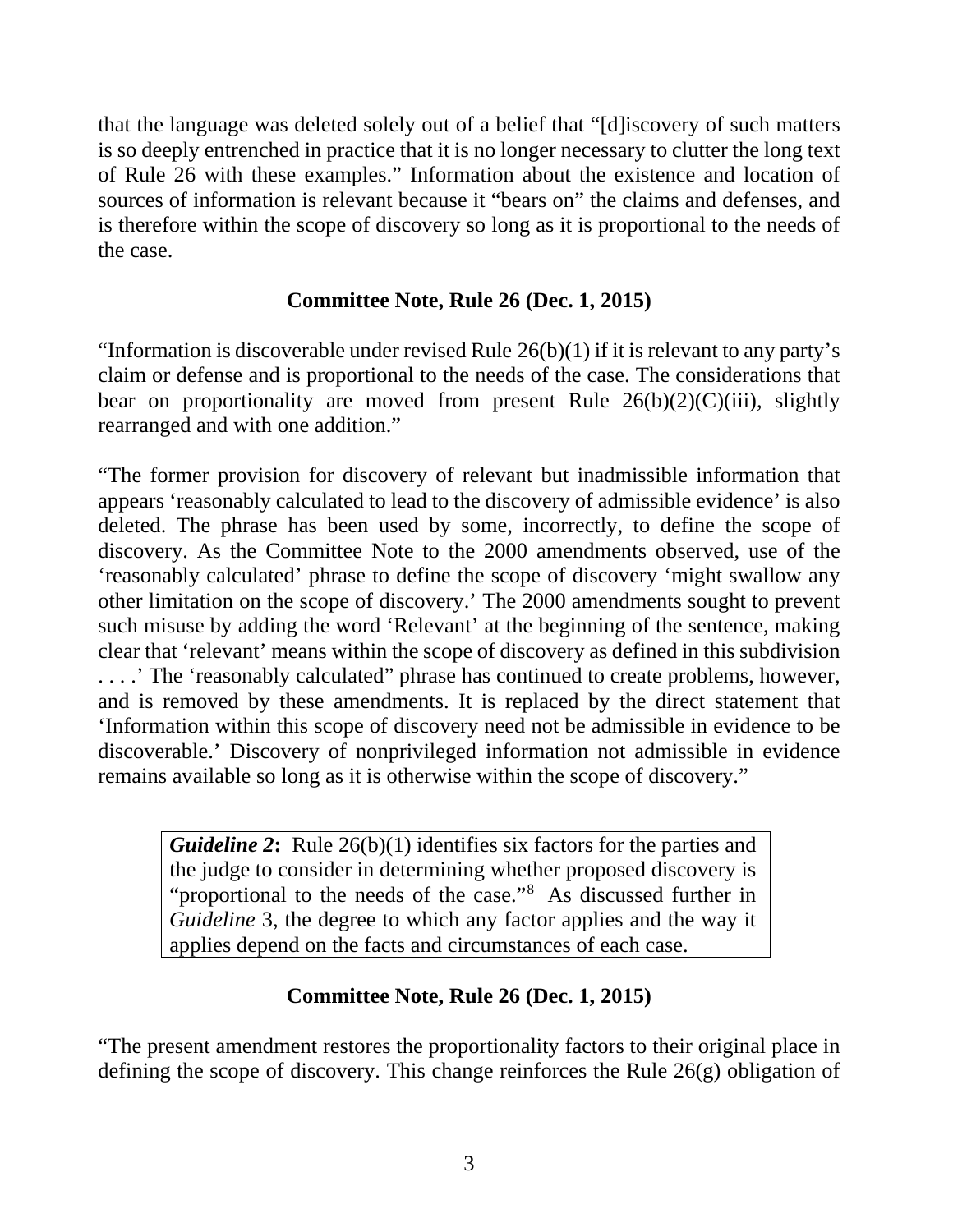the parties to consider these factors in making discovery requests, responses, or objections."

*Guideline 2(A)***:** "*Importance of Issues at Stake*"—This factor focuses on measuring the importance of the issues at stake in the particular case.<sup>[9](#page-32-1)</sup> This factor recognizes that many cases raise issues that are important for reasons beyond any money the parties may stand to gain or lose in a particular case.<sup>[10](#page-33-0)</sup>

## **Commentary**

An action seeking to enforce constitutional, statutory, or common-law rights, including a case filed under a statute using attorney fee-shifting provisions to encourage enforcement, can serve public and private interests that have an importance beyond any damages sought or other monetary amounts the case may involve.<sup>[11](#page-33-1)</sup>

## **Committee Note, Rule 26 (Dec. 1, 2015)**

"The 1983 Committee Note recognized "the significance of the substantive issues, as measured in philosophic, social, or institutional terms. Thus the rule recognizes that many cases in public policy spheres, such as employment practices, free speech, and other matters, may have importance far beyond the monetary amount involved." Many other substantive areas also may involve litigation that seeks relatively small amounts of money, or no money at all, but that seeks to vindicate vitally important personal or public values."

*Guideline 2(B)***:** "*Amount in Controversy*"—This factor examines what the parties stand to gain or lose financially in a particular case as part of deciding what discovery burdens and expenses are reasonable for that case.[12](#page-33-2) The amount in controversy is usually the amount the plaintiff claims or could claim in good faith.

### **Commentary**

If a specific amount in controversy is alleged in the pleadings and challenged, or no specific amount is alleged and the pleading is limited to asserting that the amount exceeds the jurisdictional minimum, the issue is how much the plaintiff could recover based on the claims asserted and allegations made.When an injunction or declaratory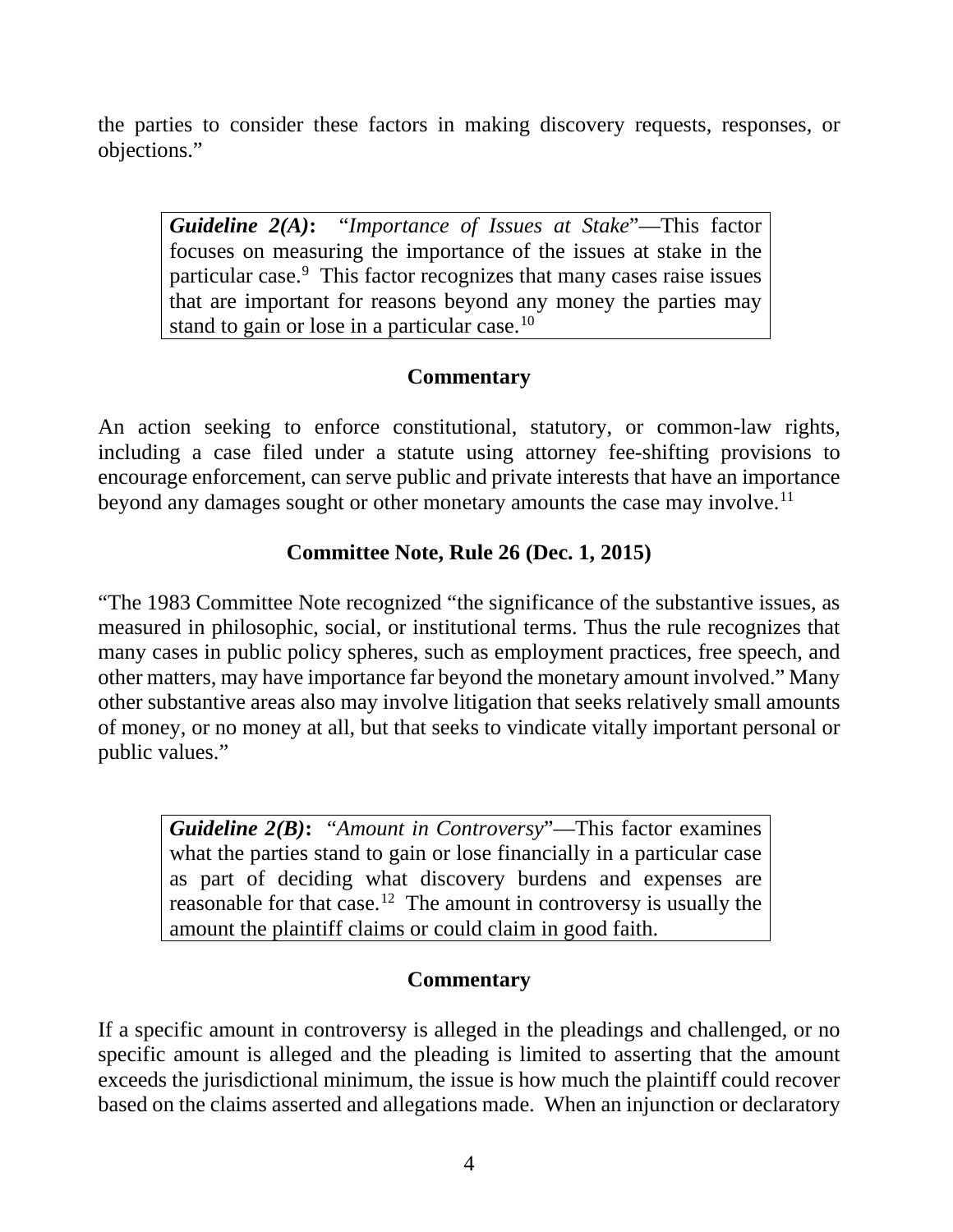judgment is sought, the amount in controversy includes the pecuniary value of that relief. The amount in controversy calculation can change as the case progresses, the claims and defenses evolve, and the parties and judge learn more about the damages or the value of the equitable relief.

## **Committee Note, Rule 26 (Dec. 1, 2015)**

"It also is important to repeat the caution that the monetary stakes are only one factor, to be balanced against other factors."

*Guideline 2(C)***:** "*Relative Access to Information*"---This factor addresses the extent to which each party has access to relevant information in the case.<sup>[13](#page-34-0)</sup> The issues to be examined include the extent to which a party needs formal discovery because relevant information is not otherwise available to that party.

## **Commentary**

In a case involving "information asymmetry" or inequality, in which one party has or controls significantly more of the relevant information than other parties, the parties with less information or access to it depend on discovery to obtain relevant information. Parties who have more information or who control the access to it are often asked to produce significantly more information than they seek or are able to obtain from a party with less.

The fact that a party has little discoverable information to provide others does not create a cap on the amount of discovery it can obtain. A party's ability to take discovery is not limited by the amount of relevant information it possesses or controls, by the amount of information other parties seek from it, or by the amount of information it must provide in return. Discovery costs and burdens may be heavier for the party that has or can easily get the bulk of the essential proof in a case.<sup>[14](#page-34-1)</sup>

When a case involves information asymmetry or inequality, proportionality requires permitting all parties access to necessary information, but without the unfairness that can result if the asymmetries are leveraged by any party for tactical advantage. Unfairness can occur when a party with significantly less information imposes unreasonable demands on the party who has voluminous information. Unfairness can also occur when a party with significantly more information takes unreasonably restrictive or dilatory positions in response to the other party's requests.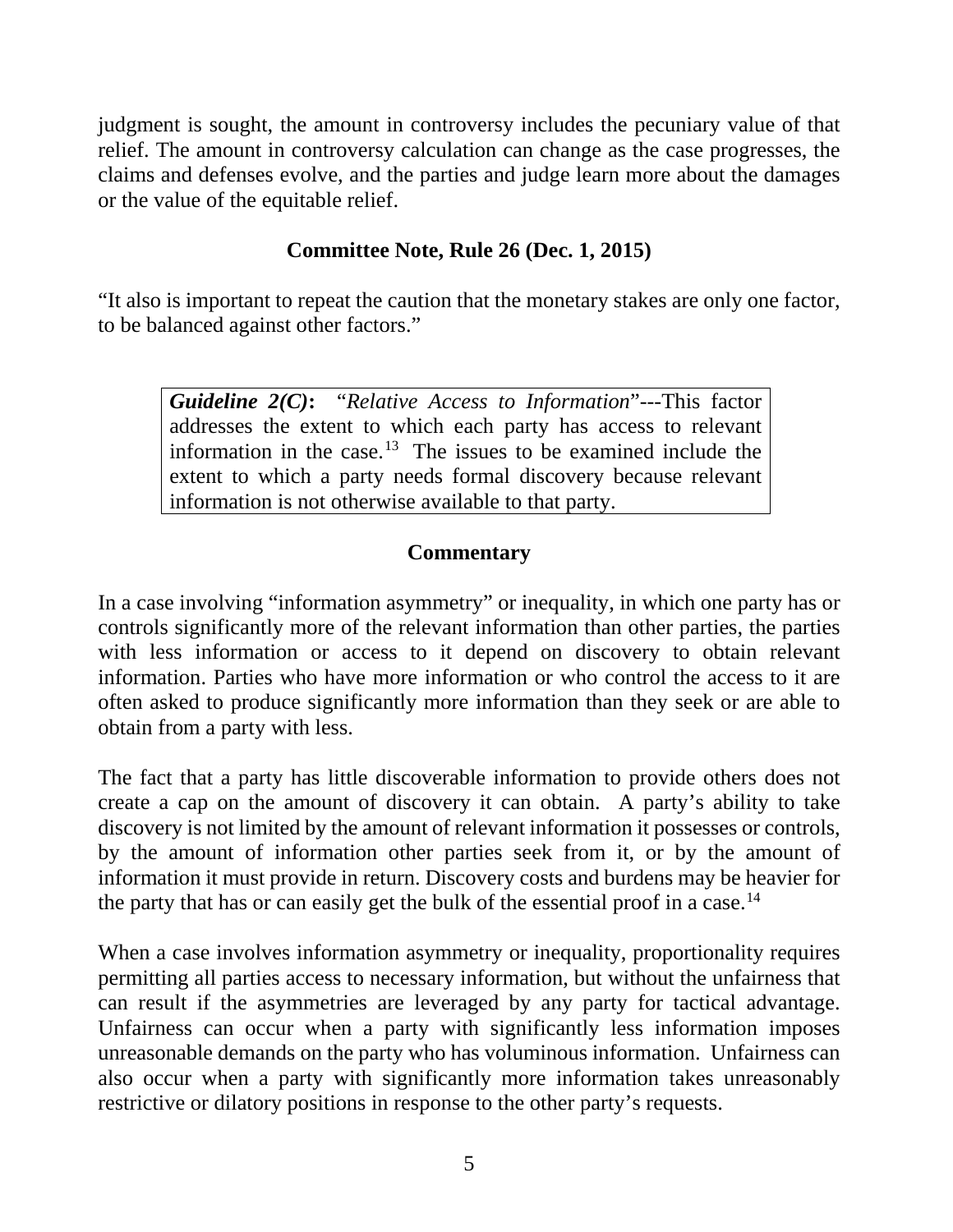#### **Committee Note, Rule 26 (Dec. 1, 2015)**

"The direction to consider the parties' relative access to relevant information adds new text to provide explicit focus on considerations already implicit in present Rule  $26(b)(2)(C)(iii)$ . Some cases involve what often is called "information" asymmetry." One party — often an individual plaintiff — may have very little discoverable information. The other party may have vast amounts of information, including information that can be readily retrieved and information that is more difficult to retrieve. In practice these circumstances often mean that the burden of responding to discovery lies heavier on the party who has more information, and properly so."

*Guideline 2(D)***:** "*Parties' Resources*"—This factor examines what resources are available to the parties for gathering, reviewing, and producing information and for requesting, receiving, and reviewing information in discovery. "Resources" means more than a party's financial resources. It includes the technological, administrative, and human resources needed to perform the discovery tasks.[15](#page-35-0)

#### **Commentary**

In general, more can be expected of parties with greater resources and less of parties with scant resources, but the impact of the parties' reasonably available resources on the extent or timing of discovery must be specifically determined for each case.

As with all of the factors, this factor is only one consideration. Even if one party has significantly greater resources, this factor does not require that party to provide all or most of the discovery proposed simply because the party is able to do so. Nor does this factor mean that parties with limited resources can refuse to provide relevant information simply because doing so would be difficult for financial or other reasons.[16](#page-35-1) A party's ability to take discovery is not limited by the resources it has available to provide discovery in return.

The basic point is what resources a party reasonably has available for discovery, when it is needed. Evaluating the resources a party can reasonably be expected to expend on discovery may require considering that party's competing demands for those resources.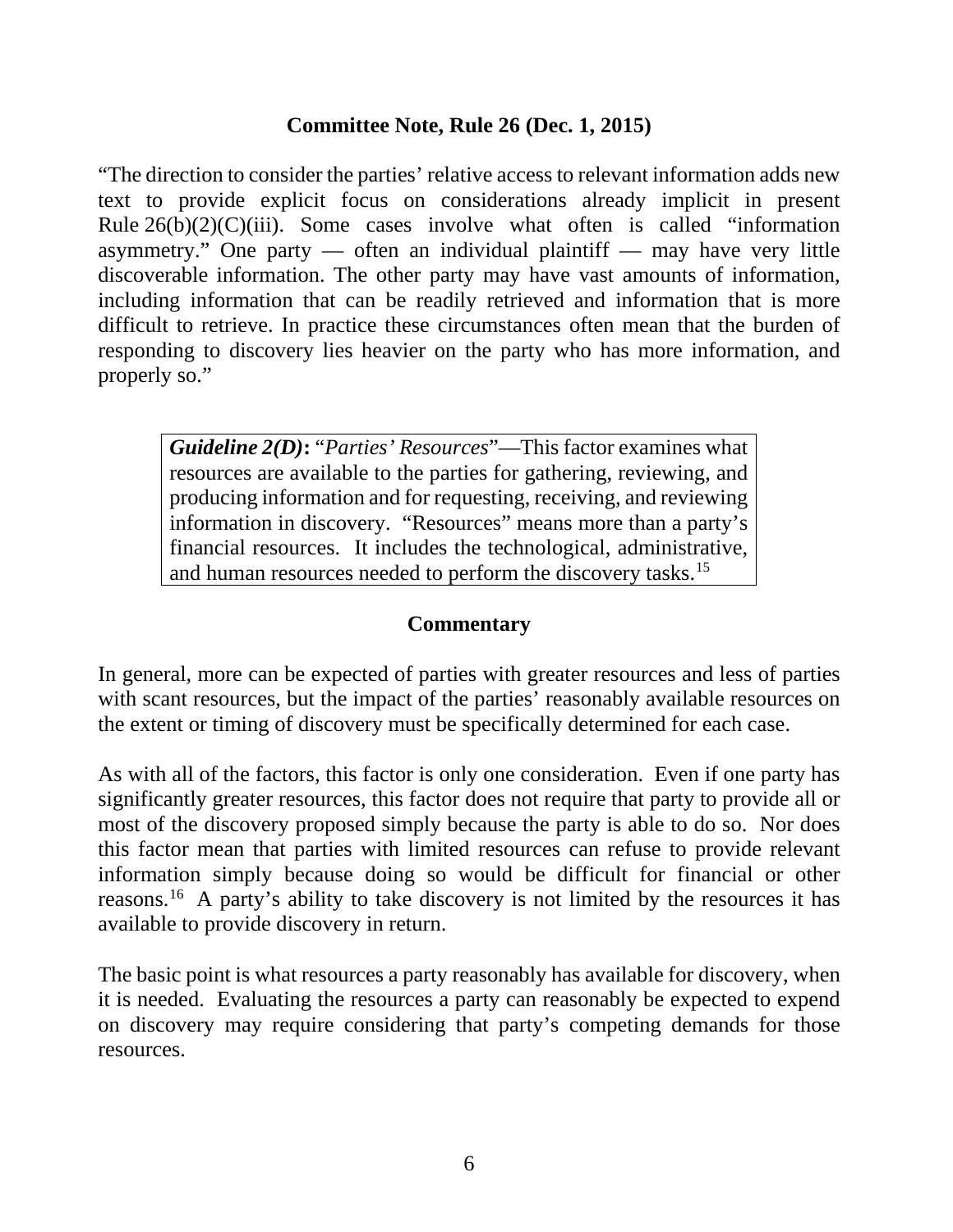#### **Committee Note, Rule 26 (Dec. 1, 2015)**

"So too, consideration of the parties' resources does not foreclose discovery requests addressed to an impecunious party, nor justify unlimited discovery requests addressed to a wealthy party. The 1983 Committee Note cautioned that "[t]he court must apply the standards in an even-handed manner that will prevent use of discovery to wage a war of attrition or as a device to coerce a party, whether financially weak or affluent."

*Guideline 2(E)***:** "*Importance of Discovery"* —This factor examines the importance of the discovery to resolving the issues in the case.<sup>[17](#page-35-2)</sup>

### **Commentary**

One aspect of this factor is to identify what issues or topics are the subject of the proposed discovery and how important those issues and topics are to resolving the overall case.[18](#page-36-0) Discovery relating to a central issue is more important than discovery relating to a peripheral issue.<sup>[19](#page-37-0)</sup>

Another aspect is the role of the proposed discovery in resolving the issue to which the discovery is directed. Discovery that is essential to resolving that issue is more important than discovery that is cumulative or only tangentially related to that issue.<sup>[20](#page-37-1)</sup>

Understanding the importance of proposed discovery may involve assessing what the requesting party is realistically able to predict about what added information the proposed discovery will yield and how beneficial it will be.

*Guideline 2(F)***:** "*Whether the Burden or Expense Outweighs Its Likely Benefit"*—This factor identifies and weighs the burden or expense of the discovery in relation to its likely benefit.<sup>21</sup> There is no fixed burden-to-benefit ratio that defines what is or is not proportional.

### **Commentary**

The "importance of discovery factor" discussed in *Guideline* 2(E) addresses the likely benefits of proposed discovery based on its importance to resolving issues and the importance of those issues to resolving the case.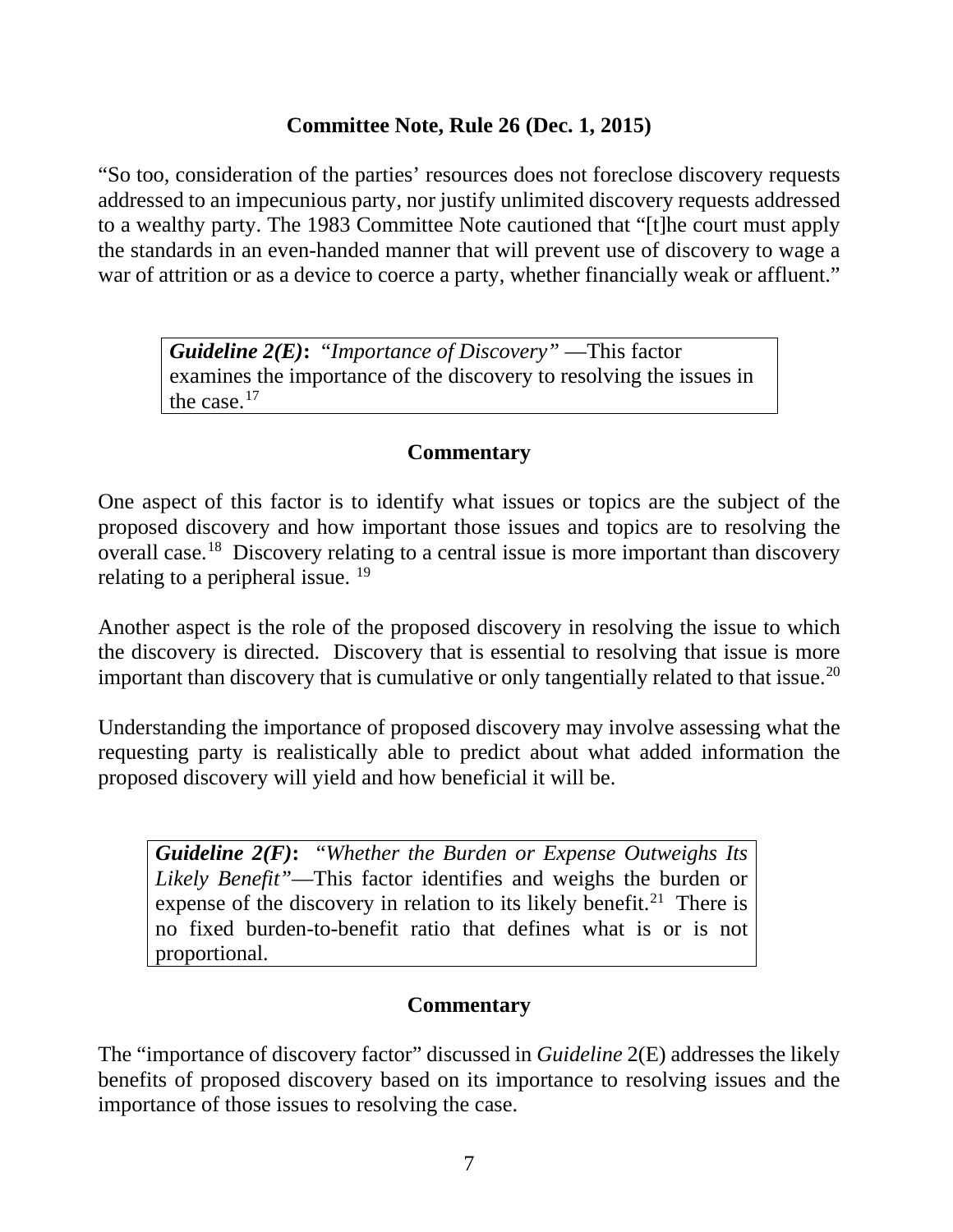In general, proposed discovery that is likely to return important information on issues that must be resolved will justify expending more resources than proposed discovery seeking information that is unlikely to exist, that may be hard to find or retrieve, or that is on issues that may be of secondary importance to the case, that may be deferred until other threshold or more significant issues are resolved, or that may not need to be resolved at all.

If the information sought is important to resolving an issue, discovery to obtain that information can be expected to yield a greater benefit and justifies a heavier burden, especially if the issue is important to resolving the case or materially advances resolution. If the information sought is of marginal or speculative usefulness in resolving the issue, the burden is harder to justify, especially if the issue is not central to resolving the case or is unlikely to materially advance case resolution.<sup>[22](#page-39-0)</sup>

This factor focuses on the benefits of the information to be obtained and the burdens or expenses of obtaining that information. It is to be considered along with the other factors, which separately address and take into account the importance of the issues at stake and any resulting benefit to society associated with litigation of those issues.<sup>[23](#page-39-1)</sup>

*Guideline* 6 separately addresses which party bears the burden of providing specific information about the burdens, expense, or benefits of proposed discovery when proportionality disputes arise.

Rule 26(b)(2)(B) addresses a specific type of burden argument—that discovery should not proceed with respect to a particular source of electronically stored information because accessing information from that source is unduly burdensome or costly. Examples might include information stored using outdated or "legacy" technology or information stored for disaster recovery rather than archival purposes that would not be searchable or even usable without significant effort. Rule 26(b)(2)(B) has specific provisions for discovery from such sources. Those provisions do not apply to discovery from accessible sources, even if that discovery imposes significant burden or cost.[24](#page-39-2)

### **Committee Note, Rule 26 (Dec. 1, 2015)**

"The parties may begin discovery without a full appreciation of the factors that bear on proportionality. A party requesting discovery, for example, may have little information about the burden or expense of responding. A party requested to provide discovery may have little information about the importance of the discovery in resolving the issues as understood by the requesting party. Many of these uncertainties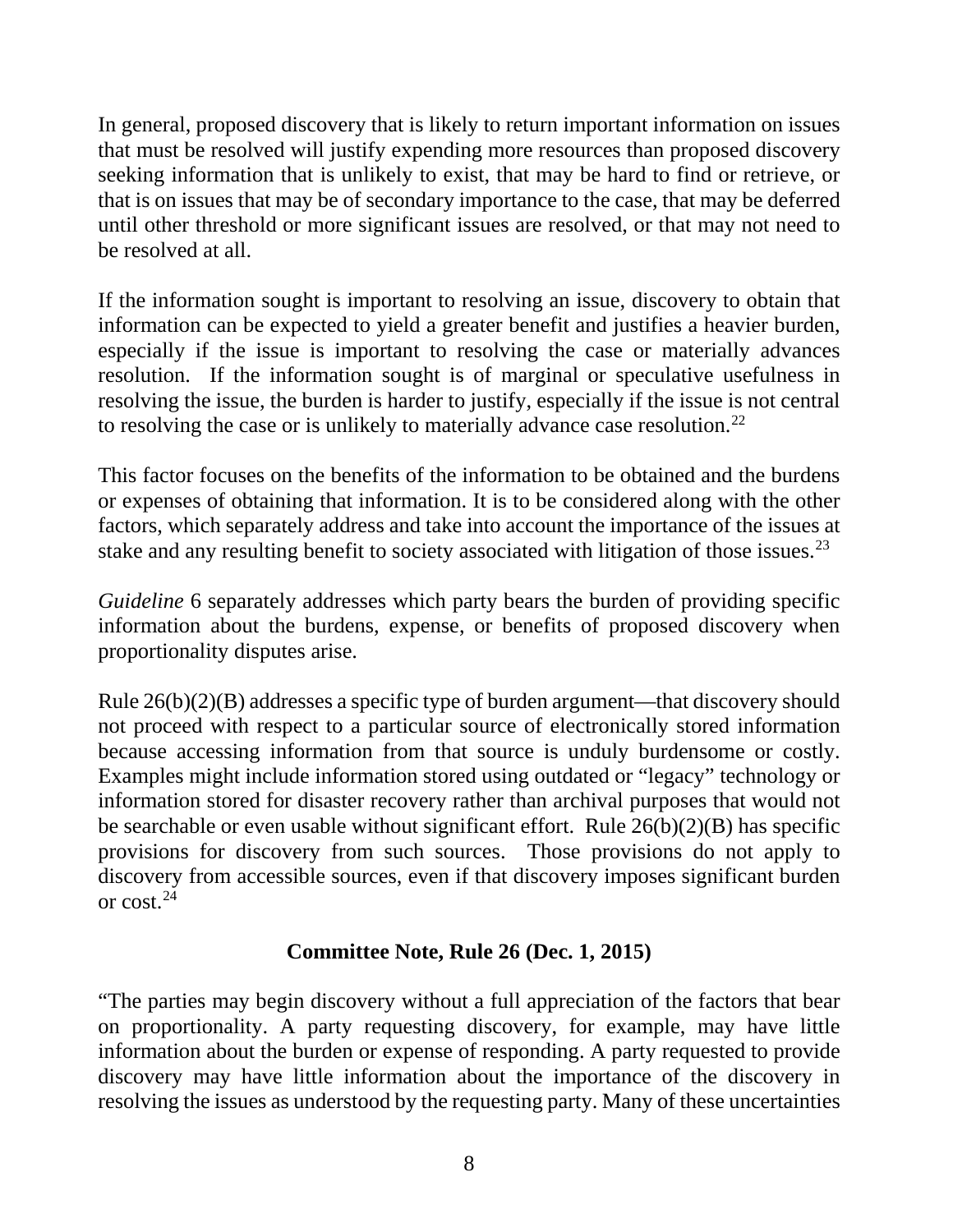should be addressed and reduced in the parties' Rule 26(f) conference and in scheduling and pretrial conferences with the court. But if the parties continue to disagree, the discovery dispute could be brought before the court and the parties' responsibilities would remain as they have been since 1983. A party claiming undue burden or expense ordinarily has far better information — perhaps the only information — with respect to that part of the determination. A party claiming that a request is important to resolve the issues should be able to explain the ways in which the underlying information bears on the issues as that party understands them.<sup>[25](#page-39-3)</sup> The court's responsibility, using all the information provided by the parties, is to consider these and all the other factors in reaching a case-specific determination of the appropriate scope of discovery."

*Guideline* 3: Applying the six proportionality factors depends on the informed judgment of the parties and the judge analyzing the facts and circumstances of each case. The weight or importance of any factor varies depending on the facts and circumstances of each case.

#### **Commentary**

The significance of any factor depends on the case. The parties and the judge must consider each factor to determine the degree to which and the way the factor applies in that case. **[26](#page-39-4)** The factors that apply and their weight or importance can vary at different times in the same case, changing as the case proceeds.

No proportionality factor has a prescribed or preset weight or significance. No one factor is intrinsically more important or entitled to greater weight than any other.<sup>[27](#page-40-0)</sup>

The order in which the proportionality factors appear in Rule 26(b)(1) does not signify preset importance or weight in a particular case. The 2015 amendments reordered some of the factors to defeat any argument that the amount in controversy was the most important factor because it was listed first.

*Guideline 4:* The 2015 rule amendments do not require a party seeking discovery to show in advance that the proposed discovery is proportional.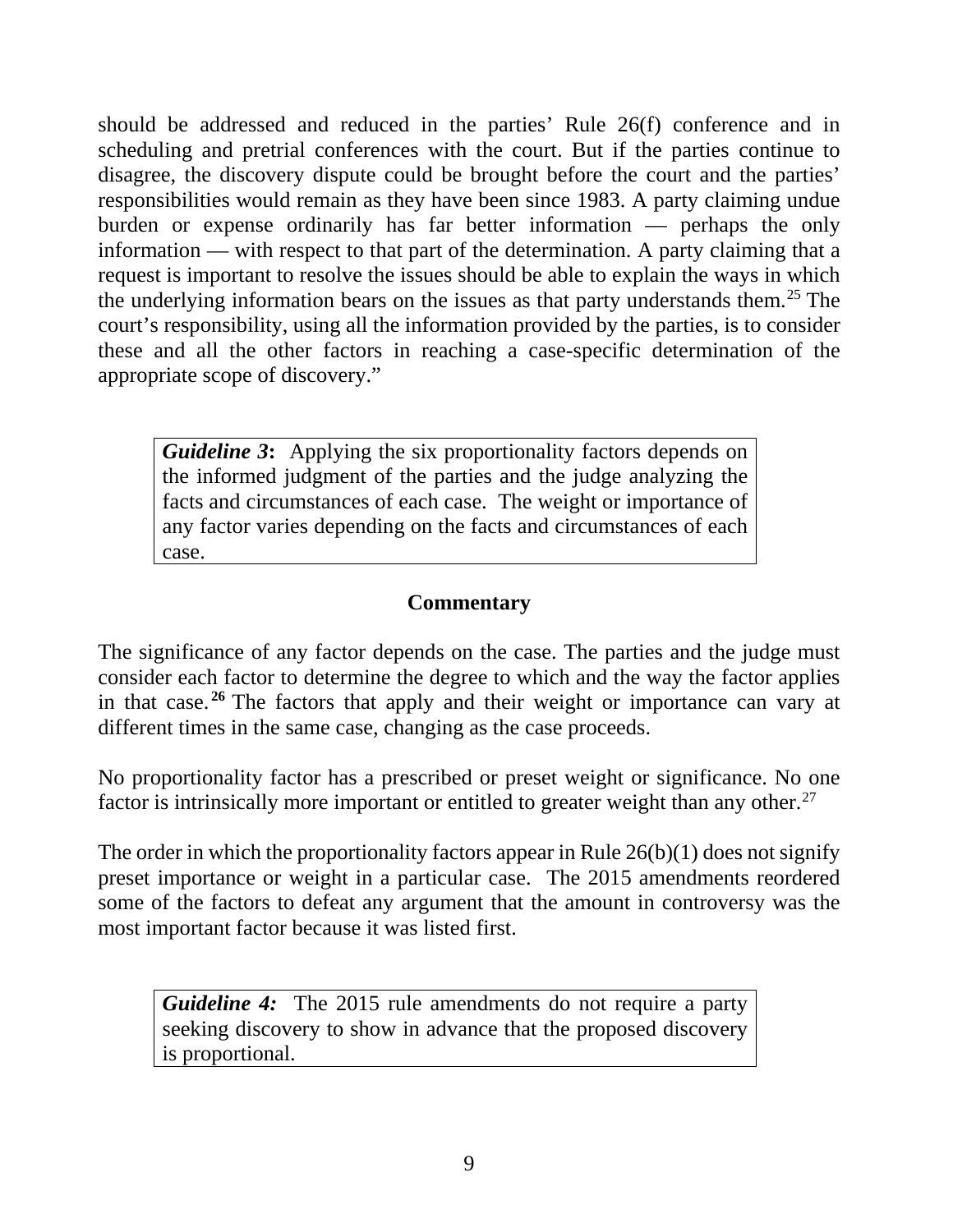#### **Commentary**

The 2015 amendments do not alter the parties' existing discovery obligations. The obligations unchanged by the amendments include obligations under:

Rule 26(g), requiring parties to consider discovery burdens and benefits before requesting discovery or responding or objecting to discovery requests and to certify that their discovery requests, responses, and objections meet the rule requirements;

Rule 34, requiring parties to conduct a reasonable inquiry in responding to a discovery request; and

Rule 26(c), Rule 26(f), Rule 26(g), and Rule 37(a), among others, requiring parties to communicate with each other about discovery planning, issues, and disputes. The need for communication is particularly acute when questions concerning burden and benefit arise because one side often has information that the other side may not know or appreciate.

The 2015 amendments do not require the requesting party to make an advance showing of proportionality.<sup>[28](#page-40-1)</sup> Unless specific questions about proportionality are raised by a party or the judge, there is no need for the requesting party to make a showing of or about proportionality. The amendments do not authorize a party to object to discovery solely on the ground that the requesting party has not made an advance showing of proportionality. As discussed in *Guideline* 5, the amendments do not authorize boilerplate, generalized objections to discovery on the ground that it is not proportional.

The amendments do not alter the existing principles or framework for determining which party must bear the costs of responding to discovery requests.

### **Committee Note, Rule 26 (Dec. 1, 2015)**

"Restoring the proportionality calculation to Rule 26(b)(1) does not change the existing responsibilities of the court and the parties to consider proportionality, and the change does not place on the party seeking discovery the burden of addressing all proportionality considerations."

"Nor is the change intended to permit the opposing party to refuse discovery simply by making a boilerplate objection that it is not proportional. The parties and the court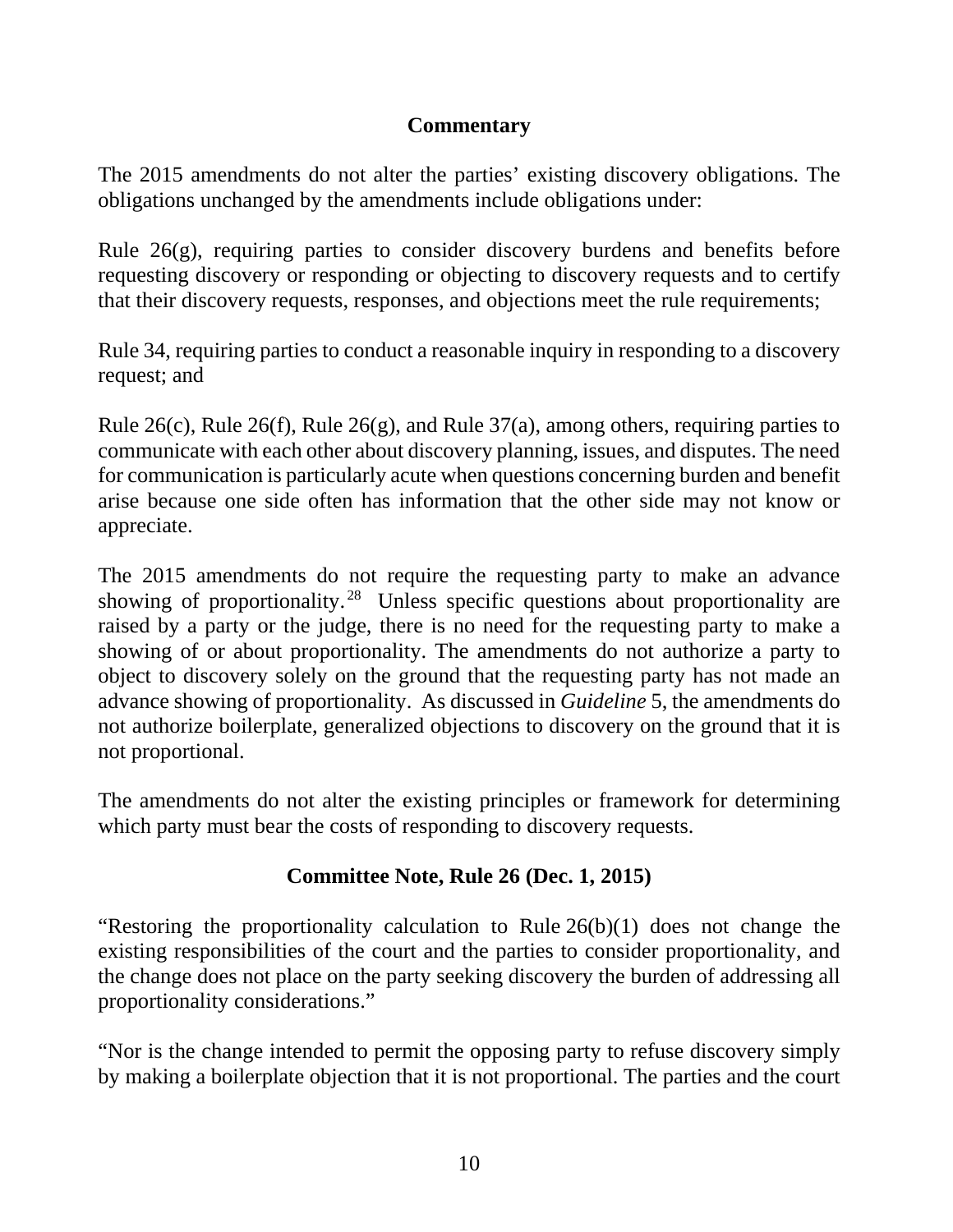have a collective responsibility to consider the proportionality of all discovery and consider it in resolving discovery disputes."

*Guideline 5:* The 2015 rule amendments do not authorize boilerplate, blanket, or conclusory objections or refusals to provide discovery on the ground that it is not proportional.

#### **Commentary**

The addition of proportionality to the Rule 26(b)(1) definition of the scope of discovery does not authorize a party to assert boilerplate, blanket, or conclusory objections to discovery or refusals to provide discovery.<sup>29</sup> To the contrary, Rule 34 is amended to require parties to state with specificity the grounds for objections or for refusals to produce documents or electronically stored information. Boilerplate objections or refusals to respond to discovery requests risk violating Rule 26(g). Objections that state with specificity why the proposed discovery is not proportional to the needs of the case are permissible.[30](#page-40-3)

#### **Committee Note, Rule 34 (Dec. 1, 2015)**

"Rule 34(b)(2)(B) is amended to require that objections to Rule 34 requests be stated with specificity. This provision adopts the language of Rule 33(b)(4), eliminating any doubt that less specific objections might be suitable under Rule 34. The specificity of the objection ties to the new provision in Rule  $34(b)(2)(C)$  directing that an objection must state whether any responsive materials are being withheld on the basis of that objection. An objection may state that a request is overbroad, but if the objection recognizes that some part of the request is appropriate the objection should state the scope that is not overbroad.<sup>[31](#page-41-0)</sup> Examples would be a statement that the responding party will limit the search to documents or electronically stored information created within a given period of time prior to the events in suit, or to specified sources. When there is such an objection, the statement of what has been withheld can properly identify as matters "withheld" anything beyond the scope of the search specified in the objection."

*Guideline 6:*When proportionality disputes arise, the party in the best position to provide information about the burdens, expense, or benefits of the proposed discovery ordinarily will bear the responsibility for doing so. Which party that is depends on the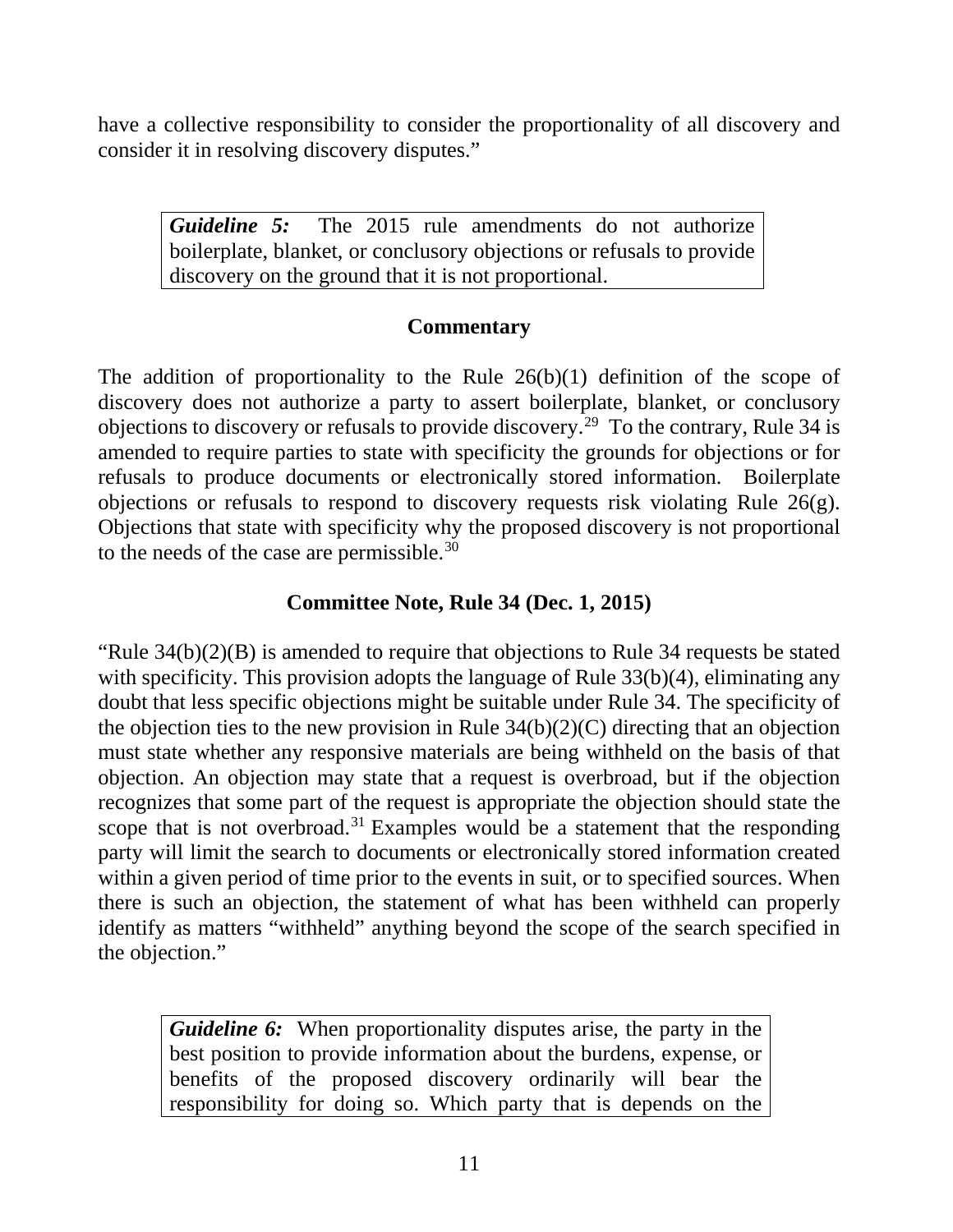circumstances. [32](#page-41-1) In general, the party from whom proposed discovery is sought ordinarily is in a better position to specify and support the burdens and expense of responding, while the party seeking proposed discovery ordinarily is in a better position to specify the likely benefits by explaining why it is seeking and needs the discovery.[33](#page-42-0)

## **Commentary**

If a party objects that it would take too many hours, consume unreasonable amounts of other resources, or impose other burdens<sup>[34](#page-42-1)</sup> to respond to the proposed discovery,  $35$ the party should specify what it is about the search, retrieval, review, or production process that requires the work or time or that imposes other burdens.[36](#page-43-1) 

If a party objects to the expense of responding to proposed discovery, the party should be prepared to support the objection with an informed estimate of what the expenses would be and how they were determined, specifying what it is about the source, search, retrieval, review, or production process that requires the expenses estimated.<sup>[37](#page-44-0)</sup>

If a party requests discovery and it is objected to as overly burdensome or expensive, the requesting party should be prepared to specify why it requested the information and why it expects the proposed discovery to yield that information.<sup>[38](#page-44-1)</sup> Assessing whether the requesting party has adequately specified the likely benefits of the proposed discovery may involve assessing the information the requesting party already has, whether through its own knowledge, through publicly available sources, or through discovery already taken.<sup>[39](#page-45-0)</sup>

A party with inferior access to discoverable information relevant to the claims or defenses may also have inferior access to the information needed to evaluate the benefit, cost, and burden of the discovery sought.<sup>40</sup> Assessing the benefits of proposed discovery may also involve assessing how well the requesting party is able to predict what added information the proposed discovery will yield and how beneficial it will be.

Party cooperation is particularly important in understanding the burdens or benefits of proposed discovery and in resolving disputes.[41](#page-45-2) The parties should be prepared to discuss with the judge whether and how they communicated with each other about those burdens or benefits. The parties should also be prepared to suggest ways to modify the requests or the responses, when appropriate, to reduce the burdens and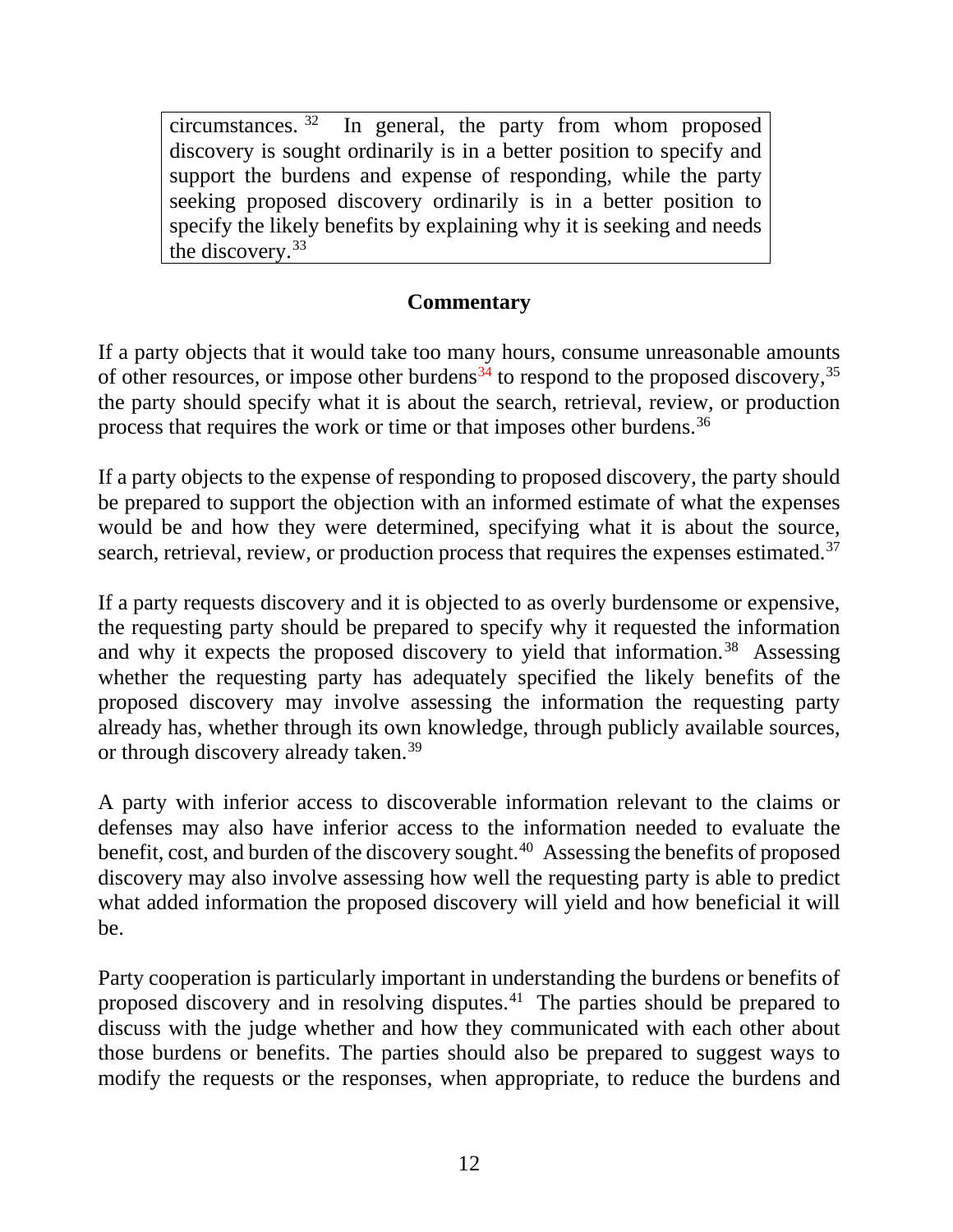expense or to increase the likelihood that the proposed discovery will be beneficial to the case. $42$ 

### **Committee Note, Rule 1 (Dec. 1, 2015)**

"Rule 1 is amended to emphasize that just as the court should construe and administer these rules to secure the just, speedy, and inexpensive determination of every action, so the parties share the responsibility to employ the rules in the same way. Most lawyers and parties cooperate to achieve these ends. But discussions of ways to improve the administration of civil justice regularly include pleas to discourage overuse, misuse, and abuse of procedural tools that increase cost and result in delay. Effective advocacy is consistent with — and indeed depends upon — cooperative and proportional use of procedure.

This amendment does not create a new or independent source of sanctions. Neither does it abridge the scope of any other of these rules."

*Guideline 7***:** If a party asserts that proposed discovery is not proportional because it will impose an undue burden, and the opposing party responds that the proposed discovery will provide important benefits, the judge should assess the competing claims under an objective reasonableness standard.<sup>[43](#page-46-1)</sup>

### **Commentary**

In deciding whether a discovery request is proportional to the needs of the case, only reasonable (or the reasonable parts of) expenses or burdens should be considered. Changes in technology can affect the context for applying the objective reasonableness standard.It is appropriate to consider claims of undue burden or expense in light of the benefits and costs of the technology that is reasonably available to the parties.<sup>[44](#page-46-2)</sup>

It is generally not appropriate for the judge to order a party to purchase or use a specific technology, or use a specific method, to respond to or to conduct discovery. In assessing discovery expenses and burdens and the time needed for discovery, however, it may be appropriate for the judge to consider whether a party has been unreasonable in choosing the technology or method it is using.[45](#page-46-3)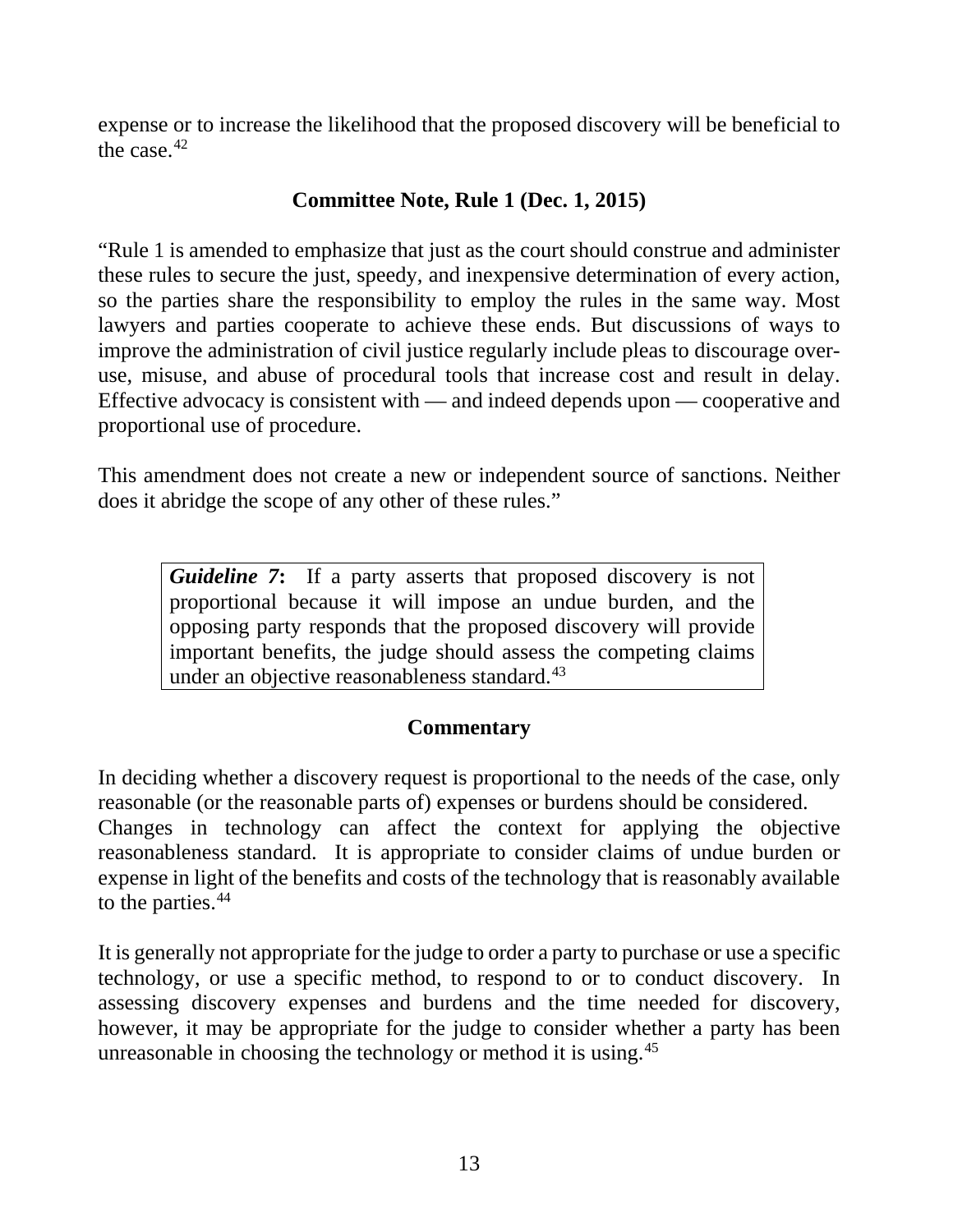### **II. PRACTICES**

The following practices suggest useful ways to achieve proportional discovery in specific cases. There is no one-size-fits-all approach. While practices that would advance proportional discovery in one case might hinder it in others, the suggestions may be helpful in many cases and worth considering in most. The suggestions are framed in terms of parties' as well as judges' case-management practices and are intended to provide help in carrying out the shared responsibility for discovery proportional to the needs of the case.

*Practice* 1: The parties should engage in early, ongoing, and meaningful discovery planning.[46](#page-46-4) The parties should begin to work internally and with opposing parties on relevance and proportionality in discovery requests and responses from the outset, which can be well before a case is filed or served and before the Rule 26(f) meet-and-confer, the Rule 26(f) report, and the Rule 16 conference with the judge. The judge should make it clear from the outset that the parties are expected to plan for and work toward proportional discovery. [47](#page-46-5)

#### **Commentary**

The parties and judge share responsibility for ensuring that discovery is proportional to the needs of the case.<sup>[48](#page-47-0)</sup>

The parties are usually in the best position to know which subjects and sources will most clearly and easily yield the most promising discovery benefits. In many cases, the parties use their knowledge of the case to set discovery plans that achieve proportionality.[49](#page-47-1) When that does not occur, or when discovery disputes nonetheless arise, judges play a critical role by taking appropriate steps to ensure that discovery is proportional to the needs of the case. [50](#page-47-2)

Parties and judges have a variety of practices to work toward proportionality. They include: (1) practices for the parties to identify and work together beginning early in the case to create and implement a discovery and case-management order that works toward proportional discovery; (2) orders that judges issue early in the case communicating the judge's expectations about how the parties will conduct discovery; (3) ways for parties to identify discovery disputes promptly, attempt to resolve them, and if unsuccessful to bring them to the judge for timely, efficient, and fair resolution;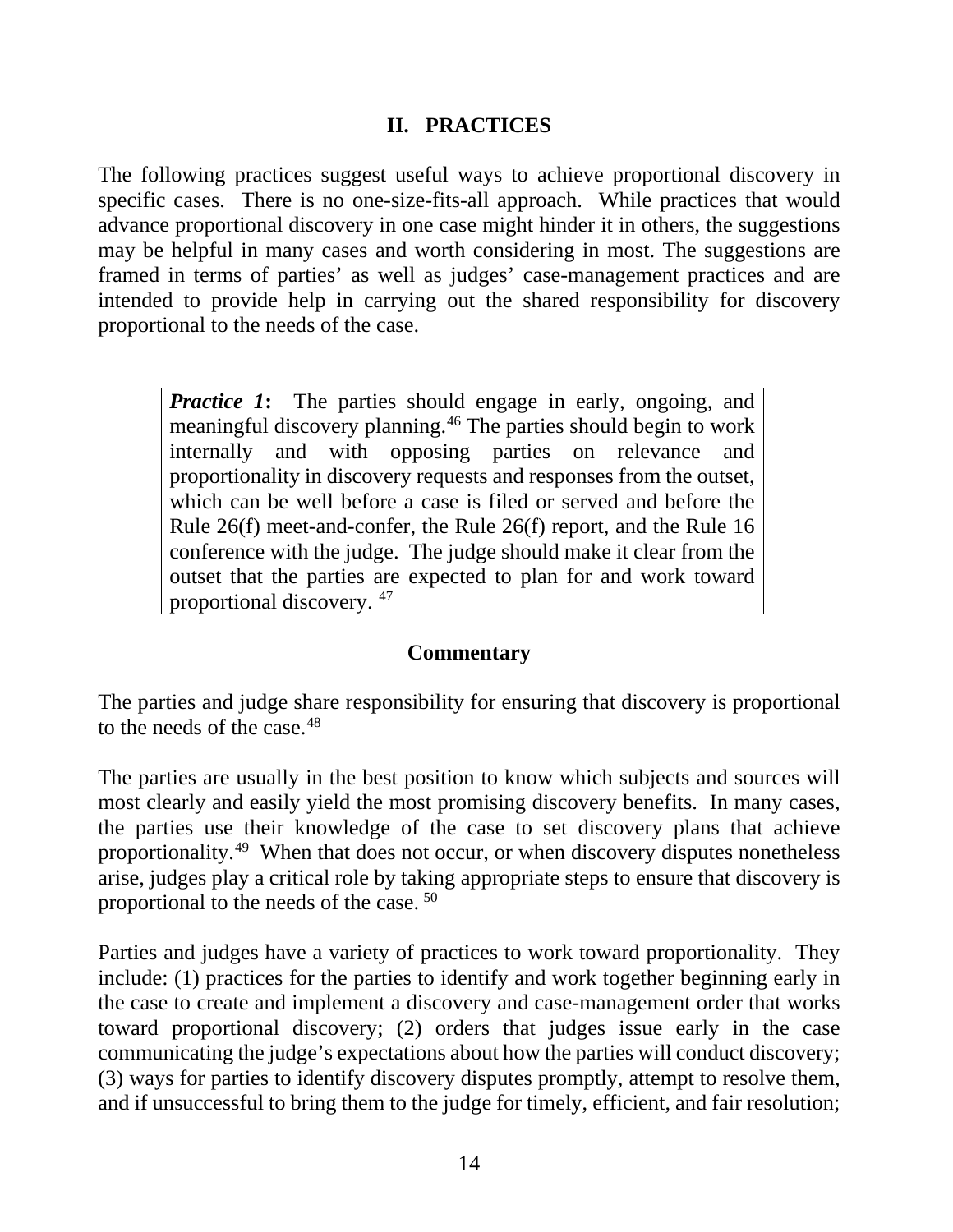(4) orders that judges issue early in the case setting procedures for the parties to promptly bring discovery disputes and related matters that they cannot resolve to the judge; (5) procedures for the parties to engage the judge promptly and efficiently when discovery and related pretrial disputes make it necessary; and (6) orders that judges issue communicating the willingness to be available when necessary.<sup>[51](#page-48-0)</sup>

The practices that follow provide examples of specific approaches that judges and parties across the country have used to work toward proportionality in discovery, including timely and efficiently resolving discovery disputes. $52$ 

While the judge has the ultimate responsibility for determining the boundaries of proportional discovery, the process of achieving proportional discovery is most effective and efficient, and the likelihood of achieving it is greatest, when the parties and the judge work together.

#### **Committee Note, Rule 26 (Dec. 1, 2015)**

"Restoring proportionality as an express component of the scope of discovery warrants repetition of parts of the 1983 and 1993 Committee Notes that must not be lost from sight. The 1983 Committee Note explained that "[t]he rule contemplates greater judicial involvement in the discovery process and thus acknowledges the reality that it cannot always operate on a self-regulating basis." The 1993 Committee Note further observed that "[t]he information explosion of recent decades has greatly increased both the potential cost of wide-ranging discovery and the potential for discovery to be used as an instrument for delay or oppression." What seemed an explosion in 1993 has been exacerbated by the advent of e-discovery. The present amendment again reflects the need for continuing and close judicial involvement in the cases that do not yield readily to the ideal of effective party management. It is expected that discovery will be effectively managed by the parties in many cases. But there will be important occasions for judicial management, both when the parties are legitimately unable to resolve important differences and when the parties fall short of effective, cooperative management on their own."

"Rule  $26(b)(2)(C)(iii)$  is amended to reflect the transfer of the considerations that bear on proportionality to Rule 26(b)(1). The court still must limit the frequency or extent of proposed discovery, on motion or on its own, if it is outside the scope permitted by Rule  $26(b)(1)$ ."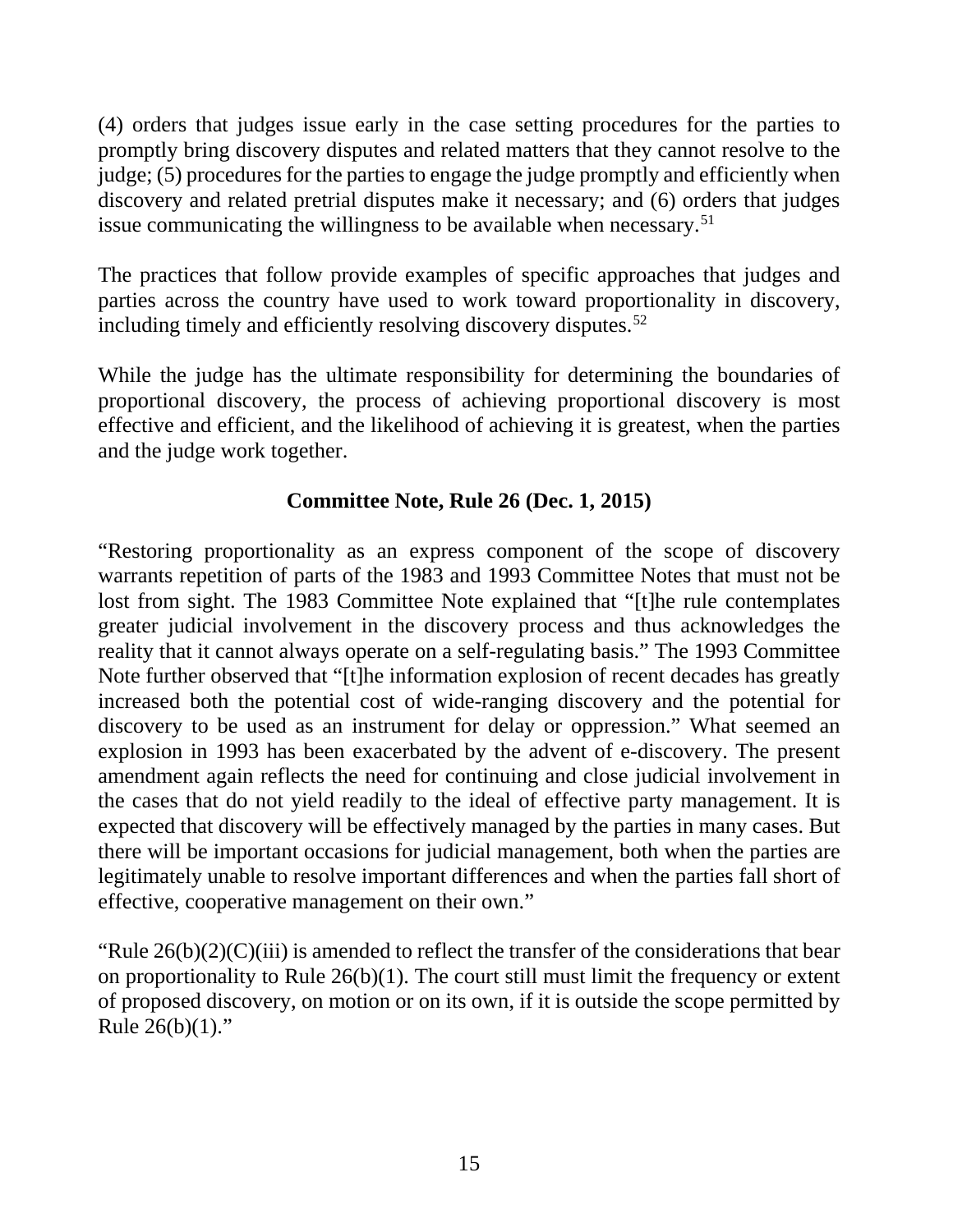*Practice* 2: As soon as possible and both before and in the Rule  $26(f)$  meet-and-confer,<sup>[53](#page-48-2)</sup> the parties should talk in person or at least by telephone to discuss what the case is about and what information will be needed and to plan for proportional discovery.<sup>[54](#page-48-3)</sup> The parties' discussions should result in a proposed discovery/casemanagement plan with enough detail and specificity to demonstrate to the judge that the parties are working toward proportional discovery. The judge should consider issuing an order early in the case that clearly communicates what the judge expects the parties to discuss, to address in their Rule 26(f) report, and to be prepared to discuss at a Rule 16 conference with the judge.

### **Commentary**

Early discussions between the parties, in person or by telephone, provide the best opportunity to meaningfully discuss what the discovery will be, where it should begin, and how it might relate to the overall case plan. Email or written exchanges alone are much less effective at facilitating detailed discovery planning or establishing a framework for identifying and resolving discovery and other pretrial disputes.

The parties' discussions, including in the Rule 26(f) meet-and-confer, and report should cover more than dates for pleading amendments, expert designations, discovery deadlines, motions, and trial, and should go beyond the Rule 26(f) required topics of preservation, protection against privilege waiver, and form of production. The discussions should result in a proposed discovery/case management plan detailed and specific enough to demonstrate to the judge that the parties are working toward proportional discovery.

The judge should make clear—by order or other manner the judge chooses—that the parties are expected to have a meaningful discussion and exchange of information during the Rule 26(f) meet-and-confer and what the parties are expected to cover. The judge should also make clear that the Rule 26(f) report will be reviewed and addressed at the Rule 16 conference. Judges following this practice often issue a form order that is routinely sent shortly after the case is filed, along with the order sent to set the dates to file the Rule 26(f) report or to hold the Rule 16 conference.

In a case in which the judge has a basis to expect that discovery will be voluminous or complex, or in which there is likely to be significant disagreement about discovery, the judge might consider scheduling a conference call with the parties before they hold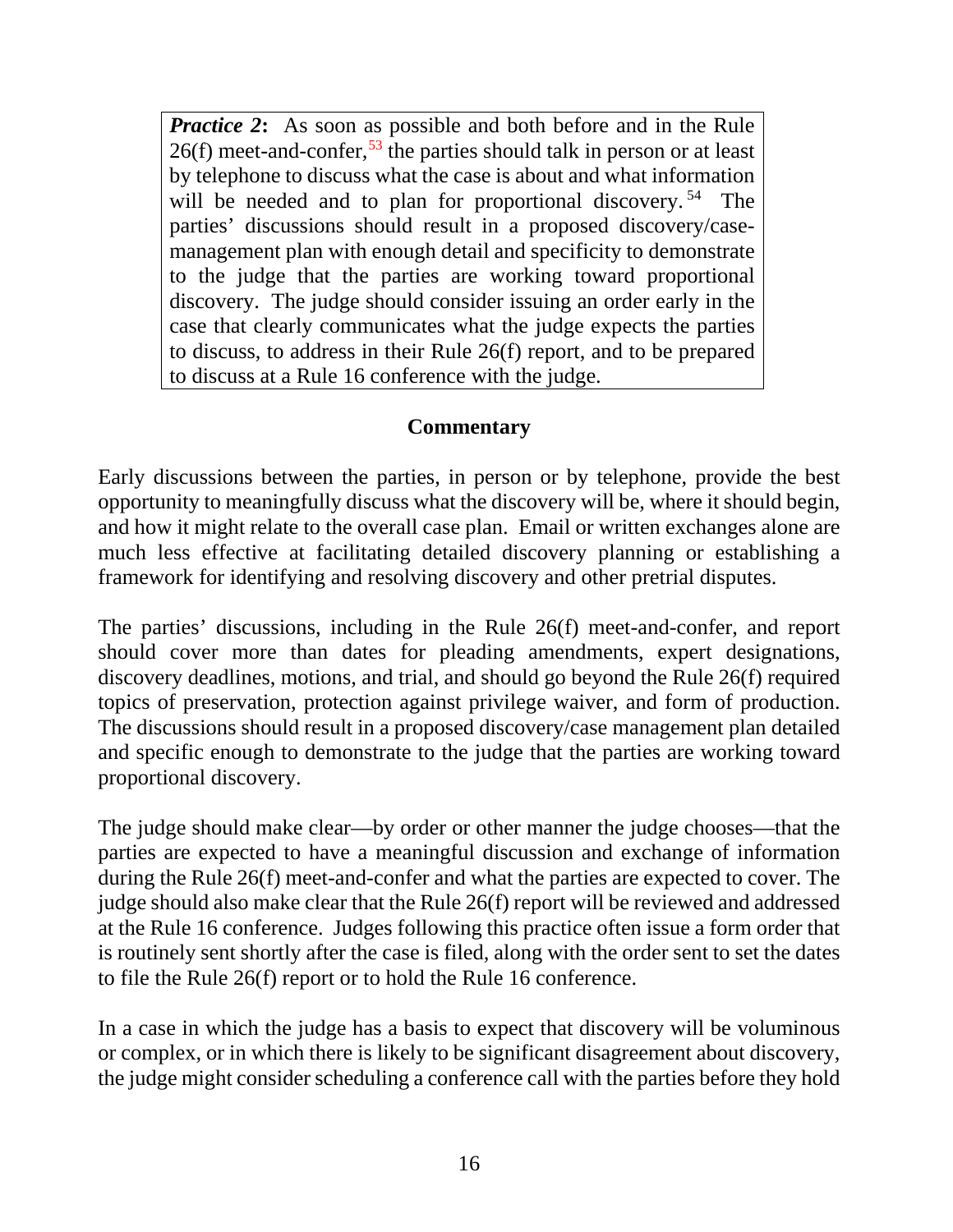their Rule 26(f) meet-and-confer and draft their joint discovery/case-management plan.

Some districts address these practices in their local guidelines or rules.

# **Committee Note, Rule 16 (Dec. 1, 2015)**

"At the same time, a new provision recognizes that the court may find good cause to extend the time to issue the scheduling order. In some cases it may be that the parties cannot prepare adequately for a meaningful Rule 26(f) conference and then a scheduling conference in the time allowed. Litigation involving complex issues, multiple parties, and large organizations, public or private, may be more likely to need extra time to establish meaningful collaboration between counsel and the people who can supply the information needed to participate in a useful way. Because the time for the Rule 26(f) conference is geared to the time for the scheduling conference or order, an order extending the time for the scheduling conference will also extend the time for the Rule 26(f) conference. But in most cases it will be desirable to hold at least a first scheduling conference in the time set by the rule."

*Practice* 3: On the judge's own initiative or on the parties' request, the judge should consider holding "live" Rule 16(b) casemanagement and other conferences, in person if practical or by a conference call, videoconference, or other means of having a realtime conversation if distance or other obstacles make in-person attendance too costly or difficult.

# **Commentary**

A "live" interactive conference, in person if possible or if not by telephone, videoconference, or other means for having a real-time, interactive conversation, even among multiple parties, provides the judge and the parties the best opportunity to meaningfully discuss what the discovery will be, where it should focus and why, and how the planned discovery relates to the overall case plan. The parties and the judge should take advantage of technology to facilitate live interactive case-management and other conferences and hearings when in-person attendance is impractical.

A live interactive conference allows the judge to ask follow-up questions and probe the responses to obtain better information about the benefits and burdens likely to result from the proposed subjects and sources of discovery. A live interactive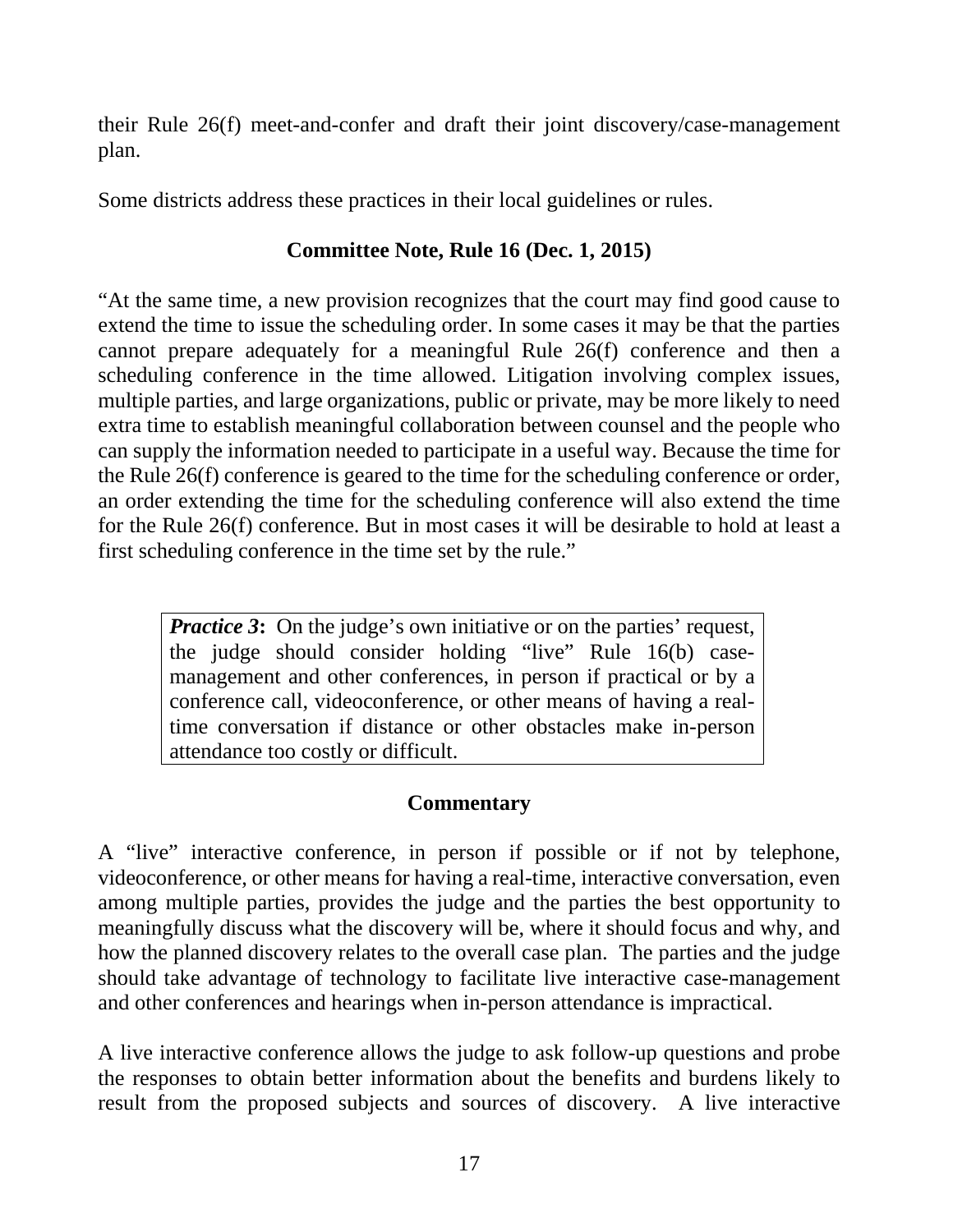conference also provides the judge an opportunity to explore related matters, such as whether an expected summary judgment motion might influence the timing, sequence, or scope of planned discovery.

A live interactive case-management conference allows the judge to identify early the relatively few cases that require more extensive case management. The conference provides the court the most effective way to monitor all cases with little judge or law clerk time required to determine whether the parties are planning proportional discovery, and to limit more extensive case management to the cases that need it.

In some cases, more than one live case-management conference might be appropriate. In a case in which discovery is likely to be voluminous or complex, or in which there is likely to be significant disagreement about discovery, the judge and parties should consider whether to schedule periodic live conferences or hearings, which can be canceled if not needed.

In cases involving complex or extensive electronic discovery, the parties and judge might consider whether to have IT personnel, records management personnel, or electronic discovery consultants attend the case-management conference.

Some districts address this practice in their local guidelines or rules.

### **Committee Note, Rule 16 (Dec. 1, 2015)**

"The provision for consulting at a scheduling conference by "telephone, mail, or other means" is deleted. A scheduling conference is more effective if the court and parties engage in direct simultaneous communication. The conference may be held in person, by telephone, or by more sophisticated electronic means."

*Practice 4:* The judge should ensure that the parties have considered what facts can be stipulated to or are undisputed and can be removed from discovery.<sup>[55](#page-48-4)</sup>

#### **Commentary**

Discovery about matters that are not in dispute and to which the parties can stipulate is often inherently disproportionate because it yields no benefit. The judge should ensure—through an order, in a Rule 16 conference, or in another manner—that the parties are not conducting discovery into matters subject to stipulation. The judge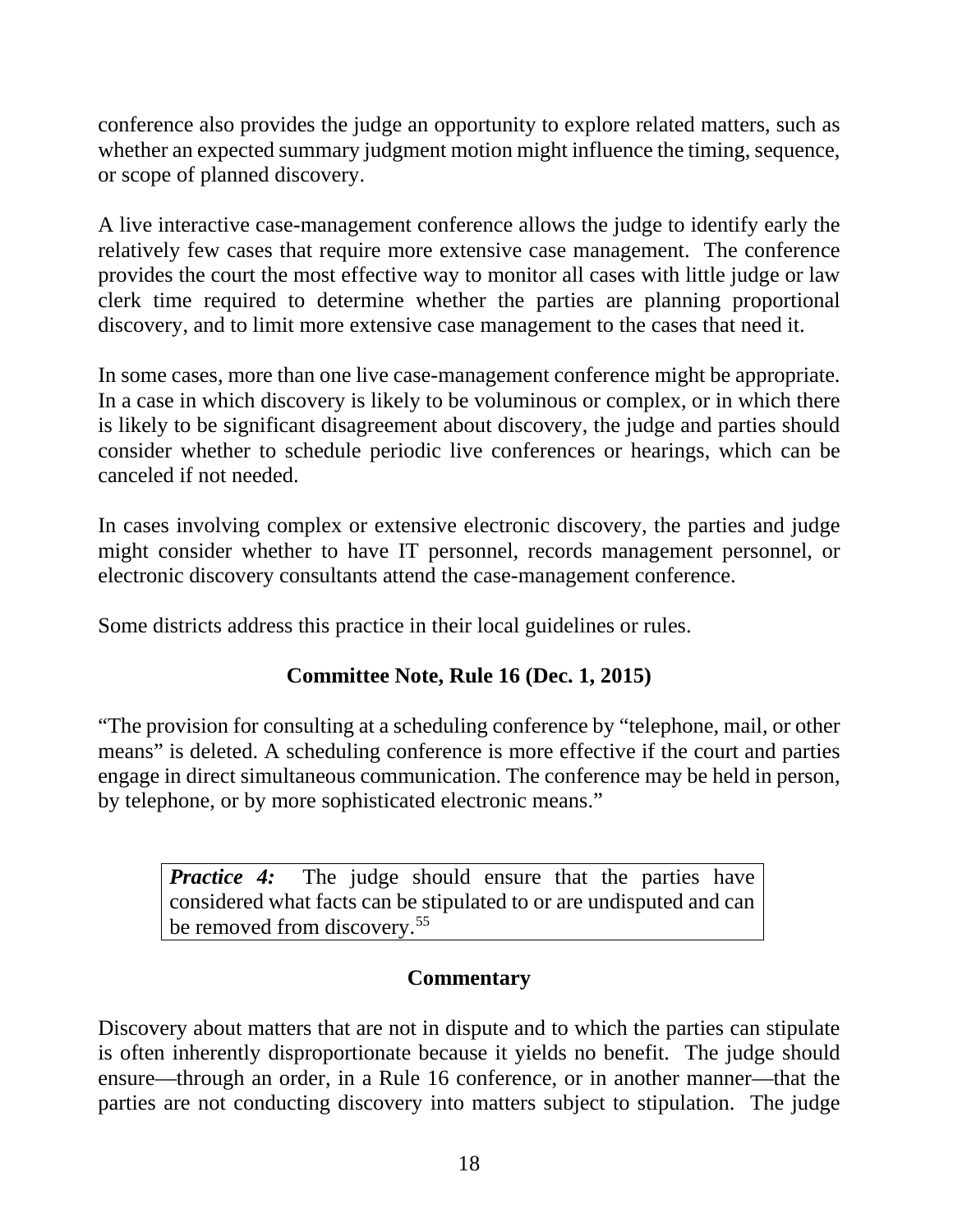should also work with the parties to identify matters that are not in dispute and need not be the subject of discovery, even if no formal stipulation issues.

*Practice* 5: In many cases, the parties will start discovery by seeking information relevant to the most important issues in a case, available from the most easily accessible sources. [56](#page-49-0) In a case in which the parties have not done so, or in which discovery is likely to be voluminous or complex, or in which there is likely to be significant disagreement about relevance or proportionality, the parties and the judge should consider and discuss starting discovery with the subjects and sources that are most clearly proportional to the needs of the case.<sup>57</sup> The parties and the judge can use the results of that discovery to guide decisions about further discovery.

## **Commentary**

The information available at the start of the case is often enough to allow the parties to discuss with clients and each other the subjects and sources of information that are highly relevant to important issues in the case and can be obtained without undue burden or expense.<sup>[58](#page-49-2)</sup> Discovery into those subjects and from those sources is usually proportional to the needs of the case because it is likely to yield valuable information with relatively less cost and effort. In many cases, the parties begin discovery on these subjects and sources without judicial involvement and without explicitly labeling it as "proportional" or "focused." The process is simply the familiar one of making smart choices about the most productive steps to get the information the parties need most and first.

If the parties have not thought through discovery, or the discovery is likely to be voluminous or complex, or there is likely to be significant disagreement about relevance or proportionality, the judge should encourage the parties to consider starting discovery with the information central to the most important subjects, available from the most easily accessible sources of that information.<sup>[59](#page-49-3)</sup> The parties and the judge can use this information to guide decisions about further discovery.<sup>[60](#page-50-0)</sup> For example, the parties can use the information to decide whether to make additional discovery requests or how to frame them. The judge can use the information to help understand and resolve proportionality or other questions that may arise during further discovery. This approach does not foreclose additional discovery or predetermine that it will be required.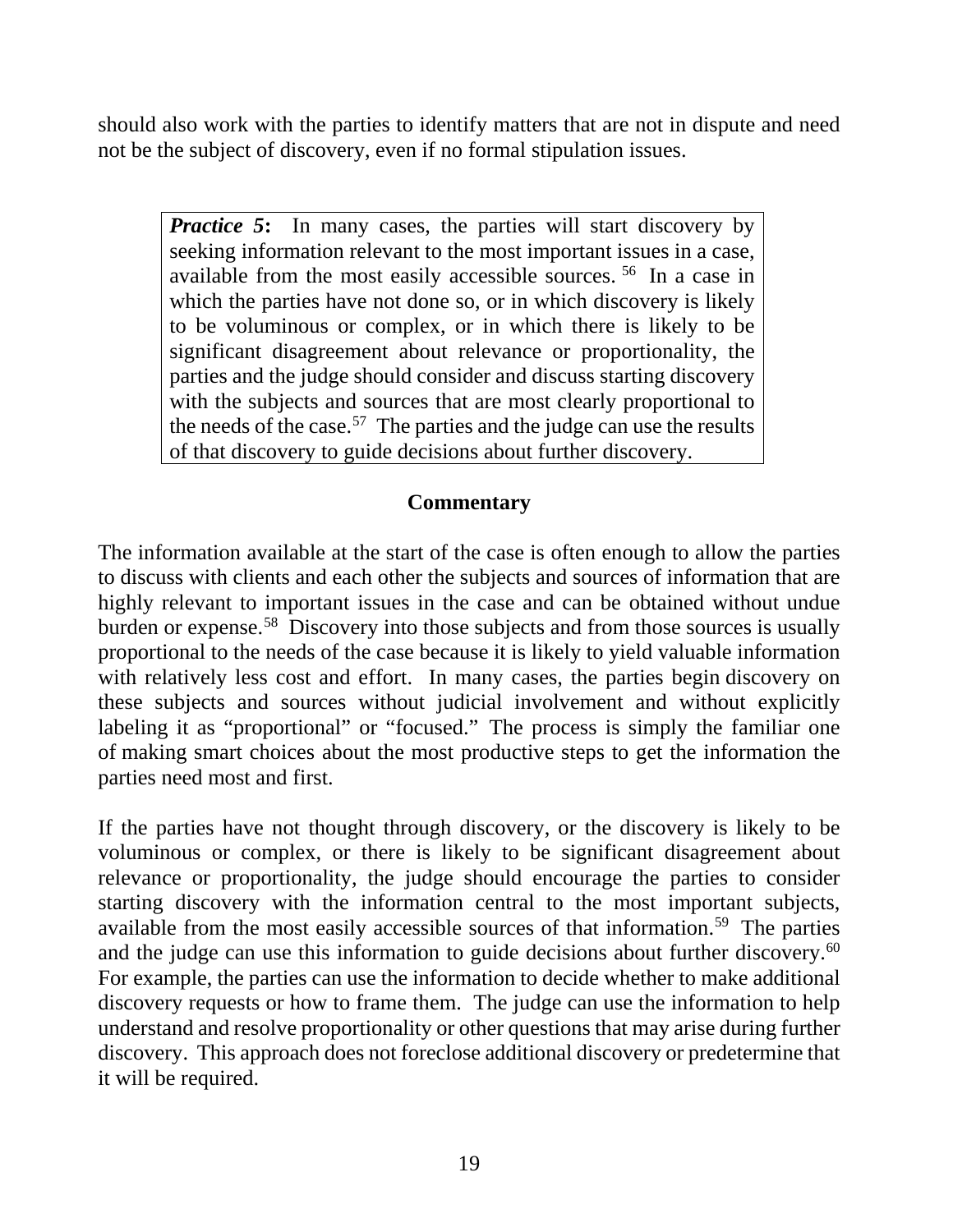The objective of this approach is to identify good places for discovery to begin, deferring until later more difficult questions about where discovery should end. If more discovery is sought, no heightened showing is required. The parties and the judge will have more information to assess proportionality, but the factors and their application do not change simply because some discovery has occurred.

In some cases, the parties may want to start discovery by obtaining enough information to decide whether to file a dispositive motion, to try the case, or to work toward prompt settlement.<sup>61</sup> It may make sense for the parties and the judge to start discovery by seeking information directed to a particular issue, claim, or defense. For example, a case may raise threshold questions such as jurisdiction, venue, or limitations that are best decided early because the answers impact whether and what further discovery is needed. In some cases, this may be clear after initial disclosures are exchanged. In other cases, the parties may want to start by seeking information bearing on damages to make decisions about settlement value or how aggressively to pursue claims or defenses. In still other cases, discovery of information about a causation issue may be decisive.

In some cases, it may be necessary for the parties to exchange more information to identify where to start discovery. In other cases, with relatively few disputed issues and limited discoverable information available from relatively few sources, setting discovery priorities may not be necessary or useful at all.

A judge who holds a live Rule 16 conference can address with the parties the potential benefits of starting with focused or targeted discovery and his or her expectations about how the parties will conduct it. The judge can address concerns that one or more parties will misunderstand the process or engage in inappropriate tactics. The judge might consider discussing with the parties what objections typically would or would not be appropriate. If the parties have reached agreement on starting discovery to get the most important information from the most accessible sources, there should be few occasions for objections on relevance or proportionality grounds.

Judges should consider using other tools designed to facilitate and accelerate the exchange of information on issues central to the case. For example, judges should consider using the Initial Discovery Protocols for Employment Cases Alleging Adverse Action in cases where they apply. Developed jointly by experienced plaintiff and defense attorneys, these protocols are pattern discovery requests that identify documents and information that are presumptively not objectionable and that must be produced at the start of the lawsuit. The self-described purpose of these protocols is to "encourage parties and their counsel to exchange the most relevant information and documents early in the case, to assist in framing the issues to be resolved and to plan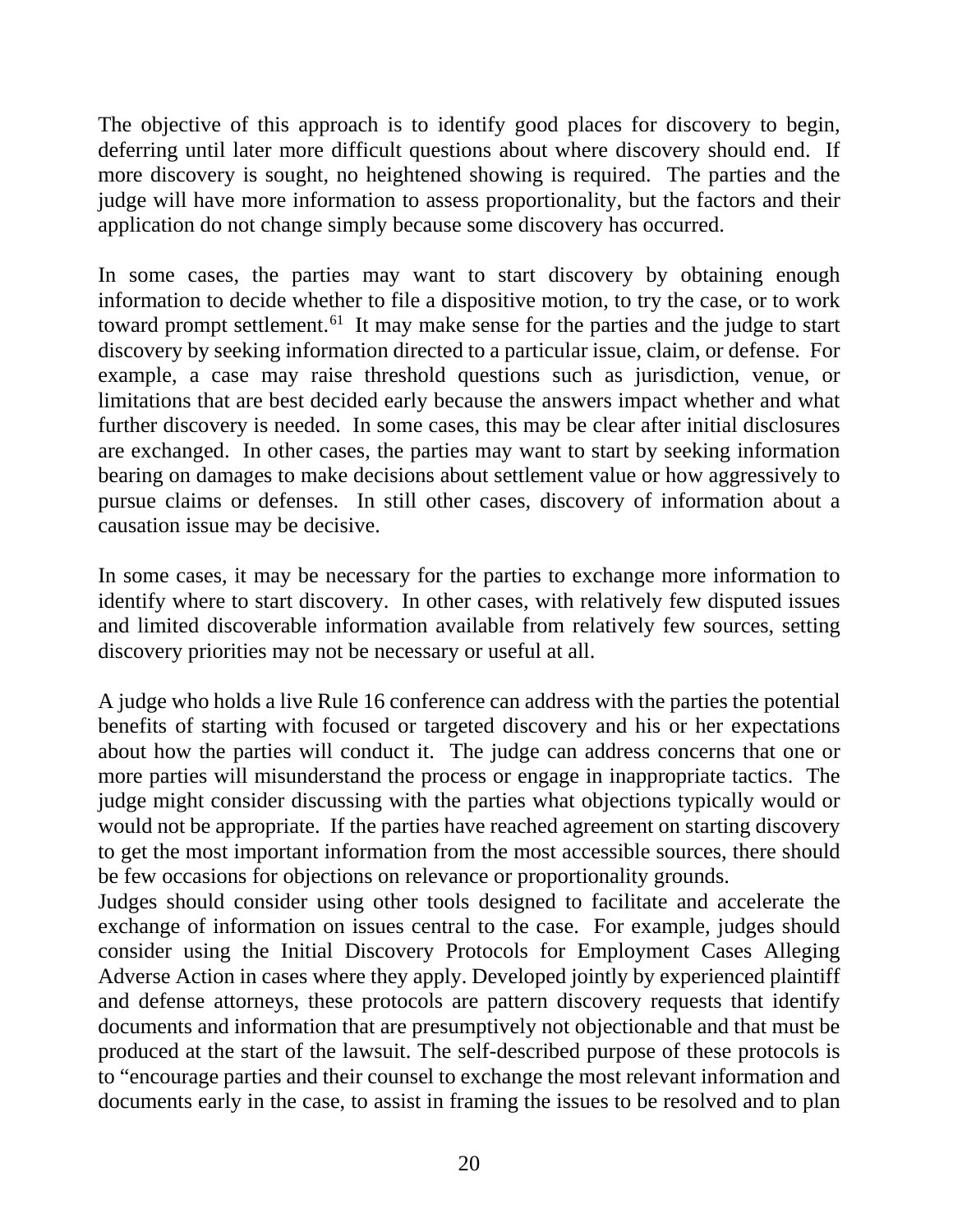for more efficient and targeted discovery." The protocols are another way to work toward proportional discovery and have been used effectively in courts around the country. It is expected that work will be undertaken to develop similar subject-specific discovery protocols for other practice areas. [62](#page-51-0)

*Practice* 6: In a case in which discovery will start with particular subjects or sources of information, the judge should consider including guidance in the Rule 16(b) case-management order.

### **Commentary**

While starting discovery by seeking less information than the maximum conceivably allowed can advance the goal of proportionality, it can also cause concern to some litigants. Some may worry that it will be used as a tool to restrict discovery, fearing that they will be required to make a special case for proportionality before any additional discovery will be allowed. Others may worry that it will be used as a tool to protract discovery if additional rounds of discovery are viewed to be allowed as a given regardless of how robust the initial efforts were or what information they yielded. Still others may worry that expressing an interest in starting with less-thanmaximum discovery will be mischaracterized or misunderstood as a desire for a rigidly phased or staged discovery process. Absent any guidance from the judge, these and other concerns may lead parties to forego or resist setting priorities for discovery even when it would make sense to do so.

The judge should consider taking steps to avoid misunderstanding and provide clarity. The judge might consider including a statement in the Rule 16(b) case-management order acknowledging that the parties are starting with discovery into certain issues or from certain sources and will use the results to guide decisions about further discovery. [63](#page-51-1) The order can convey the judge's willingness to consider additional discovery and to be available when the parties disagree over whether that is proportional to the needs of the case.

The parties might consider asking the judge to divide the discovery period, using an interim deadline for completing early discovery and a later deadline for completing further discovery that is warranted. The parties might also consider asking the judge to schedule a discovery status conference or ask for a report after the early discovery is complete. The point is not to impose rigid "bifurcated" or "staged" discovery, but to work toward and implement a case-specific plan that is tailored to the needs of the case and flexible enough to evolve with the case.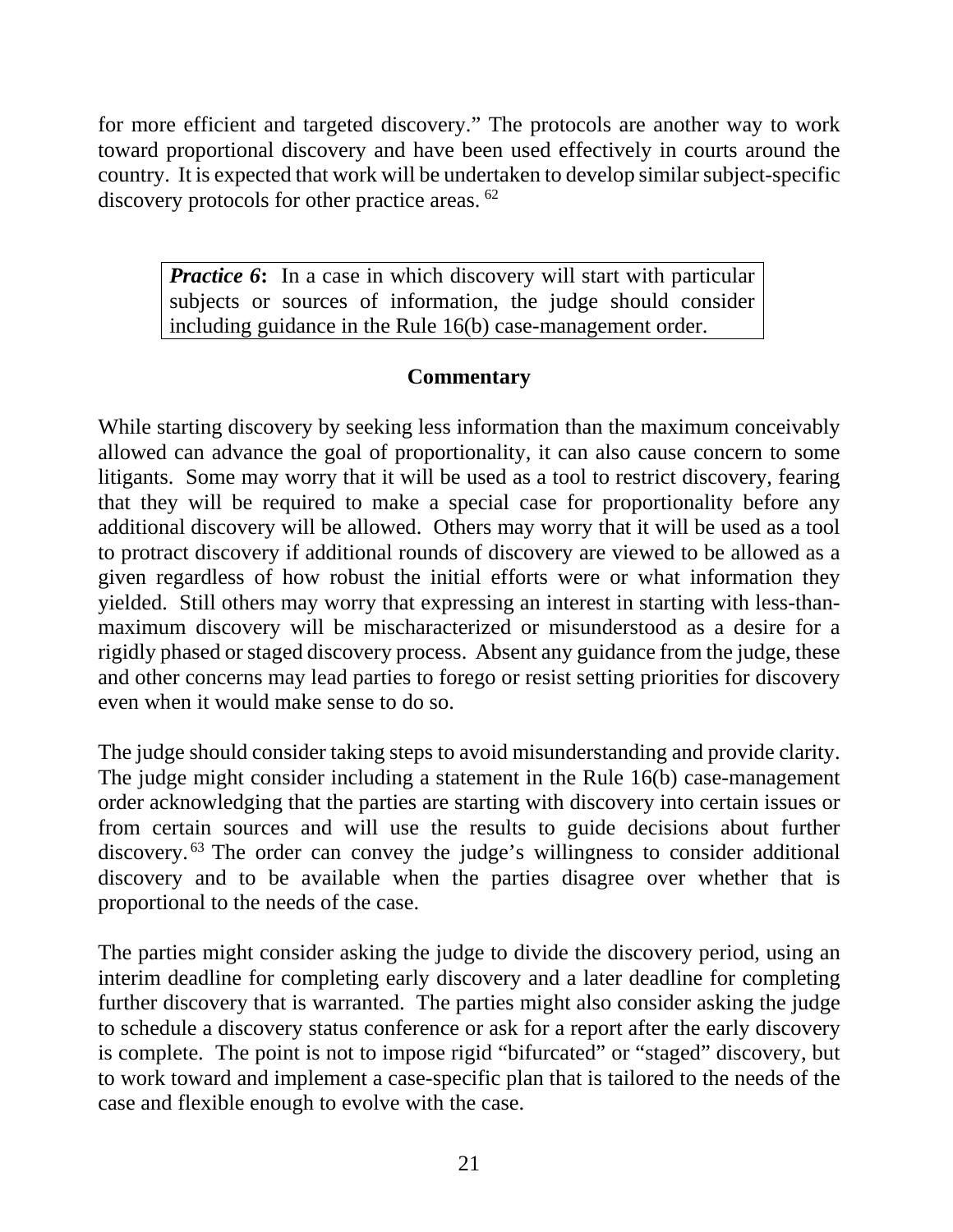If discovery starts with particular subjects or sources, the parties and the judge should consider whether this may require some individuals to be deposed more than once, or require the responding party to search a source more than once.<sup>[64](#page-51-2)</sup> The parties and the judge should address and consider ways to avoid repeat work, including by allowing the witness to be deposed on all matters in the case or by allowing a broad search from that source. [65](#page-52-0)

If the parties reach agreement on starting discovery with particular subjects or sources, a party stipulation or a court order might also specify ways to streamline that discovery, including arranging for the informal exchange of information.

*Practice* 7: If there are discovery disputes the parties cannot resolve, the parties should promptly bring them to the judge. The judge should make it clear from the outset that he or she will be available to promptly address the disputes.<sup>[66](#page-52-1)</sup>

## **Commentary**

Procedures for the parties to promptly engage the judge in resolving discovery disputes that the parties are unable to resolve on their own are important to avoiding the costs and delays that frustrate efficient and cost-effective case management and defeat proportionality. Prompt resolution of discovery disputes prevents them from growing in intensity and complexity and allows discovery, motions, and pretrial preparations to continue rather than entirely stop while the dispute is pending. The judge should consider including in an order issued early in the case a procedure that makes clear the judge's availability to work with the parties in timely resolving discovery disputes.

Some districts address this practice in their local guidelines or rules.

*Practice 8*: On the judge's own initiative or on the parties' request, the judge should consider requiring the parties to request an inperson or telephone conference with the court after conferring with opposing parties and before filing a motion seeking to compel or to protect against discovery. [67](#page-52-2) Some judges require the parties to request a conference on the basis of limited motions or short briefs.<sup>68</sup> These and similar practices avoid the often unnecessary costs and delays of fully briefed discovery motions.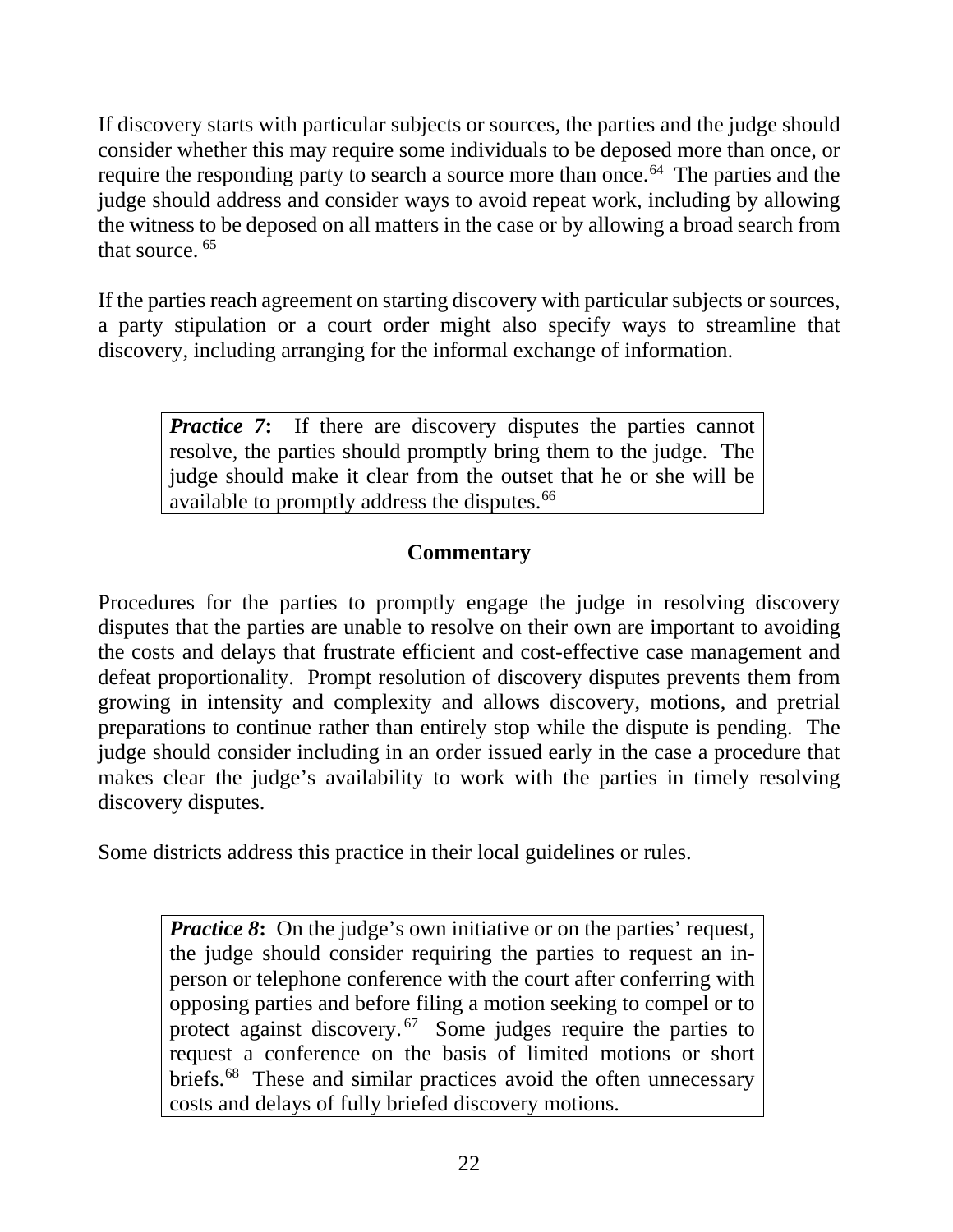#### **Commentary**

A live pre-motion or limited-motion conference between the parties and the court is often an effective way to promptly, efficiently, and fairly resolve a discovery dispute at considerably less judge- and law-clerk time than reading fully briefed motions, responses, and replies with attachments and issuing a written opinion.<sup>[69](#page-53-1)</sup> The parties and the judge save time, work, and resources.

The live pre-motion or limited-motion conference can often be held shortly after the parties inform the judge's case manager or judicial assistant that a discovery dispute has arisen. The conference lets the parties tell the judge what the party seeking the discovery needs and what the party resisting the discovery is able to produce without undue burden, cost, or expense.

The live, interactive conference exchange allows the parties and the judge to productively focus on practical solutions to practical problems rather than on disagreements over jurisprudence. The conference exchange often resolves the discovery dispute, either by leading to an agreed resolution or by providing the judge with the information needed to rule fairly and accurately. Discovery can continue, allowing the case to stay on track instead of stopping while the judge reads extensive motions and briefs and writes a written opinion. The parties are saved the cost and delay of filing full motions and briefs, and the judge and her clerks are saved the work and time needed to read those motions and briefs and issue a written opinion.

If the pre-motion or limited-motion conference indicates that some briefing or additional information on specific issues would be helpful, the judge can focus further work on the specific issues that require it.

The judge might consider requiring the party requesting a pre-motion or limitedmotion conference on a discovery dispute to send a short communication—often limited to two pages—describing (not arguing) the issues that need to be addressed and allowing a similarly limited response.

The judge might consider the best way to memorialize the results of the conference. Approaches can vary. Some judges have a court reporter present for the conference and hold it in the courtroom. Others hold the conference in chambers, sometimes with a court reporter and other times with a law clerk taking notes for a brief minute entry in the court's docket sheet. Other judges may ask one of the parties to draft and circulate a proposed order. Some cases may be better served by the courtroom formality and others by the more relaxed exchange in chambers.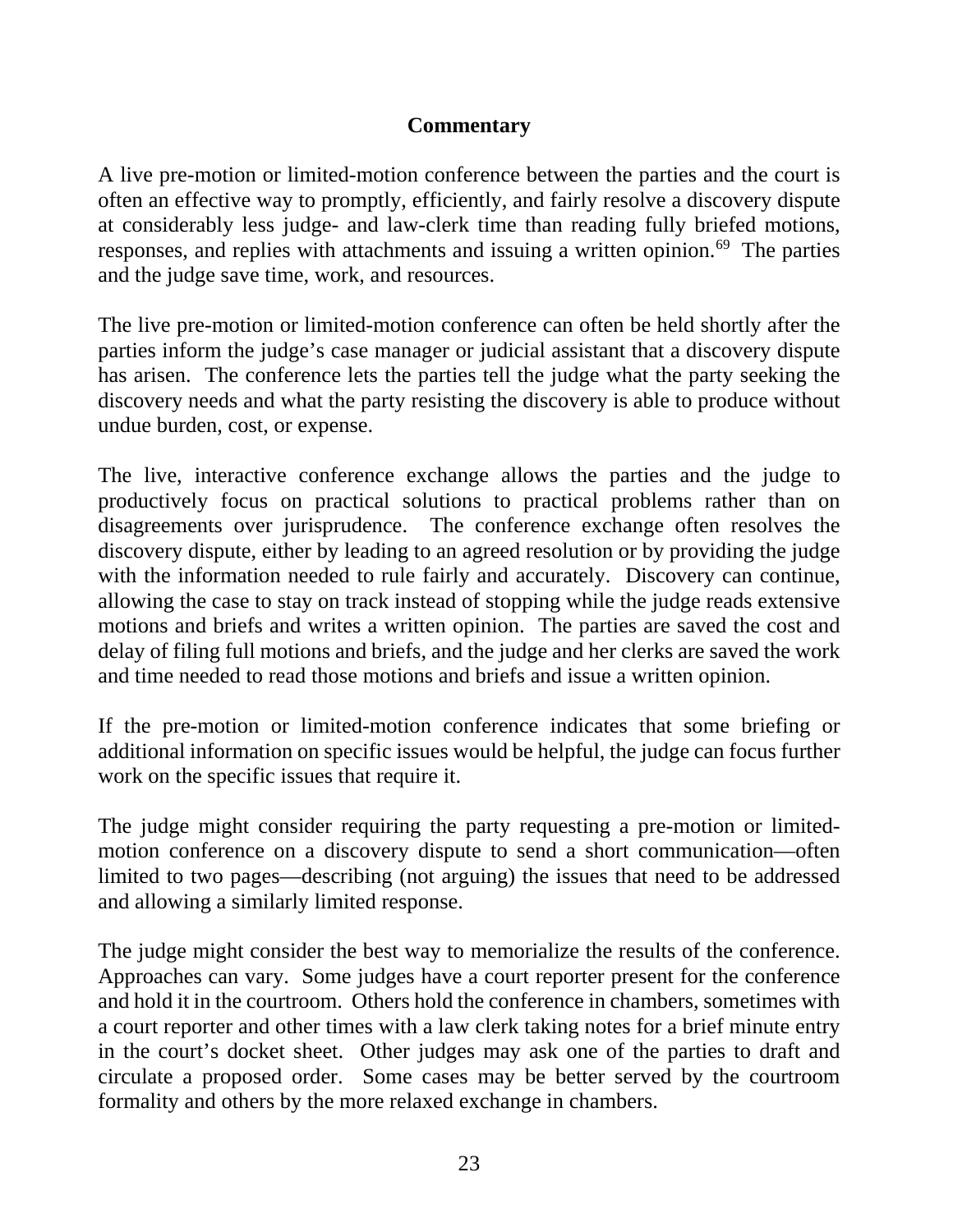The judge can include a pre-motion or limited-motion conference requirement and procedure in the case-management order issued under Rule 16(b). The procedure can include provisions for using telephone or video conferences if one or more of the parties cannot attend in person.

Some districts address this practice in their local guidelines or rules.<sup>[70](#page-53-2)</sup>

# **Committee Note, Rule 16 (Dec. 1, 2015)**

"Finally, the order may direct that before filing a motion for an order relating to discovery the movant must request a conference with the court. Many judges who hold such conferences find them an efficient way to resolve most discovery disputes without the delay and burdens attending a formal motion, but the decision whether to require such conferences is left to the discretion of the judge in each case."

*Practice 9***:** When proposed discovery would not or might not be proportional if allowed in its entirety, the judge should consider whether it would be appropriate to grant the request in part and defer deciding the remaining issues.

## **Commentary**

Allowing proposed discovery in part can further an iterative process. The discovery allowed may be all that is needed, or it may clarify what further discovery is appropriate. [71](#page-53-3) Deferring a decision on whether to allow the rest of the proposed discovery gives the judge and parties more information to decide whether all or part of it is proportional.

Sampling can be used to determine whether the likely benefits of the proposed discovery, or the burdens and costs of producing it, warrant granting all or part of the remaining request at a later time. [72](#page-54-0)

If a modified request would be proportional, the judge ordinarily should permit the proportional part of the discovery. However, the judge is under no obligation to do so and may rule on the discovery request as made.

*Practice 10***:** The parties and judge should consider other discovery rules and tools that may be helpful in achieving fair, efficient, and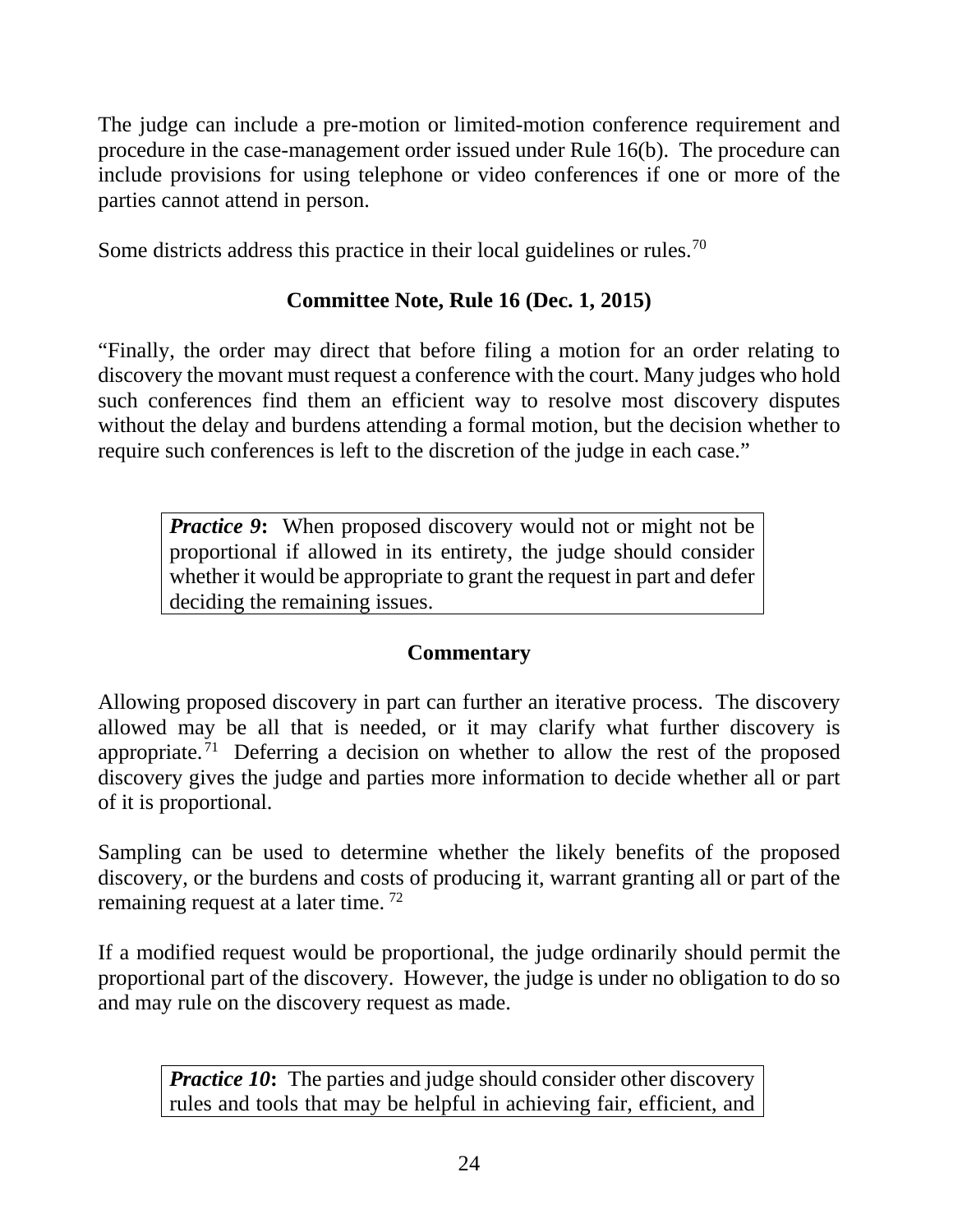cost-effective discovery. In particular, the parties should consider delivering discovery requests before their Rule 26(f) meet-andconfer.

#### **Commentary**

Other discovery rule changes and tools, not part of the proportionality amendments, should be considered as part of the judge's and parties' overall plan for fair, workable, efficient, and cost-effective discovery and case resolution.<sup>[73](#page-54-1)</sup>

Rule 26(d) is amended to allow a requesting party to *deliver* document requests to another party before the Rule 26(f) conference. The requests are not considered *served* until the meeting, and the 30-day period to respond does not start until that date. The early opportunity to review the proposed requests allows the responding party to investigate and identify areas of concern or dispute. The parties can discuss and try to resolve those areas at the Rule 26(f) conference on an informed basis. If disputes remain, the parties should use the Rule 26(f) report and the Rule 16(b) conference to bring them to the court for early resolution.

As an alternative to the formal mechanism that now exists under Rule 34, some lawyers may prefer to share draft, unsigned document requests, interrogatories, and requests for admission. Both the formal and informal practices prompt an informed, early conversation about the parties' respective discovery needs and abilities.

Rule 26(c) makes explicit judges' authority to shift some or all of the reasonable costs of discovery on a good cause showing if a party from whom discovery is sought moves for a protective order.<sup>[74](#page-54-2)</sup> A judge may, as an alternative to denying all of the requested discovery, order that some or all of the discovery may proceed on the condition that the requesting party bear some or all of the reasonable costs to respond. The longstanding presumption in federal-court discovery practice is that the responding party bears the costs of complying with discovery requests.<sup>[75](#page-55-0)</sup> That presumption continues to apply. The 2015 amendments to Rule 26(c) make that authority explicit but do not change the good cause requirement or the circumstances that can support finding good cause. **[76](#page-55-1)**

Rule 37(e) is amended to clarify when and how a judge may respond to a party's inability to produce electronically stored information because it was lost and the party failed to take reasonable steps to preserve it. It provides a nationally uniform standard for when a judge may impose an adverse inference instruction or other serious sanctions. It responds to the concern that some persons and entities were over-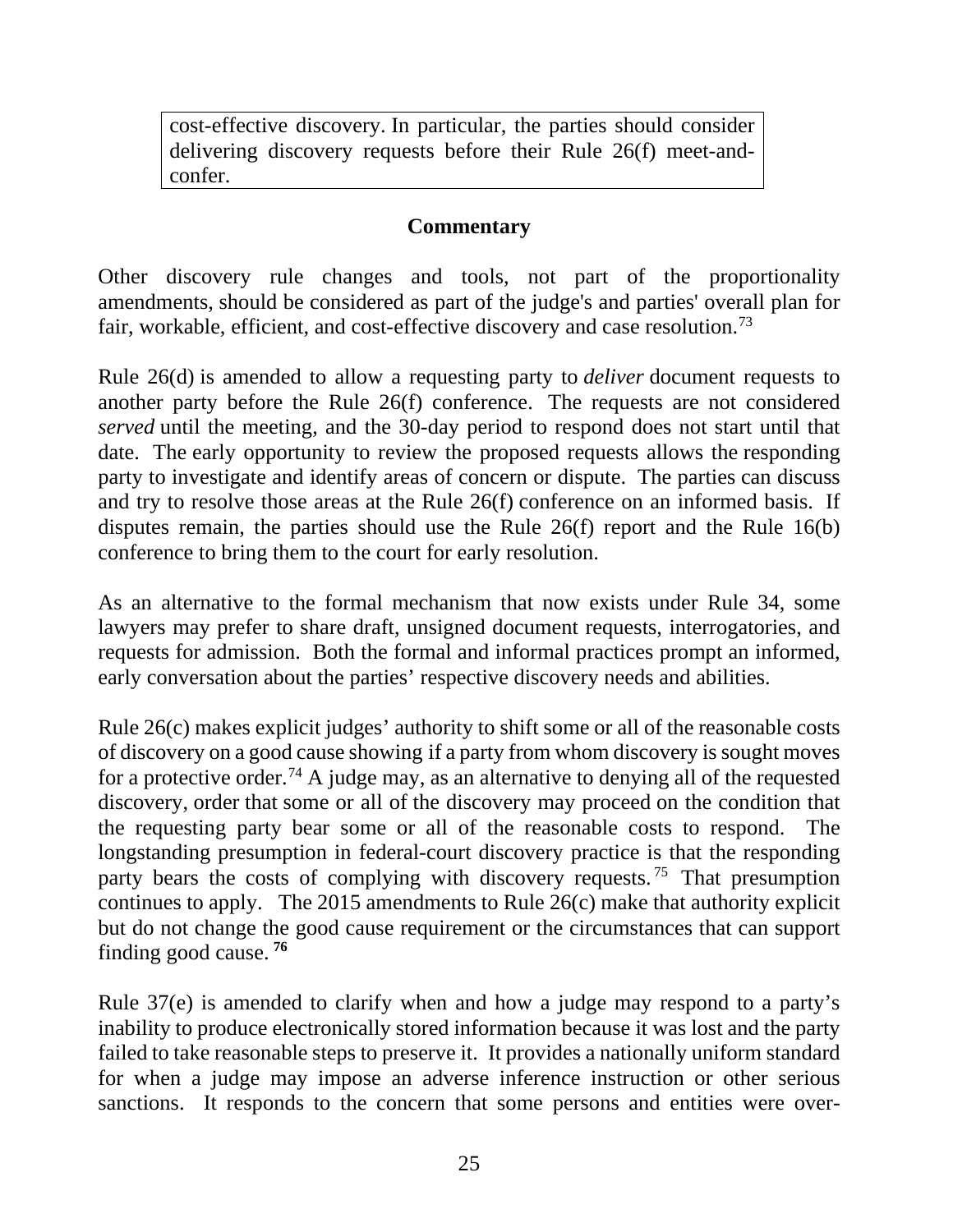preserving out of fear their actions would later be judged under the most demanding circuit standards. Working toward proportionality in preservation is an important part of achieving proportionality in discovery overall. Other rule amendments emphasize the need for careful attention to preservation issues. Rule 26(f) has been amended to add preservation of electronically stored information to the list of issues to be addressed in the parties' discovery plan. Rule 16(b) is amended to add preservation of electronically stored in formation to the list of issues the case-management order may address.

Rule 16(b) and Rule 26(f) have been amended to encourage the use of orders under Rule 502(d) of the Federal Rules of Evidence providing that producing information in the litigation does not waive attorney-client privilege or work-product protection, either in that litigation or in subsequent litigation. Nonwaiver orders under Federal Rule of Evidence 502(d) can promote proportionality by reducing the time, expense, and burden of privilege review and waiver disputes.

Questions impacting and approaches to discovery are usually best explored in a live conference between the judge and the parties, preferably before formal discoveryrelated motions (such as under Rule 26(c) or Rule 37(a)) and accompanying briefs are filed. A live Rule 16 or pre-motion conference enables the judge and the parties to examine how the various discovery tools can best be used to create and implement an effective discovery and case-management plan.

### **Committee Note, Rule 16 (Dec. 1, 2015)**

"The [Rule 16 scheduling] order also may include agreements incorporated in a court order under Evidence Rule 502 controlling the effects of disclosure of information covered by attorney-client privilege or work-product protection, a topic also added to the provisions of a discovery plan under Rule  $26(f)(3)(D)$ ."

### **Committee Note, Rule 26 (Dec. 1, 2015)**

"Rule  $26(c)(1)(B)$  is amended to include an express recognition of protective orders that allocate expenses for disclosure or discovery. Authority to enter such orders is included in the present rule, and courts already exercise this authority. Explicit recognition will forestall the temptation some parties may feel to contest this authority. Recognizing the authority does not imply that cost-shifting should become a common practice. Courts and parties should continue to assume that a responding party ordinarily bears the costs of responding."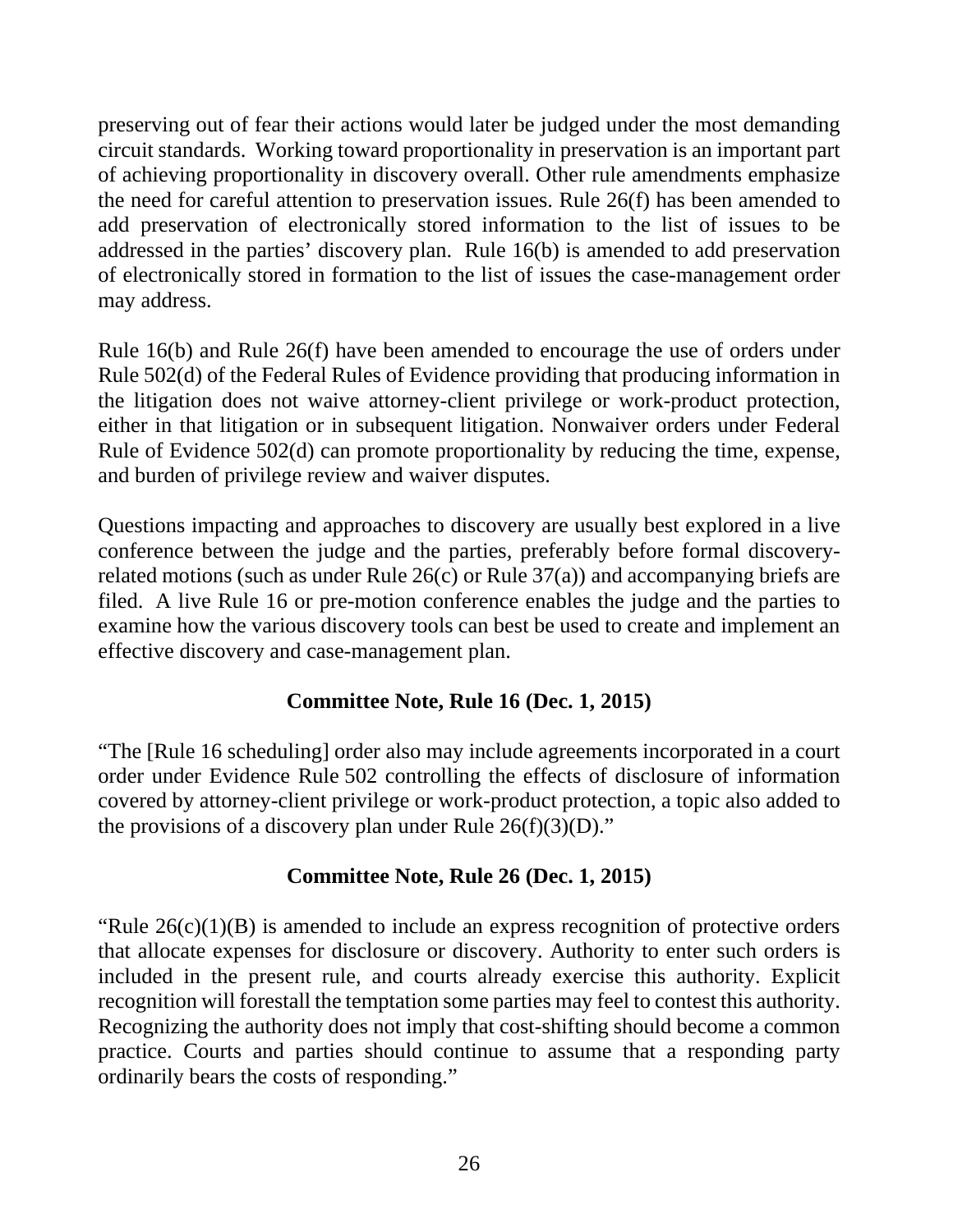"Rule 26(d)(2) is added to allow a party to deliver Rule 34 requests to another party more than 21 days after that party has been served even though the parties have not yet had a required Rule 26(f) conference. Delivery may be made by any party to the party that has been served, and by that party to any plaintiff and any other party that has been served. Delivery does not count as service; the requests are considered to be served at the first Rule 26(f) conference. Under Rule 34(b)(2)(A) the time to respond runs from service. This relaxation of the discovery moratorium is designed to facilitate focused discussion during the Rule 26(f) conference. Discussion at the conference may produce changes in the requests. The opportunity for advance scrutiny of requests delivered before the Rule 26(f) conference should not affect a decision whether to allow additional time to respond."

#### **\* \* \* \***

"The burden or expense of proposed discovery should be determined in a realistic way. This includes the burden or expense of producing electronically stored information. Computer-based methods of searching such information continue to develop, particularly for cases involving large volumes of electronically stored information. Courts and parties should be willing to consider the opportunities for reducing the burden or expense of discovery as reliable means of searching electronically stored information become available."

#### **Committee Note, Rule 34 (Dec. 1, 2015)**

"Rule  $34(b)(2)(A)$  is amended to fit with new Rule  $26(d)(2)$ . The time to respond to a Rule 34 request delivered before the parties' Rule 26(f) conference is 30 days after the first Rule 26(f) conference."

"Rule  $34(b)(2)(C)$  is amended to provide that an objection to a Rule 34 request must state whether anything is being withheld on the basis of the objection. This amendment should end the confusion that frequently arises when a producing party states several objections and still produces information, leaving the requesting party uncertain whether any relevant and responsive information has been withheld on the basis of the objections. The producing party does not need to provide a detailed description or log of all documents withheld, but does need to alert other parties to the fact that documents have been withheld and thereby facilitate an informed discussion of the objection. An objection that states the limits that have controlled the search for responsive and relevant materials qualifies as a statement that the materials have been "withheld."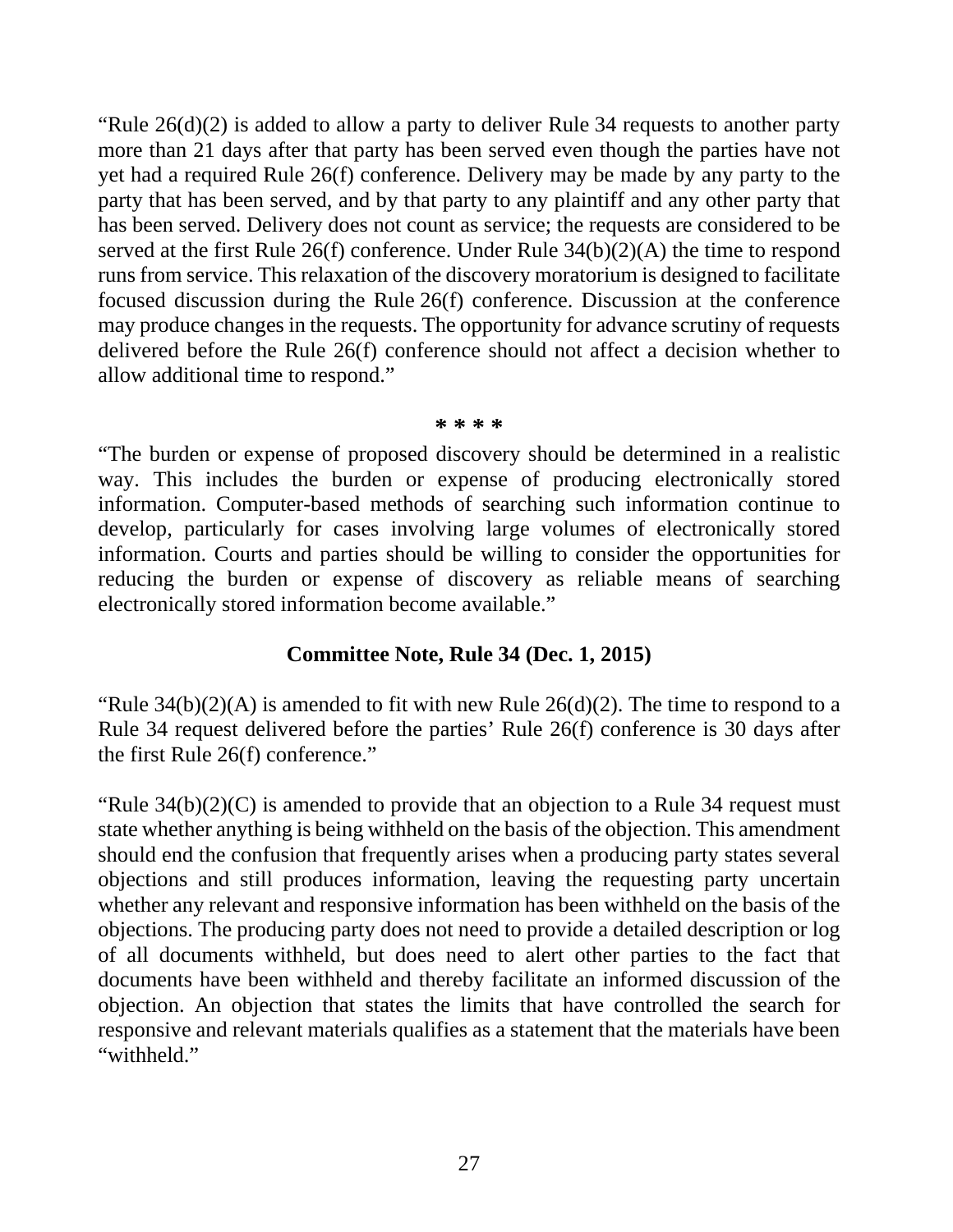*Practice* 11: The parties must frame discovery requests and responses after considering the burdens and benefits. Rule 34 emphasizes this obligation by prohibiting general, boilerplate objections to production requests and requiring the responses to state objections with specificity, to state whether documents are being withheld on the basis of objections, and to state when discovery will be completed.<sup>77</sup> When necessary, the parties should ask the judge to enforce these discovery obligations, and judges should make themselves available to do so promptly and efficiently.

### **Commentary**

A judge's prompt enforcement of the Rule 34 prohibition on conclusory and boilerplate objections, including to a lack of proportionality, can be a critical part of managing and achieving discovery that is both proportional and fair. Enforcing requirements for specific and clear objections can be as important to proportionality as limiting discovery requests to enforce the Rule 26(b)(1) definition of scope. Similarly, enforcing the requirements to state when documents will be produced and whether documents are being withheld on the basis of objections can help ensure proportionality by avoiding uncertainties that often led to more objections and disputes.

The Rule 34 requirements are consistent with the Rule  $26(g)$  requirements to consider discovery burdens and benefits before requesting or objecting to discovery and to certify that the requests, responses, and objections meet the rule requirements.

The parties should identify ways to engage the judge when necessary to efficiently enforce the Rule 34 requirements for responding to production requests.

*Practice 12:* The parties and the judge should consider using technology to help achieve proportional discovery.

### **Commentary**

Technology can help proportionality by decreasing the burden or expense, or by increasing the likely benefit, of the proposed discovery.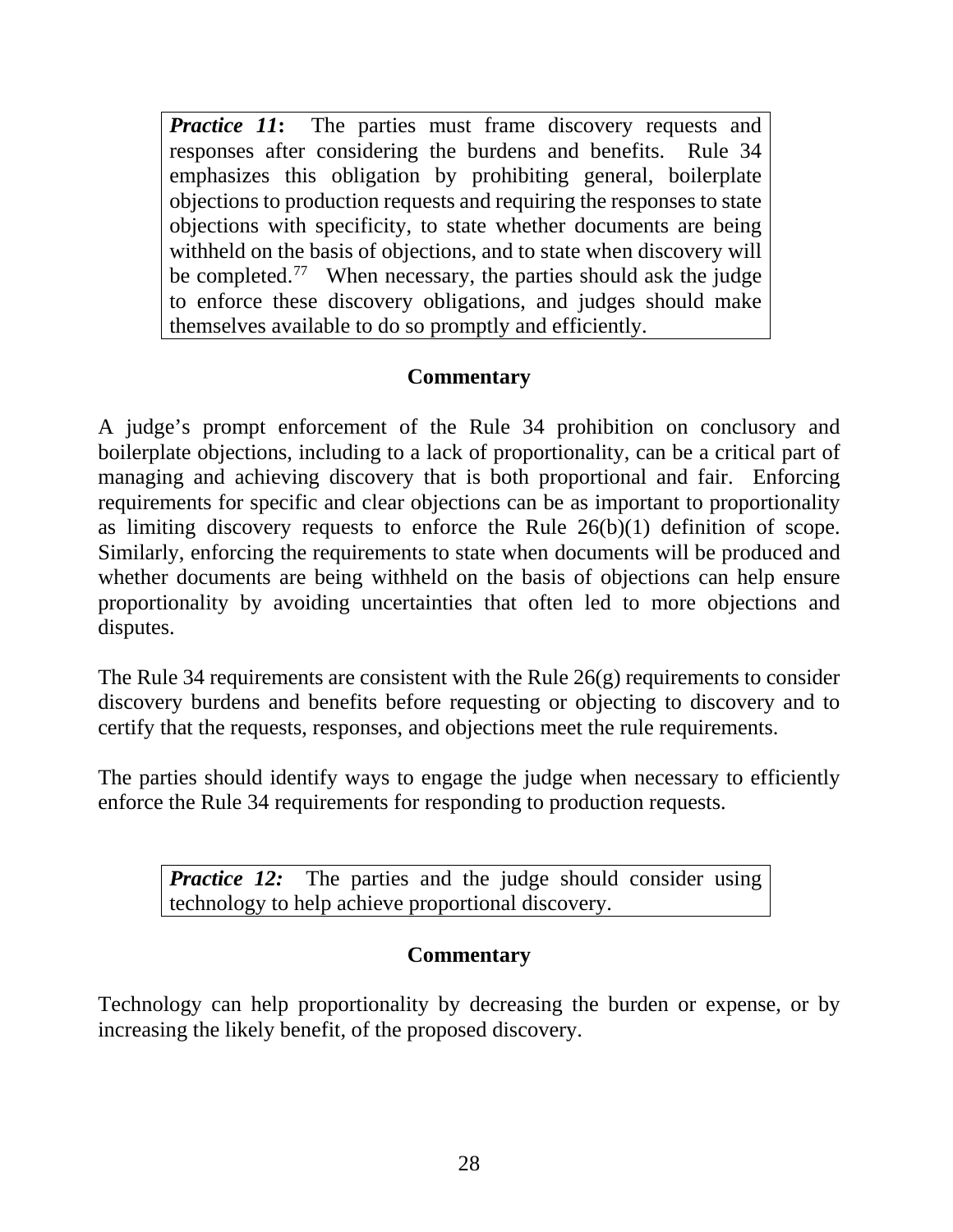When the discovery involves voluminous amounts of electronically stored information, the parties and judge should consider using technologies designed to categorize or prioritize documents for human review.[78](#page-56-1)

Because technology evolves quickly, the parties and the judge should not limit themselves in advance to any particular technology or approach to using it. Instead, the parties and the judge should consider what specific technology and approach works best for the particular case and discovery.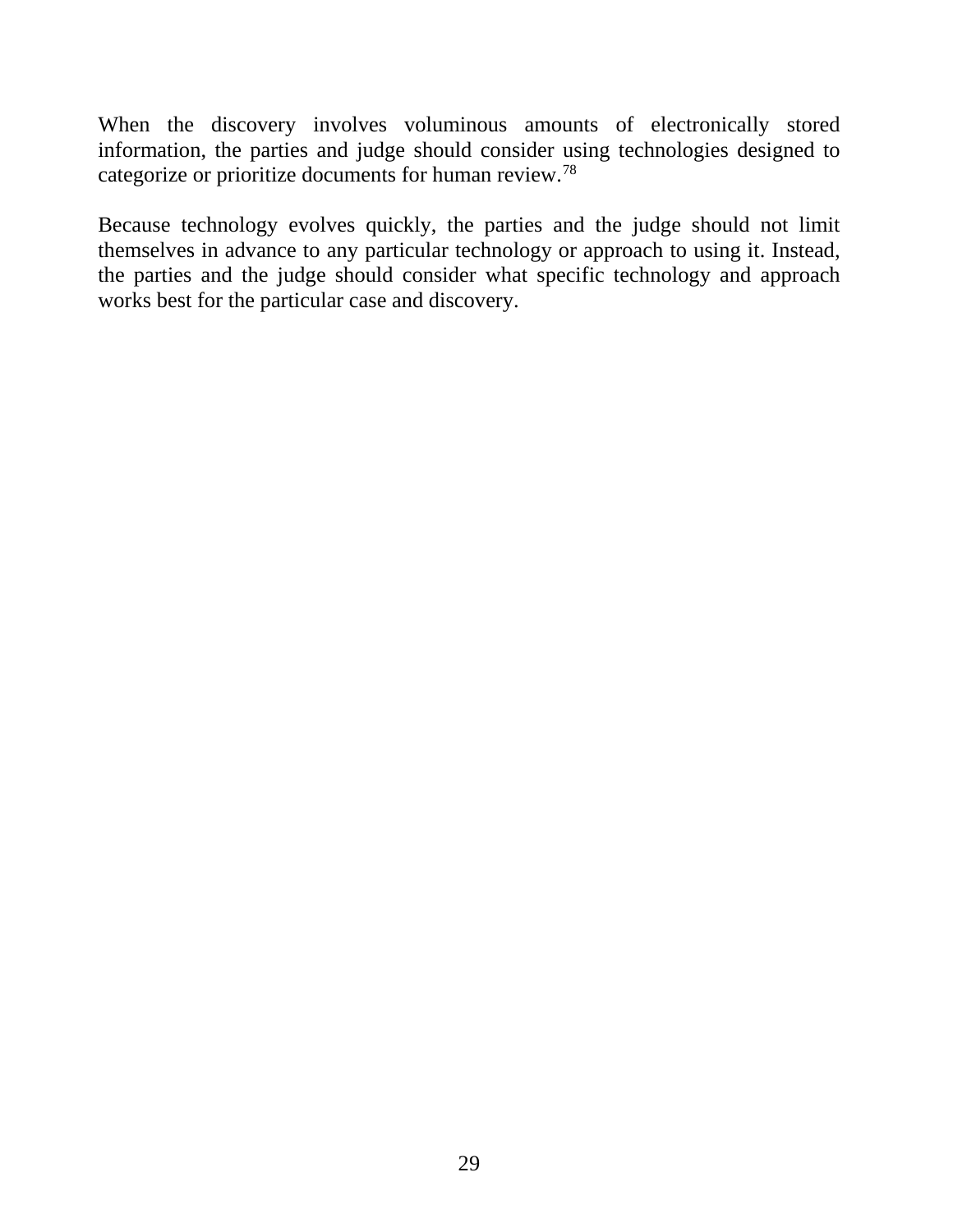#### <sup>1</sup> **Scope of Discovery.**  $\overline{a}$

- <span id="page-29-0"></span>• 1st Cir. *Cont'l W. Ins. Co. v. Opechee Constr. Corp.*, 2016 WL 865232, at \*3 (D.N.H. Mar. 2, 2016) (employer is not required to interview former employees for discoverable information because, e.g., it would be disproportional).
- 2d Cir. *Laydon v. Mizuho Bank, Ltd*., 2016 WL 1718387, at \*11 (S.D. N.Y. Apr. 29, 2016) (U.S. Federal Rules of Civil Procedure, instead of Hague Convention procedures, governed discovery of documents protected under European Data Protection laws after court applied comity analysis); *see also Creighton v. City of N.Y*., 2016 WL 1178648, at \*1 (S.D.N.Y. Mar. 17, 2016) (in cases involving "state statutes[, which] establish confidentiality under amended Rule 26(b)(1) is not as broad as subject matter); *see also Neogenix Oncology, Inc. v. Gordon*, 2017 WL 1207558, at \*10 (E.D.N.Y. Mar. 31, 2017) ("Substantiation [that discovery request is relevant and proportional is most] important where . . . [party] seeks a broad universe of discovery as well as a deposition testimony from a nonparty to lawsuit.").
- $\bullet$  4th Cir.  $f$
- 5th Cir. *In re: Trevino*, 2017 WL 123756, at \*8 (S.D. Tex. Jan. 12, 2017) ("scope of discovery, while still broad, was condensed in the 2015 amendment's inclusion of a proportionality requirement"); *Celanese Corp. v. Clariant Corp.*, 2016 WL 1074573, at\*6–7 (N.D. Tex. Mar. 18, 2016) (proportionality applies to issuance of nonparty witness subpoena).
- <span id="page-29-1"></span>• 6th Cir. *State Farm Mut. Auto. Ins. Co. v. Warren Chiropractic & Rehab Clinic, P.C*., 2016 WL 3450834, at \*2 (E.D. Mich. May 11, 2016) ("Although Rule 26(b) applies equally to discovery of nonparties, the fact of nonparty status may be considered by the court in weighing the burdens imposed in the circumstances.") (quoting *Katz v. Batavia Marine & Sporting Supplies, Inc*., 984 F.2d 422, 424 (Fed. Cir. 1993)); *see also Martin v. Posey*, 2017 WL 412876, at \*3 (S.D. Ohio Jan. 31, 2017) ("[D]espite other changes to Rule 26, it is still the case that information need not be admissible in evidence in order to be discoverable."); *Simon v. Northwestern Univ.*, 2017 WL 467677, at \*2 (N.D. Ill. Feb. 3, 2017) ("The 2015 amendments confirmed the concept of 'proportionality' by adding it to the language of Rule 26(b)(1)."); *Commerce and Indus. Ins. Co. v. Century Surety Co.*, 2017 WL 946984, at \*2 (S.D. Ohio Mar. 10, 2017) (in dispute over insurer's duty to defend defendant-employer after accident between defendant's employee and employee of another contractor, interrogatory requests concerning scope employee's work duties and status of work performed by defendant was not disproportional because it concerned "the issue at the heart of th[e] case"); *United States v. Quicken Loans Inc.*, 2017 WL 2306444, at \*2 (E.D. Mich. May 26, 2017) ("It is not uncommon for relevant information to be discoverable, even if such information falls outside the timeframe of actionable activity set out in a complaint.").
- 8th Cir. *Schultz v. Sentinel Ins. Co.*, 2016 WL 3149686, at \*3 (D.S.D. June 3, 2016) ("the scope of discovery under Rule 26(b) is extremely broad.").
- 9th Cir. *MicroTechnologies, LLC v. Autonomy, Inc*., 2016 WL 1273266, at \*1 (N.D. Cal. Mar. 14, 2016) (deposition pursuant to letter rogatory was subject to proportionality).
- 10th Cir. *Rickaby v. Hartford Life & Accident Ins. Co*., 2016 WL 1597589, at \*2 (D. Colo. Apr. 21, 2016) (in ERISA cases, courts must consider goals of ERISA and necessity of discovery, which "militate against broad discovery").
- 11th Cir. *In re: Subpoena Upon NeJames Law, P.A.*, 2016 WL 1599831, at \*5 (M.D. Fla. Apr. 21, 2016) ("In every civil case, questions concerning the scope of discovery start with Fed. R. Civ. P. 26(b)."); *see also Graham & Co. v. Liberty Mut. Fire Ins. Co.*, 2016 WL 1319697, at \*2 (N.D. Ala. Apr. 5, 2016) ("Courts must accord discovery a broad and liberal scope in order to provide parties with information essential to the proper litigation of all relevant facts, to eliminate surprise, and to promote settlement."); *Steel Erectors, Inc. v. AIM Steel Int'l, Inc*., 312 F.R.D. 673, 676 n.4 (S.D. Ga. Jan 4, 2016) ("It remains true today . . . the court is inclined to err in favor of discovery rather than against it.").
	- *Cf.*
- 1st Cir. *Ferring Pharms. Inc. v. Braintree Labs., Inc.*, 168 F. Supp. 355, 363 (D. Mass. 2016) (judge's failure to "expressly reference proportionality in her ruling does not render her ruling contrary to law.").
- 3d Cir. *Solid Waster Servs., Inc. v. United States*, 2016 WL 687182, at \*1 n.1 (E.D. Pa. Feb. 19, 2016) (court's failure to explicitly apply proportionality analysis in IRS enforcement action was not in error when court instead applied *Powell* factors from *United States v. Powell*, 379 U.S. 48, 57–58 (1964)).
- 5th Cir. *In re: Application of RSM Prod. Corp.*, 2016 WL 3477244, at \*6 (S.D. Tex. June 27, 2016) (finding discovery of information in foreign country in accordance with § 1782 to be overly burdensome and disproportionate).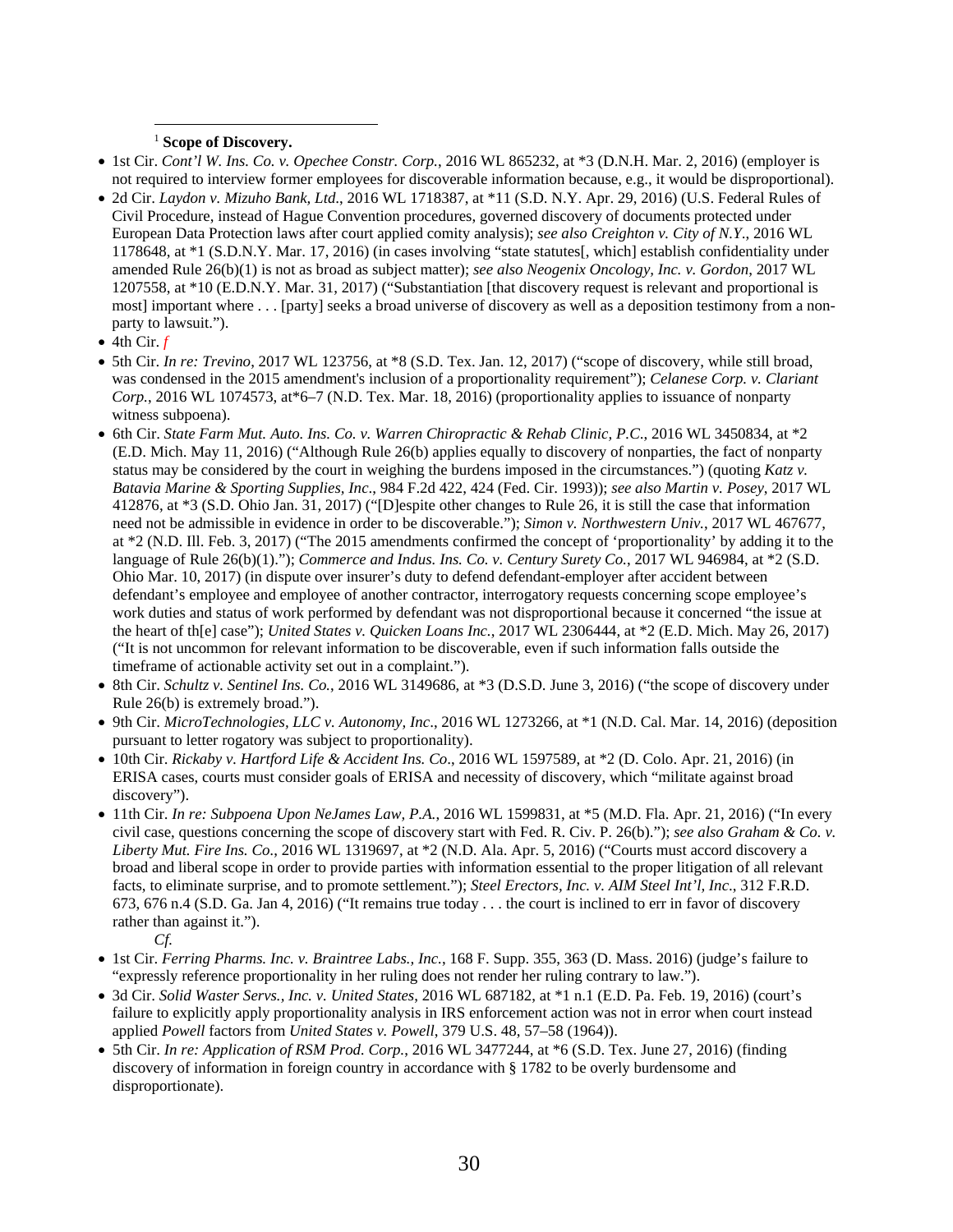#### <sup>2</sup> **Discovery must be relevant.**

<u>.</u>

- 1st Cir. *Primarque Prod. v. Williams West & Witt's Prod. Co.*, 2016 WL 6090715, at \*3 (D. Mass. Oct. 18, 2016) (finding discovery request for defendant's nationwide sales information as a basis for comparison irrelevant because the dispute concerned only sales in New England).
- 2d Cir. *Marom v. City of N.Y.*, 2016 WL 7048053, at \*2 (S.D.N.Y. Nov. 30, 2016) (court granted discovery request because requested documents were "highly relevant to plaintiffs' theory of the case," as they might show required protocol was not followed).
- 4th Cir. *Prusin v. Canton's Pearls, LLC*, 2016 WL 7408840, at \*4 (D. Md. Dec. 22, 2016) (though they contained sensitive information, defendant's tax returns were relevant, as they might show whether defendant's minimum wage obligations were offset).
- <span id="page-30-0"></span>• 5th Cir. *In re: Xarelto (Rivaroxaban) Prods.*, 313 F.R.D. 32, 38 (E.D. La. 2016) (to obtain discovery of employee's personnel files in advance of depositions, party must demonstrate relevancy on witness-by-witness basis); *see also ING Bank N.V. v. M/V Portland, IMO No. 9497854*, 2016 WL 3365426, at \*8 n.12 (M.D. La. June 16, 2016) ("Relevance itself, a discrete and separate yet oft merged requirement, remains a relatively low threshold."); *Williams v. U.S. Envtl. Servs., LLC*, 2016 WL 617447, at \*7 (M.D. La. Feb. 16, 2016) (in employment discrimination case, other complaints of discrimination against employer are relevant if limited to: (a) same form of discrimination; (b) same department or agency at which plaintiff worked; and (c) reasonable time before and after discrimination occurred, usually three to five years); *Murillo Modular Grp, Ltd. v. Sullivan*, 2016 WL 6139096, at \*5 (N.D. Tex. Oct. 20, 2016) (discovery of "information relevant to a party's or witness's credibility is relevant"; *Howard v. Seadrill Americas, Inc.*, 2016 WL 7012275, at \*4 (E.D. La. Dec. 1, 2016) (denying discovery request for phone records because, while they would give information about the exact time a relevant phone call was placed, timing of call was "likely not important to resolving dispute"); *Leal v. Wal-Mart Stores*, 2017 WL 68528, at \*3 (E.D. La. Jan. 6, 2017) (court denied discovery request for all database and pay data for all employees, regardless of their position, that worked in the same stores as plaintiff over a 14-year period as overly broad and irrelevant); *United States v. Wyeth*, 2017 WL 191258, at \*2–3 (E.D. La. Jan. 13, 2017) (in attorneys' fees dispute between pharmaceutical company and law firm, court denied discovery of one lawyer's medical school grades and attendance because it was irrelevant); *Waste Mgmt. of La., LLC v. River Birch, Inc.*, 2017 WL 1429108, at \*2 (E.D. La. Apr. 21, 2017) (denying depositions of certain individuals because no evidence suggested that their depositions would be relevant); *Waste Mgmt. of La., LLC v. River Birch, Inc.*, 2017 WL 2271982, at \*4 (E.D. La. May 24, 2017) (court denied discovery that, while broadly connected to issues before court, was not relevant to specific claims alleged in complaint).
- <span id="page-30-1"></span>• 6th Cir. *State Farm Mut. Auto. Ins. Co. v. Universal Health Grp., Inc.*, 2016 WL 6822014, at \*2 (E.D. Mich. Nov. 18, 2016) (terms of settlement agreement that are relevant and proportional to needs of case are discoverable); *Queen v. City of Bowling Green*, 2017 WL 4355689, at \*5-8 (W.D. Ky. Sept. 29, 2017) (court limited discovery of party's employment records and tax returns to period following his destructive discharge; previous records were irrelevant)..
- 7th Cir. *Southport Bank v. Miles*, 2016 WL 7366885, at \*3 (N.D. Ill. Dec. 19, 2016) (Plaintiff's argument that it needs loan policies to veil pierce "seem[s] to be much more relevant to an independent, and as yet unfiled, claim . . . than to the more narrow purpose for which these post-judgment proceedings are designed."); *see also Crabtree v. Angie's List, Inc.*, 2017 WL 413242, at \*5 (S.D. Ind. Jan. 31, 2017) (Court held that defendant's "broad request" for plaintiff's emails, texts, and social media posts "would clearly encompass personal communications" and had "absolutely no relevance to lawsuit."); *Simon v. Northwestern Univ.*, 2017 WL 467677, at \*5 (N.D. Ill. Feb. 3, 2017) (Court limited discovery of after-the-fact-evidence because, "[w]hile 'other acts' that occur after an event may be relevant to showing 'knowledge' or 'intent' at the time of the event [for purposes of Evidence Rule 404(b)], there is a steadily diminishing value of relevance . . . the further out in time the 'other acts' occur.").
- 8th Cir. *Leseman, LLC v. Stratasys, Inc*., 2016 WL 1117411, at \*5 (D. Minn. Mar. 22, 2016) (in patent infringement lawsuit, magistrate judge correctly denied plaintiffs' motion to compel business records for product that was experimental and limited in use).
- 9th Cir. *Deutsche Bank Nat'l Tr. Co. v. SFR Invs. Pool 1, LLC*, 2016 WL 3200104, at \*1–2 (D. Nev. June 6, 2016) (finding discovery request for, e.g., two years of defendant's litigation history irrelevant); *see also Am. Auto. Ins. Co. v. Haw. Nut & Bolt, Inc.*, 2017 WL 80248, at \*5, 7 (D. Haw. Jan. 9, 2017) (personnel files of employees and third-party contractors who handled plaintiff's insurance claim were relevant and therefore permissible, provided that certain information was redacted to protect the individuals' privacy); *Silva v. Allpak Container, LLC*, 2017 WL 1179437, at \*4 (W.D. Wash. Mar. 30, 2017) (in employment dispute, defendant asserted that it fired plaintiff solely because of company-wide layoffs, and therefore plaintiff's attendance and veracity in filing worker's compensation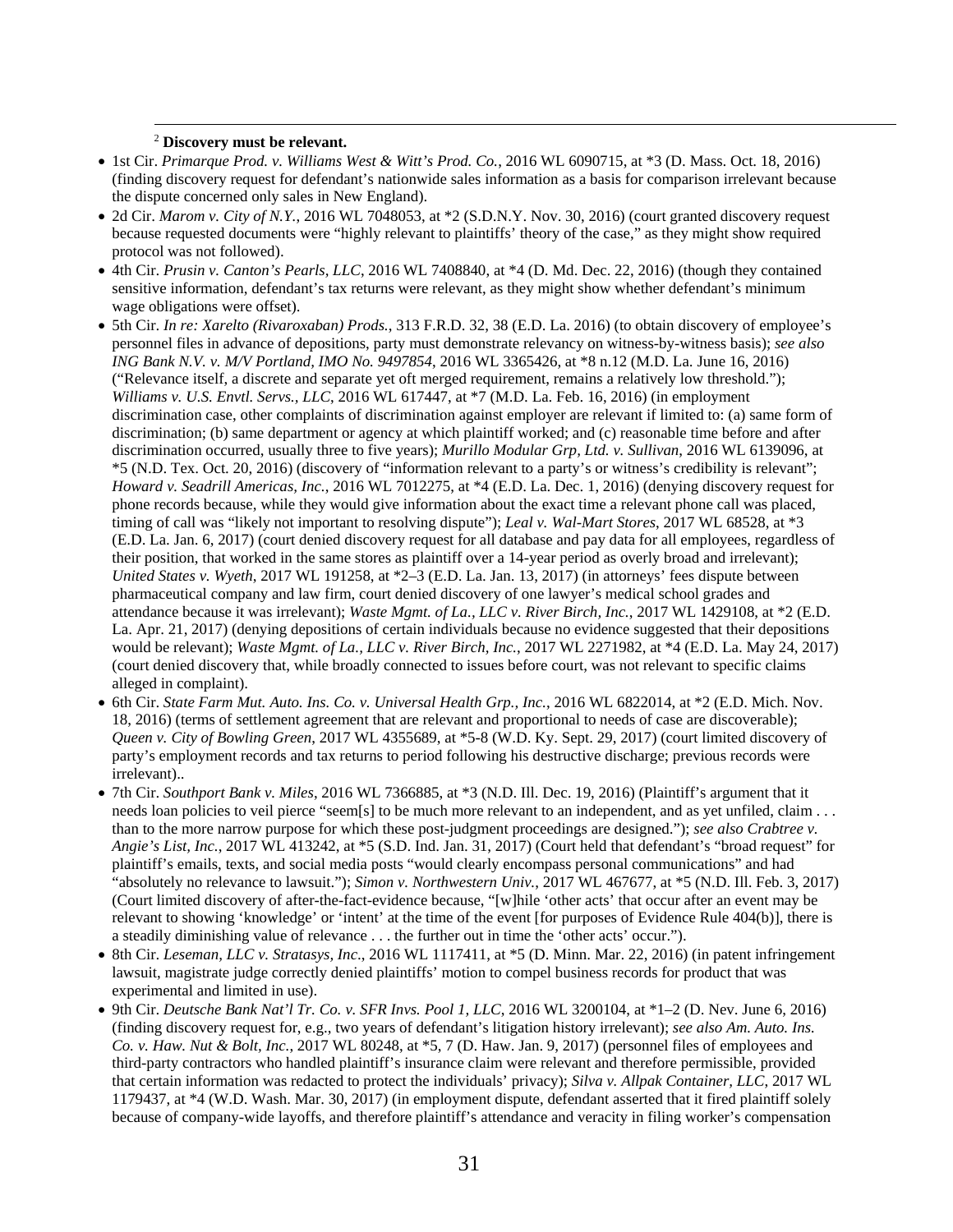<span id="page-31-0"></span>forms were not relevant); *Ayala v. Cty. Of Riverside*, 2017 WL 1734021, at \*3 (C.D. Cal. Apr. 28, 2017) (court permitted discovery of personnel files of five defendants within last five years, as they might be relevant to "proving a pattern of failing to investigate and discipline officers for improper use of force," but denied discovery of personnel files for all employees); *Caballero v. Bodega Latina Corp.*, 2017 WL 3174931, at \*1 (D. Nev. July 25, 2017) ("The 2015 amendments did not change this [relevancy] language from the previous version."); *Heyman v. State of Nev.*, 2017 WL 5559912, at \*4–5 (D. Nev. Nov. 17, 2017) (court held that evidence of defendant's sexual history was not relevant or proportional to needs of the case; defendant's controlled substance or alcohol use was relevant because they affect a person's memory of certain events, but plaintiff needed to limit requests to times at issue).

- 10th Cir. *Gilmore v. L.D. Drilling, Inc.*, 2017 WL 2439552, at \*4 (D. Kan. June 6, 2017) (in suit regarding late delivery of machinery for oil well, court denied discovery of cost to build other wells, as it would "shed no light on whether [p]laintiff's reason for a late delivery was legitimate," and also denied broad discovery of all defendant's email, which "clearly would encompass wholly irrelevant information"); *Gordon v. T.G.R. Logistics, Inc.*, 2017 WL 1947537, at \*3 (D. Wyo. May 10, 2017) (court granted-in-part discovery request regarding party's social media account; "it must be the substance of the communication that determines relevance").
- 11th Cir. *O'Boyle v. Sweetapple*, 2016 WL 492655, at \*5 (S.D. Fl. Feb. 8, 2016) ("Permitting this subpoena to proceed would cause the parties to run down a rabbit hole chasing irrelevant information on collateral matters, resulting in the needless and wasteful expenditure of time and money by the parties."); *Emery v. Allied Pilots Ass'n*, 2017 WL 3412234, at \*2 (S.D. Fla. Aug. 8, 2017) (in action against insurance company for breach of fair representation in settlement, un-redacted settlement agreement and settlement terms were relevant to whether defendant breached its duty and damages).

#### <sup>3</sup> **Proportional discovery continues to be required.**

<u>.</u>

- <span id="page-31-1"></span>• 2d Cir. *Vaigasi v. Solow Mgmt. Corp*., 2016 WL 616386, at \*13 (S.D.N.Y. Feb. 16, 2016) (amendments to Rule 26(b)(1) restored importance of proportionality factors in defining scope of discovery); *see also Robertson v. People Magazine*, 2015 WL 9077111, at \*2 (S.D.N.Y. Dec. 16, 2015) (amendments to Rule 26(b)(1) restored importance of proportionality factors in defining scope of discovery); *Abbott v. Wyo. Cty. Sheriff's Office*, 2017 WL 2115381, at \*2 (W.D.N.Y. May 16, 2017) ("The 2015 amendments to the Federal Rules of Civil Procedure emphasized the need to focus on proportionality."); *Grief v. Nassau Cty*, 2017 WL 3588936, at \*2 (E.D.N.Y. Aug. 18, 2017) ("Those proportionality factors have now been restored to the place of their intended importance by their incorporation into the very definition of permissible discovery."); *Levin v. Johnson & Johnson*, 2017 WL 5592684, at \*2 (E.D.N.Y. Nov. 20, 2017) (the "proportionality factors have now been restored to the place of their intended importance by their incorporation into the very definition of permissible discovery"); *Lozada v. Cty. of Nassau*, 2017 WL 6514675, at \*4 (E.D.N.Y. Dec. 20, 2017) ("While the proportionality factors have now been incorporated into [Rule 26(b)(1)], those factors were already a part of federal discovery standards.").
- 3d Cir. *Trask v. Olin Corp*., 2016 WL 1255302, at \*2 n.5 (W.D. Pa. Mar. 31, 2016) (amendments to Rule 26 did not alter importance of considering proportionality and under both new and old versions of Rule 26; "the Court is to consider all of the facts and circumstances of the pending action."); *see also Dixon v. Williams*, 2016 WL 631356, at \*2 (M.D. Pa. Feb 17, 2016) (amendments did not change responsibilities of court and parties in considering proportionality).
- $\bullet$  4th Cir. *Eramo v. Rolling Stone, LLC*, 314 F.R.D. 205, 209 (W.D. Va. Jan. 25, 2016) (amendments to Rule 26(b)(1) did not change existing responsibilities of court and parties in considering proportionality).
- 5th Cir. *Cottonham v. Allen*, 2016 WL 4035331, at \*1 n.2 (M.D. La. July 25, 2016) (result of discovery dispute under amendments to Rule  $26(b)(1)$  would be the same as under previous Rule  $26(b)(2)(C)(iii)$  proportionality provision); *see also ING Bank N.V. v. M/V Portland, IMO No. 9497854*, 2016 WL 3365426, at \*8 n.12 (M.D. La. June 16, 2016) ("While the Rules were amended effective December 1, 2015, the relevance standard for discovery has not changed. Instead, the proportionality factors once set in Rule 26(b)(2)(C) have now been moved into Rule  $26(b)(1)$  so as to reemphasize the fact that evidence's discoverability is subject to the proportionality test first adopted in 1983."); *InforMD, LLC v. DocRX, Inc.*, 2016 WL 2343854, at \*2 n.13 (M.D. La. May 3, 2016) (amendments to Rule 26(b)(1) restored importance of proportionality calculation); *see also Braud v. Geo Heat Exchangers, L.L.C.*, 2016 WL 1274558, at \*4 (M.D. La. Mar. 31, 2016) (amendments to Rule 26(b)(1) restored importance of proportionality consideration); *Odeh v. City of Baton Rouge*, 314 F.R.D. 386, 389 (M.D. La. 2016) (amendments to Rule 26(b)(1) restored proportionality consideration but did not change existing responsibilities of court and parties to consider proportionality); *Williams v. U.S. Envtl. Servs., LLC*, 2016 WL 617447, at \*1 n.2 (M.D. La. Feb. 16, 2016) (amendments did not change existing responsibilities of court and parties in considering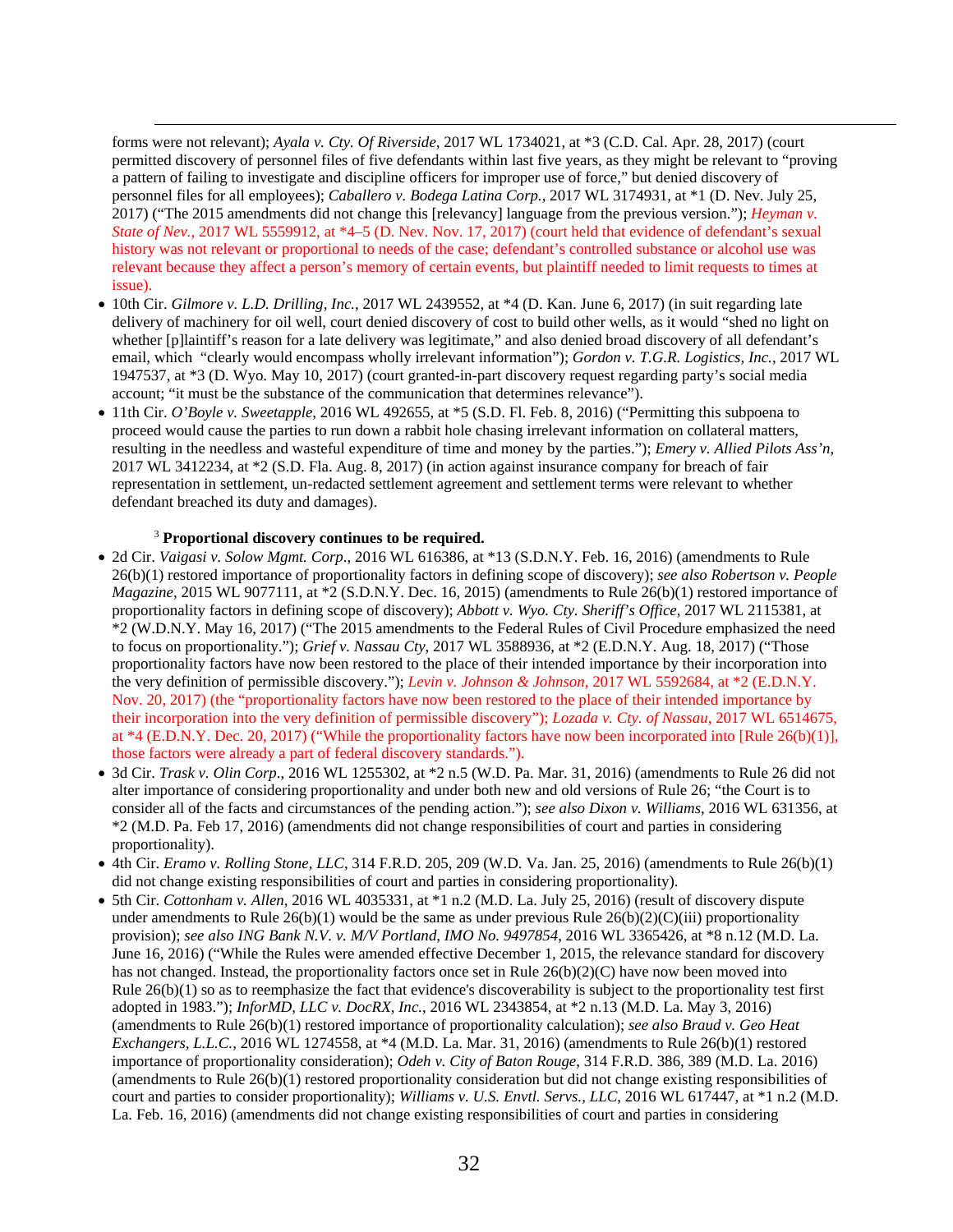proportionality); *Hume v. Consol. Grain & Barge, Inc.*, 2016 WL 7385699, at \*3 (E.D. La. Dec. 21, 2016) (In denying discovery of a third party's information, court noted that the "impact of inclusion of the proportionality concept within Rule 26(b)(1)'s threshold scope of discovery indicate[s] 'that non-parties have greater protections from discovery and that burdens on non-parties will impact the proportionality analysis.'") (quoting E. Laporte and J. Redgrave, *A Practical Guide to Achieving Proportionality Under New Federal Rule of Civil Procedure 26*, 9 FED. CTS. L. REV. 19, 57 (2015)).

<u>.</u>

- 6th Cir. *In re: ClassicStar Mare Lease Litig.*, 2017 WL 27455, at \*3, 4–5 (E.D. Ky. Jan. 3, 2017) (in a postjudgment discovery dispute, discovery of third-party's records, such as emails, permissible to potentially determine an affiliation between defendant and third-party because "discovery . . . must be calculated to assist in judgment collection"); *King v. Chipotle Serv., LLC*, 2017 WL 3193655, at \*2 (S.D. W.Va. July 27, 2017) ("[R]equiring Chipotle to collect and review information regarding wrongful discharge lawsuits filed in other states . . . without an established connection, would constitute a burden disproportionate to the anticipated benefits of discovery.").; *Kitchen v. Heyns*, 2017 WL 4349283, at \*2 (E.D. Mich. Oct. 2, 2017) (request for all communications to or from defendant regarding transfer or any prisoner "has unlimited breadth" and is not proportional; defendant complied with discovery request by producing documents relating only to plaintiff's transfer).
- <span id="page-32-0"></span>• 7th Cir. *Garner v. St. Clair Cty.*, 2016 WL 146691, at  $*1$  n.1 (S.D. Ill. Jan. 13, 2016) (amendments to Rule 26(b)(1) did not change factors considered in assessing proportionality); *see also Noble Roman's, Inc. v. Hattenhauer Distrib. Co*., 314 F.R.D. 304, 311 (S.D. Ind., 2016) ("relevancy" alone is insufficient); *Hespe v. City of Chi.*, 2016 WL 7240754, at \*3 (N.D. Ill. Dec. 15, 2016) (court not required to consider plaintiff's undue burden or cost compared with defendant's "good cause" for requesting discovery; discovery may be limited based on other proportionality and timeliness considerations); *Simon v. Northwestern Univ.*, 2017 WL 467677, at \*2 (N.D. Ill. Feb. 3, 2017) ("The 2015 amendments confirmed the concept of 'proportionality' by adding it to the language of Rule 26(b)(1).").
- 8th Cir. *Harper v. Unum Grp.*, 2016 WL 4508238, at \*3 (W.D. Ark. Aug. 29, 2016) (court rejected as disproportional request for records from all employees making disability decisions but allowed separate request limited to five reviewing individuals); *Schultz v. Sentinel Ins. Co.*, 2016 WL 3149686, at \*7 (D.S.D. June 3, 2016) (court declined to retreat from earlier position in *Gowan*, noting that "rule [26], and the case law developed under the rule, have not been drastically altered."); *see also Gowan v. Mid -Century Insur. Co.*, 2016 WL 126746, at \*5 (D.S.D. Jan. 11, 2016) (proportionality requirements are "hardly new").
- 9th Cir. *Wit v. United Behavioral Health*, 2016 WL 258604, at \*10 (N.D. Cal. Jan. 21, 2016) (amendments "restore[d] and reinforce[d] the focus on proportionality in discovery" but did not change existing responsibilities of court and parties in considering proportionality); *see also Ciuffitelli v. Deloitte & Touche LLP*, 2016 WL 6963039, at \*5 (D. Or. Nov. 28, 2016) ("For Rule 26(b)(1)'s proportionality mandate to be meaningful, it must apply from the onset of the case."); *Centeno v. City of Fresno*, 2016 WL 749634, at \*7 (E.D. Cal. Dec. 29, 2016) (Court granted in part and denied in part a discovery request for prior complaints of misconduct by police officers, holding that such claims are only "discoverable when sufficiently similar to the claims brought in the instant suit."); *Strickland Real Estate Holdings, LLC v. Texaco, Inc.*, 2016 WL 7243711, at \*2 (W.D. Wash. Dec. 15, 2016) (Court granted discovery request because "the requested discovery goes to the heart of the dispute" and defendant "is the type of litigant that can respond to such a request."); *Sci. Games Corp. v. AGS LLC*, 2017 WL 3013251, at fn. 3 (D. Nev. July 13, 2017) ("Because the scope of permissible discovery under Rule 45 parallels the scope of discovery permitted by Rule 26, these proportionality considerations apply to third-party discovery disputes."); *Does I-XIX v. Boy Scouts of Am.*, 2017 WL 3841902, at \*1 (D. Idaho Sept. 1, 2017) ("the 2015 amendment was merely intended to codify principles that have long been implicit in this analysis").
- <span id="page-32-1"></span>• 10th Cir. *In re: Vicki Milholland*, 2017 WL 895752, at fn. 28 (10th Cir. Bankruptcy Appellate Panel, Mar. 7, 2017) ("For more than thirty years, the Federal Rules of Civil Procedure have stressed the need for courts to actively manage discovery to prevent parties from using it to 'wage a war of attrition or as a device to coerce a party, whether financially weak or affluent,' and have emphasized the concept of proportionality."; *XTO Energy, Inc. v. ATD, LLC*, 2016 WL 1730171, at \*12–19 (D.N.M. Apr. 1, 2016) (describing extensive background of Rule 26 amendments, leading up to 2015 amendments); *see also Rowan v. Sunflower Elec. Power Corp.*, 2016 WL 2772210, at \*3 (D. Kan. May 13, 2016) ("The consideration of proportionality is not new, as it has been part of the federal rules since 1983."); *Arenas v. Unified Sch. Dist. No. 223*, 2016 WL 6071802, at \*4 (D. Kan. Oct. 17, 2016) ("Although proportionality has long been a factor in ruling on discovery motions, the recent amendment to Rule 26 requires courts to be vigilant to concerns of proportionality."); *Pertile v. Gen. Motors, LLC*, 2016 WL 1059450, at \*2 (D. Colo. Mar. 17, 2016) (amendments did not change duty of court to consider proportionality); *Ark. River Power Auth. v. The Babcock & Wilson Co*., 2016 WL 192269, at \*4 (D. Colo. Jan. 15, 2016) (amendments did not change responsibilities of court and parties in considering proportionality); *Diesel Power Source v. Crazy Carl's Turbos*, 2017 WL 57791, at \*2 (D. Utah Jan. 5, 2017) ("recent amendments place greater emphasis on this important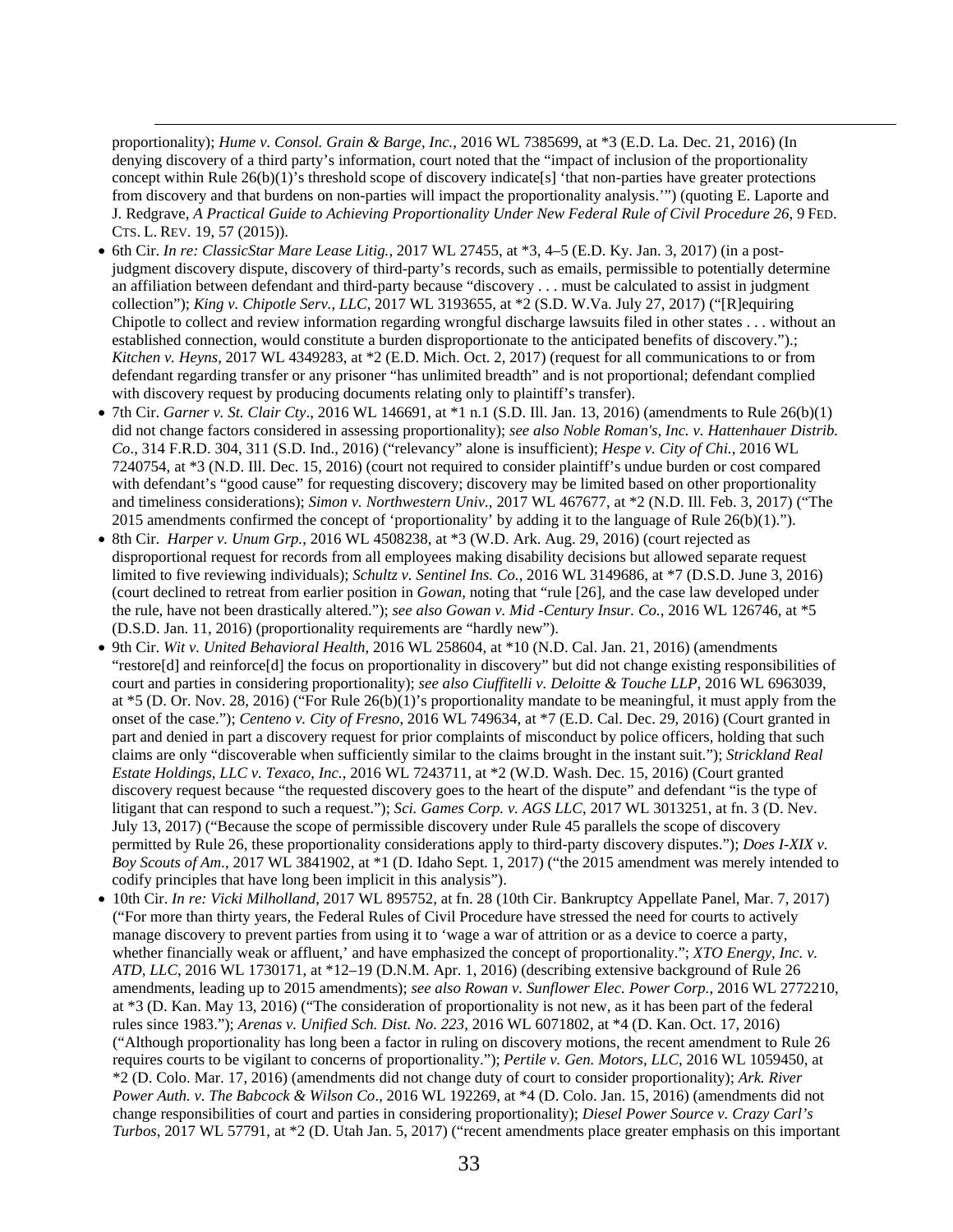principle"). *Singh v. Shonrock*, 2017 WL 698472, at \*2 (D. Kan. Feb. 22, 2017) (in employment discrimination case, plaintiff-employee's request to depose employees of co-defendant to determine whether other employees were "disciplined, counseled, and/or nonrenewed" for same failure to follow common policy rubric allegedly giving rise to plaintiff's termination was not disproportional in light of similar, prior document production and deposition testimony, because witnesses in that prior production and testimony could not "recall such information"); *City of Orem v. Evanston Ins. Co.*, 2017 WL 2841219, at \*2 (D. Utah July 3, 2017) (in personal injury lawsuit, discovery request for all of underwriter's policy writing materials was overly broad and not proportional; court limited discovery to documents used to write defendant city's policy).

- 11th Cir. *Herrera-Velasquez v. Plantation Sweets, Inc.*, 2016 WL 183058, at \*4 n.6 (S.D. Ga. Jan. 14, 2016) (amendments to Rule 26(b)(1) elevated proportionality factors in different order); *Strickland v. Tristar Prods., Inc.*, 2017 WL 2874621, at fn. 3 (S.D. Ga. July 5, 2017) ("The recent changes . . . do not change the *definition* of relevance. Instead, they reemphasize . . . requirements already present in the Rules, like proportionality.").
- <span id="page-33-0"></span>• D.C. Cir. *United States ex rel. Shamesh v. CA, Inc*., 314 F.R.D. 1, 8 (D.D.C. 2016) (amendments did not change court's responsibility to consider proportionality but instead moved proportionality factors to make "proportionality considerations unavoidable.").
- *Cf.*

<u>.</u>

• 9th Cir. *Adamov v. Pricewaterhouse Coopers*, LLP, 2017 WL 6558133, at \*2 (E.D. Cal. Dec. 22, 2017) ("[I]n 2015, a proportionality requirement was added to Rule 26. Under the amended Rule 26, relevance alone will not justify discovery; discovery must also be proportional to the needs of the case.").

#### <sup>4</sup> **Rule does not change parties' existing discovery burdens.**

- 1st Cir. *Cont'l W. Insur. Co. v. Opechee Constr. Corp*., 2016 WL 865232, at \*1 (D.N.H. Mar. 2, 2016) ("[P]arty seeking an order compelling discovery responses over the opponent's objection bears the initial burden of showing that the discovery requested is relevant. . . . Once a showing of relevance has been made, the objecting party bears the burden of showing that discovery request is improper.") (citations omitted).
- <span id="page-33-1"></span>• 2d Cir. *A.M. v. Am. Sch. for the Deaf*, 2016 WL 1117363, at \*2 (D. Conn. Mar. 22, 2016) ("The burden of demonstrating relevance remains on the party seeking discovery, and the newly-revised rule 'does not place on the party seeking discovery the burden of addressing all proportionality considerations.' . . . Conversely, the 'party resisting discovery has the burden of showing undue burden or expense.'") (citation omitted) (quoting *State Farm Mut. Auto. Ins. Co. v. Fayda*, 2015 WL 7871037, at \*2 (S.D.N.Y. Dec. 3, 2015)); *see also Torcasio v. New Canaan Bd. of Educ*., 2016 WL 299009, at \*2 (D. Conn. Jan. 25, 2016) (party resisting discovery has burden of showing why discovery should be denied); *Lightsquared, Inc. v. Deere & Co*., 2015 WL 8675377, at \*5 (S.D.N.Y. Dec. 10, 2015) (party that seeks to compel discovery from additional custodians "bears the burden of establishing the relevance of the documents it seeks from those custodians"); *Robertson v. People Magazine*, 2015 WL 9077111, at \*2 (S.D.N.Y. Dec. 16, 2015) ("2015 amendment does not create a new standard").
- 3d Cir. *Haines v. Cherian*, 2016 WL 831946, at \* 3 (M.D. Pa. Feb. 29, 2016) (party resisting discovery has burden to show why discovery should be denied).
- <span id="page-33-2"></span>• 5th Cir. *Mir v. L-3 Commuc'ns Integrated Sys., L.P.*, 2016 WL 3959009, at \*4 (N.D. Tex. July 22, 2016) ("[A]mendments to Rule 26 do not alter the burdens imposed on the party resisting discovery."); *see also Hightower v. Grp. 1 Auto., Inc.*, 2016 WL 3430569, at \*3 (E.D. La. June 22, 2016) ("[T]he 2015 amendments to the Rule did not change the law. Permissible discovery extends only to that which is nonprivileged, relevant to claims and defenses in the case *and* within the Rule's proportionality limits.") (emphasis in original); *Richmond v. SW Closeouts, Inc.*, 2016 WL 3090672, at \*4 (N.D. Tex. June 2, 2016) ("[T]he amendments to Rule 26(b) do not alter the basic allocation of the burden on the party resisting discovery to – in order to successfully resist a motion to compel – specifically object and show that the requested discovery does not fall within Rule 26(b)(1)'s scope of relevance (as now amended) or that a discovery request would impose an undue burden or expense or is otherwise objectionable."); *Gondola v. USMD PPM, LLC*, 2016 WL 3031852, at \*3 (N.D. Tex. May 27, 2016) (amendments to Rule 26(b) did not alter existing discovery burdens); *McKinney/Pearl Rest. Partners, L.P. v. Metro. Life Ins. Co.*, 2016 WL 3033544, at \*4 (N.D. Tex. May 26, 2016) ("The amendments to Rule 26 do not alter the burdens" set out in Rules 26 and 45); *Orchestratehr, Inc. v. Trombetta*, 2016 WL 1555784, at \*24 (N.D. Tex. Apr. 18, 2016) ("But the amendments to Rule  $26(b)$  and Rule  $26(c)(1)$  do not alter the basic allocation of the burden on the party resisting discovery to . . . specifically object and show that the requested discovery does not fall within Rule 26(b)(1)'s scope of relevance (as now amended) or that a discovery request would impose an undue burden or expense or is otherwise objectionable."); *Harrison v. Wells Fargo Bank, N.A.*, 2016 WL 1392332, at \*4 (N.D. Tex. Apr. 8, 2016) ("[A]mendments to Rule 26 do not alter the burdens imposed on the party resisting discovery"); *Celanese Corp. v.*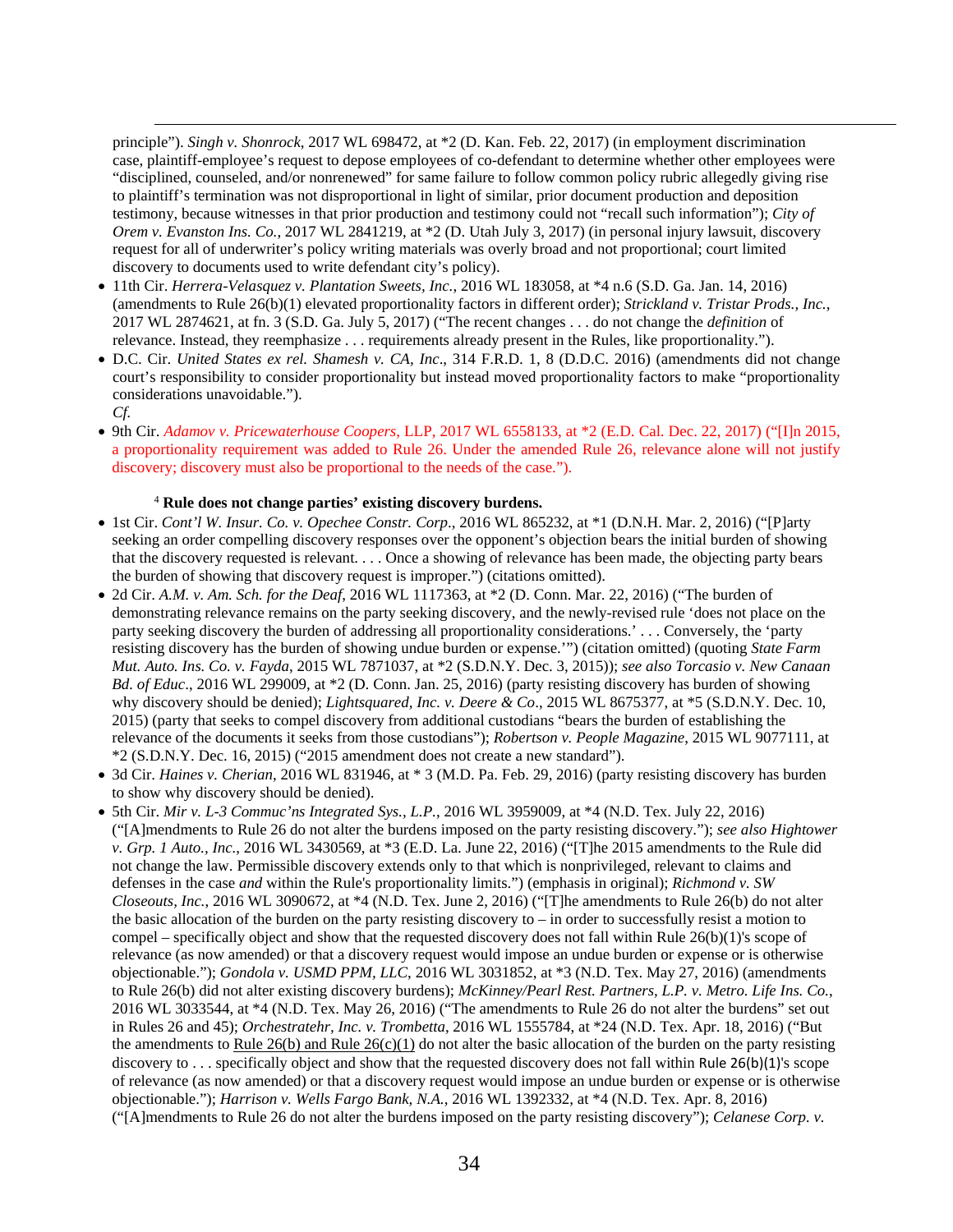<u>.</u> *Clariant Corp.*, 2016 WL 1074573, at \*3 (N.D. Tex. Mar. 18, 2016) (amendments did not change burdens on party resisting discovery); *Robinson v. Dallas Cty. Cmty. Coll. Dist.*, 2016 WL 1273900, at \*2 (N.D. Tex. Feb.18, 2016) ("amendments to Rule 26 do not alter the burdens imposed on the party resisting discovery"); *McKinney/Pearl Rest. Partners, L.P*. *v. Metro. Life Ins.*, 2016 WL 98603, at \*3 (N.D. Tex. Jan. 8, 2016) (amendments did not alter burdens placed on party resisting discovery; party resisting discovery must show that "requested discovery was overbroad, burdensome, or oppressive by submitting affidavits or offering evidence revealing the nature of the burden."); *Nguyen v. Versacom, LLC*, 2015 WL 8316436, at \*5 (N.D. Tex. Dec. 9, 2015) (amendments did not change burden placed on party resisting discovery to show that discovery request is not relevant, proportional, or "otherwise objectionable"); *Carr v. State Farm Mut. Auto. Ins*., 312 F.R.D. 459 (N.D. Tex. 2015) (party resisting discovery must show why discovery request is not relevant or "otherwise objectionable, as, for example, overly broad, burdensome, or oppressive."); *Keycorp v. Holland*, 2016 WL 6277813, at \*5 (N.D. Tex. Oct. 26, 2016) ("A party seeking to resist discovery . . . still bears the burden of making a specific objection and showing that discovery" is not proportional); *Murillo Modular Grp, Ltd. v. Sullivan*, 2016 WL 6139096, at \*9 (N.D. Tex. Oct. 20, 2016) ("The amendments . . . do not alter the basic allocation of the burden."); *CGC Royalty Inv. I, LLC v. Bluewater Moorings, LLC*, 2017 WL 106795, at \*4 (N.D. Tex. 2017) ("But a party seeking to resist discovery . . . still bears the burden of making a specific objection and showing that the discovery fails the proportionality calculation."). *Samsung Elec. Am. Inc. v. Chung*, 2017 WL 896897, at \*11 (N.D. Tex. Mar. 7, 2017) ("[A]mendments to Rule 26(b) do not alter the basic allocation of the burden on the party resisting discovery to . . . specifically object."); *Carter v. H2R Rest. Holdings, LLC*, 2017 WL 2439439, at \*4 (N.D. Tex. June 6, 2017) ("amendment [] to Rule 26(b) . . . do[es] not alter the basic allocation of the burden on the party resisting discovery").

- <span id="page-34-0"></span>• 6th Cir. *William Powell Co. v. Nat. Indemnity Co.*, 2017 WL 1326504, at \*5 (S.D. Ohio Apr. 11, 2017) ("Commentary from the rulemaking process bolsters the position that the amended rule did not shift the burden of proving proportionality to the party seeking discovery.") (citation omitted).
- 7th Cir. *In re: Cook Med., Inc.*, 2016 WL 2854169, at \*1 (S.D. Ind. May 12, 2016) (party moving for protective order has burden to show that discovery request is burdensome); *see also Design Basics LLC v. Best Built Inc.*, 2016 WL 1060253, at \*3 (E.D. Wis. Mar. 15, 2016) ("[A]mendment of Rule 26(b) to make the proportionality requirement explicit does not relieve the responding party of the burden to explain how a discovery request is burdensome."); *Nerium Skincare, Inc. v. Olson*, 2017 WL 277634, at \*3 (N.D. Tex. Jan. 20, 2017) ("[T]he amendments to Rule 26 do not alter the burdens imposed on the party resisting discovery. . . . [A] party seeking to resist discovery . . . still bears the burden of making a specific objection and showing that the discovery fails the proportionality calculation.").
- 8th Cir. *Cor Clearing, LLC v. Calissio Res. Grp., Inc.*, 2016 WL 2997463, at \*2 (D. Neb. May 23, 2016) (quoting pre-amendment case law for the proposition that a "party seeking discovery must satisfy some threshold showing of relevancy before discovery is required." But, "[o]nce that threshold has been met, the resisting party 'must show specifically how . . . each . . . [request for production] is not relevant or how the discovery is overly broad, burdensome, or oppressive.") (citations omitted); *see also Zurich Am. Ins. Co. v. Andrew*, 2016 WL 2350115, at \*2 (D. Neb. May 4, 2016) ("Mere speculation that information might be useful will not suffice; litigants seeking to compel discovery must describe with a reasonable degree of specificity the information they hope to obtain and its importance to their case."); *Sprint Commc'ns. Co. L.P. v. Crow Creek Sioux Tribal Court*, 316 F.R.D. 254, 276 (D.S.D. Feb. 26, 2016) (requesting party must show that "requested information falls within the scope of discovery under Rule  $26(b)(1)$ ... Once the requesting party has satisfied its threshold showing, the burden then shifts to the party resisting discovery to show specific facts demonstrating that the discovery is irrelevant or disproportional.").
- <span id="page-34-1"></span>• 9th Cir. *Stoba v. Saveology.com, LLC*, 2016 WL 3356796, at \*2 (S.D. Cal. June 3, 2016) ("Once the party seeking discovery establishes that the request meets this broadly-construed relevancy requirement, 'the party opposing discovery has the burden of showing that the discovery should be prohibited, and the burden of clarifying, explaining or supporting its objections'"); *see also Dao v. Liberty Life Assur. Co.*, 2016 WL 796095, at \*3 (N.D. Cal. Feb. 23, 2016) ("[W]hile the language of the Rule has changed, the amended rule does not actually place a greater burden on the parties with respect to their discovery obligations, including the obligation to consider proportionality, than did the previous version of the Rule."); *Clymore v. Fed. R.R. Admin.*, 2015 WL 7760086, at \*2 (E.D. Cal. Dec. 2, 2015) (party requesting discovery has burden of showing that it has satisfied the requirements of Rule 26); *RKF Retail Holdings, LLC v. Tropicana Las Vegas, Inc.*, 2017 WL 2908869, at \*7 (D. Nev. July 6, 2017) ("Generally, the party opposing discovery has the burden of showing that it is irrelevant, overly broad, or unduly burdensome. When a request is overly broad on its face or when relevancy is not readily apparent, however, the party seeking discovery has the burden to show the relevancy of the request."); *Fernandez v. Cox*, 2017 WL 4873066, at \*3 (D. Nev. Oct. 26, 2017) (plaintiff appealed order denying discovery on proportionality grounds and claimed that party seeking discovery does not bear burden of proving proportionality; decision was upheld because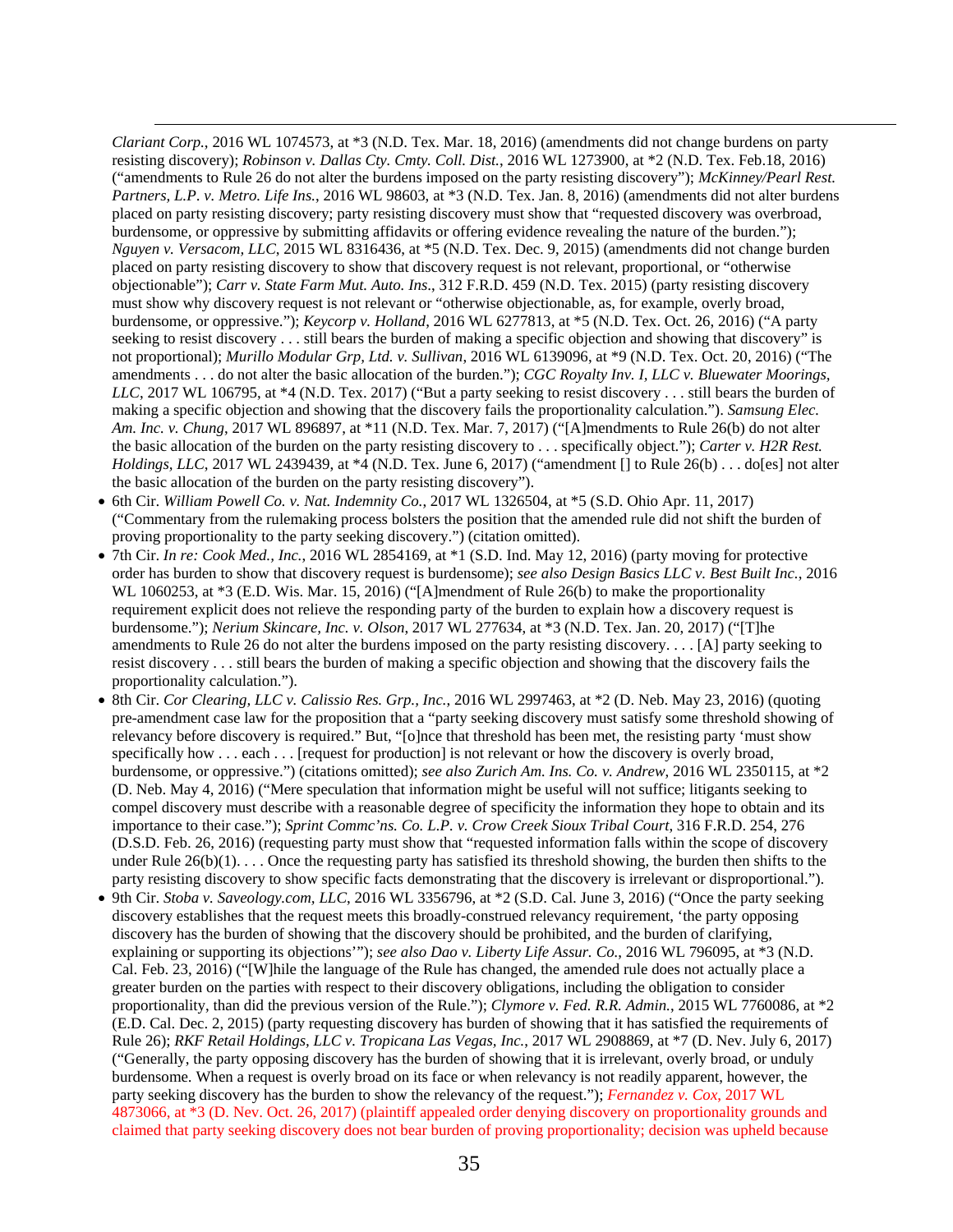<u>.</u> Advisory Committee Notes say that restoring proportionality calculation does not change court's responsibility to consider proportionality).

- 10th Cir. *Bd. of Comm'rs of Shawnee Cty. v. Daimler Trucks N. Am., LLC*, 2015 WL 8664202, at \*2 (D. Kan. Dec. 11, 2016) ("where the relevance of a particular request is not readily apparent, the proponent of a discovery request must, in the first instance, show the relevance of the requested information to the claims or defenses in the case. Where relevance is apparent, or the proponent of the evidence has shown it is relevant, the burden then shifts to the objecting party to establish a lack of relevance by demonstrating that the requested discovery either does not come within the scope of relevance as defined by Rule  $26(b)(1)$  or is of such marginal relevance that the potential harm occasioned by discovery would outweigh the ordinary presumption in favor of broad discovery."); *see also Frick v. Henry Indus., Inc.*, 2016 WL 6966971, at \*3 (D. Kan. Nov. 29, 2016) (opposing party failed to meet burden of demonstrating that discovery was disproportionate); *Duffy v. Lawrence Memorial Hosp.*, 2016 WL 7386413, at \*2 (D. Kan. Dec. 21, 2016) (The amendments "do not place on the party seeking discovery the burden of addressing all proportionality considerations[, but instead,] the parties' responsibilities remain the same as under the preamendment Rule."); *Gilmore v. L.D. Drilling, Inc.*, 2017 WL 2439552, at \*2 (D. Kan. June 6, 2017) ("parties' responsibilities remain the same as under the pre-amendment Rule"); *Yater v. Powderhorn Ski Co., LLC*, 2018 WL 776361, at \*4 (D. Colo. Feb. 8, 2018) ("[W]hen discovery appears to be relevant on its face, the responding party bears the burden of establishing that the requested discovery does not come within the scope of relevant evidence, or is of such marginal relevance that the potential benefit of discovery is outweighed by the harm.").
- 11th Cir. *Edmonson v. Velvet Lifestyles, LLC*, 2016 WL 7048363, at \*7 (S.D. Fla. Dec. 5, 2016) ("Plaintiffs here must make a 'threshold showing' and confront reality that '[m]ere speculation that information might be useful will not suffice.'") (quoting *Sprint Commc'ns Co., L.P. v. Crow Creek Sioux Tribal Court*, 316 F.R.D. 254, 263 (D.S.D. Feb. 26, 2016)); *Clark v. Hercules, Inc.*, 2017 WL 3316311, at \*2 (M.D. Fla. Aug. 3, 2017) ("Restoring the proportionality calculation . . . does not change the existing responsibilities of the court and the parties to consider proportionality, and *the change does not place on the party seeking discovery the burden of addressing all proportionality calculations. Nor is the change intended to permit the opposing party to refuse discovery simply by making a boilerplate objection that it is not proportional.*").
- <span id="page-35-0"></span>• D.C Cir. *United States ex rel. Shamesh v. CA., Inc*., 2016 WL 74394, at \*8 (D.D.C. Jan. 6, 2016) ("Once the relevancy of the materials being sought has been established, the objecting party then bears the burden of 'showing why discovery should not be permitted.'").

#### <sup>5</sup> **Federal rules contemplate liberal discovery.**

- 2d Cir. *Am. Fed'n of Musicians v. Sony Music Entm't, Inc.*, 2016 WL 2609307, at \*3 (S.D.N.Y. Apr. 29, 2016) ("2015 amendments did not alter the underlying concept of relevance, which 'is a matter of degree, and the standard is applied more liberally in discovery than it is at trial'") (quoting *Vaigasi v. Solow Mgmt. Corp*, 2015 WL 616386, at \* 11 (S.D.N.Y. Feb. 16, 2016)).
- <span id="page-35-1"></span>• 4th Cir. *Scott Hutchison Enters., Inc. v. Cranberry Pipeline Corp*., 2016 WL 5219633, at \*2 (S.D. W. Va. Sept. 20, 2016) ("[N]otwithstanding Rule 26(b)(1)'s recent amendment placing an emphasis on the proportionality of discovery, the discovery rules, including Rule 26, remain subject to 'broad and liberal construction.'") (quoting *Eramo v. Rolling Stone, LLC*, 314 F.R.D. 205, 209 (W.D. Va. Jan. 25, 2016)); *In re: American Med. Sys., Inc.*, 2016 WL 3077904 (S.D. W. Va. May 31, 2016) ("[N]otwithstanding Rule 26(b)(1)'s recent amendment placing an emphasis on the proportionality of discovery, the discovery rules, including Rule 26, are still 'to be accorded broad and liberal construction.'") (quoting *Eramo v. Rolling Stone, LLC*, 314 F.R.D. 205, 209 (W.D. Va. Jan. 25, 2016).
- 5th Cir. *ING Bank N.V. v. M/V Portland, IMO No. 9497854*, 2016 WL 3365426, at \*2 (M.D. La. June 16, 2016) ("[T]he scope of discovery under the Federal Rules of Civil Procedure is broad, bounded by a few construed limits.").
- 6th Cir. *He v. Rom*, 2016 WL 5682012, at \*10 (N.D. Ohio Oct. 3, 2016) ("2015 amendments do not alter the basic tenet that Rule 26 is to be liberally construed to permit broad discovery."); *State Farm Mut. Auto. Ins. Co. v. Pointe Physical Therapy*, 2017 WL 2616938, at \*2 (E.D. Mich. June 12, 2017) ("Rule 26 authorizes relatively expansive discovery"); *South Pointe Wholesale, Inc. v. Vilardi*, 2017 WL 3877860, at \*5 (W.D. Ky. Sept. 5, 2017) (court distinguished between impermissible discovery request fishing for new claims and permissible discovery request seeking additional facts in support of claim articulated in complaint).
- <span id="page-35-2"></span>• 8th Cir. *Zurich Am. Ins. Co. v. Andrew*, 2016 WL 2350115, at \*2 (D. Neb. May 4, 2016) ("[R]elevance is to be broadly construed for discovery purposes.").
- 10th Cir. *Med Flight Air Ambulance v. MGM Resorts Int'l*, 2017 WL 4142573, at \*1 (D.N.M. Sept. 18, 2017) (citing Rule 26(b)—"unless otherwise limited by a court order"— court held that proportionality provision did not apply;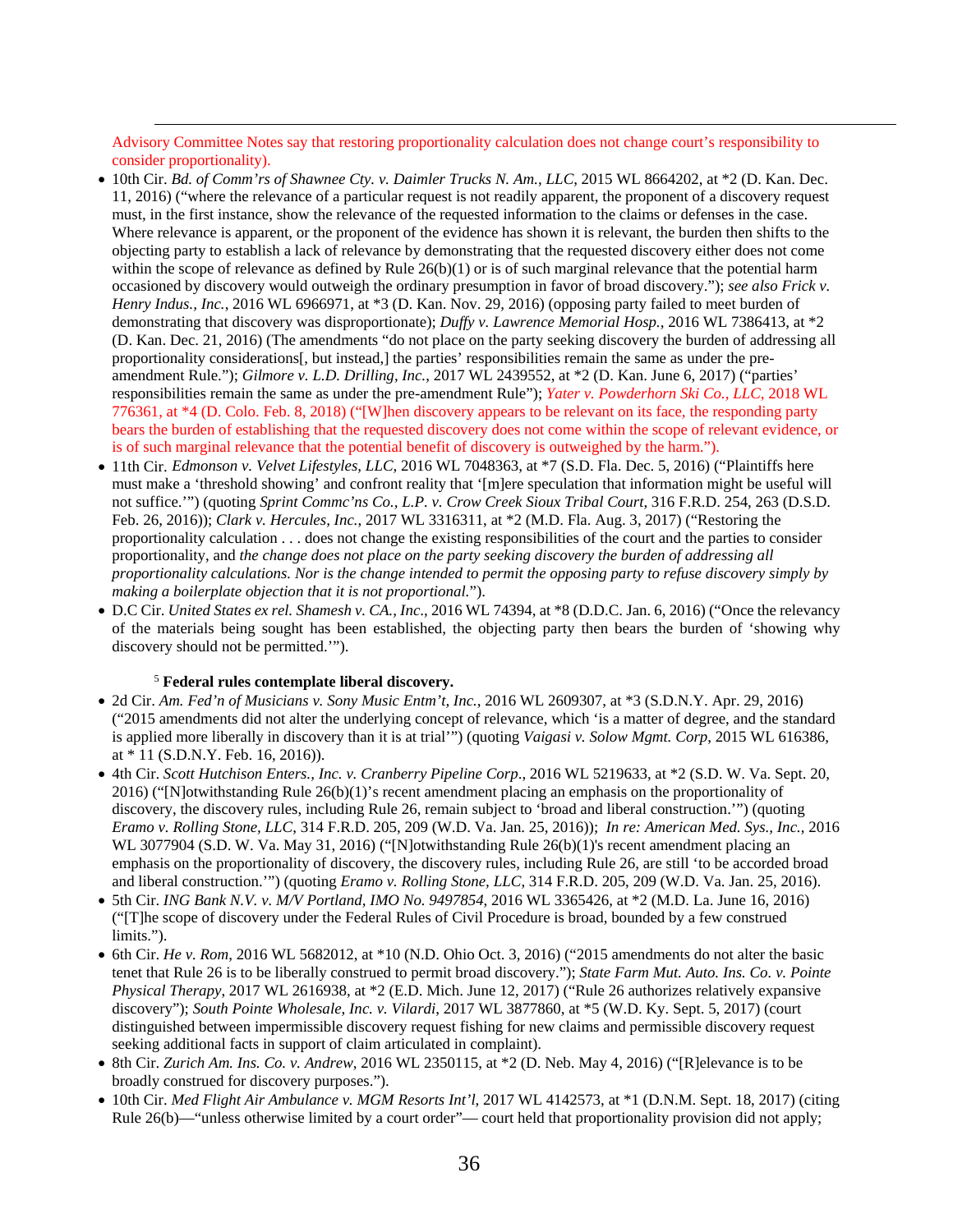rather, discovery requests must be narrowly tailored to address inconvenient forum according to *Peay v. BellSouth Med. Assistance Plan*, 205 F.3d 1206, 1212 (10th Cir. 2000)).

#### <sup>6</sup> **Proportionality related to relevance.**

<u>.</u>

- 2d Cir. *Am. Fed'n of Musicians v. Sony Music Entm't, Inc.*, 2016 WL 2609307, at \*5 (S.D.N.Y. Apr. 29, 2016) (producing party need not present evidence addressing burdens of broad discovery, if requested information is not relevant); *see also Vaigasi v. Solow Mgmt. Corp*., 2016 WL 616386, at \*14 (S.D.N.Y. Feb. 16, 2016) (discovery that is relevant is more likely to be proportionate).
- 3d Cir. *CDK Glob., LLC v. Tulley Auto. Grp., Inc.*, 2016 WL 1718100, at \*8 (D.N.J Apr. 29, 2016) (magistrate judge found "a nexus between the requested information" and defendant's counterclaims after weighing proportionality factors in denying plaintiff's motion to quash non-party subpoenas); *Harrington v. Bergen Cty.*, 2017 WL 4387373, at \*2 (D.N.J. Oct. 3, 2017) (Court upheld magistrate judge's denial of discovery request; it was not arbitrary, fanciful, or unreasonable for [the judge] to conclude that relevancy and proportionality requirements in Rule 26 precluded burdensome and speculative inquiry into single, unrelated case" from nine years prior); *Nanticoke Lenni-Lenape Tribal Nation v. Porrino*, 2017 WL 4155368, at \*3 (D.N.J. Sept. 19, 2017) (documents relating to plaintiff's tribal status, including drafts, were highly relevant to procedural due process and equal protection claims; relevance, along with no material burden or expense for production, rendered discovery proportional); *Spear v. Alliance Holdings, Inc. Emp. Stock Ownership Plan*, 2017 WL 5454459, at \*4 (E.D. Pa. Nov. 14, 2017) ("Even where the documents sought are plainly relevant, Rule 26 requires production to be proportional to the needs of the case.").
- 5th Cir. *Brand Serv., LLC v. Irex Corp.*, 2017 WL 67517, at \*2–3 (E.D. La. Jan. 6, 2017) (Court denied plaintiff's request for discovery of defendant's entire computer. But, because parties agreed that information on the computer was relevant, court ordered ESI keyword discovery "to control costs and to keep discovery proportional to the needs of this case."); *First Am. Bankcard, Inc. v. Smart Bus. Tech., Inc.*, 2017 WL 2267149, at \*3 (E.D. La. May 24, 2017) (court denied request for "broad-ranging forensic imaging of defendant's computer/server systems" because it was neither relevant nor proportional); *Dumas v. O'Reilly Auto. Stores, Inc.*, 2017 WL 2573956, at \*2 (M.D. La. June 13, 2017) ("Any information sought that is not relevant to a party's claim or defense is not discoverable, regardless of proportionality."); *Trident Mgmt. Grp., LLC v. GLF Constr. Corp.*, 2017 WL 3011144, at \*4 (E.D. La. July 14, 2017) (court denied discovery because requests sought "almost the entirety of the Defendant's dealings" and made "almost no attempt to limit to relevant aspects of the instant litigation").
- 6th Cir. *Waters v. Drake*, 2016 WL 4264350 (S.D. Ohio Aug. 12, 2016) (court found discovery request was not proportional because it was not relevant to plaintiff's claims); *see also Owens v. Liberty Life Assurance Co. of Boston*, 2016 WL 6156182, at \*3 (W.D. Ky. Oct. 21, 2016) (rejecting proportionality challenge because magistrate judge significantly narrowed requested scope of discovery to relevant information); *Escalera v. Bard Med.*, 2017 WL 4012966, at  $*5$  (W.D. Ky. Sept. 12, 2017) (court granted discovery request for employees' sales information where request was relevant to specific claim; therefore, "requests [were] proportional"); *Kitchen v. Corizon Health*, *Inc.*, 2018 WL 286425, at  $*4$  (W.D. Mich. Jan. 4, 2018) (discovery request denied where requesting party only discussed relevance, but where proportionality was not addressed or demonstrated).
- 7th Cir. *Elliott v. Superior Pool Prods*., LLC, 2016 WL 29243, at \*2 (C.D. Ill. Jan. 4, 2016) ("[A]pplication of the concept of proportionality often turns on how 'central' (or relevant) the proposed discovery may be to overcome any number of objections.") (quoting Elizabeth D. Laporte & Jonathon M. Redgrave, *A Practical Guide to Achieving Proportionality Under New Federal Rule of Civil Procedure 26*, 9 FED. CT. L. REV. 20, 53 (2015)); *U.S. ex rel. Schutte v. Supervalu, Inc.*, 2017 WL 1381651, at \*3 (C.D. Ill. Apr. 17, 2017) (In suit relating to price-match program, court permitted discovery of price evidence for one year before program began, but denied discovery of information related to all other discount programs because it was not relevant and was therefore not proportional.).
- 8th Cir. *Smith v. Toyota Motor Corp.*, 2017 WL 1425993, at \*6 (E.D. Mo. Apr. 21, 2017) (court permitted discovery only of evidence related to products that were substantially similar to product at issue; even for evidence of substantially similar products, discovery request denied in part due to "the immense burden" of that discovery.
- 9th Cir. *Arias v. Ruan Transp. Corp*, 2017 WL 1427018, at \*3 (E.D. Cal. Apr. 21, 2017) ("relevancy alone is no longer sufficient to obtain discovery, the discovery requested must also be proportional to the needs of the case"); *Malibu Media, LLC v. Doe*, 2016 WL 7425923, at \* (N.D. Cal. Dec. 23, 2016) (plaintiff "fail[ed] to even address the importance" of proposed discovery; because plaintiff did not assert relevance, discovery was not proportional); *Blanton v. Torrey Pines Prop. Mgmt., Inc.*, 2017 WL 2291752, at \*4 (S.D. Cal. May 24, 2017) (documents sought by plaintiff were irrelevant and therefore disproportionate); *Hancock v. Aetna Life Ins. Co.*, 2017 WL 3085744, at \*6 (W.D. Wash. July 20, 2017) (when plaintiff claimed that defendants breached fiduciary duty by failing to adequately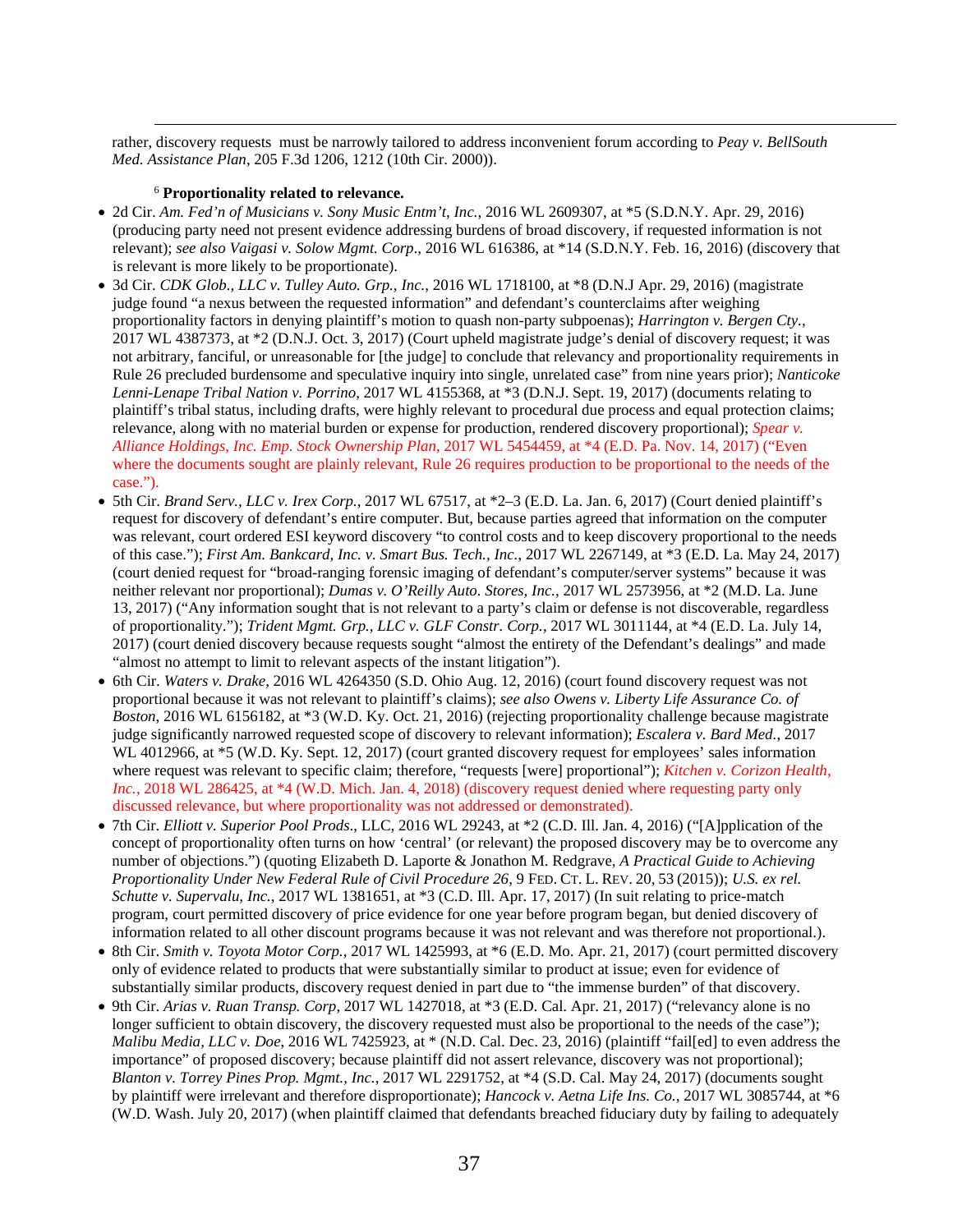train employees, discovery of employees' duties, tasks, and training was relevant and therefore proportional; however, court limited discovery to employees who worked on plaintiff's claim).

<u>.</u>

- 10th Cir. *Nat'l R.R. Passenger Corp. v. Cimarron Crossing Feeders, LLC*, 2017 WL 4770702, at \*5 (D. Kan. Oct. 19, 2017) (court denied discovery that required testing of trains in conditions dissimilar from those in incident at issue, and where data—albeit less reliable and more limited data—was available elsewhere).
- 11th Cir. *Noveshen v. Bridgewater Assocs. LP*, 2016 WL 3902542, at \*2 (S.D. Fla. Feb. 22, 2016) (court found discovery request to be relevant, proportional, and not burdensome); *see also Flynn v. Square One Distrib., Inc.*, 2016 WL 2997673, at \*4 (M.D. Fla. May 25, 2016) (court noted that to be discoverable information on development of product warning label must be relevant and proportional); *Steel Erectors, Inc. v. AIM Steel Int'l, Inc*., 312 F.R.D. 673, 676–77 (S.D. Ga. Jan. 4, 2016) (court denied plaintiff's motion to compel irrelevant material to prevent needless litigation costs, which would defeat Rule 26(b)(1)'s goal of proportionality); *Edmonson v. Velvet Lifestyles, LLC*, 2016 WL 7048363, at \*6 (S.D. Fla. Dec. 5, 2016) ("Proportionality and relevance are 'conjoined' concepts; the greater the relevance . . . the less likely its discovery will be found to be disproportionate.") (quoting *Viagasi v. Solow Mgmt. Corp.*, 2016 WL 616386, at \*14 (S.D.N.Y. Feb. 16, 2016)). *Cf.*
- 2d Cir. *Black v. Buffalo Meat Serv.*, 2016 WL 6962444, at \*5 (W.D.N.Y. Nov. 29, 2016) (Although information was relevant, "relevant is [but] one aspect of what is now discoverable under the amended Rule 26; a key factor is the proportionality of obtaining relevant material.").
- 4th Cir. *Miller v. Garibaldi's, Inc.*, 2016 WL 7257035, at \*2 (S.D. Ga. Dec. 15, 2016) ("If the documents are irrelevant, the overbreadth objection is moot."); *Ashmore v. Williams*, 2017 WL 2437082, at \*4 (D.S.C. June 6, 2017) (because defendants had "only argued relevance and not sufficiently argued proportionality," court granted plaintiff's motion to compel).

#### <sup>7</sup> **"Reasonably calculated to lead to admissible evidence" phrase deleted.**

- 2d Cir. *Edebali v. Bankers Standard Ins. Co.*, 2016 WL 4621077, at \*1 (E.D. N.Y. Sept. 6, 2016) ("[R]ationale behind the elimination of [the phrase "reasonably calculated to lead"] is the finding that it 'has been used by some, incorrectly, to define the scope of discovery.'") (quoting *Vaigasi v. Solow Mgmt. Corp.*, 2016 WL 616386, at \* 13 (S.D.N.Y. Feb. 16, 2016)); *Sibley v. Choice Hotels Int'l*, 2015 WL 9413101, at \*2 (E.D.N.Y. Dec. 22, 2015) ("[N]otably absent from the present Rule 26 is the all too familiar, but never correct, iteration of the permissible scope [of] discovery as including all matter that is 'reasonably calculated to lead to' the discovery of admissible evidence."); *Pothen v. Stony Brook Univ.*, 2017 WL 1025865, at \*3 (E.D.N.Y. Mar. 15, 2017) (same); *see also Bagley v. Yale Univ.*, 2015 WL 8750901, at \*8 (D. Conn. Dec. 14, 2015) (amendments to Rule 26 deleted "reasonably calculated to lead to admissible evidence' language); *see also Henry v. Morgan's Hotel Grp., Inc.*, 2016 WL 303114, at \*3 (S.D.N.Y. Jan. 25, 2016) ("Defendant has mistakenly invoked the 'reasonably calculated to lead to the discovery of admissible evidence' standard of the prior version of Rule 26(b)(1). That rule was amended last year and this language, long relied on by counsel to seek wide-ranging discovery, has now been eliminated."); *Grief v. Nassau Cty*, 2017 WL 3588936, at \*3 (E.D.N.Y. Aug. 18, 2017) ("[T]he new Rule disposes of this language, ending the incorrect, but widely quoted, misinterpretation of the scope of discovery.").
- 3d Cir. *Cole's Wexford Hotel, Inc. v. Highmark Inc*., 2016 WL 5025751, at \*10 (W.D. Pa. Sept. 20, 2016) ("Supreme Court in *Oppenheimer* did not construe just the term 'relevant;' rather, the Supreme Court construed the phrase 'relevant to the subject matter involved in the pending action,' which is a phrase that no longer appears in amended Rule 26(b)(1). The Court's definition of 'relevant to the subject matter involved in the pending action,' therefore, has no application to the text of amended Rule  $26(b)(1)$ , and it would be inappropriate to continue to cite to *Oppenheimer* for the purpose of construing the scope of discovery under amended Rule 26(b)(1)."); *In re: Symbol Tech. Inc. Sec. Litig.*, 2017 WL 1233842, at \*7, \*10–\*11 (E.D.N.Y. Mar. 31, 2017) (Court noted that although this phrase was deleted, Rule 26 "still permits a wide range of discovery based on relevance and proportionality," and granted discovery despite plaintiff's assertion that it would not lead to admissible evidence.).
- 4th Cir. *In re: American Medical Sys., Inc.*, 2016 WL 3077904, at \*4 (S.D. W. Va. May 31, 2016) ("Although the rule was recently amended to remove language permitting the discovery of '*any matter* relevant to the subject matter involved in the action' . . . and 'relevant information . . . reasonably calculated to lead to the discovery of admissible evidence,' the rule in its current form still contemplates the discovery of information relevant to the subject matter involved in the action, as well as relevant information that would be inadmissible at trial.") (emphasis in original).
- 5th Cir. *Mendoza v. Old Republic Ins. Co.*, 2017 WL 636069, at \*4–6 (E.D. La. Feb. 16, 2017) (Court allowed, as proportional and relevant, discovery of a handwritten settlement agreement with certain terms scratched out, because it found that agreement was relevant to plaintiffs' claim that defendants used settlement agreement "to manufacture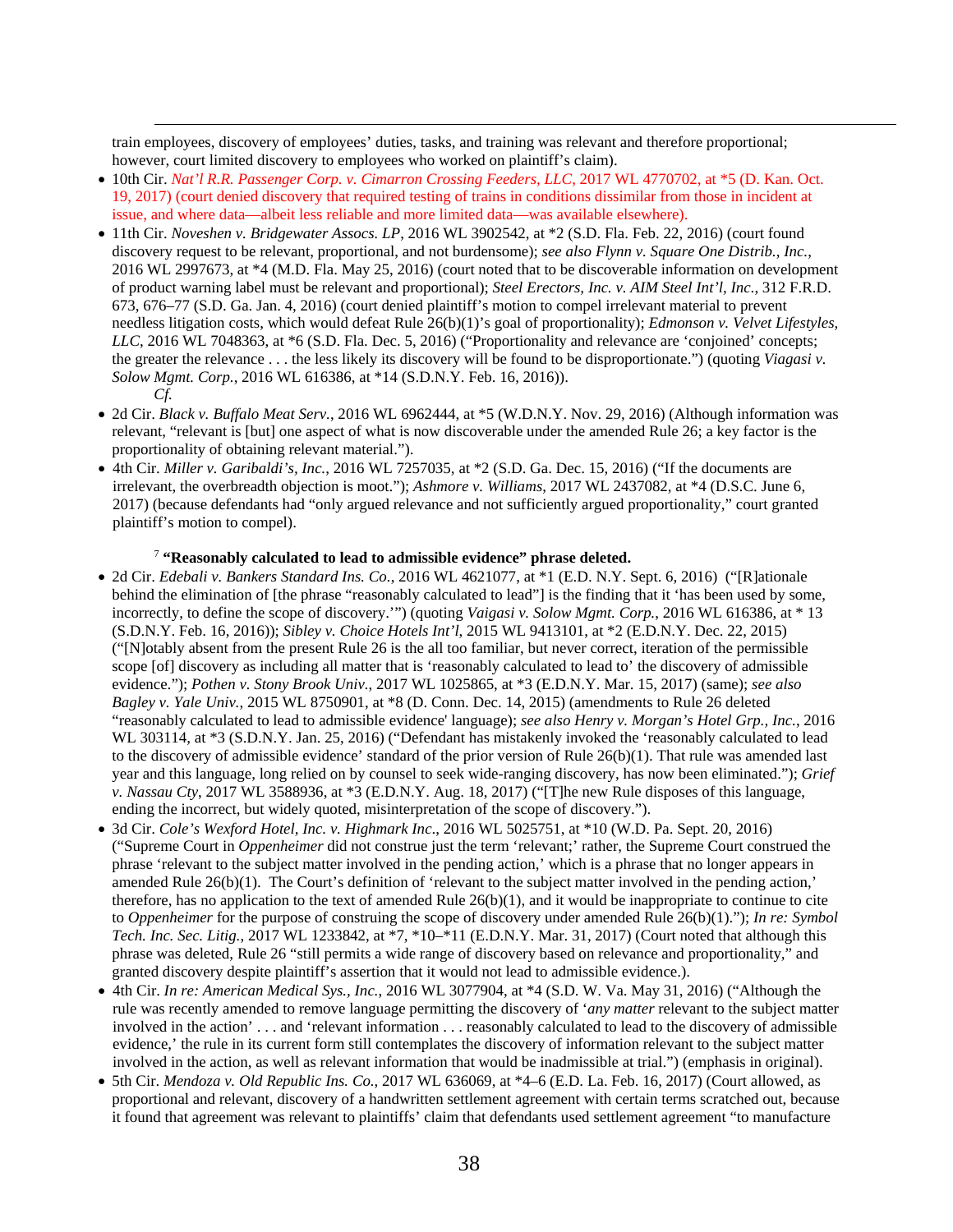a right to removal"); *Lafleur v. Leglue*, 2017 WL 2960541, at \*8 (M.D. La. July 11, 2017) ("the question as it pertains to the scope of discovery is relevance and proportionality, *not* admissibility"); *Alston v. Prarie Farms Dairy*; 2017 WL 4274858, at \*3 (N.D. Miss. Sept. 26, 2017) ("As do other jurisdictions, the Court adheres to the 'fishing expedition rule,' . . . wherein a request for discovery needs to be relevant in light of the case.").

<u>.</u>

- 6th Cir. *Quality Mfg. Sys., Inc. v. R/X Automation Sol., Inc.*, 2016 WL 1244697, at \*2 (M.D. Tenn. Mar. 30, 2016) (amendments to Rule 26 deleted "reasonably calculated" phrase); *see also Raub v. Moon Lake Prop. Owners Ass'n*, 2016 WL 6275392, at \*2 (E.D. Mich. Oct. 27, 2016) (the phrase was "deleted to address concerns that the exemption was swallowing the limitations placed on the scope of discovery").
- 7th Cir. *Arcelormittal Ind. Harbor LLC v. Amex Nooter, LLC*, 2016 WL 614144, at \*5, 7 (N.D. Ind. Feb. 16, 2016) (amendments to Rule 26 removed language that relevant information does not need to be admissible if it "is reasonably calculated to lead to the discovery of admissible evidence," but settlement documents, inadmissible as evidence under Fed. R. Evid. 408, remain discoverable).
- 9th Cir. *In re: Bard IVC Filters Prods. Liability Litig*., 2016 WL 4943393, at \*2 (D. Ariz. Sept. 16, 2016) ("Thus, just as a statute could effectively overrule cases applying a former legal standard, the 2015 amendment effectively abrogated cases applying a prior version of Rule  $26(b)(1)$ . The test going forward is whether evidence is 'relevant to any party's claim or defense,' not whether it is 'reasonably calculated to lead to admissible evidence.'"); *Centeno v. City of Fresno*, 2016 WL 749634, at \*4 (E.D. Cal. Dec. 29, 2016) (same); *Caballero v. Bodega Latina Corp.*, 2017 WL 3174931, at  $*2$  (D. Nev. July 25, 2017) (referring to "reasonably calculated to lead to admissible evidence" as discovery standard is improper); *Gilead Scis., Inc. v. Merck & Co*., 2016 WL 146574, at \*1 (N.D. Cal. Jan. 13, 2016) ("No longer is it good enough to hope that the information sought might lead to the discovery of admissible evidence. In fact, the old language to that effect is gone); *see also Dao v. Liberty Life Assurance Co. of Boston*, 2016 WL 796095, at \*2 (N.D. Cal. Feb. 23, 2016) (amendments to Rule 26 deleted language that permitted discovery of any information that "might lead to the discovery of admissible evidence."); *San Diego Unified Port Dist. v. Nat'l Union Fire Ins. Co. of Pittsburg, Pa.*, 2017 WL 3877732, at \*1 (S.D. Cal. Sept. 5, 2017) (court upbraids defendant's counsel who "appears unaware" of December 2015 rule change, misstating Rule twice and saying that "[w]ith more than 1100 lawyers in 41 offices in the United States, the firm should have received news of the amendments by now"); *Estate of Sandra Vela v. Cty. Of Monterey*, 2017 WL 6316737, at \*2 (N.D. Cal. Dec. 11, 2017) (On appeal, although trial judge's "comment regarding the potential impact of production on trial . . . was not an adequate basis for denying production . . . the comment does not appear to have been critical to his ruling," so ruling was upheld).
- 10th Cir. *XTO Energy, Inc. v. ATD, LLC*, 2016 WL 1730171, at \*12 (D.N.M. Apr. 1, 2016) ("A district court is not . . . 'required to permit plaintiff to engage in a 'fishing expedition' in the hope of supporting his claim.'"); *see also Rowan v. Sunflower Elec. Power Corp.*, 2016 WL 2772210, at \*3 (D. Kan. May 13, 2016) ("The amendment deleted 'reasonably calculated to lead to the discovery of admissible evidence' phrase, however, because it was often misused to define the scope of discovery and had the potential to 'swallow any other limitation.'"); *Duffy v. Lawrence Memorial Hosp.*, 2016 WL 7386413, at \*2 (D. Kan. Dec. 21, 2016) (same); *Gilmore v. L.D. Drilling, Inc.*, 2017 WL 2439552, at \*1 (D. Kan. June 6, 2017) (same); *Landry v. Swire Oilfield Serv., LLC*, 2018 WL 279749, at \*11 (D.N.M. Jan. 3, 2018) ("The rule change signals to the court that it has the authority to confine discovery to the claims and defenses asserted in the pleadings, and signals to the parties that they have no entitlement to discovery to develop new claims or defenses that are not already identified in the pleadings."). *Cf.*
- 1st Cir. *Green v. Cosby*, 2015 WL 9594287, at \*2 (C.D. Mass. Dec. 31, 2015) (amendments to Rule 26 deleted "reasonably calculated to lead to the discovery of admissible evidence" phrase. "As the Supreme Court has instructed, because discovery itself is designed to help define and clarify the issues, the limits set forth in Rule 26 must be construed broadly to encompass any matter that bears on, or that reasonably could lead to other matters that could bear on, any issue that is or may be in the case.").
- 2d Cir. *Lightsquared, Inc. v. Deere & Co*., 2015 WL 8675377, at \*2 (S.D.N.Y. Dec. 10, 2015) ("[R]elevance is still to be 'construed broadly to encompass any matter that bears on, or that reasonably could lead to other matter that could bear on' any party's claim or defense.") (citing *Oppenheimer Fund, Inc. v. Sanders*, 437 U.S. 340, 351 (1978)).
- 3d Cir. *Haines v. Cherian*, 2016 WL 831946, at \*3 (M.D. Pa. Feb. 29, 2016) ("[D]iscovery need not be confined to items of admissible evidence but may encompass that which appears reasonable calculated to lead to the discovery of admissible evidence."); *see also Dixon v. Williams*, 2016 WL 631356, at \*2 (M.D. Pa. Feb 17, 2016) (discoverable information is item that is "relevant or may lead to the discovery of relevant information."); *Wertz v. GEA Heat Exchangers Inc*., 2015 WL 8959408, at \*1 (M.D. Pa. Dec. 16, 2015) (under Rule 26's liberal discovery policy, discoverable information is item that is "relevant or may lead to the discovery of relevant information.").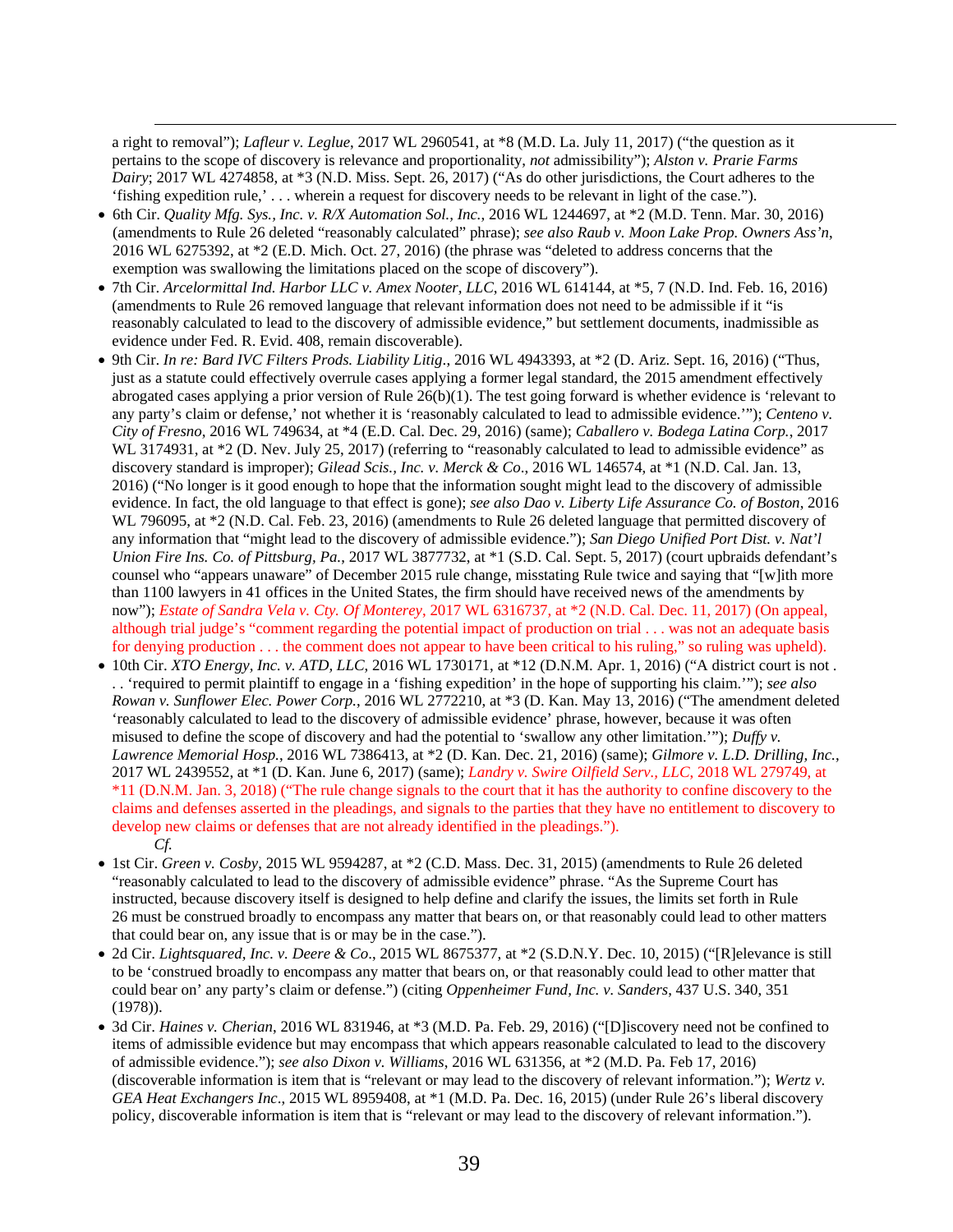• 4th Cir. *Arrow Enter. Computing Sols., Inc. v. BlueAlly*, *LLC*, 2016 WL 4287929, at \*1 (E.D.N.C. Aug. 15, 2016) ("A discovery request is relevant if it is 'reasonably calculated to lead to discovery of admissible evidence.'"); *Townsend v. Nestle Healthcare Nutrition, Corp.*, 2016 WL 1629363, at \*3 (S.D. W. Va. Apr. 22, 2016) ("[R]ule 26(b)(1) does not precisely define relevancy. . . . Although the rule was recently amended to remove language permitting the discovery of '*any matter* relevant to the subject matter involved in the action' . . . and 'relevant information . . . reasonably calculated to lead to the discovery of admissible evidence,' the rule in its current form still contemplates the discovery of information relevant to the subject matter involved in the action, as well as relevant information that would be inadmissible at trial."); *see also Fid. & Guar. Life Ins. Co. v. United Advisory Grp., Inc*., 2016 WL 632025, at \*4 (D. Md. Feb. 17, 2016) (discoverable information must be "reasonably calculated to lead to the discovery of admissible evidence,"); *Moses H. Cone Mem'l Hosp. Operating Corp. v. Conifer Physician Servs*.*, Inc.*, 2016 WL 430494, at \*6 (M.D.N.C. Feb. 3, 2016) (denial of request for tax returns because information would not "reasonably lead to relevant information" pertinent to parties' claims); *White v. Sam's E., Inc*., 2016 WL 205494, at \*1 (S.D. W. Va. Jan. 15, 2016) (discoverable information need not be admissible if it is "reasonably calculated to lead to the discovery of admissible evidence."); *Columbia Gas Transmission, LLC v. Balt. Cty., Md.*, 2016 WL 7167979, at \*2 (D. Md. Dec. 8, 2016) ("Information sought need only appear to be reasonably calculated to lead to the discovery of permissible evidence.") (internal quotation omitted).

<u>.</u>

- 5th Cir. *La. Crawfish Producers Ass'n- W. v. Mallard Basin, Inc*., 2015 WL 8074260, at \*2 (W.D. La. Dec. 4, 2015) (relevancy means "any matter that bears on, or that reasonably could lead to other matter that could bear on, any issue that is or may be in the case."); *Stancu v. Hyatt Corp.*, 2018 WL 888909, at \*5 (N.D. Tex. Feb. 14, 2018) (although some Rule 34(a) requests in non-class action lawsuit aimed at pattern-or-practice method of proof may satisfy Rule 26(b), court denied such requests because they were "neither narrowly crafted nor reasonably calculated to obtain evidence to prove claim").
- 6th Cir. *Bentley v. Highlands Hosp. Corp.*, 2016 WL 762686, at \*1 (E.D. Ky. Feb. 23, 2016) (court should allow plaintiffs access to information necessary for investigating their claims but should also prevent "fishing expeditions"); *see also Marsden v. Nationwide Biweekly Admin., Inc*., 2016 WL 471364, at \*1–2 (S.D. Ohio Feb. 8, 2016) (court must balance party's "right to discovery with the need to prevent 'fishing expeditions.'"); *Hadfield v. Newpage Corp*., 2016 WL 427924, at \*3 (W.D. Ky. Feb. 3, 2016) (relevance to be "construed broadly to encompass any matter that bears on, or that reasonably could lead to other matter that could bear on any party's claim or defense.").
- 7th Cir. *Murillo v. Kohl's Corp*., 2016 WL 4705550, at \*2 (E.D. Wisc. Sept. 8, 2016) ("For the purpose of discovery, relevancy is construed broadly to encompass 'any matter that bears on, or that reasonably could lead to other matter[s] that could bear on, any issue that is or may be in the case.'"); *Elliott v. Superior Pool Prods., LLC*, 2016 WL 29243, at \*2 (C.D. Ill. Jan. 4, 2016) (relevancy refers to requirement that discoverable information must be "reasonably calculated to lead to the discovery of relevant information.").
- 8th Cir. *Orduno v. Pietrzak*, 2016 WL 5853723, at \*3 (D. Minn. Oct. 5, 2016) (favorably quoting *Oppenheimer* passage); *Harper v. Unum Grp.*, 2016 WL 4508238, at \*1 (W.D. Ark. Aug. 29, 2016) ("Relevance under Rule 26 has been construed broadly to encompass any matter that bears on, or that reasonably could lead to other matter that could bear on any issue that is or may be in the case."); *Schultz v. Sentinel Ins. Co.*, 2016 WL 3149686, at \*3 (D.S.D. June 3, 2016) ("Relevancy is to be broadly construed for discovery issues and is not limited to the precise issues set out in the pleadings. Relevancy . . . encompass[es] 'any matter that could bear on, or that reasonably could lead to other matter that could bear on, any issue that is or may be in the case.'"); *see also Cor Clearing, LLC v. Calissio Res. Grp., Inc.*, 2016 WL 2997463, at \*2 (D. Neb. May 23, 2016) ("The United States Supreme Court has held that discovery under Rule 26 should be 'construed broadly to encompass any matter that bears on, or that reasonably could lead to other matter that could bear on, any issue that is or may be in the case.'"); *Hodges v. Pfizer, Inc.*, 2016 WL 1222229, at \*2 (D. Minn. Mar. 28, 2016) (discoverable information is "any matter that bears on, or that reasonably could lead to other matter that could bear on, any issue that is or may be in the case").
- 9th Cir. *Gonzales v. City of Bakersfield*,, 2016 WL 4474600, at \*2 (E.D. Cal. Aug. 25, 2016) ("Relevancy to a subject matter is interpreted 'broadly to encompass any matter that bears on, or that reasonably could lead to other matter that could bear on any issue that is or may be in the case.'"); *Gibson v. SDCC*, 2016 WL 845308, at \*4 (D. Nev. Mar. 2, 2016) (relevant information is "information reasonably calculated to lead to the discovery of admissible evidence."); *Lauris v. Novartis*, 2016 WL 7178602, at \*2 (E.D. Cal. Dec. 8, 2016) (same).
- 10th Cir. *Navajo Nation Human Rights Comm'n v. San Juan Cty.,* 2016 WL 3079740, at \*3 (D. Utah May 31, 2016) ("Relevance is 'construed broadly to encompass any matter that bears on, or that reasonably could lead to other matter that could bear on' any party's claim or defense."); *see also XTO Energy, Inc. v. ATD, LLC*, 2016 WL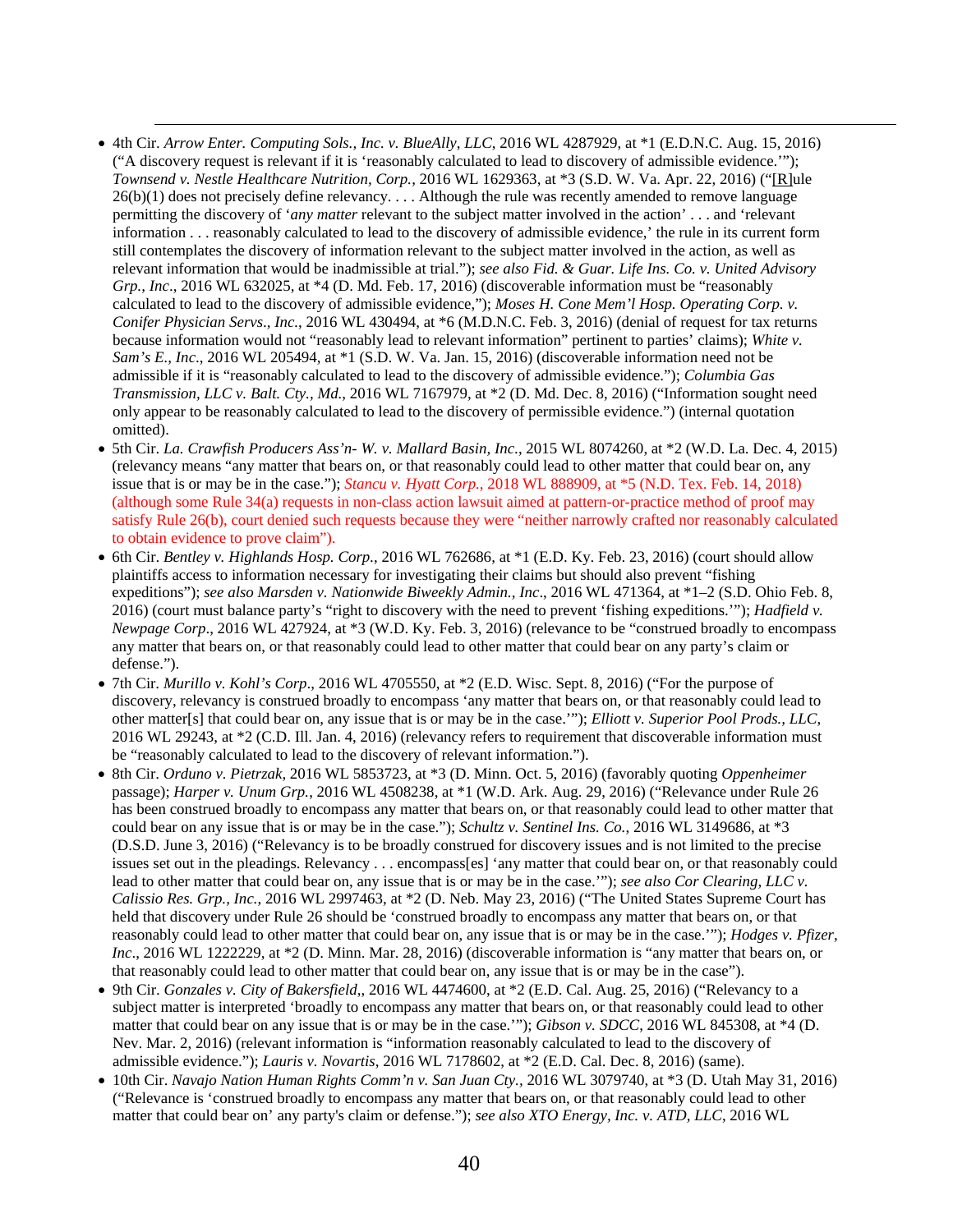<u>.</u> 1730171, at \*17 (D.N.M. Apr. 1, 2016) ("Relevance is still [post-2015 amendments] to be 'construed broadly to encompass any matter that bears on, or that reasonably could lead to other matter that could bear on' any party's claim or defense.") (quoting *State Farm Mut. Auto Ins. Co. v. Fayda*, 2015 WL 7871037, at \*2 (S.D.N.Y. Dec. 3, 2015)); *Arenas v. Unified Sch. Dist. No. 223*, 2016 WL 5122872, at \*2 (D. Kan. Sept. 21, 2016) ("Relevance is still to be "construed broadly to encompass any matter that bears on, or that reasonably could lead to other matter that could bear on' any party's claim or defense," despite acknowledging that amendments deleted the phrase.); *Roberts v. C.R. Eng., Inc.*, 2017 WL 5312116, at \*6 (D. Utah Nov. 13, 2017) ("The evidence sought also has an equally plausible purpose of being sought for trial.").

• D.C. Cir. *United States ex rel. Shamash v. CA, Inc*., 2016 WL 74394, at \*6–7 (D.D.C. Jan. 6, 2016) (amendments to Rule 26 deleted "reasonably calculated to lead to the discovery of admissible evidence" phrase because it was "often misconstrued to define the scope of discovery," but "relevance is still to be 'construed broadly to encompass any matter that bears on, or that reasonably could lead to other matter that could bear on' any party's claim or defense.") (quoting *Oppenheimer Fund, Inc. v. Sanders*, 437 U.S. 340, 351 (1978)).

#### <sup>8</sup> **Proportionality depends on needs of case.**

- 2d Cir. *Sky Med. Supply Inc. v. SCS Support Claim Servs.*, 2017 WL 1133349, at \*11 (E.D.N.Y. Mar. 24, 2017) (because claims in insurance dispute were narrow in scope and pertained to three-year time period, requested discovery of sensitive financial information for ten-year period was not proportional because it was overly broad and would present undue burden that would outweigh potential benefits of production).
- 3d Cir. *Greater N.Y. Taxi Ass'n v. City of N.Y.*, 2017 WL 4012051, at \*5 (S.D.N.Y. Sept. 11, 2017) (court granted motion to compel production of documents from four custodians out of requested nine, (court initially ordered six of 31 requested custodians to produce documents) , because of seriousness of allegations, amount in controversy, size of enterprise, and potential evidentiary value of documents in custodians' possession).
- 6th Cir. *Buchanan v. Chi. Transit Auth.*, 2016 WL 7116591, at \*8 (N.D. Ill. Dec. 7, 2016) (court denied request for records supporting defendant's claim that leave-notice procedure was "usual and customary," in FMLA case, because plaintiff "vastly overstated the need" for employees' records substantiating compliance with notice requirements, burden to retrieve information was substantial, and there were other methods of discovery available to collect same information); *In re: ClassicStar Mare Lease Litig.*, 2017 WL 27455, at \*3, 4–5 (E.D. Ky. Jan. 3, 2017) ("The particular context—attempting to 'follow the money' in collecting a judgment through evaluating the interconnectivity of numerous related entities—indicates to the Court that the creditors here have highly restrained access to the information sought, suggesting subpoenaed production is appropriate.").
- 9th Cir. *Morrison v. Quest Diagnostics Inc*., 2016 WL 355120, at \*1–2 (D. Nev. Jan. 27, 2016) (under amended Rule 26(b)(1), "lawyers must size and shape their discovery requests to the requisites of a case."); *McCall v. State Farm Mut. Auto. Ins. Co.*, 2017 WL 3174914, at \*9 (D. Nev. July 26, 2017) ("The mere fact that an insurer contracts with a vendor . . . does not subject all aspects of the insurer/vendor relationship to discovery;" there must be connection to claims at issue).
	- *Cf.*
- 2d Cir. *Shipstad v. One Way or Another Prods., LLC*, 2017 WL 2462657, at \*4 (S.D.N.Y. June 6, 2017) (in motion for sanctions, defendants cannot raise proportionality objections after court granted motion to compel).
- 5th Cir. *Wal-Mart Stores, Inc. v. Tex. Alcoholic Beverage Comm'n,* 2016 WL 5922315, at \*2 (W.D. Tex. Oct. 11, 2016) ("Sheer number of attorneys who have made appearances in the case (24 by the Court's count) is a persuasive demonstration of the importance of the issues at stake here, the value of the case, and that the parties have significant resources available to them. Proportionality is thus not at issue in this discovery dispute.")
- 11th Cir. *Nielsen Audio, Inc. v. Clem*, 2017 WL 4402518, at \*2 (M.D. Fla. Oct. 3, 2017) (because "the nexus of the parties' dispute is the Tampa market," the magistrate judge was correct to deny discovery of documents relating to plaintiff's business throughout the United States).

#### <sup>9</sup> **Importance of issues at stake critical in proportionality analysis.**

• 3d Cir. *Fassett v. Sears Holdings Corp.*, 2017 WL 386646, at \*4 (M.D. Pa. Jan. 27, 2017) ("Although this is not a case involving, for instance, constitutional rights or matters of national significance, to these particular litigants, it [serious bodily injures] is a matter of grave import."); *but cf. Liberty Int'l Underwriters Can. v. Scottsdale Ins. Co.*, 2017 WL 721105, at \*4 (D.N.J. Feb. 23, 2017) ("even if facts are 'vital, highly probative, and directly relevant or go to the heart of an issue,' this does not justify a privilege waiver"); *Hooper v. Safety-Kleen Sys., Inc.*, 2017 WL 2720288, at \*1 (W.D. Pa. June 23, 2017) (issues at stake were of importance since plaintiff "sustained severe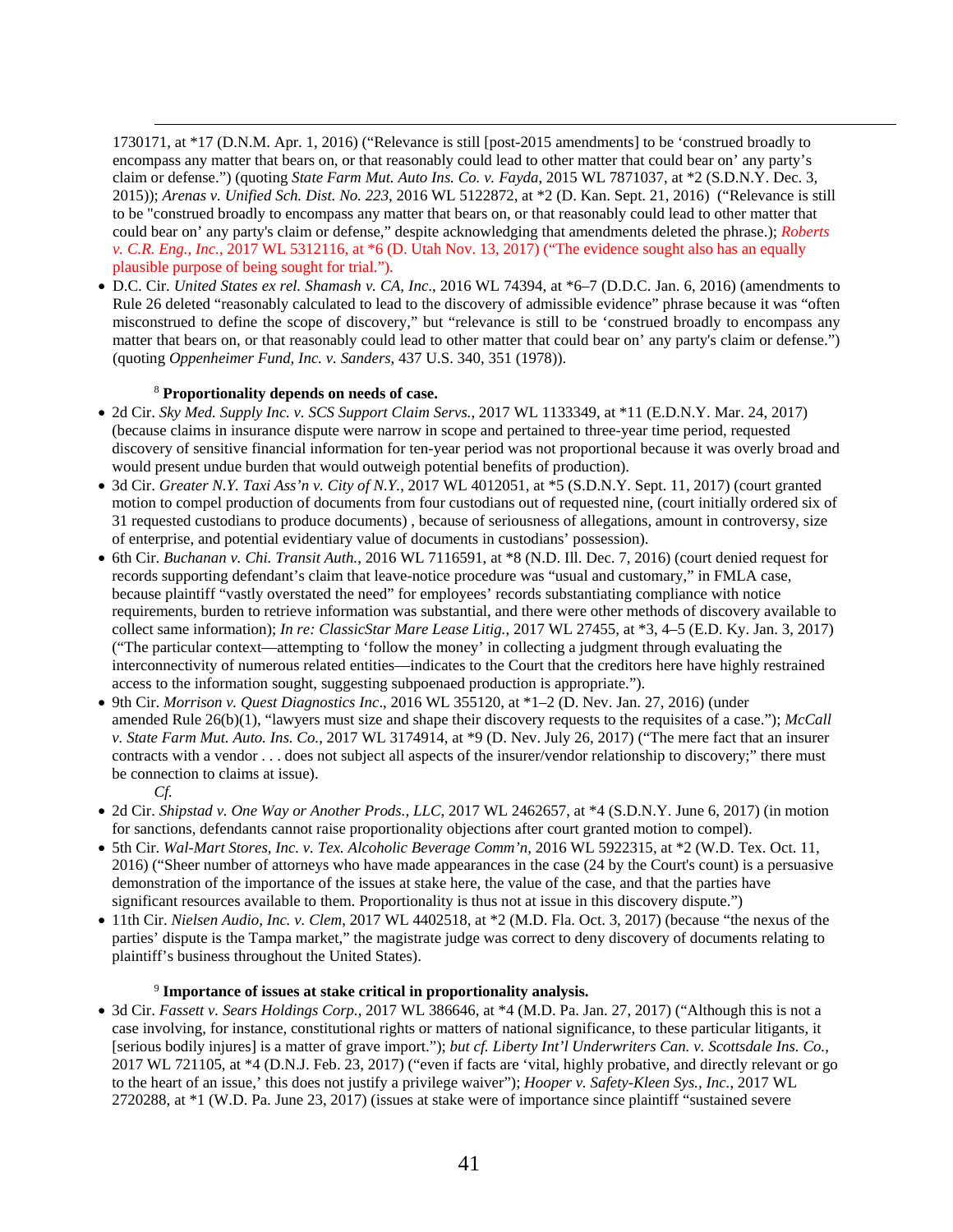injuries" that "are more than significant and are long-lasting," and also "incurred hefty medical bills and other losses," justifying requested deposition of apex executive who had personal knowledge).

- 5th Cir. *OJ's Janitorial and Sweeping Serv., LLC v. Syncom Space Serv., LLC*, 2017 WL 3087905, at \*3 (E.D. La. July 20, 2017) (court denied discovery request after considering importance of discovery request because it was "unclear how important—if at all"— the requested discovery was or how relevant it was in relation to issues in litigation");
- 6th Cir*. In re: E/I. Du Pont de Nemours and Co. C-8 Pers. Inj. Litig*., 2016 WL 5884964, at \*7 (S.D. Ohio Oct. 7, 2016) ("importance of the issues at stake cannot be overstated" because requested information linking disease and exposure to C-8 chemical is relevant to claims of more than 3500 plaintiffs in MDL); *Cratty v. City of Wyandotte*, 2017 WL 5589583, at \*3 (E.D. Mich. Nov. 8, 2017) (in suit against city alleging malicious prosecution, abuse of process, conspiracy, and conversion, court held that issues at stake were of high importance in protecting constitutional rights of citizens).

# <sup>10</sup> Proportionality addresses whether discovery would assist in vindicating personal or public values.

- 1st Cir. *Doe v. Trs. of Boston Coll.*, 2015 WL 9048225, at \*1 (D. Mass. Dec. 16, 2015) (court should consider whether discovery would assist in resolving issues that vindicate personal or public values).
- 3d Cir. *Vay v. Huston*, 2016 WL 1408116, at \*6 (W.D. Pa. Apr. 11, 2016) (court considered public value of vindicating constitutional rights).
- 4th Cir. *Santiago v. S. Health Partners*, 2016 WL 4435229, at \*3 (M.D.N.C. Aug. 19, 2016) ("For proportionality purposes, however, the reduced monetary stakes represents 'only one factor, to be balanced against other factors.'").
- 5th Cir. *Cain v. City of New Orleans*, 2016 WL 7156071, at \*7 (E.D. La. Dec. 8, 2016) ("As to the specific proportionality factors, the issues at stake [due process rights to neutral judge abused when portion of court-imposed fines finance court functions] are important matters of civil rights and public interest.").
- D.C. Cir. *Oxbow Carbon & Minerals LLC v. Union Pacific R.R. Co.*, 2017 WL 4011136, at \*4 (D.D.C. Sept. 11, 2017) (court ordered discovery on basis of proportionality, where party resisting discovery stated that favorable ruling would benefit all of America's shippers and consumers because it would stop "abusive behavior" that prevents competition and "shortchanges the American consumer").

## <sup>11</sup> **Public policy considerations.**

<u>.</u>

- 1st Cir. *U.S. ex rel. Drennen v. Fresenius Med. Care Holdings, Inc.*, 2017 WL 1217118, at fn. 2 (D. Mass. Mar. 31, 2017) ("The need for proportionality is especially relevant here," where potential costs and delay caused by locating additional patient files and charts are so high).
- 2nd Cir. *Pothen v. Stony Brook Univ.*, 2017 WL 1025865, at \*3 (E.D.N.Y. Mar. 15, 2017) (denying discovery of non-party's personnel file due to privacy concerns and because information could be obtained elsewhere); *Carl v. Edwards*, 2017 WL 4271443, at \*9 (E.D.N.Y. Sept. 25, 2017) (granting discovery of business documents, but denying request for tax documents because plaintiff failed to meet the higher burden for production of tax documents: (1) relevance; (2) compelling need because information is not obtainable elsewhere).
- 4th Cir. *Chen v. Md. Dept. of Health and Mental Hygeine*, 2017 WL 1533988, at \*3 (D. Md. Apr. 27, 2017) (in case involving denial of unemployment benefits, court denied discovery of plaintiff's tax returns and limited discovery of plaintiff's financial records to records dated after plaintiff's termination, because both requests were disproportional in light of their minimal relevance and excessive intrusiveness into plaintiff's private information); *In re: Va. Dep't of Corrections v. Jordan*, 2017 WL 5075252, at \*19 (E.D. Va. Nov. 3, 2017) (discovery denied where "Virginia's ability to secure the drugs necessary to carry out legal injections would be jeopardized, if not totally frustrated, should the supplier of those drugs be disclosed").
- 5th Cir. *Butler v. Craft*, 2017 WL 1429896, at \*2, 3 (W.D. La. Apr. 19, 2017) ("[S]trong public policy disfavors disclosure of personnel records because disclosure would invade employees' privacy, and because firms might cease to frankly criticize and rate employee performance for fear of potential discovery…. Thus, courts must balance the legitimate discovery value of potential impeachment evidence with the legitimate interests of an employer particularly a non-party employer—in safeguarding sensitive information about employees.").
- 6th Cir. *Barber v. Heslep*, 2017 WL 3097495, at \*3 (S.D. W.Va. July 20, 2017) ("[W]hen comparing the potential litigation benefits associated with a release of [plaintiff's teenage mental health] records against the need to protect their confidentiality, the importance of the records is substantially outweighed by the Plaintiffs['] right to keep those records confidential [under West Virginia law]."); *NetJets Aviation, Inc. v. NetJets Ass'n of Shared Aircraft Pilots*, 2017 WL 3484101, at \*4 (S.D. Ohio Aug. 15, 2017) ("[R]evealing the identities of the individuals posting on the message board may chill associational rights and deter membership due to fears of reprisal. However, producing the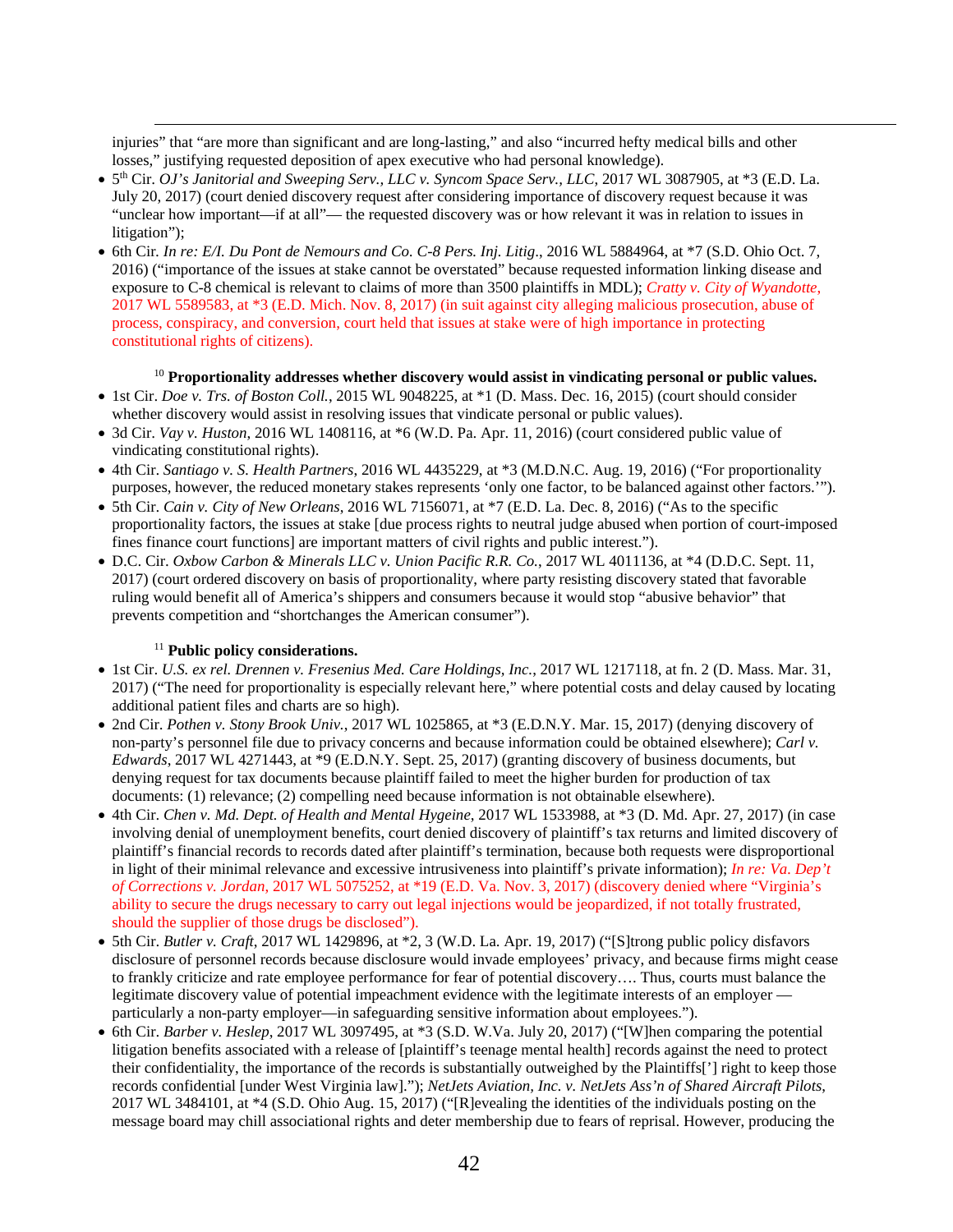<u>.</u> documents with all identifying information redacted removes the chilling effect."); *Annabel v. Frost*, 2017 WL 4349282, at \*1 (E.D. Mich. Sept. 30, 2017) ( "request is both irrelevant and non-discoverable because of institutional security concerns . . . [which] also runs counter to the proportionality standard").

- 7th Cir. *Perez v. Mueller*, 2016 WL 3360422, at \*1 (E.D. Wis. May 27, 2016) (in ERISA case by Secretary of Labor, court considered cost of litigation to public in determining proportionality of defendants' discovery requests); *see also id.* at \*3 (court viewed government's pursuit of litigation over several years at taxpayers' expense as indicative of important public-policy weight in assessing whether discovery request was proportional to needs of case); *Simon v. Northwestern Univ.*, 2017 WL 467677, at \*2 (N.D. Ill. Feb. 3, 2017) (court noted "the loss of liberty alone" resulting from fabricating false evidence in criminal trial was an "extremely significant" public policy consideration, but found "this case to be of utmost importance" because it questioned "the legitimacy of the criminal justice system").
- 8th Cir. *Hurd v. City of Lincoln*, 2017 WL 6542123, at \*2 (D. Neb. Dec. 21, 2017) (denying deposition of mayor where requesting party had already spent 40 hours deposing witnesses and 6,500 relevant emails were produced, none of which was to or from the mayor; court imposed higher burden for deposing government official and held that requesting party had failed to demonstrate that deposition was necessary in light of that burden).
- 9th Cir. *Anderson v. Pacific Crane Maint. Co.*, 2017 WL 3534576, at \*3 (W.D. Wash. Aug. 17, 2017) (court allowed discovery of privacy material retained by third party asserting that "Defendant can rely on the parties' stipulated protective order …, make redactions as allowable under the rules, or seek protection of the Court"; *Amsel v. Gerrard et al.*, 2017 WL 1383443, at \*2 (D. Nev. Apr. 12, 2017) (Tax documents may be discoverable, but "public policy against unnecessary public disclosure arises from the need, if the tax laws are to function properly, to encourage taxpayers to file complete and accurate returns"); *Does I-XIX v. Boy Scouts of Am.*, 2017 WL 3841902, at \*4-6 (D. Idaho Sept. 1, 2017) (court granted discovery of records of complaints and claims of sexual assault; even though they "contain sensitive material and implicate significant privacy concerns," a protective order and redactions "mitigate[s] these concerns"); *Acosta v. Wellfleet Comm'ns, LLC*, 2017 WL 5180425, at \*6–7 (D. Nev. Nov. 8, 2017) (court recognized that although individuals have no privacy right in their bank accounts, privacy may be considered in discovery requests; court ordered discovery of bank account information for businesses associated with defendant's address only for those businesses that plaintiff could demonstrate were connected to defendant).
- 10th Cir. *Equal Emp't Opportunity Comm'n v. Centura Health*, 2017 WL 3821781, at \*10 (D. Co. Sept. 1, 2017) ("The Court is not aware of [precedent] that addresses . . . whether non-charging employees' privacy interests in their medical information require the EEOC to make a heightened showing of need, or require additional protection . . .").
- 11th Cir. *Gilmore v. L.D. Drilling, Inc.*, 2017 WL 3116576, at \*2 (D. Kan. July 21, 2017) (court denied discovery of plaintiff's bank records and credit card statements within four years that reflect purchases at locations that sold alcohol because defendant failed to address proportionality factors other than relevance, and request was overbroad, unduly burdensome, and embarrassment outweighed potential relevance). *Cf.*
- 4th Cir. *Chen v. Md. Dept. of Health and Mental Hygeine*, 2017 WL 1533988, at \*2 (D. Md. Apr. 27, 2017) (granting in part defendant's discovery request for plaintiff's financial records despite plaintiff's objection that records were private information, in part because plaintiff had already produced some financial information without objection).
- 10th Cir. *Parker v. Delmar Gardens of Lenexa, Inc.*, 2017 WL 1650757, at \*6 (D. Kan. May 2, 2017) ("It is wellestablished that confidentiality of information [employment personnel records] does not equate to a privilege against its production.").

## <sup>12</sup> **Weight of amount in controversy.**

- 2d Cir. *Greater N.Y. Taxi Ass'n v. City of N.Y.*, 2017 WL 4012051, at \*5 (S.D.N.Y. Sept. 11, 2017) (court deemed four additional custodians out of requested eight to be proportional, due to allegations, amount of money at stake— "tens of millions of dollars"— size of enterprise, and value of custodians' documents).
- 3d Cir. *First Niagara Risk Mgmt. v. Folino*, 2016 WL 4247654 (E.D. Pa. Aug. 11, 2016) (court found that amountin-controversy factor weighed in favor of party resisting discovery because amount was unknown at time of request and resisting party maintained that "unknown damages cannot justify exorbitant discovery requests."); *Bell v. Reading Hosp*., 2016 WL 162991, at \*3 (E.D. Pa. Jan. 14, 2016) (amount-in-controversy factor weighs in favor of discovery when discovery costs would certainly not exceed amount in controversy).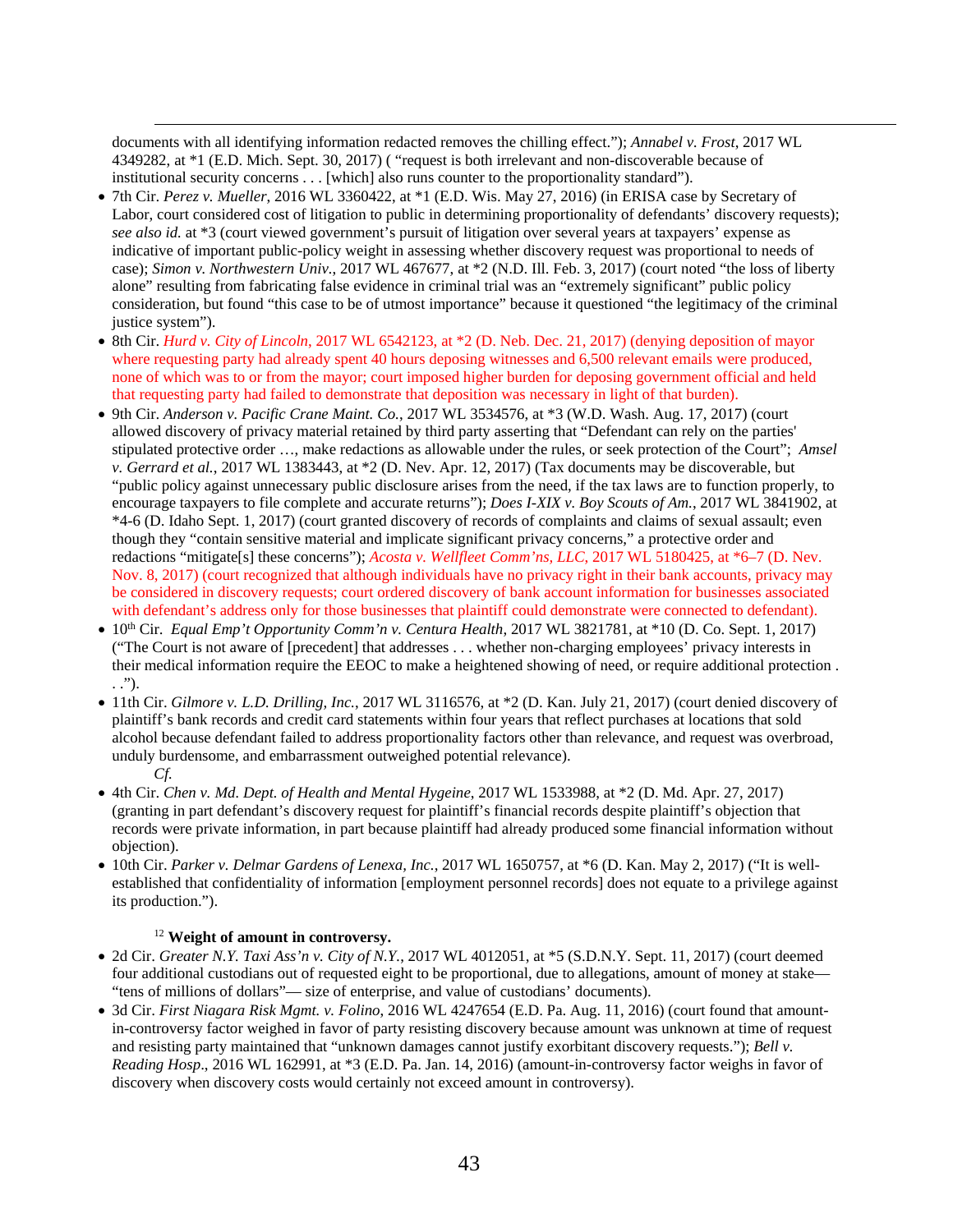- 4th Cir. *TBC, Inc. v. DEI Sales, Inc.*, 2017 WL 4151261, at \*7 (D. Md. Sept. 19, 2017) (court held that production time of five days and cost of \$5,000 was not unduly burdensome in comparison to amount in controversy; rather, it was "readily accessible and of critical importance to the claims").
- 5th Cir. *Fidelis Grp. Holdings, LLC v. Chalmers Auto., LLC*, 2016 WL 6157601, at \*3 (E.D. La. Oct. 24, 2016) ("Given that the amount in controversy is barely above [\$75,000] . . . the request[s] are disproportionate and beyond the scope discovery").
- 6th Cir. *Greif Int'l Holding BV v. Mauser USA, LLC*, 2017 WL 2177638, at \*4 (S.D. Ohio May 18, 2017) (court deferred bifurcating liability and damages issues in patent case partly because "[w]ith little idea about the amount in controversy, the Court will be hindered in making proportionality assessment").
- 9th Cir. *Gottesman v. Santana*, 2017 WL 5889765, at \*6 (S.D. Cal. Nov. 29, 2017) (Defendants argued that "preliminary numbers" showed that amount in controversy was minimal, but requested information was nevertheless relevant because "plaintiff seeks the information at issue, in part, to establish the amount in controversy.").

#### <sup>13</sup> **Relative access to information.**

<u>.</u>

- 1st Cir. *Cont'l W. Ins. Co. v. Opechee Constr. Corp.*, 2016 WL 865232, at \*3 (D.N.H. Mar. 2, 2016) (information requested of former employees was "not proportional to needs of the case . . . given the parties' relative access to the requested information and their respective resources.").
- 3d Cir. *Vay v. Huston*, 2016 WL 1408116, at \*5 (W.D. Pa. Apr. 11, 2016) (defendant's greater access to information weighed in favor of finding extensive discovery to be proportional).
- 6th Cir. *Albritton v. CVS Caremark Corp.*, 2016 WL 3580790, at \*4 (W.D. Ky. June 28, 2016) (court held that information in the sole possession of defendant is a fact weighing in favor of proportionality; the "touchstone" of revised scope of discovery); *see also Kelley v. Apria Healthcare, Inc.*, 2016 WL 737919, at \*4 (E.D. Tenn. Feb. 2, 2016) (court considered defendant's lack of access to confidential final settlement agreement in ordering production subject to protective order).
- 7th Cir. *Maui Jim, Inc. v. Smartbuy Guru Enter.*, 2018 WL 894619, at \*3 (N.D. Ill. Feb. 14, 2018) (court granted discovery of supply chain information despite confidentiality objections, reasoning that, since parties were engaged in business, requesting party was already familiar with producing party's supply chain).
- 8th Cir. *Schultz v. Sentinel Ins. Co.*, 2016 WL 3149686, at \*6 (D.S.D. June 3, 2016) (court determined that defendant insurance company's greater access to proof weighed in favor of finding that plaintiff's discovery requests were proportional); *see also Labrier v. State Farm Fire & Cas. Co.*, 314 F.R.D. 637, 643 (W.D. Mo. May 9, 2016) (court considered defendant's "national presence, with sophisticated access to data" in ordering that it answer plaintiff's interrogatories); *Ortiviz v. Follin*, 2017 WL 3085515, at \*6 (D. Colo. July 20, 2017) (court approved subpoena of documents when no other method was available to obtain discoverable information).
- 10th Cir. *Digital Ally, Inc. v. Util. Assocs.*, 2016 WL 1535979, at \*4 (D. Kan. Apr. 15, 2016) (plaintiff argued that discovery was proportional because information was "easy to search or locate, either electronically or in paper files.").
- 11th Cir. *Williams v. Am. Int'l Grp., Inc.*, 2016 WL 3456927, at \*2 (M.D. Ala. June 21, 2016) (court found proportionality analysis weighed in favor of compelling plaintiff to authorize disclosure of private social security disability records because only plaintiff had access to them).

## <sup>14</sup> **Ease of Access to Information.**

- 2d Cir. *Patient A v. Vt. Agency of Human Servs.*, 2016 WL 880036, at \*3 (D. Vt. Mar. 1, 2016) (court found plaintiff's discovery request proportional because defendant healthcare service admitted to possessing some responsive data and was obligated under its contract with the state to "track and report information that [was] responsive to certain elements of the proposed deposition topic."); *see also Marom v. City of N.Y.*, 2016 WL 7048053, at \*2 (S.D.N.Y. Nov. 30, 2016) (discovery request for eight officers' memo book entries and 108 documents, which were on "readily accessible database," was not unduly burdensome); *Winfield v. City of N.Y.*, 2018 WL 840085, at \*7 (S.D.N.Y. Feb. 12, 2018) (where party objected that requested depositions were burdensome because they would require depositions of multiple witnesses over several days but each witness would only have certain information, parties agreed to "committee" deposition, where all witnesses would be deposed at once).
- 3d Cir. *Emp. Ins. Co. of Wasau v. Daybreak Express, Inc.*, 2017 WL 2443064, at \*4–5 (D.N.J. June 5, 2017) (court ordered discovery, despite purported burden and expense, because it was relevant and it would not be unduly burdensome, since some of the evidence was previously produced for audit).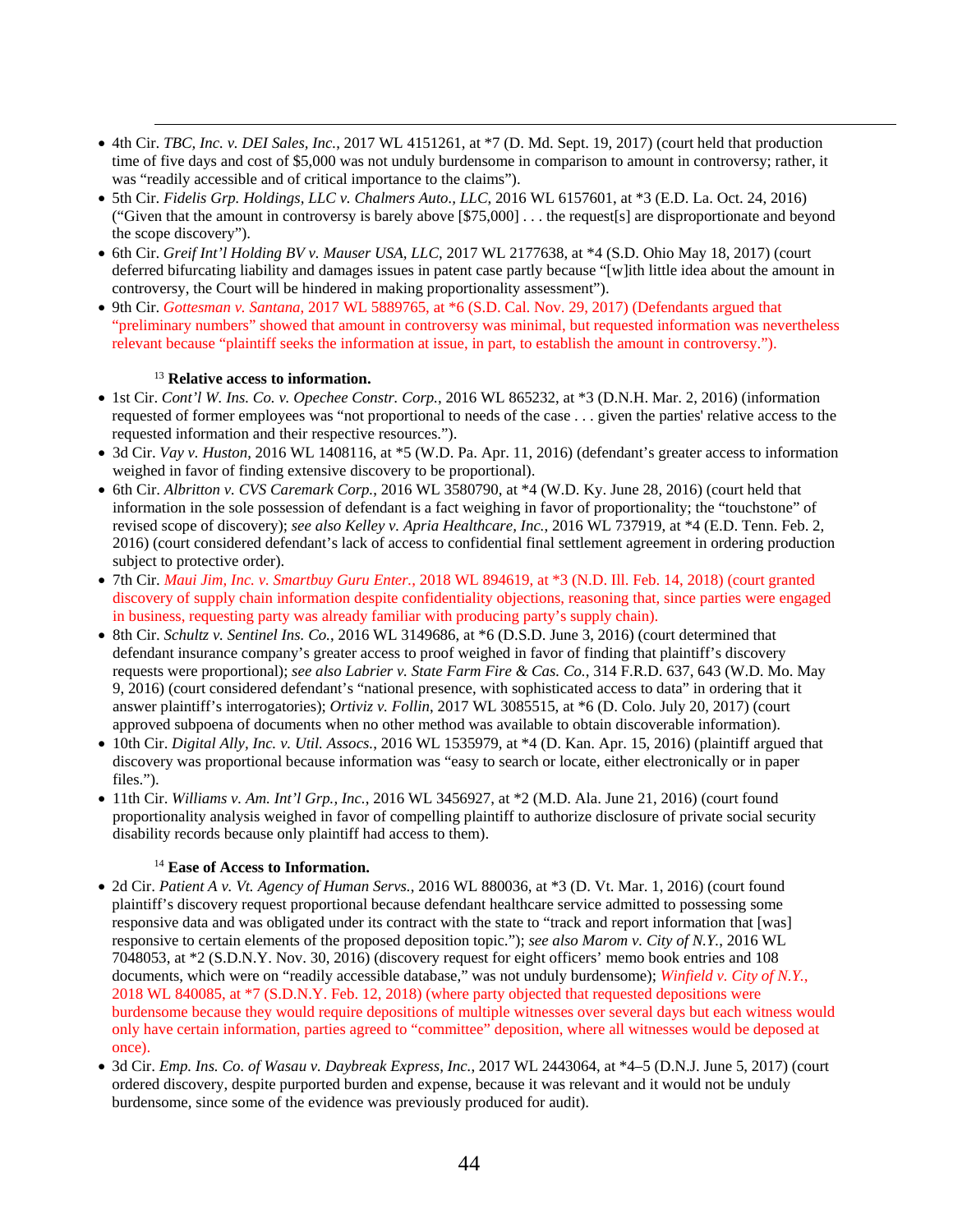- 5th Cir. *In re: Trevino*, 2017 WL 123756, at \*20, 23 (S.D. Tex. Jan. 12, 2017) (Court denied request that "appear[ed] to be an attempt . . . to shift researching public information from [p]laintiffs to . . . [d]efendants under the guise of the discovery process," noting that "[p]laintiffs have utterly failed to carry their burden of demonstrating that the requested discovery falls within Rule 26."); *Hernandez v. Baylor Univ.*, 2017 WL 1628992, at \*5 (W.D. Tex. May 1, 2017) (court denied deposition request because information sought could be obtained from other sources).
- 6th Cir. *Owens v. Liberty Life Assurance Co. of Boston*, 2016 WL 6156182, at \*3 (W.D. Ky. Oct. 21, 2016) (Although defendant "does not maintain the requested records nor does it have employees whose job duties are dedicated to performing the claim file analysis required," discovery was warranted because of information's relevance.).
- 8th Cir. *Prime Aid Pharm. Corp. v. Express Scripts, Inc.*, 2017 WL 67526, at \*4 (E.D. Mo. Jan. 6, 2017) (Court rejected defendant's proportionality objection because it "amounts to an assertion that it does not maintain its records in a searchable format," which is inadequate to establish undue burden.).
- $\bullet$  9<sup>th</sup> Cir. *Boy Scouts of Am.*, 2017 WL 3841902, at \*4 (D. Idaho Sept. 1, 20170 (although files documenting sexual abuse were posted on Los Angeles Times website, court required defendant to produce and authenticate files, because there was little additional burden and plaintiff asserted website was not complete).
- 11th Cir. *Pilver v. Hillsborough Cty.*, 2016 WL 4129282, at \*3 (M.D. Fla. Aug. 3, 2016) (court found discovery request to be disproportional because it sought information that "can be obtained from some other source that is more convenient, less burdensome, or less expensive," i.e., records in PACER). *Cf.*
- 4th Cir. *In re: NC Swine Farm Nuisance Litig.*, 2016 WL 3661266, at \*3 (E.D.N.C. July 1, 2016) (court held defendant did not have possession, custody, or control of information and never reached defendant's argument that plaintiffs' request for discovery for documents in control of non-party with parent-subsidiary relationship was not proportional because information could be better accessed through subpoenas to third party).
- 5th Cir. *Dotson v. Edmonson*, 2017 WL 4310676, at \*5 (E.D. La. Sept. 28, 2017) (Notion that "mere access is not possession, custody, or control" governs in discovery disputes where employees (e.g., government employees) can access documents but do not have the authority to disclose them).

## <sup>15</sup> **Burden on personnel resources.**

<u>.</u>

- 6th Cir. *Marsden v. Nationwide Biweekly Admin., Inc*., 2016 WL 471364, at \*1–2 (S.D. Ohio Feb. 8, 2016) (expenditure of significant personnel resources to comply with unsupported discovery request outweighed benefits of production).
- 10th Cir. *Panel Specialists, Inc. v. Tenawa Haven Processing, LLC*, 2017 WL 3503354, at \*3 (D. Kan. Aug. 16, 2017) (court denied discovery request in part because it would provide minimal probative value and responding party is "small, family owned corporation," with only one employee in the office who would be responsible for producing all requested material, for whom doing so would take "significant time").

## <sup>16</sup> **Parties' resources not determinative.**

- 9th Cir. *Salazar v. McDonald Corp*., 2016 WL 736213, at \*4 (N.D. Cal. Feb. 25, 2016) ("Consideration of the parties' resources does not foreclose discovery requests addressed to an impecunious party, nor justify unlimited discovery requests addressed to a wealthy party."); *see also Goes Int'l, AB v. Dodur Ltd.*, 2016 WL 427369 (N.D. Cal. Feb. 4, 2016) ("although it is a concern, the defendant's financial wherewithal is not decisive" in producing requested discovery).
- 11th Cir. *Llanten v. Am. Sec. Ins. Co.*, 2017 WL 951629, at \*4 (M.D. Fla. Mar. 10, 2017) ("The mere fact that compliance with an inspection order will cause great labor and expense or even considerable hardship . . . does not of itself require denial of the motion" to compel.) *Cf*.
- 3d Cir*. Vay v. Huston*, 2016 WL 1408116, at \*5 (W.D. Pa. Apr. 11, 2016) (defendant's greater resources weighed in favor of finding extensive discovery to be proportional).

# <sup>17</sup> **Importance of discovery to resolving case.**

• 2d Cir. *Creighton v. City of N.Y*., 2016 WL 1178648, at \*1 (S.D.N.Y. Mar. 17, 2016) ("Even where relevance may be established, proportionality considerations concerns look to, *inter alia*, 'the importance of the discovery in resolving the issues' in the case.").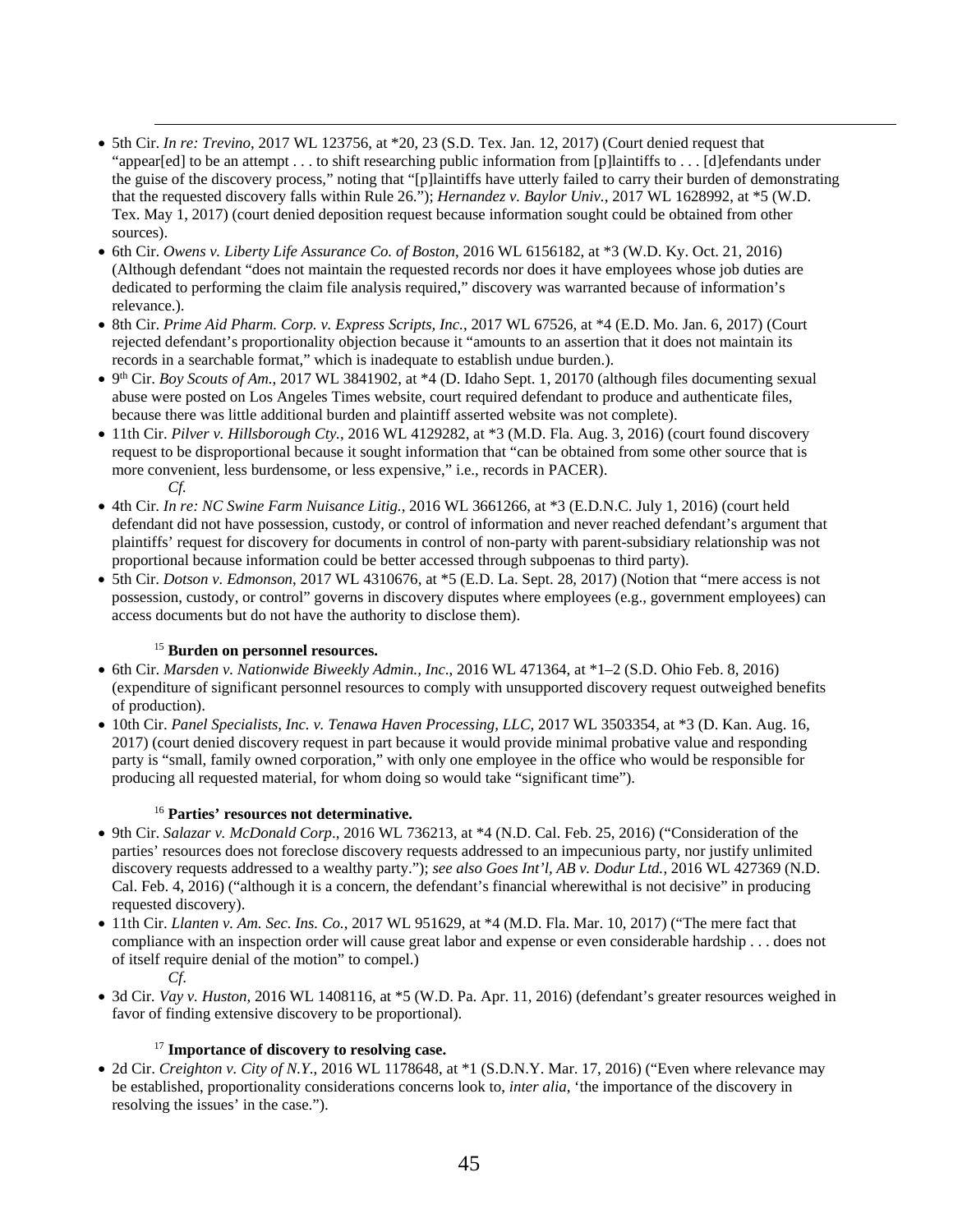- 3d Cir. *In re: Suboxone (Buprenorphine Hydrochloride & Naloxone) Antitrust Litig.*, 2016 WL 3519618, at \*7 (E.D. Pa. June 27, 2016) (discovery was proportional where information went to "heart" of one theory of liability).
- 4th Cir. *Holcombe v. Helena Chem. Co.*, 2016 WL 2897942, at \*3 (D.S.C. May 18, 2016) (court permitted two additional interrogatory questions beyond maximum because, e.g., information sought was probative of plaintiff's liability theory).

<u>.</u>

- 5th Cir. *La. Crawfish Producers Ass'n- W. v. Mallard Basin, Inc*., 2015 WL 8074260, at \*4 (W.D. La. Dec. 4, 2015) (on-site inspection was appropriate in case concerning environmental-impact of permits issued by U.S. Army Corps of Engineers); *Collett v. Geico Cas. Co.*, 2017 WL 3336614, at \*4 (E.D. La. Aug. 3, 2017) ("In light of its minimal relevance, in conjunction with its inadmissibility at trial, the sought after information is not proportional to the needs of the case  $\ldots$ ").
- 6th Cir. *D.R. v. Mich. Dept. of Ed.*, 2017 WL 3642131, at \*3 (E.D. Mich. Aug. 24, 2017) (court granted discovery regarding "the only defendant shown to be utilizing and setting the policy" for the program at issue, since this could either advance the claim or demonstrate that other theories should be pursued, and could clarify settlement positions); *Schall v. Suzuki Motor of Am., Inc.*, 2017 WL 4050319, at \*6 (W.D. Ky. Sept. 13, 2017) (court granted request to obtain testimony from defendant's corporate representative because the burden and expense was outweighed by its importance to plaintiff's claim, and there was no less burdensome or expensive option).
- 8th Cir. *Labrier v. State Farm Fire & Cas. Co.*, 314 F.R.D. 637, 641 (W.D. Mo. May 9, 2016) (despite defendant's claims that answering interrogatories would involve large amounts of time and high costs, court found that discovery was not disproportional because it involved "critical information" to resolution of issues).
- 9<sup>th</sup> Cir. *Leadership Studies, Inc. v.* Training and Dev., Inc., 2017 WL 2819847, at \*5 (S.D. Cal. June 28, 2017) ("A party claiming that a request is important to resolve the issues should be able to explain the ways in which the underlying information bears on the issues as that party understands them."); *Gramercy Grp. V. D.A. Builders, LLC*, 2017 WL 5230925, at \*4 (D. Haw. Nov. 9, 2017) (court permitted requested deposition when deposition was only way of accessing information, and information was "crucial to the preparation of the case").
- 10th Cir. *Boone v. Tfi Family Servs., Inc.*, 2016 WL 3124850, at \*2 (D. Kan. June 3, 2016) (denying request for protective order in case involving death of child in custody of family services where, e.g., defendant "failed to establish that its resources or burden of the potential expense outweigh[ed] the undeniably important nature of the issues at stake in th[e] case.").
- 11th Cir. *Herman v. Seaworld Parks & Entm't, Inc.*, 2016 WL 3746421, at \*3 (M.D. Fla. July 13, 2016) (denying defendant's motion to compel disclosure of undisputed, unrelated contracts, as irrelevant and, correspondingly, disproportional because they had "no 'importance' or 'likely benefit' in resolving" contract dispute). *Cf.*
- 7th Cir. *AVNET, Inc. v. MOTIO, Inc.*, 2016 WL 3365430, at \*3 (N.D. Ill. June 15, 2016) (denying plaintiffs' motion to strike expert reports in part and rejecting plaintiff's argument that expert reports that are duplicative and cumulative of earlier expert reports run counter to purpose of proportionality rule and "would inexorably lead to needless increase in cost of litigation.");
- 11th Cir. *Bingham v. Baycare Health Sys.*, 2016 WL 4467213, at \*4 (M.D. Fla. Aug. 24, 2016) ("[D]iscovery rules do not expressly limit the sources from whom discovery may be sought [when requested documents from another source have been produced], the rules provide that discovery must be proportional to the needs of the case…and must be limited if the discovery sought is unreasonably cumulative, duplicative, or can be obtained from some other source that is more convenient, less burdensome, or less expensive.").

## <sup>18</sup> **Discovery for purposes of class-action certification.**

- 3d Cir. *Bell v. Reading Hosp*., 2016 WL 162991, at \*2 (E.D. Pa. Jan. 14, 2016) (discovery was not disproportionate because information would assist in determining whether final certification of class was appropriate); *see also In re: Riddell Concussion Reduction Litig.*, 2016 WL 4119807, at \*4 (D.N.J July 7, 2016) (discovery request was proportional because, e.g., information was "relevant to important class certification requirements.").
- 6th Cir. *Sobol v. Imprimis Pharm.*, 2017 WL 5035837, at \*3 (E.D. Mich. Oct. 26, 2017) ("The existence of customer orders are highly important to resolving the issues at case . . . because concrete evidence of consent from a sizable sample of customers could defeat [plaintiff's] motion for class certification.").
- 7th Cir. *Miner v. Gov't Payment Serv., Inc.*, 2017 WL 3909508, at \*4 (N.D. Ill. Sept. 5, 2017) (The "proportionality standard further supports the notion that pre-certification discovery should not exceed what is necessary to permit the Court to make an informed decision on class certification.").
- 8th Cir. *Labrier v. State Farm Fire & Cas. Co.*, 314 F.R.D. 637, 641 (W.D. Mo. May 9, 2016) ("Eighth Circuit Court of Appeals has generally endorsed broad discovery prior to class certification."); *see also Klein v. TD*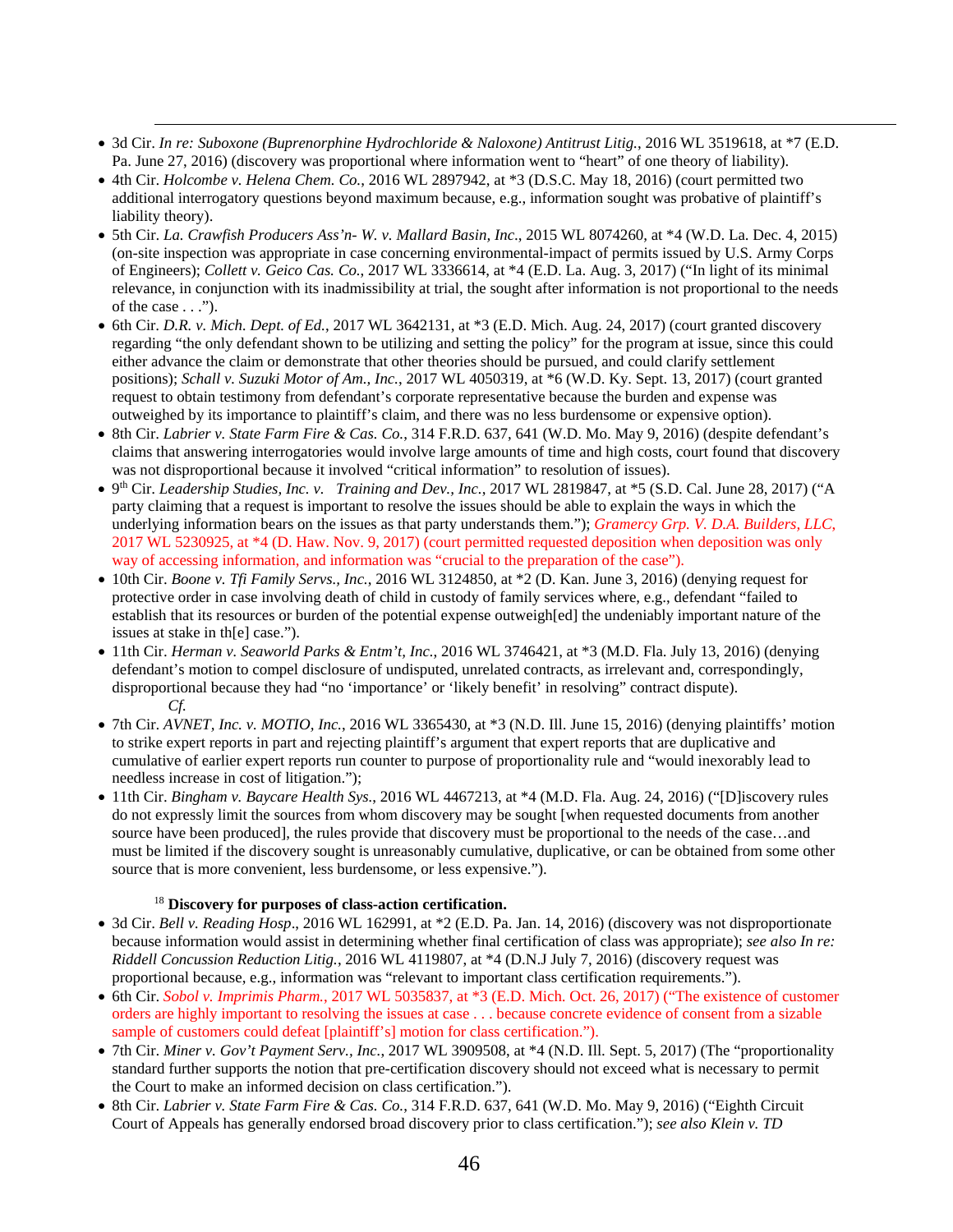<u>.</u> *Ameritrade Holding Corp.*, 2016 WL 7156476, at \*2 (D. Neb. Dec. 7, 2016) (court bifurcated merits and class certification discovery and held that discovery of all defendant's clients and all communications, with no time frame limitation, exceeded scope of class certification issue and was not proportional for purposes of class action certification).

- 9th Cir*. Harris v. Best Buy Stores*, 2017 WL 3948397, at \*4 (N.D. Cal. Sept. 8, 2017) (in class action, court denied discovery of contact information of all putative class members because "random sampling [was] more appropriate at this juncture"); *Martin v. Sysco Corp.*, 2017 WL 4517819, at \*4 (E.D. Cal. Oct. 10, 2017) ("Court has discretion in controlling the scope of pre-certification discovery to balance a plaintiff's need for discovery to substantiate his class allegations and concerns regarding overly burdensome discovery requests directed on a defendant" where plaintiff aims to support speculative claims); *Calleros v. Rural Metro of San Diego, Inc*., 2017 WL 4391708, at \*3-4 (S.D. Cal. Oct. 3, 2017) (court denied discovery of information for putative class members because plaintiffs offered no evidence of violations in the geographic areas from which they sought information).; *Ciuffitelli v. Deloitte & Touche LLP*, 2016 WL 6963039, at \*9 (D. Or. Nov. 28, 2016) ("Limited, focused merits discovery will be allowed while the motions to dismiss are pending" in putative class action.); *Carroll v. Wells Fargo & Co.*, 2016 WL 4696852, at \*3 (N.D. Cal. Sept. 8, 2016) ("Court [found] that the 25% sample [contact information for putative class-action members] requested by Plaintiff [was] fair and proportional to the needs of the case."); *O'Connor v. Uber Techs*., *Inc.*, 2016 WL 107461, at \*4 (N.D. Cal. Jan. 11, 2016) (defendant's request for names and contact information of class members, and communications between class members and class counsel was disproportional because discovery lacked importance to resolution of issues); *Talavera v. Sun Maid Growers of Cal.*, 2017 WL 495635, at \*4 (E.D. Cal. Feb. 6, 2017) ("[D]iscovery of all putative class member pay, punch, and time information goes to the merits and is beyond the scope of discovery needed in preparing the class certification motion.").
- 11th Cir. *Hankinson v. R.T.G. Furniture Corp*., 2016 WL 1182768 (S.D. Fla. Mar. 28, 2016) (court determined that discovery of non-party online and out-of-state affiliates was not proportional at pre-class-action certification stage).

## <sup>19</sup> **Discovery related to central issue more important than discovery related to peripheral issue.**

- 9th Cir. *Van v. Language Line Servs.*, \_\_\_WL\_\_\_ (N.D. Cal. Mar. 2, 2016) (party was not required to answer requests for production that sought "low-probative-value information").
- 11th Cir. *Flynn v. Square One Distrib., Inc.*, 2016 WL 2997673, at \*4 (M.D. Fla. May 25, 2016) ("[R]equested information must also satisfy the proportionality requirement meaning it must be more than tangentially related to the issues that are actually at stake in the litigation.").

## <sup>20</sup> **Marginal utility discovery.**

- 2d Cir. *Woodward v. Afify*, 2017 WL 279555, at \*7–8 (W.D.N.Y. Jan. 23, 2017) (inmate "misbehavior reports written by defendant [officials] about other inmates while arguably relevant, do not appear to be highly probative of the allegations in this lawsuit" and outweigh burden); *Armstrong Pump, Inc. v. Hartman*, 2016 WL 7208753, at \*3 (W.D.N.Y. Dec. 13, 2016) (discovery reached "point of diminishing returns" after six years of discovery and production of approximately 1.5 million pages of documents); *Alaska Elec. Pension Fund v. Bank of Am. Corp.*, 2016 WL 6779901, at \*3 (S.D.N.Y. Nov. 16, 2016) (Request for "all" information, in addition to more than 1.5 million documents previously produced to various regulatory agencies in connection with investigations of manipulating benchmark interest rate, was too expansive to meet marginal utility requirement.); *see also Vaigasi v. Solow Mgmt. Corp.*, 2016 WL 616386, at \*14 (S.D.N.Y. Feb. 16, 2016) ("Proportionality focuses on the marginal utility of the discovery sought.").
- 4th Cir. *Johnson v. Ford Motor Co*., 2016 WL 4577419, at \*3 (S.D. W. Va. Sept. 1, 2016) (court limited discovery to disclosure only of source code implicated by plaintiffs' defect theory); *Dwoskin v. Bank of Am., N.A.*, 2016 WL 3955932, at \*2 (D. Md. July 22, 2016) (court denied plaintiffs' request for additional discovery because plaintiffs failed to show that discovery would contradict evidence already produced); *see also Eramo v. Rolling Stone, LLC*, 314 F.R.D. 205, (W.D. Va. Jan. 25, 2016) (party resisting discovery may show that requested information is not relevant or is "of such marginal relevance that the potential harm occasioned by discovery would outweigh the ordinary presumption of broad discovery").
- 5th Cir. *Garcia v. Prof'l Contract Serv., Inc.*, 2017 WL 187577, at \*2 (W.D. Tex. Jan. 17, 2017) (denying defendant's request for "fishing expedition" of past employee records from another former employer because defendant already had ten years of employment data, and records from company that plaintiff left voluntarily would likely be irrelevant).
- 9th Cir. *Abbott v. Wyo. Cty. Sheriff's Office*, 2017 WL 2115381, at \*2 (W.D.N.Y. May 16, 2017) (at some point "discovery yields only diminishing returns and increasing expenses" and marginal utility must be considered under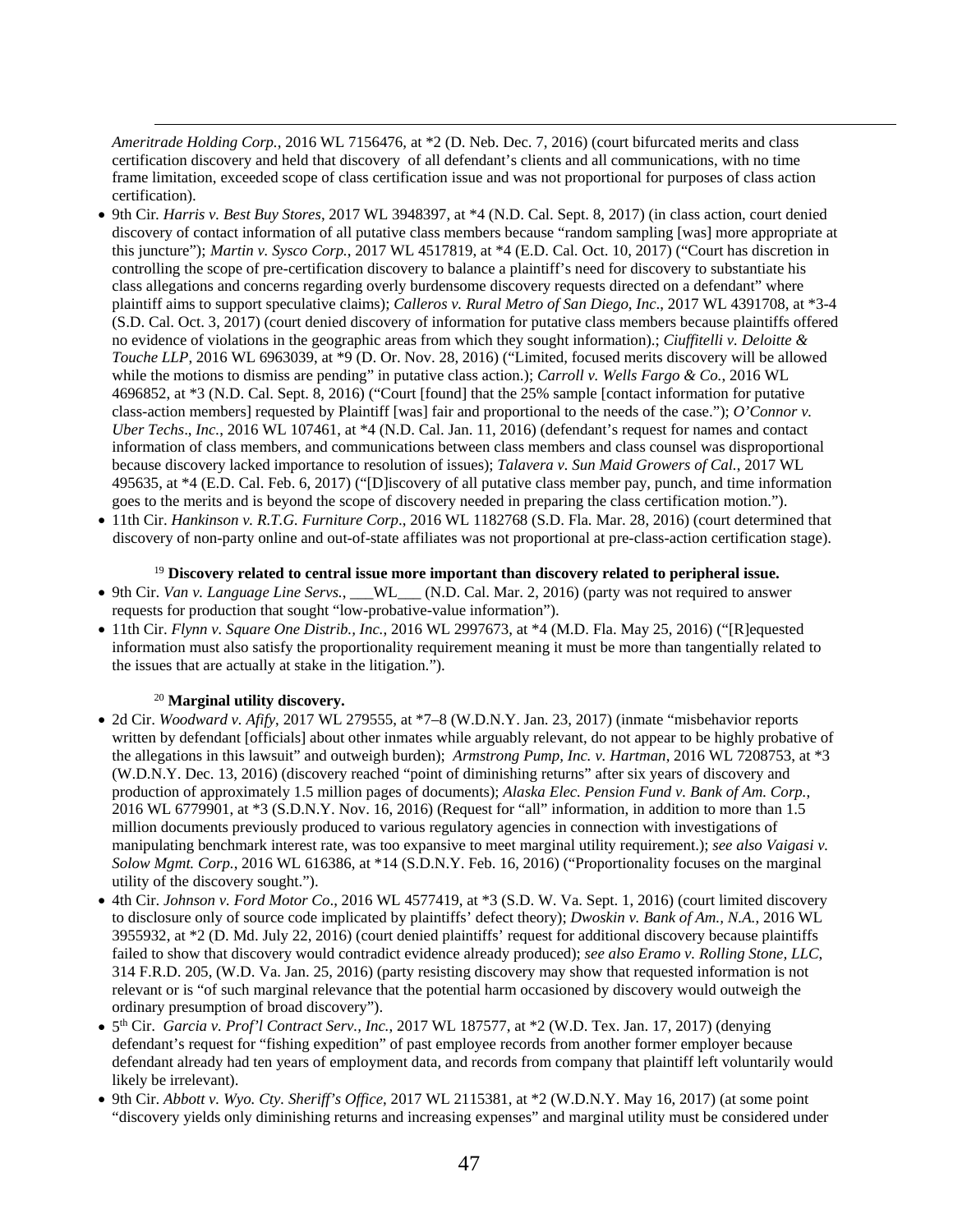proportionality requirement); *IDS Prop. & Cas. Ins. Co. v. Fellows*, 2017 WL 202128, at \*4–5 (W.D. Wash. Jan. 18, 2017) (Because defendant had already produced approximately 6,000 emails, court held discovery of all emails regarding single employee's reputation was "negligibly relevant, potentially privileged, and unduly burdensome," and thus disproportional.); *Lauris v. Novartis*, 2016 WL 7178602, at \*4 (E.D. Cal. Dec. 8, 2016) (e-discovery of apex executives was burdensome and unlikely to yield non-duplicative relevant information because of extensive discovery of key custodians); *In re: Bard IVC Filters Prod. Liab. Litig*., 2016 WL 4943393, at \*4 (D. Ariz. Sept. 16, 2016) (court found burden incurred in providing ESI from custodians in foreign countries for last 13 years outweighed benefit of "marginally relevant" evidence); *Dobro v. Allstate Ins. Co.*, 2016 WL 4595149, at \*8 (S.D. Cal. Sept. 2, 2016) ("[A]ssertion that some of the 10,082 files *may* contain relevant claims was insufficient to justify the extremely time- and labor-intensive search."); *Santoyo v. Howmedica Osteonics Corp*., 2016 WL 2595199, at \*3 (W.D. Wash. May 5, 2016) ("In light of the slight relevance at this point, the amount in controversy, and the vast amount of discovery sought," court granted protective order denying discovery request); *Stewart v. Jovanovich*, 2017 WL 4269780, at \*2 (D. Mont. Sept. 25, 2017) (where "sole issue" was whether defendant fired plaintiff for submitting grievances, court denied discovery of defendant's relationship with other staff as "improper fishing expedition")..

- 10th Cir. *Ark. River Power Auth. v. The Babcock & Wilson Co*., 2016 WL 192269, at \*4 (D. Colo. Jan. 15, 2016) ("Once the discovery sought appears relevant, the party resisting discovery has the burden to establish lack of relevance or that the information is of such marginal relevance that the potential harm occasioned by the discovery outweighs the benefit of production."); *Coleman v. Reed*, 2016 WL 4523915, at \*2 (W.D. Okla. Aug. 22, 2016) (despite no evidence that truck driver was using cell phone at time of traffic accident, court granted, but limited, discovery request of data records of cell phone tower records, which could "potentially calculate his driving speeds" and use of phone); *but cf.* 2d Cir. *Gonzalez v. Allied Concrete Indus., Inc*., 2016 WL 4444789, at \*4 (E.D.N.Y. Aug. 23, 2016) (court denied request to disclose ATM receipts and cell phone records as potential evidence showing plaintiffs' whereabouts in FLSA case claiming overtime compensation because request was too speculative).
- 11th Cir. *Steel Erectors, Inc. v. AIM Steel Int'l, Inc*., 312 F.R.D. 673, 677 (S.D. Ga. Jan. 4, 2016) (court denied discovery request, which was "based solely on plaintiff's speculation" that information was relevant in face of contrary evidence in discovery responses).

#### <sup>21</sup> **Burden or expense outweighing benefits of discovery.**

<u>.</u>

- 1st Cir. *Wal-Mart P.R., Inc. v. Zaragoza-Gomez*, 152 F. Supp. 3d 67, 73 (D.P.R. 2016) (burden of producing discovery is not outweighed by benefits when party is able to "deliver a paper copy of the discovery to the court approximately two and one-half hours after [the court] ordered its production for *in camera* review").
- 2d Cir. *Homeward Residential, Inc. v. Sand Canyon Corp.*, 2017 WL 4676806, at \*7 (S.D.N.Y. Oct. 17, 2017) (court denied discovery of party's internal documents regarding state of the economy, even though they might be relevant to willful blindness theory, because searching would produce thousands of documents and would require producing party to search for irrelevant articles that make references to real estate prices).
- 3d Cir. *Capetillo v. Primecare Med., Inc.*, 2016 WL 3551625, at \*3, n.2 (E.D. Pa. June 28, 2016) (finding discovery request for inmate medical care complaints over 5-10 year period unduly burdensome and limiting it to 18-months and by subject matter because it triggered onerous manual review of database); *see also Guerrido-Lopez v. City of Allentown*, 2016 WL 1182158, at \*1 (E.D. Pa. Mar. 28, 2016) (court denied plaintiff's motion for reconsideration because court had "impos[ed] reasonable limits on Plaintiff's boundless discovery requests that permit[ed] the discovery of evidence the Plaintiff needs to prove his case without unnecessarily expanding the burden and cost of production"). *Blackrock Allocation Target Shares v. Wells Fargo Bank, Nat'l Ass'n*, 2017 WL 953550, at \*4 (S.D.N.Y. Mar. 10, 2017) (denying, in breach-of-contract claim, plaintiffs' request to conduct second statistical sampling of loans to determine loan breach rates in order to prove liability and damages, because such sampling would take several months to conduct, would cost "hundreds of thousands, if not millions, of dollars," and probably would not prove liability and damages since such claims must be proven "on a loan-by-loan and trust-by-trust basis" at summary judgment or trial); *Blackrock Allocation Target Shares v. Wells Fargo Bank, Nat'l Ass'n*, 2017 WL 3610511, at \*10-11 (S.D.N.Y. Aug. 18, 2017) (upholds magistrate judge's decision that cost of sampling outweighed benefit); *Royal Park Inv. v. HSBC Bank USA Nat'l Ass'n*, 2017 WL 945099, at \*4 (S.D.N.Y. Mar. 10, 2017) (same).
- 4th Cir. *White v. Sam's E., Inc*., 2016 WL 205494, at \*1 (S.D. W. Va. Jan. 15, 2016) (in case alleging violations of state law, plaintiff's discovery requests for nationwide discovery were overbroad).
- 5th Cir. *Duvall v. BOPCO, L.P.*, 2016 WL 1268343, at \*2 (E.D. La. April 1, 2016) (court denied plaintiff's request to inspect and test barge equipment because steps were "unduly burdensome, hazardous and disruptive of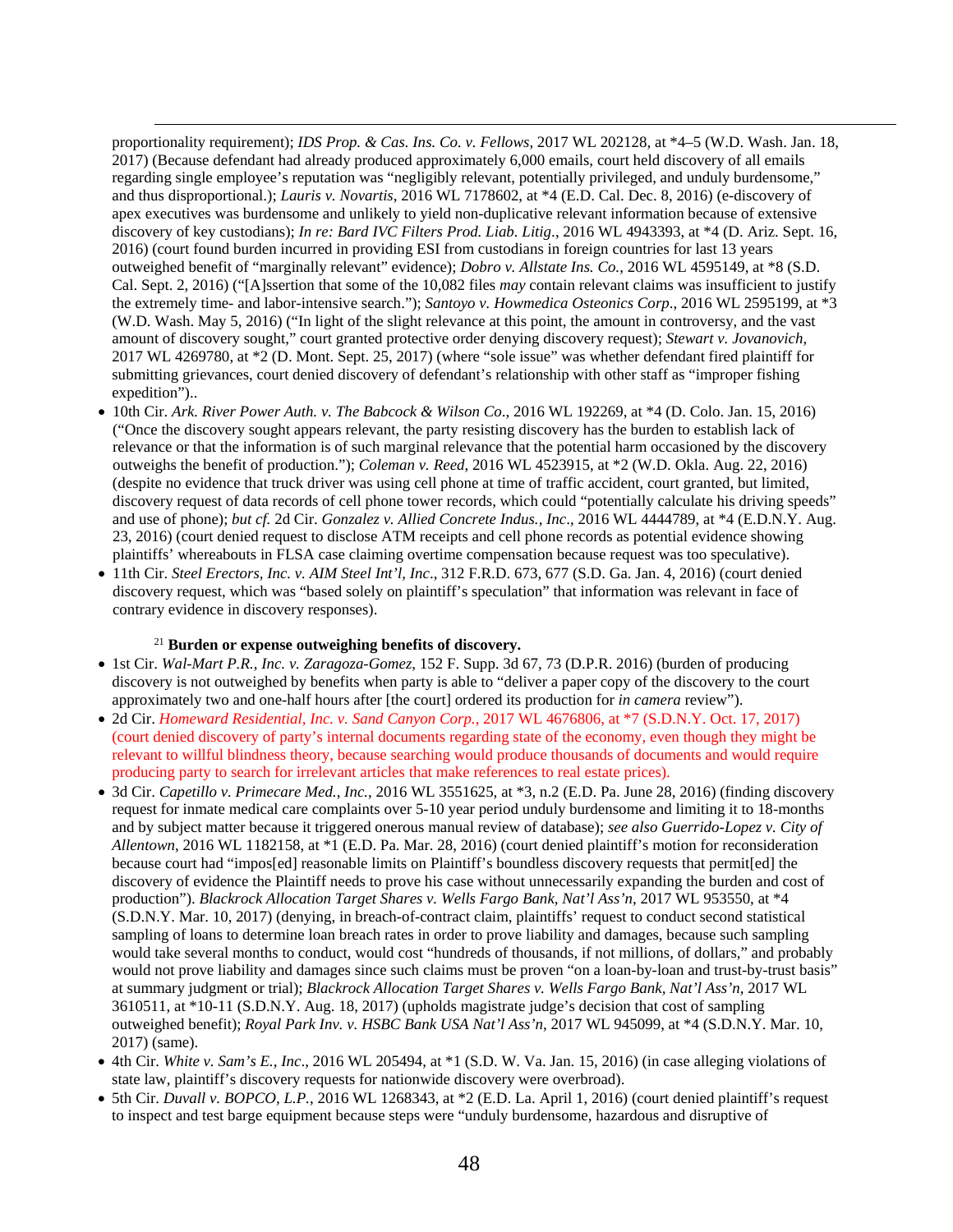defendant's operations"); *Dumas v. O'Reilly Auto. Stores, Inc.*, 2017 WL 2573956, at \*4 (M.D. La. June 13, 2017) (court denied discovery in employment discrimination action of all gender discrimination, harassment, and retaliation concerns, complaints, or comments made to defendant during 6-year timeframe because it would be "gargantuan, enormously costly and plainly unreasonable and labor intensive" given defendants' more than 4,000 stores).

<u>.</u>

- 6th Cir. *Rockwell Med., Inc. v. Richmond Bros., Inc.*, 2017 WL 1361129, at \*2–\*3 (E.D. Mich. Apr. 14, 2017) (denying, as disproportional, discovery requests because burden and expense of proposed discovery "is immense and doubtlessly outweighs its likely benefit, even assuming that all other factors favor Plaintiff–and it is not obvious that they do"); *Arthur J. Gallagher & Co. v. Anthony*, 2016 WL 2997599, at \*1 (N.D. Ohio May 24, 2016) (court denied plaintiff's motion for expedited responses to subpoena duces tecum from third party because request was overly broad and plaintiff "had ample opportunity to conduct discovery with [third party]… and this late request for expedited production of text messages, cell phone records, and metadata would be unduly burdensome to produce"); *see also Marsden v. Nationwide Biweekly Admin., Inc*., 2016 WL 471364, at \*1–2 (S.D. Ohio Feb. 8, 2016) (expenditure of significant financial and personnel resources to comply with unsupported discovery request outweighed benefits of production); *Siriano v. Goodman Mfg. Co., L.P*., 2015 WL 8259548, at \*6 (S.D. Ohio Dec. 9, 2015) (court should limit scope of discovery only when compliance would "prove *unduly* burdensome, not merely expensive or time-consuming"); *Murillo v. Dillard*, 2017 WL 471570, at \*3 (W.D. Ken. Feb. 3, 2017) (in dispute regarding whether 24 depositions of impoverished migrant workers would occur in Mexico or Kentucky, court held that defendants' "preference for conducting the depositions in forum is substantially outweighed by the difficulty and expense that [p]laintiffs would incur in order to appear for their depositions in Kentucky").
- 8th Cir. *Vallejo v. Amgen, Inc.*, 2016 WL 2986250, at \*4 (D. Neb. May 20, 2016) (court affirmed magistrate judge's finding that plaintiff's discovery request was disproportional based on "a variety of factors – including the volume of reports Plaintiff's requests would return, the amount of irrelevant information likely to be included, and the number of employees who would have to be questioned"); *Perez v. KDP Hosp., LLC*, 2016 WL 2746926, at \*3 (W.D. Mo. May 6, 2016) (in FSLA case, court denied defendants' request for immigration status of informers and claimants because "potential damage and prejudice" outweighed relevance of information).
- 9th Cir. *Gilead Scis., Inc. v. Merck & Co*., 2016 WL 146574, at \*2 (N.D. Cal. Jan. 13, 2016) (cost and delay outweighed benefits of discovery when requests were for information that was irrelevant to disputes in case); *see also ChriMar Systems v. Cisco Systems, Inc.*, 312 F.R.D. 560, 564 (N.D. Cal. Jan. 12, 2016) (amendments to Rule 26 balance proportionality needs of case considering burdens involved). *Sec'y of Labor, United States Dep't of Labor v. Kazu Constr., LLC*, 2017 WL 628455, at \*12 (D. Haw. Feb. 15, 2017) (in Fair Labor Standards Act case, denying issuance of a protective order because defendants' requests for financial, phone, and social media records was proportional to litigation, but in order "to assuage concerns of overbreadth and undue burden, and to promote proportionality," narrowing scope of those requests to documents falling within three-month period giving rise to claims and modifying requests to require only names of relevant financial institutions, cell-phone carrier names, and social media posts produced or received by subpoenaed plaintiffs); *Kellgren v. Petco Animal Supplies, Inc.*, 2017 WL 979045, at \*5 (S.D. Cal. Mar. 13, 2017) (denying plaintiff's request to depose former employees, which would require defendant to track down those individuals, when their email files were already discoverable).
- 10th Cir. *Echon v. Sackett*, 2016 WL 943485, at \*2 (D. Colo. Jan. 27, 2016) (defendants' discovery requests were overbroad because defendants did not provide court with information about people and entities from whom discovery was sought, requests were not limited to claims or defenses, and some requests were "outright offensive"); *Gilmore v. L.D. Drilling, Inc.*, 2017 WL 3116576, at \*2 (D. Kan. July 21, 2017) ("As for proportionality, clearly the embarrassment, harassment and annoyance of the request outweigh any potential relevance.")
- 11th Cir. *In re: Blue Cross Blue Shield Antitrust Litig.*, 2017 WL 2889679, at \*2 (N.D. Ala. July 6, 2017) ("[G]iven the likelihood that most of the responsive documents . . . will be subject to some privilege or work-product protection, the burden and expense of searching for the remaining non-privileged responsive documents outweighs the potential benefit.").
- D.C. Cir. *Dell Inc. v. DeCosta*, 2017 WL 177618, at \*2 (D.D.C. Jan. 17, 2017) (court denied discovery of broad patent-related documents because it "would impose an undue and disproportionate burden on [d]efendants to prepare a privilege log" and most documents would be protected by attorney-client privilege). *Cf.*
- 9th Cir. *Wilson v. Wal-Mart Stores, Inc*., 2016 WL 526225, at \*3 (D. Nev. Feb. 9, 2016) (defendant's argument that videotaping worksite was burdensome was not persuasive); *Gottesman v. Santana*, 2017 WL 5889765, at \*6 (S.D. Cal. Nov. 29, 2017) (in a case with multiple defendants, combined burden and expense that all defendants will face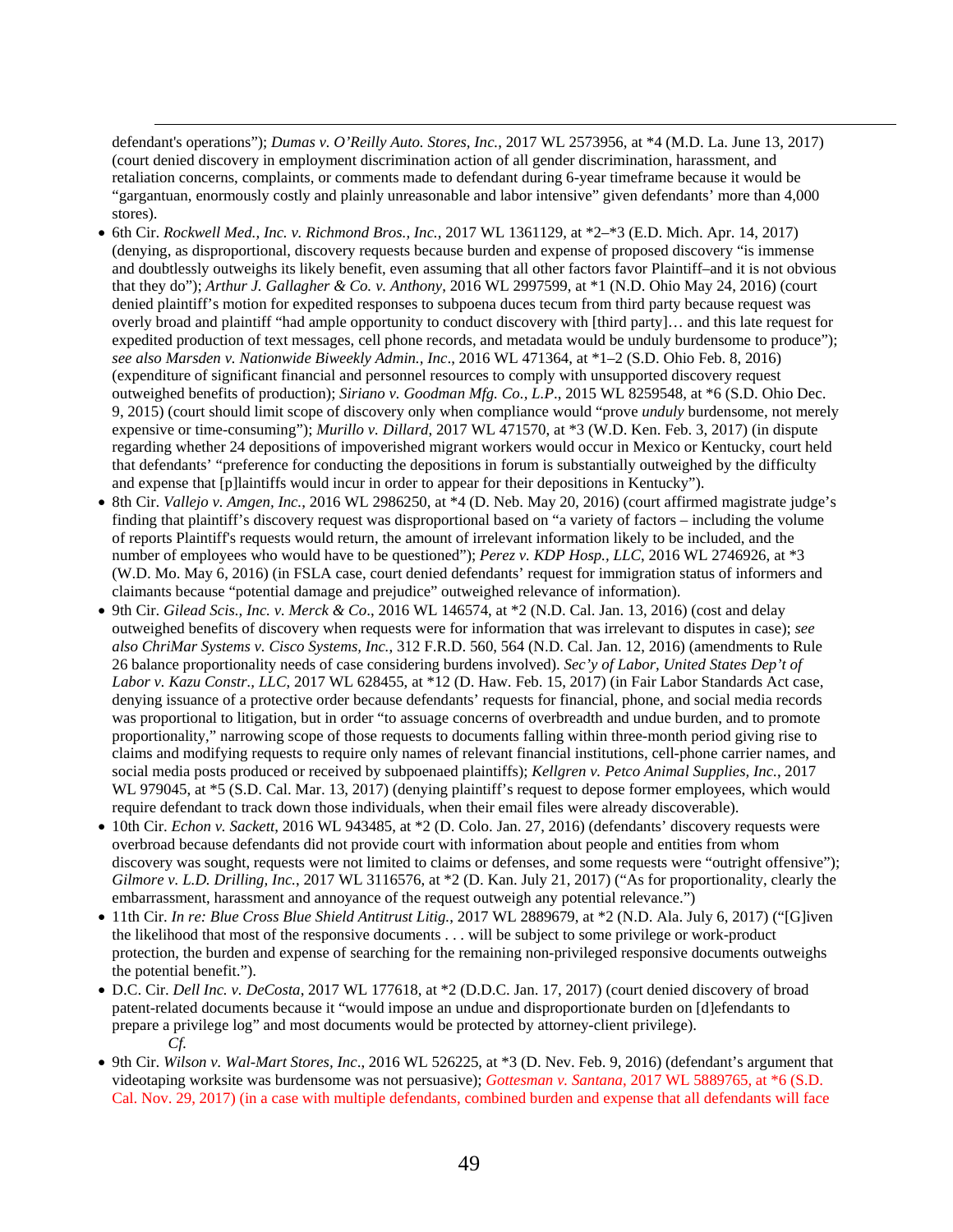is unpersuasive; it is "not surprising" that each defendant will spend considerable time and effort responding to discovery requests).

#### <sup>22</sup> **If burden and cost modest, balance strikes in favor of requesting party.**

• 5th Cir.*Mr. Mudbug, Inc. v. Bloomin' Brands, Inc.*, 2017 WL 448575, at \*3 (E.D. La. Feb. 1, 2017) (court granted motion to compel facility-site inspections when "[p]laintiff did not object to the inspection" and request was found "reasonably specific, relevant and proportional").

# 23 **Proportionality considerations include effects on non-parties.**

<u>.</u>

- 1st Cir. *Johansen v. Liberty Mut. Grp., Inc.*, 2017 WL 6045419, at \*2 (D. Mass. Dec. 6, 2017) (third party ordered to produce information relating to its contractual agreement with defendant because it was relevant to defendant's potential vicarious liability).
- 5th Cir. *Hahn v. Hunt*, 2016 WL 1587405, at \*2 (E.D. La. Apr. 20, 2016) ("[N]on-parties have greater protections from discovery, and … burdens on non-parties . . . impact the proportionality analysis.") (citing E. Laporte & J. Redgrave, *A Practical Guide to Achieving Proportionality Under New Federal Rule of Civil Procedure* 26, 9 FED. CTS. L. REV. 57 (2015)).
- 9th Cir. *D.F. v. Sikorsky Aircraft Corp.*, 2016 WL 3360515, at \*7 (S.D. Cal. June 13, 2016) (court did not require third party to produce privilege log or otherwise "assemble a formal, detailed privilege claim" while questioning whether associated burden and expense outweighed benefits).
- 10th Cir. *Charles Schwab & Co. v. Highwater Wealth Mgmt., LLC*, 2017 WL 4278494, at \*3 (D. Colo. Sept. 27, 2017) (Although Rule 26 generally imposes a heavier burden when discovery sought relates to a non-party, the court did not impose a higher burden because the non-party's actions "are central to both the claims and counterclaims."); *Nat'l R.R. Passenger Corp. v. Cimarron Crossing Feeders, LLC*, 2017 WL 4770702, at \*5 (D. Kan. Oct. 19, 2017) (court denied discovery because, among other reasons, it would subject paying Amtrak customers to significant delays while trains were inspected).
- 11th Cir. *Williams v. Am. Int'l Grp., Inc.*, 2016 WL 3156066, at \*2 (M.D. Ala. June 3, 2016) (discovery of nonparties' HIPPA-protected health information was disproportional considering limited relevance of information); *In re: Blue Cross Blue Shield Antitrust Litig.*, 2017 WL 2889679, at \*3 (N.D. Ala. July 6, 2017) ("as rule 45 is a type of discovery device, discovery requests under it must also comply with the proportionality requirement of Rule  $26(b)(1)$ ").

#### <sup>24</sup> **Information not reasonably accessible.**

• 8th Cir*. Duhigg v. Goodwill Industries*, 2016 WL 4991480, at \*3 (D. Neb. Sept. 16, 2016) (court erroneously conflates determination of accessible information under Rule  $26(b)(2)(B)$  with burden analysis under Rule  $26(b)(1)$ ).

#### <sup>25</sup> **Burden on party seeking more than presumptive number of depositions.**

- 4th Cir. *Miller v. Garibaldi's, Inc.*, 2016 WL 7257035, at \*6 (S.D. Ga. Dec. 15, 2016) (court denied additional depositions because defendant had not established that the depositions of each individual plaintiff were necessary).
- 5th Cir. *Allen-Pieroni v. Sw. Correctional*, 2016 WL 4439997, at \*7 (N.D. Tex. Aug. 23, 2016) (request for six depositions beyond ten that were taken was "proportional to the needs of case" after court found the first ten depositions were necessary).
- 6th Cir. *Murillo v. Dillard*, 2017 WL 471570, at \*5 (W.D. Ken. Feb. 3, 2017) (While "plaintiffs ha[d] the burden of persuading the Court that taking the depositions of the remaining 21 [p]laintiffs [was] necessary," burden met where depositions would "provide evidence that is relevant to the claims and defenses . . . and proportional to the needs of this case" and were "not unreasonably cumulative or duplicative.").
- 11th Cir. *Williams v. Am. Int'l Grp., Inc.*, 2016 WL 2747020, at \*1 (M.D. Ala. May 2, 2016) ("party seeking to exceed the presumptive number of depositions must make a 'particularized showing of why the discovery is necessary'' and "address Rule 26(b)(1)'s proportionality analysis").
- Fed. Cl. *Cellcast Tech., LLC v. United States*, 2016 WL 5335798, at \*1 (Fed. Cl. Sept. 23, 2016) (parties allowed to request leave to exceed 20 oral depositions, which court found to be "proportional to the needs of the case," on showing of "particularized need").

## <sup>26</sup> **Court's failure to reference proportionality.**

• 1st Cir. *Ferring Pharms. Inc. v. Braintree Labs., Inc*., 168 F. Supp. 3d 355, 363 (D. Mass. 2016) (failure of judge to "expressly reference proportionality in her ruling does not render her ruling contrary to law").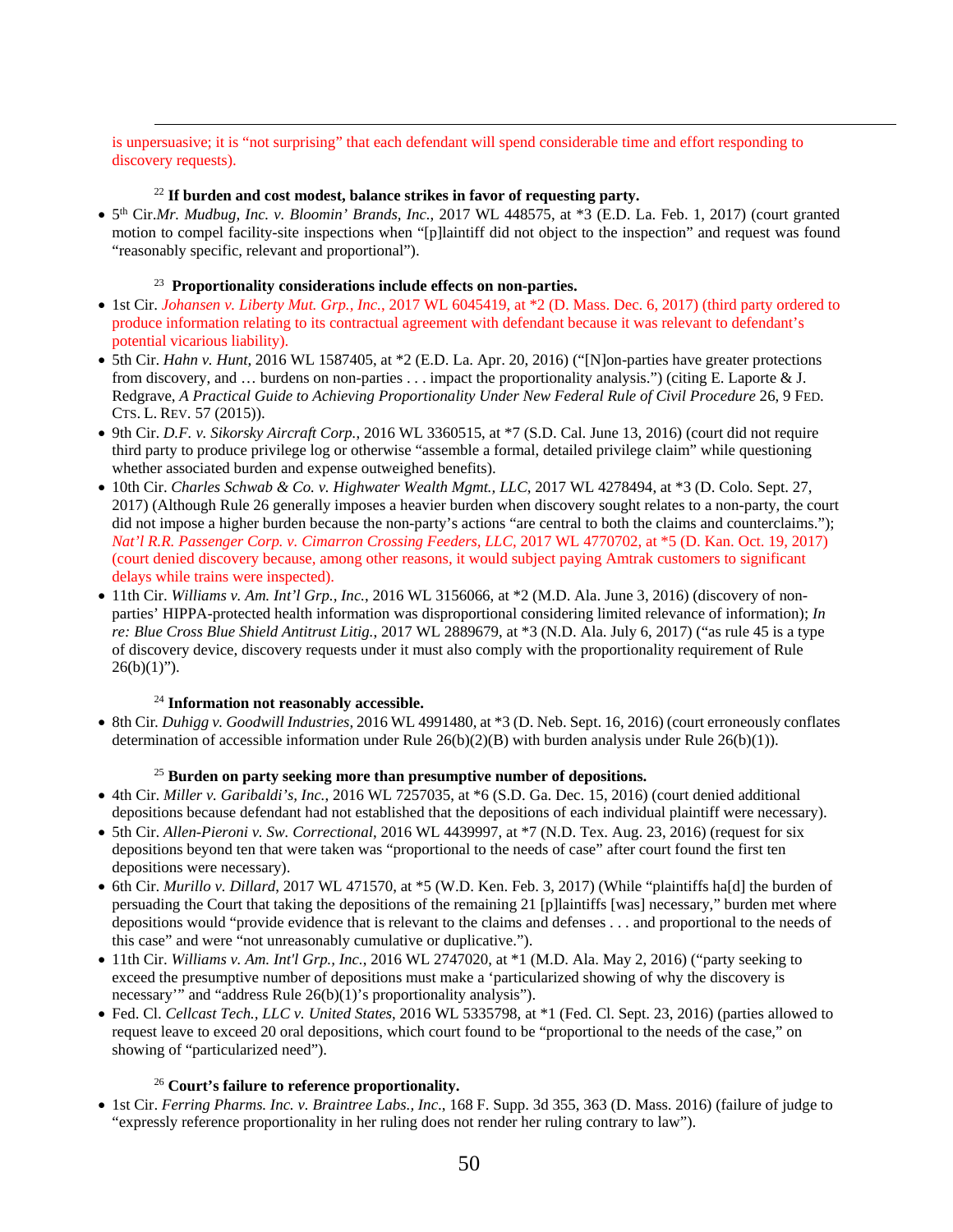- <u>.</u> • 2d Cir. *Patient A v. Vt. Agency of Human Servs.*, 2016 WL 880036, at \*3 (D. Vt. Mar. 1, 2016) ("Court is not obligated to make formal and explicit findings regarding each of the[se] factors.") (quoting *Meeker v. Life Care Ctrs. of Am., Inc.,* 2015 WL 7882695, at \*3 (D. Colo. Dec. 4, 2015)); *In re: Catalyst Managerial Serv.*, 2017 WL 716846, at \*2 (2nd Cir. Feb. 23, 2017) (in affirming district court's motion to compel production, court rejected intervener's argument that district court must explicitly conduct proportionality analysis when defendant's responses and responsive documents it submitted cast completeness of its disclosure into doubt and thus warranted additional discovery to allow plaintiffs to check accuracy of defendant's disclosures).
- 3d Cir. *CDK Glob., LLC v. Tulley Auto. Grp., Inc.*, 2016 WL 1718100, at \*8 (D.N.J Apr. 29, 2016) (district judge rejected plaintiff's motion that magistrate judge failed to consider proportionality factors in denying discovery request).
- 9th Cir. *Brightedge Tech., Inc. v. Searchmetrics GMBH.*, 2017 WL 5171227, at \*1–2 (N.D. Cal. Nov. 8, 2017) (although defendant argued that discovery request was not relevant or proportional, court ordered discovery on basis of international privacy law).

# <sup>27</sup> **No priority among proportionality factors.**

• 3d Cir. *Capetillo v. Primecare Med., Inc.*, 2016 WL 3551625, at \*2 (E.D. Pa. June 28, 2016) (("[N]o single factor is designed to outweigh the other factors in determining whether the discovery sought is proportional.") (quoting *Bell v. Reading Hosp*., 2016 WL 162991, at \*2 (E.D. Pa. Jan. 14, 2016)); *Williams v. BASF Catalysts, LLC*, 2017 WL 3317295, at \*4 (D.N.J. Aug. 3, 2017) (same).

# <sup>28</sup> **Requesting party does not have responsibility to make advance showing of proportionality**.

- 2d Cir. *State Farm Mut. Auto. Ins. v. Fayda*, 2015 WL 7871037, at \*2 (S.D.N.Y. Dec. 3, 2015) (Committee Note to 2015 amendment explains that rule "does not place on the party seeking discovery the burden of addressing all proportionality considerations").
- 5th Cir. *Samsung Elec. Am. Inc. v. Chung*, 2017 WL 896897, at \*13 (N.D. Tex. Mar. 7, 2017) ("Rule 26(g)(1) does not impose on a party filing a motion to compel the burden to show relevance and proportionality in the first instance."); *Hightower v. Grp. 1 Auto., Inc.*, 2016 WL 3430569, at \*3 (E.D. La. June 22, 2016) (considering plaintiff's argument, which cited *Duke Law Proportionality Guidelines and Practices*, Guideline 2(F), stating that there is no requirement to make advance showing of proportionality). 9<sup>th</sup> Cir. *In re: Bard IVC Filters Prod. Liab.* Litig., 2016 WL 4943393, at  $*2$  (D. Ariz. Sept. 16, 2016) ("[A]mendment does not place the burden of proving proportionality on the party seeking discovery.").
- 10th Cir. *Hibu Inc. v. Peck*, 2016 WL 4702422, at \*2 (D. Kan. Sept. 8, 2016) ("Moving the proportionality provisions to Rule 26 does not place on the party seeking discovery the burden of addressing all proportionality considerations.").

## <sup>29</sup> **Boilerplate objections insufficient.**

- 2nd Cir. *Ramos v. Town of E. Hartford*, 2016 WL 7340282, at \*2 (D. Conn. Dec. 19, 2016) ("[t]he 2015 revision of the Federal Rules precludes the use of the type of boilerplate objections on which Defendants rely."); *Leibovitz v. The City of New York*, 2017 WL 462515, at \*2 (S.D.N.Y. Feb. 3, 2017) (Court overruled defendant's "general, boilerplate objections to each of plaintiff's requests for production" because "such objections violate Fed.R.Civ.P.  $34(b)(2)(B)$ .").
- 4th Cir. *Arrow Enter. Computing Sols., Inc. v. BlueAlly, LLC*, 2016 WL 4287929, at \*2 (E.D.N.C. Aug. 15, 2016) ("[N]othing more than boilerplate objections: they fail to specify why the requested documents are not relevant to a party's claim or defense and not proportional to the needs of the case."); *Ashmore v. Williams*, 2017 WL 2437082, at \*4 (D.S.C. June 6, 2017) ("Defendants' proportionality objections are mere boilerplate language and such 'boilerplate' language in a discovery objection cannot overcome the broad scope of discovery as contemplated by Rule 26."); *Mt. Hawley Ins. Co. v. Adell Plastics, Inc.*, 2017 WL 3621184, at \*3 (D. Md. Aug. 22, 2017) ("Like the boy who cried wolf, a party that reiterates the same nonspecific objections to every response obscures whatever legitimate objections might exist, and hinders the Court's ability to discern and resolve areas of true dispute on a timely basis.").
- 5th Cir. *Rosalez Funez v. E.M.S.P., LLC*, 2016 WL 5337981, at \*2-3 (E.D. La. Sept. 23, 2016) ("General objections … are meaningless and constitute a waste of time for opposing counsel and the court."); *see also Keycorp v. Holland*, 2016 WL 6277813, at \*5 (N.D. Tex. Oct. 26, 2016) (Boilerplate objections failed to "provide specific reasons for the overly broad, overly burdensome and vague objections"); *Team Contractors, LLC v. Waypoint NOLA, LLC*, 2017 WL 3216582, at \*2 (E.D. La. July 28, 2017) ("court will ignore the 'General Objections' asserted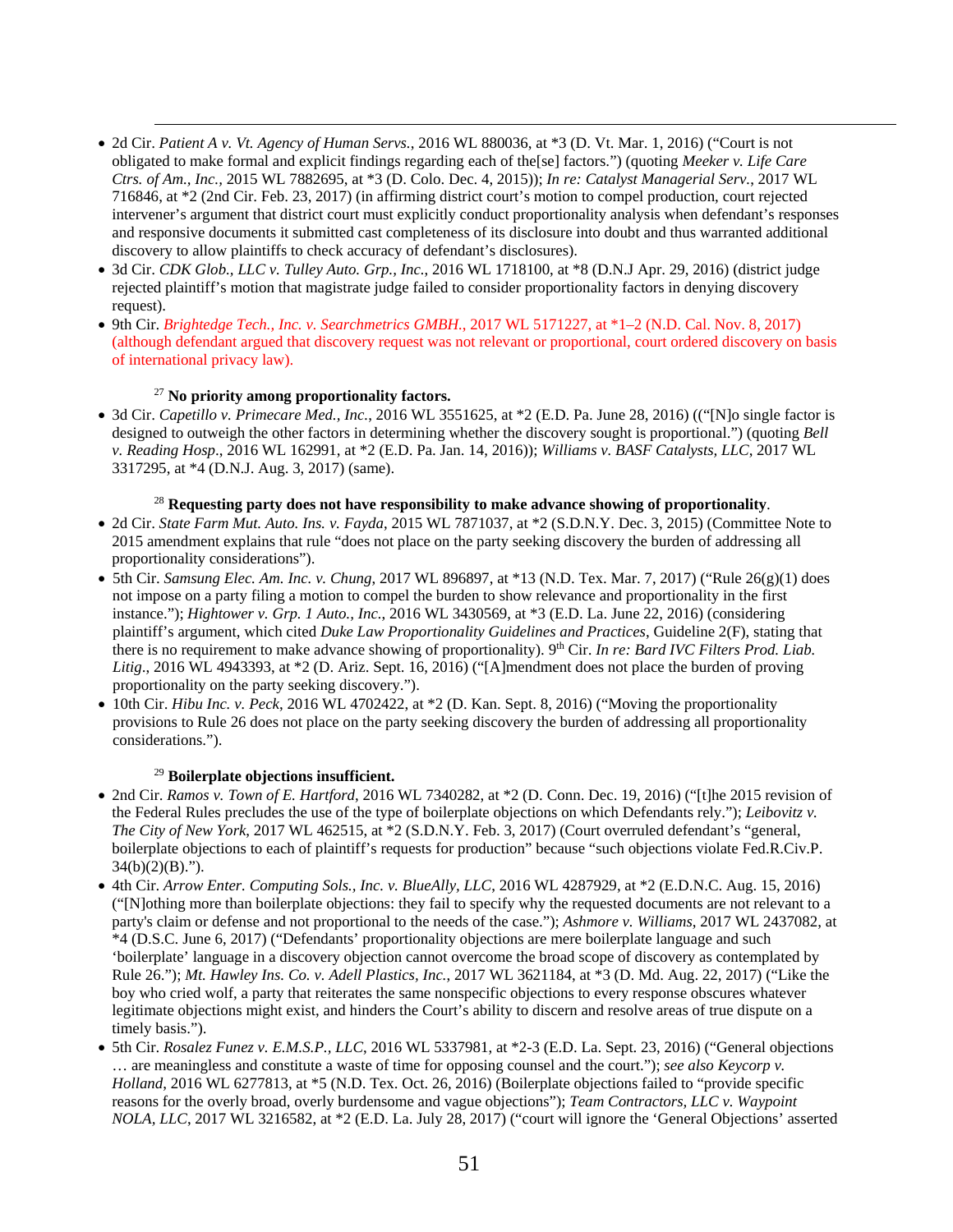in [party's] responses, [because] in every respect these objections are text-book examples of what federal courts have routinely deemed to be improper [boilerplate] objections").

- 6th Cir. *Martin v. Posey*, 2017 WL 412876, at \*2 (S.D. Ohio Jan. 31, 2017) ("Fed. R. Civ. P. 26(b)(1)'s inclusion of the proportionality factors enforces the collective obligation to consider proportionality in discovery disputes; it does not, however, permit a party to refuse discovery simply by making a boilerplate objection that the information requested is not proportional."); *In re Haynes*, 2017 WL 3559509, at \*6-7 (E.D. Tenn. Aug. 11, 2017) (extensive discussion criticizing boilerplate objections); *Certain Underwriters at Lloyd's v. Morrow*, 2017 WL 4532240, at \*3 (W.D. Ky. Oct. 10, 2017) ("As neither movant has provided rebuttal . . . other than broad generalization, neither movant has made a compelling case that the information subpoenaed lacks relevance.")..
- 7th Cir. *Baires Blue Cross Blue Shield of Minn*. *v. State Farm Mut. Auto. Ins. Co.*, 2016 WL 4591905, at\*5 (E.D. Wis. Sept. 2, 2016) ("[B]oilerplate objections such as relevancy and 'not proportional'" are insufficient).
- 8th Cir. *Schultz v. Sentinel Ins., Ltd*, 2016 WL 3149686, at \*7 (D.S.D. June 3, 2016) ("[B]oilerplate 'general objections' fail to preserve any valid objection at all because they are not specific to a particular discovery request."); *see also Sprint Commc'ns. Co. L.P. v. Crow Creek Sioux Tribal Court*, 316 F.R.D. 254, 264 (D.S.D. Feb. 26, 2016) ("Amended Rule 34(b) now prohibits boilerplate objections."); *Wollesen v. W. Cent. Cooperative*, 2018 WL 785863, at  $*8$  (D. Iowa Feb. 8, 2018) (denying discovery because party used boilerplate objection, so court "simply lacks the information" to find that requested discovery was irrelevant).
- 9th Cir. *Gibson v. SDCC*, 2016 WL 845308, at \*6 (D. Nev. Mar. 2, 2016) (boilerplate objections insufficient to show discovery should not be allowed); *Choquette v. Warner*, 2017 WL 2671263, at \*3 (W.D. Wash. June 21, 2017) (court held that defendants' requests for admission were relevant, despite plaintiff's objections, and "warned" plaintiff that if "the Court again finds . . . boilerplate objections, and/or a lack of good faith in responding, the consequence will be the imposition of sanctions"); *Anderson v. Pacific Crane Maint. Co.*, 2017 WL 3534576, at \*2 (W.D. Wash. Aug. 17, 2017) (court granted discovery request where objections contained boilerplate language, noting "Defendant can and should do better").
- 10th Cir. *Duffy v. Lawrence Memorial Hosp.*, 2016 WL 7386413, at \*2–3 (D. Kan. Dec. 21, 2016) (Court rejected boilerplate objections because they provide no explanation for the objection and they "leave the reader confused as to whether the answers are complete and all requested documents are identified.").
- 11th Cir. *Polycarpe v. Seterus, Inc.*, 2017 WL 2257571, at \*3 (M.D. Fla. May 23, 2017) (court overruled objections that were clearly boilerplate due to their phrasing and because they used certain terms "with little or no elaboration"); *Clark v. Hercules, Inc.*, 2017 WL 3316311, at \*10 (M.D. Fla. Aug. 3, 2017) (court denied boilerplate objections "plaintiff must answer an interrogatory, to the extent it is not objected to, *separately and fully* in writing under oath.").
	- *Cf*.

<u>.</u>

• 3d Cir. *Haines v. Cherian*, 2016 WL 831946, at \*7 (M.D. Pa. Feb. 29, 2016) (court sustained boilerplate objection that request was overly broad, unduly burdensome, and not reasonably calculated to lead to the discovery of admissible evidence).

## <sup>30</sup> **Objection to discovery request must be specific.**

- 2d Cir. *Fischer v. Forrest*, 2017 WL 773694 (S.D.N.Y. Feb. 27, 2017), \_\_\_ F.Supp.3d \_\_\_ 2017 ("It is time, once again, to issue a discovery wake-up call to the Bar in this District" to state grounds for objecting to discovery request with specificity under Rule 34).
- 4th Cir. *Raab v. Smith & Nephew, Inc.*, 2016 WL 2587188, at \*4 (S.D. W. Va. May 4, 2016) (defendant failed to provide specific objection to discovery requests).
- 5th Cir. *Allen-Pieroni v. Sw. Corr., LLC*, 2016 WL 1750325, at \*4 (N.D. Tex. May 2, 2016) ("[P]arty seeking to resist discovery on these grounds still bears the burden of making a specific objection and showing that the discovery fail[ed] the proportionality calculation mandated by Rule 26(b) by coming forward with specific information to address" the proportionality factors.); *Harper v. City of Dallas*, 2017 WL 3674830, at \*6 (N.D. Tex. Aug. 25, 2017) (same); *see also Orchestratehr, Inc. v. Trombetta*, 2016 WL 1555784, at \*24 (N.D. Tex. Apr. 18, 2016) (same); *Holmes v. N. Tex. Health Care Laundry Coop. Ass'n*, 2016 WL 1366269, at \*5 (N.D. Tex. Apr. 6, 2016) (party resisting discovery "bears the burden of making a specific objection and showing that the discovery fails the proportionality calculation mandated by Rule 26(b)"); *Robinson v. Dallas Cty. Cmty. Coll. Dist.*, 2016 WL 1273900, at \*3 (N.D. Tex. Feb.18, 2016) ("[P]arty resisting discovery must show specifically how each discovery request is not relevant or otherwise objectionable.").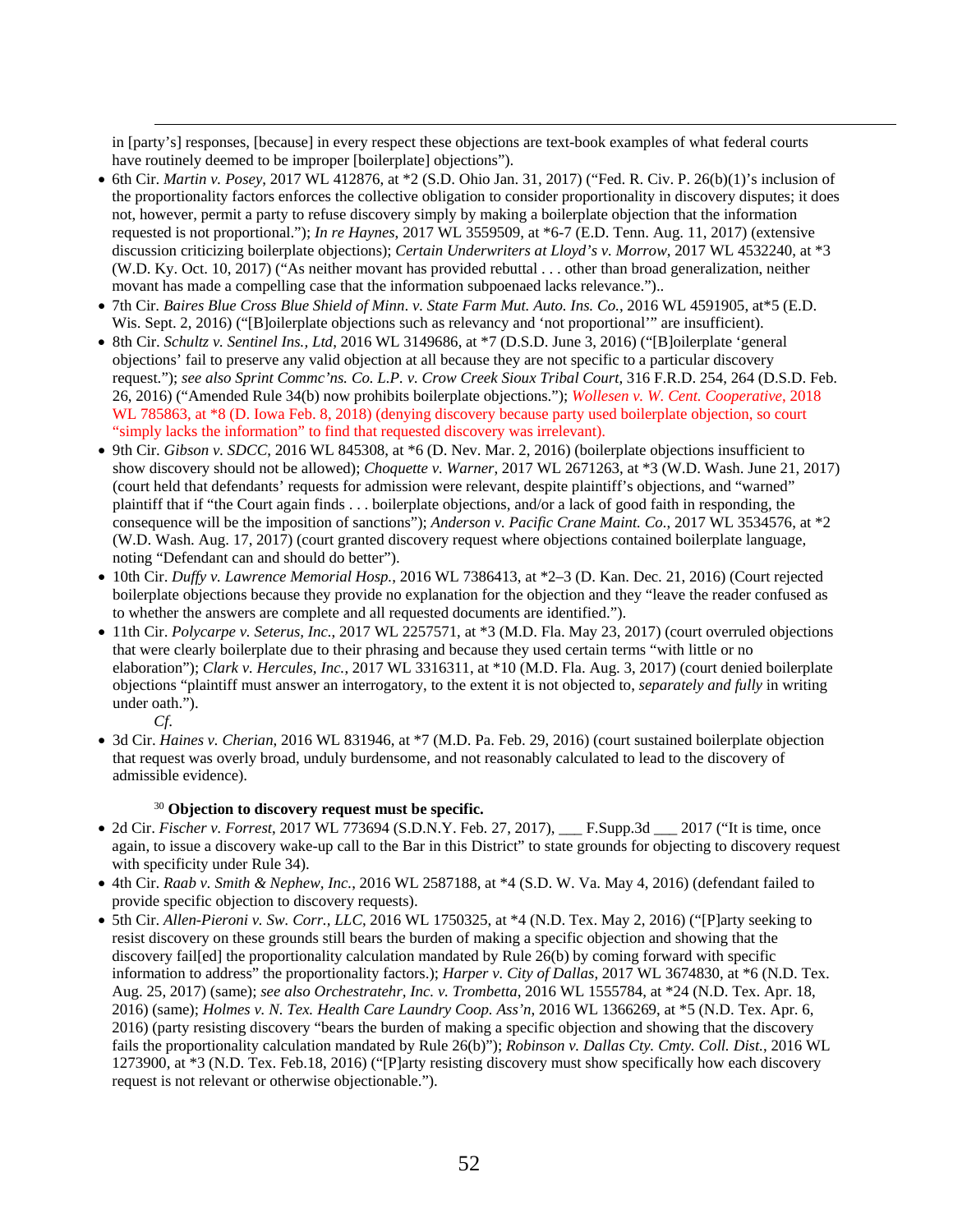- 6th Cir. *Commerce and Indus. Ins. Co. v. Century Surety Co.*, 2017 WL 946984, at \*2 (S.D. Ohio Mar. 10, 2017) (because specific objections are required, "[p]laintiff's general objection that discovery is unnecessary is without merit").
- 8th Cir. *Sprint Commc'ns. Co. L.P. v. Crow Creek Sioux Tribal Court*, 316 F.R.D. 254, 263 (D.S.D. Feb. 26, 2016) (objecting party must "state with specificity the grounds for objecting, including the reasons" and "whether any responsive materials are being withheld"); *Murphy v. Piper*, 2017 WL 5633096, at \*4 (D. Minn. Nov. 22, 2017) (in upholding magistrate judge's discovery order, court noted that if requested information is not reasonably available, producing party must "articulate why that is the case with respect to the particular information being requested").
- 10th Cir. *Zoobuh, Inc. v. Better Broadcasting, LLC*, 2017 WL 1476135, at \*4–\*5 (D. Utah Apr. 24, 2017) (even though defendant claimed that discovery would be costly, court held that defendant failed to demonstrate that it would incur an undue burden because it did not provide "some quantification . . . of the material in its possession that [was] responsive" and thus did not provide court with any concrete indicator of burden production); *N.U. v. Wal-Mart Stores*, *Inc.*, 2016 WL 3654759, at \*2 (D. Kan. July 8, 2016) (granting plaintiff's motion to compel in part because defendant relied on "conclusory assertions that the scope of the requests [was] too broad without adequately demonstrating that responding to the requests would pose an undue burden or that the scope of the requests encompasse[d] irrelevant information"); *see also Digital Ally, Inc. v. Util. Assocs., Inc.*, 2016 WL 1535979, at \*4 (D. Kan. Apr. 15, 2016) (court overruled defendant's objections to discovery requests because defendant failed to expound upon objections to discovery's proportionality and relevance); *Fish v. Kobach*, 2016 WL 893787, at \*1 (D. Kan. Mar. 8, 2016) ("Objections based on undue burden must be clearly supported by an affidavit or other evidentiary proof of the time or expense involved in responding to the discovery request.").

#### <sup>31</sup> **Discovery request too broad.**

<u>.</u>

- 2d Cir. *Alaska Elec. Pension Fund v. Bank of Am. Corp.*, 2016 WL 6779901, at \*3 (S.D.N.Y. Nov. 16, 2016) (plaintiff's "general contention that every communication and work product related to the regulatory investigations is "likely" to contain additional relevant information" insufficient to support broad request).
- $\bullet$  4<sup>th</sup> Cir. *Prusin v. Canton's Pearls, LLC*, 2017 WL 1166326, at  $*2$  (D. Md. Mar. 28, 2017) (denying discovery request when plaintiff failed to identify specific Quickbooks accounting records he sought, because "the production of entire Quickbooks programs without further limitation is excessive in most cases in light of the amount of irrelevant information contained therein," including "detailed accounting records, cost and budget reports, balance sheets, profit-and-loss statements, sales data, and individual customer and vendor information"). 8th Cir. *Lureen v. Holl*, 2017 WL 3834739, at \*7 (D.S.D. Aug. 31, 2017) (court denied plaintiff's motion to compel defendants to answer interrogatory because it was too broad and plaintiff failed to satisfy requirement of engaging in good faith effort to resolve discovery dispute in meaningful meet and confer).
- 9th Cir. *Thakkar v. Honeywell Int'l Inc. Short-Term Disability Plan*, 2016 WL 6832708, at \*4 (D. Ariz. Nov. 21, 2016) (broad discovery request for all communications in company, without specifying department or employee level, not proportional to needs of case); *Davis v. U.S. Dept. of Veterans Affairs*, 2017 WL 3608192, at \*8 (D. Colo. Aug. 22, 2017) (in granting summary judgment in FOIA case court also denied broad discovery request because plaintiff failed to make showing that discovery was essential for purposes of Rule 56(d) and was not proportional to needs of the case).

#### <sup>32</sup> **Court may rely on counsel's representations.**

- 6th Cir. *Martin v. Posey*, 2017 WL 412876, at \*8 (S.D. Ohio Jan. 31, 2017) (FRCP do not provide for discovery in the form of compelling polygraph examinations of parties or other individuals); *Burfitt v. Bear*, 2016 WL 5848844, at \*3 (S.D. Ohio Oct. 10, 2016) (court accepted government-counsel's representation that discovery requested by prisoner was burdensome particularly because it posed security risk).
- 11th Cir. *Hunter v. Corr. Corp. of Am*., 2016 WL 943752, at \*2 (S.D. Ga. Feb. 5, 2016) (court generally may rely on counsel's representations about availability of responsive documents, absent suspicion that representation is false). *Cf*.
- 2d Cir. *Sky Med. Supply Inc. v. SCS Support Claim Servs., Inc*., 2016 WL 4703656, at \*11 (E.D.N.Y Sept. 7, 2016) (based on counsel's representation that no documents existed, court required "affidavit setting forth (1) the specific details of the search undertaken for these materials; (2) what was discovered as a result of the search; and (3) to the extent the Nationwide Defendants maintain[ed] that no responsive materials were found, the defendants' particularized explanation as to why no materials were uncovered").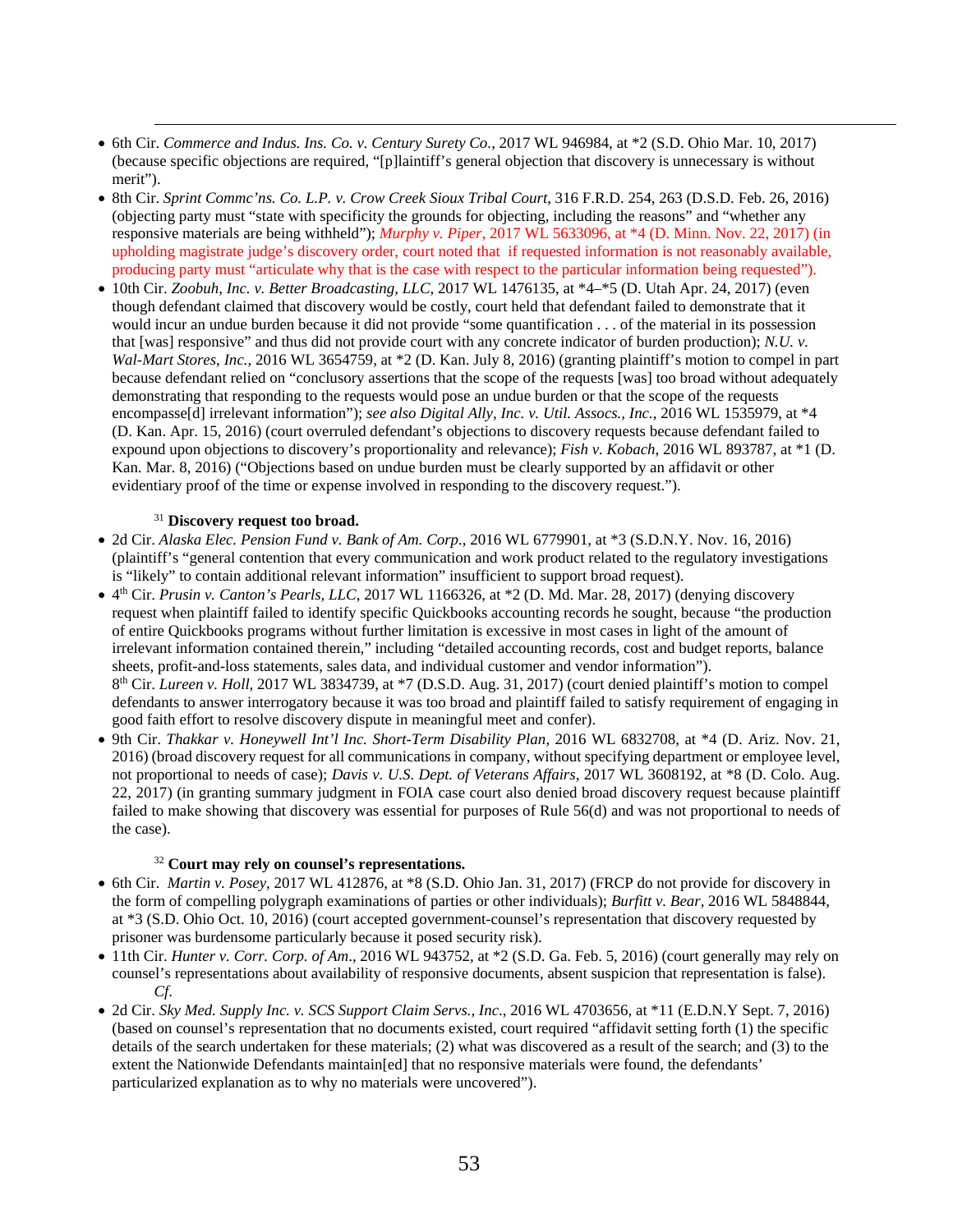• 7th Cir. *Elliott v. Superior Pool Prods., LLC*, 2016 WL 29243, at \*6 (C.D. Ill. Jan. 4, 2016) (defense counsel's "factual contentions concerning the completeness of their document production to the Plaintiff ha[d] sufficient evidentiary support").

## <sup>33</sup> **Burden of persuasion.**

<u>.</u>

- 2d Cir. *Black v. Buffalo Meat Serv., Inc.*, 2016 WL 4363506, at \*6 (W.D.N.Y. Aug. 16, 2016) ("Prior to the 2015 amendments, defendants would have to show that the requests were unduly burdensome; now, the issue is whether the quantity of requests for relevant material is such that it is out of proportion to the scope of the case."); *State Farm Mut. Auto. Ins. Co. v. Fayda*, 2015 WL 7871037, at \*2 (S.D.N.Y. Dec. 3, 2015) (amendments did not alter burdens on parties; party seeking discovery must show that item is relevant, and party resisting discovery must show "undue burden or expense"); *Sky Med. Supply Inc. v. SCS Support Claim Servs*.*, Inc*., 2016 WL 4703656, at \*2 (E.D.N.Y Sept. 7, 2016) ("[P]arty seeking discovery must make a *prima facie* showing that the discovery sought is more than merely a fishing expedition."); *see also Certain Underwriters at Lloyd's v. Nat'l R.R. Passenger Corp.*, 2016 WL 7017356, at \*5 (E.D.N.Y. Nov. 30, 2016) (same); *Edebali v. Bankers Standard Ins. Co.*, 2017 WL 3037408, at \*2 (E.D.N.Y. July 17, 2017) (same).
- 3d Cir. *Wahab v. State of N.J. Dep't of Envtl. Prot.*, 2017 WL 4912617, at \*4–5 (D.N.J. Oct. 30, 2017) (court denied discovery where "lack of specificity suggests that Plaintiff is indeed on a fishing expedition," and where plaintiff did "little to address the obvious privacy issues").
- 4th Cir. *Santiago v. S. Health Partners*, 2016 WL 4435229, at \*2 (M.D.N.C. Aug. 19, 2016) (amended Rule 26 does not "require shifting the burden of persuasion" from the "parties resisting discovery[, who continue to] bear the burden of persuasion in a discovery dispute"); *Eramo v. Rolling Stone, LLC*, 314 F.R.D. 205, 209 (W.D. Va. Jan. 25, 2016) (party who moves to compel discovery has initial burden of showing that information is discoverable; party resisting discovery then has burden of proving that court should not grant motion to compel. Party resisting discovery may show that requested information is not relevant or is "of such marginal relevance that the potential harm occasioned by discovery would outweigh the ordinary presumption of broad discovery").
- 6th Cir. *Babcock Power, Inc. v. Kapsalis*, 2017 WL 2837019, at \*4 (W.D. Ky. June 30, 2017) ("plaintiffs have not shown that the likely benefit of the proposed discovery outweighs the burden and expense in this instance"); *State Farm Mut. Auto. Ins. Co. v. Pointe Physical Therapy*, 2017 WL 2616938, at \*2 (E.D. Mich. June 12, 2017) ("courts have, in evaluating the proportionality issue, suggested that both parties have some stake in addressing the various relevant factors"); *State Farm Mut. Auto. Ins. Co. v. Pointe Physical Therapy, LLC*, 2017 WL 5176403, at \* (E.D. Mich. Nov. 3, 2017) (court granted discovery request where party resisting discovery had not met its burden of persuasion, and had not "even made any attempt to" explain why production would be unduly burdensome, but where requesting party had "engaged in an extensive and persuasive analysis of both relevance and the proportionality factors").
- 9th Cir. *Caballero v. Bodega Latina Corp.*, 2017 WL 3174931, at \*2 (D. Nev. July 25, 2017) ("party seeking discovery does not alone carry the burden to prove proportionality … [r]ather, the amendment imposes a collective burden on '[t]he parties and the court'"); *Brewer v. BNSF Ry. Co.*, 2018 WL 882812, at \*2 (D. Mont. Feb. 14, 2018) (citing the Sedona Conference's proportionality principles and upholding prior denial of "discovery on discovery" because requesting party had not shown a specific deficiency in the production).
- 10th Cir. *Ark. River Power Auth. v. The Babcock & Wilson Co*., 2016 WL 192269, at \*4 (D. Colo. Jan. 15, 2016) (party seeking discovery has burden of establishing that "information sought is relevant to a claim or defense in the case. Once the discovery sought appears relevant, the party resisting discovery has the burden to establish lack of relevance or that the information is of such marginal relevance that the potential harm occasioned by the discovery outweighs the benefit of production"); *see also Arenas v. Unified Sch. Dist. No. 223*, 2016 WL 5122872, at \*2 (D. Kan. Sept. 21, 2016) ("Moving the proportionality provisions to Rule 26 does not place on the party seeking discovery the burden of addressing all proportionality considerations."); *Hibu Inc. v. Peck*, 2017 WL 2472548, at \*3 (D. Kan. June 8, 2017) (Court denied defendant's requested discovery of all increases and decreases in revenue for every print directory and all digital products in every market nationwide from 2012 to present; "[i]t is Defendant's burden to demonstrate the relevance of all such information, and Defendant has not met that burden.").
- 11th Cir. *Bright v. Frix*, 2016 WL 1011441, at \*1 (M.D. Fla. Jan. 22, 2016) (party who moves to compel discovery has initial burden of proving that requested information is relevant).

## <sup>34</sup> **Discovery of social media information.**

• 10th Cir. *Gordon v. T.G.R. Logistics, Inc.*, 2017 WL 1947537, at \*3 (D. Wyo. May 10, 2017) (extensive discussion of discovery of social media information explaining court's ruling narrowing party's request for entire Facebook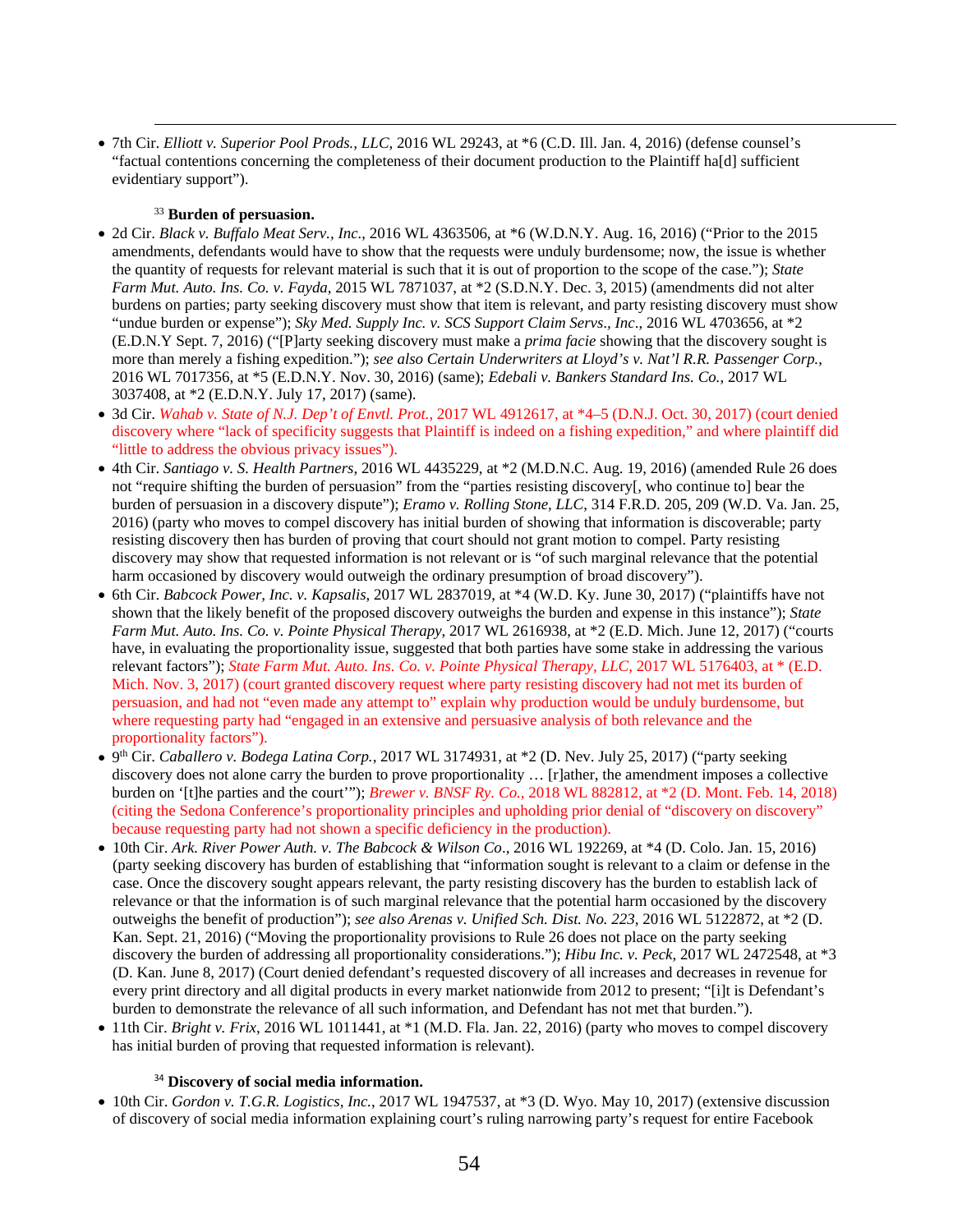account history, stating that "[j]ust because the information can be retrieved quickly and inexpensively does not resolve the issue. Courts have long denied discovery of information which was easy to obtain but which was not discoverable.").

## <sup>35</sup> **Use of GPS data.**

<u>.</u>

• 5th Cir. *Kirk v. Invesco, Ltd*., 2016 WL 4394336, at \*5 (S.D. Tex. Aug. 18, 2016) (GPS records submitted to show whereabouts of employee for FLSA overtime compensation purposes were inconclusive and did not support inference that employee worked overtime).

• 6th Cir. *Raub v. Moon Lake Prop. Owners Ass'n*, 2016 WL 6275392, at \*3 (E.D. Mich. Oct. 27, 2016) (Property owner's discovery request of property owners' association's computer and phone records, including passwords, GPS locations, text messages, photos, and voicemails, for past ten years in a case alleging retaliation for filing ADA complaint was "breathtakingly broad, burdensome, and intrusive."); *cf. Allstate Ins. Co. v. Papanek*, 2018 WL 300170, at \*5 (S.D. Ohio, Jan. 5, 2018) (court did not accept review by individual employees of their cell phones and instead required lawyers to search the devices and review information).

• 7th Cir. *Crabtree v. Angie's List, Inc.*, 2017 WL 413242, at \*3 (S.D. Ind. Jan. 31, 2017) (Court denied request for forensic examination of plaintiffs' election devices to get GPS data when defendant already had plaintiffs' cell phone records and log-ins data, finding that such request was "not proportional to the needs of the case because any benefit the data might provide is outweighed by Plaintiffs' significant privacy and confidentiality interests.").

#### <sup>36</sup> **Consideration of burdens other than expense typically incurred in discovery.**

- 2d Cir. *In re: XPO Logistics, Inc.*, 2017 WL 2226593, at \*9 (S.D.N.Y. May 22, 2017) (Court denied discovery of employees' compensation, since it would not be proportional and "providing . . . personnel information beyond that which is already publicly available would be highly intrusive.").
- 4th Cir. *Conn. Gen. Life Ins. Co. v. Advanced Surgery Ctr. of Bethesda, LLC*, 2016 WL 7115952, at \*3 (D. Md. Dec. 7, 2016) (court recognized potential burden of conferring with counsel from dozens of other cases who would need to concur with disclosure of certain deposition transcripts subject to confidentiality orders, but rejected the burdensome-claim, absent showing of "allege[d] specific facts that indicate the nature and extent of the burden"); *Fish v. Air & Liquid Sys. Corp.*, 2017 WL 697663, at \*18 (D. Md. Feb. 21, 2017) (citing irrelevance and burden, as well as expense, an overbroad date range, concerns about privacy regarding discovery of employee information, and likely work product protection, court denied request for information on auto manufacturer's record retention policy, when plaintiff had not identified "any document or group of documents at issue."
- 5th Cir. *Biggio v. H20 Hair, Inc.*, 2016 WL 7116025, at \*3 (E.D. La. Dec. 7, 2016) (deposition questions concerning employment histories of nonparties, including allegedly detrimental personnel actions taken against them, may reveal information relevant to their retaliation and willful misconduct claims, but court must balance parties' interests in obtaining permissible discovery against privacy interests of individual nonparties); *see also* .*In re: Xarelto (Rivaroxaban) Prods.*, 313 F.R.D. 32, 38 (E.D. La. 2016) (request for employees' personnel files maintained by HR department, as opposed to employees' custodial files, raised privacy concerns and required "individualized showing of relevancy, proportionality, and particularity"); *see also McKinney/Pearl Rest. Partners, L.P. v. Metro. Life Ins. Co.*, 2016 WL 2609994, at \*11 (N.D. Tex. May 6, 2016) (court denied plaintiff's motion to squash subpoena for deposition finding that payment of attorney's fees in connection with deposition is "not an undue burden under the circumstances").
- 6th Cir. *Murillo v. Dillard*, 2017 WL 2417953, at \*2 (W.D. Ky. June 2, 2017) (court denied defendant's motion for protective order regarding depositions that plaintiff transient workers had requested to be made in Mexico, noting burden of plaintiffs to travel and attend deposition in U.S.).
- 9th Cir. *Dobro v. Allstate Ins. Co.*, 2016 WL 4595149, at \*8 (S.D. Cal. Sept. 2, 2016) ("Court [found] that the requested procedure [seeking written consent from affected individuals to disclose certain information] would inappropriately impact the privacy rights of numerous third-party insureds and [was] not proportional to the needs of this case."); *Gonzales v. City of Bakersfield*,, 2016 WL 4474600, at \*2 (E.D. Cal. Aug. 25, 2016) ("Court [found] that the privacy interests [disclosure of police personnel files were] outweighed by the need for disclosure."); *Amsel v. Gerrard et al.*, 2017 WL 1383443, at \*4 (D. Nev. Apr. 12, 2017) (Court denied defendants' request for plaintiffs' financial information to show hours plaintiffs worked, because "[d]efendants' credibility argument does not overcome [p]laintiffs' privacy interests in their financial records.").
- 11th Cir. *Williams v. Am. Int'l Grp., Inc.*, 2016 WL 2747020, at \*2 (M.D. Ala. May 2, 2016) (HIPPA privacy "concerns tip the scales of proportionality against disclosure" of third-party health information).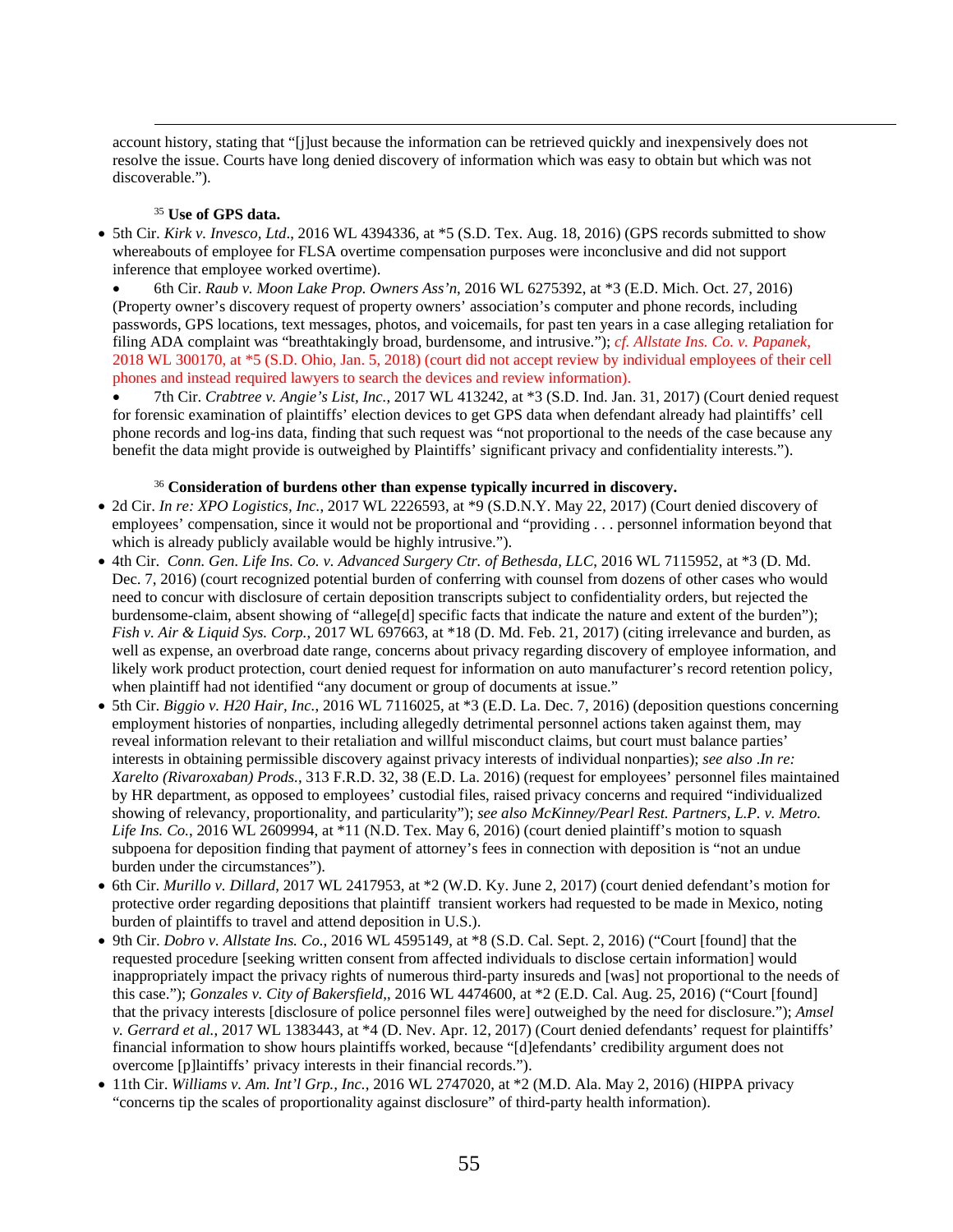## <sup>37</sup> **Affidavits or other evidentiary proof showing burden with specificity required.**

<u>.</u>

- 2d Cir. *Knight v. Local 25 IBEW*, \_\_ WL \_\_ (E.D.N.Y. Mar. 31, 2016) (defendant's conclusory argument that redacting social security numbers on standard reports was burdensome was not persuasive).
- 4th Cir. *Scott Hutchison Enter., Inc. v. Cranberry Pipeline Corp*., 2016 WL 5219633, at \*3 (S.D. W. Va. Sept. 20, 2016) (collection of cases that require specific proof); *Ashmore v. Allied Energy, Inc.*, 2016 WL 301169, at \*3 (D.S.C. Jan. 25, 2016) (court denied defendant's claim that discovery was not proportional because defendant failed to "submit any documentation that either establishes the proposed cost of production or a cost estimate for an alternative form of production").
- 5th Cir*. McKinney/Pearl Rest. Partners, L.P*. *v. Metro. Life Ins. Co.*, 2016 WL 98603, at \*3 (N.D. Tex. Jan. 8, 2016) (party resisting discovery must show that "requested discovery was overbroad, burdensome, or oppressive by submitting affidavits or offering evidence revealing the nature of the burden.").
- 8th Cir. *Vallejo v. Amgen, Inc.*, 2016 WL 2986250, at \*3, n. 6 (D. Neb. May 20, 2016) (court retained discretion to find discovery request not proportional when neither party provided "substantial and reasonable guidance" forcing court "'to wade through generalized and conflated arguments of need, burden, and relevance'").
- 9th Cir. *Santoyo v. Howmedica Osteonics Corp*., 2016 WL 2595199, at \*3 (W.D. Wash. May 5, 2016) (court noted that party resisting discovery should provide more specific proof of cost of discovery beyond estimates based on lawyer's similar prior litigation experiences).
- 10th Cir. *Fish v. Kobach*, 2016 WL 893787, at \*1 (D. Kan. Mar. 8, 2016) ("Objections based on undue burden must be clearly supported by an affidavit or other evidentiary proof of the time or expense involved in responding to the discovery request."); *Parker v. Delmar Gardens of Lenexa, Inc.*, 2017 WL 1650757, at \*5 (D. Kan. May 2, 2017) (although acknowledging potential abuse in employment discrimination action arising from subpoenas to past and current employers, court held that plaintiff could not rely on "conclusory claims of annoyance, harassment, and embarrassment" because "courts tend to resolve the issue on the side of the broad nature of discovery").
- 11th Cir. *In re: Subpoena Upon NeJame Law, P.A*., 2016 WL 1599831, at \*5 (M.D. Fla. Apr. 21, 2016) (requested discovery was seemingly overbroad, but court nonetheless ordered it because party failed to provide evidence of any burden in retrieving, reviewing, or producing it); *Mann v. XPO Log. Freight, Inc.*, 2017 WL 3054125, at \*8 (D. Kan. July 19, 2017) (discovery granted when defendant "failed to present evidentiary support [including affidavit] or detailed argument to demonstrate burden" when objecting to discovery).

# <sup>38</sup> **Party requesting discovery may need to make showing.**

- 2d Cir. *Blodgett v. Siemens Indus., Inc.*, 2016 WL 4203490, at \*3 (E.D.N.Y. Aug. 9, 2016) (court denied discovery request because requesting party failed to provide any "basis beyond speculation to believe that relevant information [was] likely to be uncovered as a result of requiring Defendant to undertake an additional search for the proposed three month period").
- 5th Cir. *Carter v. H2R Rest. Holdings, LLC*, 2017 WL 2439439, at \*4 (N.D. Tex. June 6, 2017) ("The party seeking discovery, to prevail on a motion to compel or resist a motion for a protective order, may well need to make its own showing of many or all of the proportionality factors . . ."); *McKinney/Pearl Rest. Partners, L.P*. *v. Metro. Life Ins.*, 2016 WL 98603, at \*3 (N.D. Tex. Jan. 8, 2016) (in opposition to resisting party's showing, party seeking discovery "may well need to make its own showing of many or all of the proportionality factors, including the importance of the issues at stake in the litigation, the amount in controversy, the parties' relative access to relevant information"); *see also Keycorp v. Holland*, 2016 WL 6277813, at \*5 (N.D. Tex. Oct. 26, 2016) (requesting party "may well need to make its own showing of the proportionality factors").
- 6th Cir. *Martin v. Posey*, 2017 WL 412876, at \*4 (S.D. Ohio Jan. 31, 2017) (Where plaintiff asked for additional requests for admissions due to "defendants' inconsistent answers," court denied such requests because plaintiff "has not shown why he needs more requests for admission or how any additional requests will help him obtain the information he needs to prosecute his claims."); *State Farm Mut. Auto. Ins. Co. v. Pointe Physical Therapy*, 2017 WL 2616938, at \*7 (E.D. Mich. June 12, 2017) (court granted discovery request because requesting party made sufficient proportionality showing for each of proportionality factors in contrast with responding party's inadequate showing); *Anwar v. Dow Chem. Co.*, 2017 WL 5895117, at \*8 (6th Cir. Nov. 30, 2017) (Appellate court denied discovery where "district court granted limited discovery, and [requesting party] fail[ed] to show that the information would change any result or that the depositions she sought to take were within the district court's limited discovery parameters.").
- 8th Cir. *Quinonez-Castellanos v. Performance Contractors, Inc.*, 2017 WL 3430511, at \*5–6 (N.D. Iowa Aug. 9, 2017) (court limited discovery of discrimination practices only of worksites of company where supervisor allegedly practiced discrimination against employees).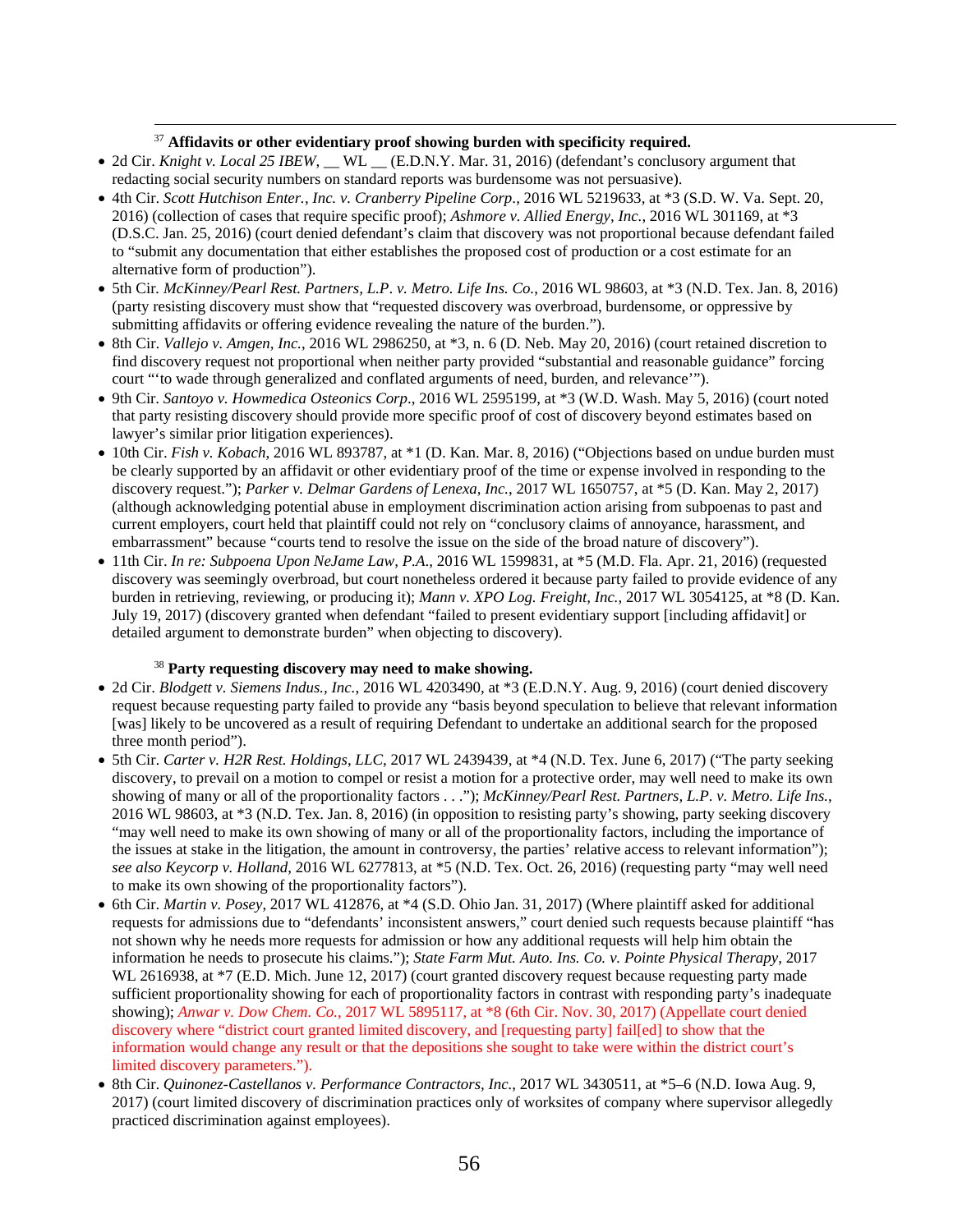- 9th Cir. *Choquette v. Warner*, 2017 WL 2671263, at \*5 (W.D. Wash. June 21, 2017) (court denied plaintiff's discovery request for "all communications, research, reports and decisions pertaining to [the drug at issue] since January 1, 2012" because it "did not meet the requirement of being reasonably targeted and specific"); *Medicinova Inc. v. Genzyme Corp.*, 2017 WL 2829691, at \*5 (S.D. Cal. June 29, 2017) (same); *Fernandez v. Cox*, 2017 WL 4873066, at \*3 (D. Nev. Oct. 26, 2017) (plaintiff appealed order denying discovery on proportionality grounds and claimed that party seeking discovery does not bear burden of proving proportionality; decision was upheld because the Advisory Committee Notes say that restoring the proportionality calculation does not change the court's responsibility to consider proportionality).
- 10th Cir. *Equal Emp't Opportunity Comm'n v. Centura Health*, 2017 WL 3821781, at \*7 (D. Co. Sept. 1, 2017) (court rejects defendant's argument that burden of reviewing thousands of hard copies of documents is burdensome, because defendant failed to explain why converting documents to electronic data by means of OCR would not be effective and inexpensive); *Xmission, L.C. v. Adknowledge, Inc.*, 2016 WL 6108556, at \*3 (D. Utah Oct. 19, 2016) (request denied for information "that was mooted and resolved over a year ago" because plaintiff "does little to explain<sup>[]</sup> the relevance of these discovery requests to the current litigation"). *Cf.*
- 6th Cir. *In re Haynes*, 2017 WL 3559509, at \*8 (E.D. Tenn. Aug. 11, 2017) ("[T]he amended rule did not shift the burden of proving proportionality to the party seeking discovery.").

#### <sup>39</sup> **Unsupported assertions insufficient.**

<u>.</u>

- 2d Cir. *Alaska Elec. Pension Fund v. Bank of Am. Corp.*, 2016 WL 6779901, at \*4 (S.D.N.Y. Nov. 16, 2016) (court denied plaintiff's requests because "plaintiffs [had] not sufficiently articulated the relevance of documents sought," but plaintiffs were allowed to renew motion if requests were more specific "detailing requested documents or topics" (quoting *Okla. v. Tyson Foods*, 2006 WL 2862216, at \*1 (N.D. Okla. Oct. 4, 2006)); *see also LightSquared, Inc. v. Deere & Co*., 2015 WL 8675377, at \*5 (S.D.N.Y. Dec. 10, 2015) (court denied plaintiff's request to search files of additional custodians based on plaintiff's unsupported assertions).
- 5th Cir. *Smith v. Shelter Mut. Ins. Co.*, 2017 WL 2990287, at \*6 (M.D. La. July 13, 2017) (court granted discovery request when requesting party "argue[d] in extensive detail that the information sought . . . [was] relevant" and the objecting party merely stated that information was "presently irrelevant").
- 9th Cir. *Dao v. Liberty Life Assurance Co. of Boston*, 2016 WL 796095, at \*5 (N.D. Cal. Feb. 23, 2016) (court found that plaintiff failed to show the value of her case that exceeded actual damages and therefore burden and expense of broad discovery outweighed its likely benefits); *Intellicheck Mobilisa, Inc. v. Honeywell Int'l Inc.*, 2017 WL 4221091, at  $*2$  (W.D. Wash. Sept. 21, 2017) (motion to compel was incomplete and therefore inadequate because party did not explain how "the information sought in each disputed RFP is relevant").

#### <sup>40</sup> **Inferior access to information.**

• 5th Cir. *Duvall v. BOPCO, L.P.*, 2016 WL 1268343, at \*3 (E.D. La. April 1, 2016) (court denied plaintiff's request to inspect and test barge equipment despite inferior access to information when Rule 34 inspection had already occurred and plaintiff retained engineering expert).

#### <sup>41</sup> **Party cooperation.**

- 6th Cir. *Rui He v. Rom*, 2016 WL 909405, at \*6 (N.D. Ohio Mar. 10, 2016) (court noted that "parties and their counsel ha[d] not made a sincere attempt to cooperate in pretrial discovery and thus encourage[d] all case participants to try to minimize further needless frustration, time, and expense associated with the discovery process"); *see also Siriano v. Goodman Mfg. Co., L.P*., 2015 WL 8259548, at \*7 (S.D. Ohio Dec. 9, 2015) (court urged parties to "engage in further cooperate dialogue in an effort to come to an agreement regarding proportional discovery").
- 9th Cir. *Martinelli v. Johnson & Johnson*, 2016 WL 1458109, at \*1 (E.D. Cal. Apr. 13, 2016) (parties agreed to ESI protocol, which provided that "counsel's zealous representation of them [was] not compromised by conducting discovery in a cooperative manner"); *see also Wichansky v. Zowine*, 2016 U.S. Dist. LEXIS 37065, at \*5 (D. Ariz. March 22, 2016) ("'[P]arties share the responsibility' to achieve Rule 1's goal, and emphasizes that '[e]ffective advocacy is consistent with – and indeed depends upon – cooperative and proportional use' of the rules of procedure. The parties should cooperate during trial to minimize delay and wasted time."); *Roberts v. Clark Cty. Sch. Dist*., 312 F.R.D. 594, 603 (D. Nev. Jan. 11, 2016) (Chief Justice Robert's year-end Report said that "Rule 1 was expanded . . . to emphasize 'the obligation of judges and lawyers to work cooperatively in controlling the expense and time demands of litigation'").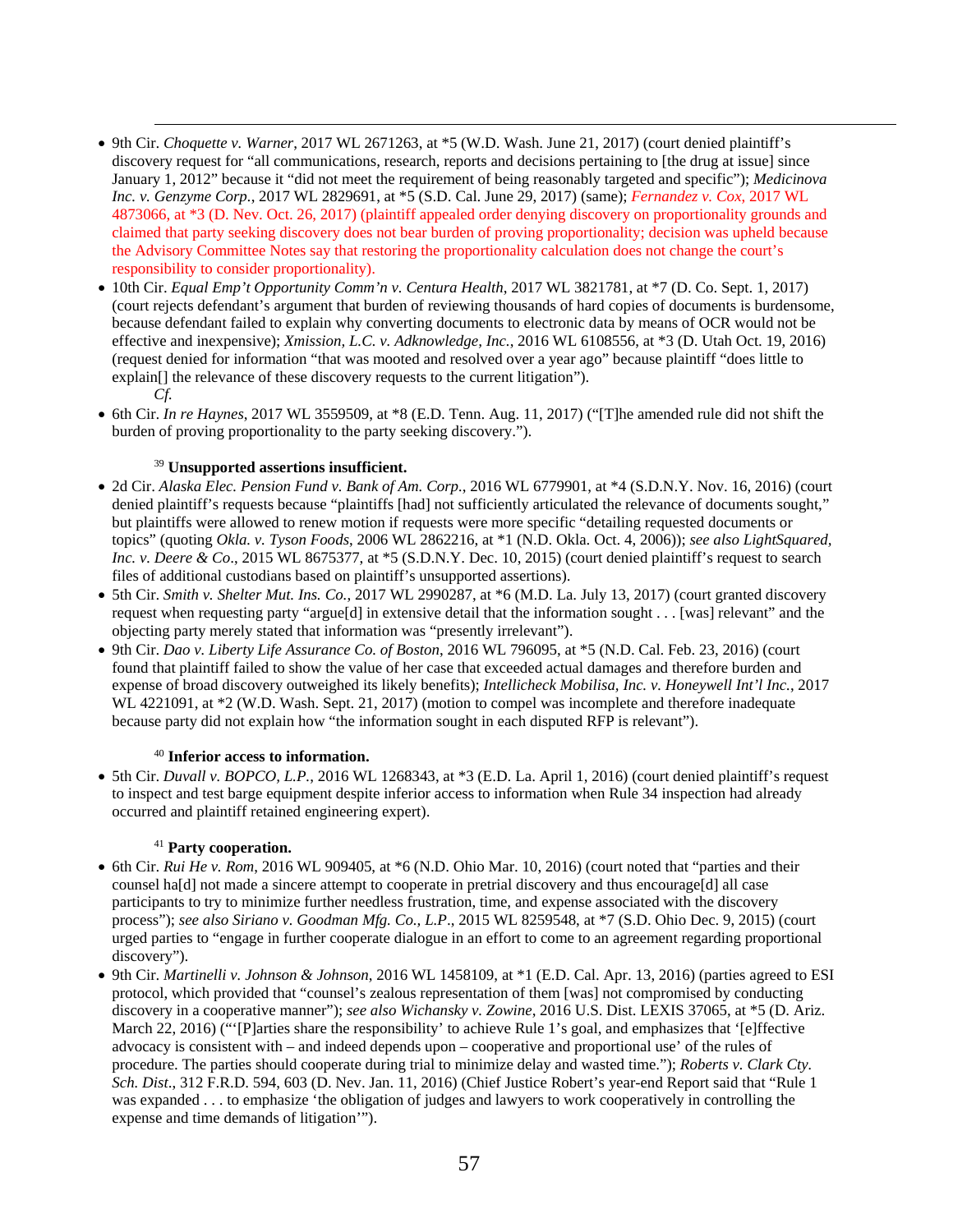## <sup>42</sup> **Lawyers should work together.**

- 9th Cir. *D.F. v. Sikorsky Aircraft Corp.*, 2016 WL 3360515, at \*7 (S.D. Cal. June 13, 2016) (in light of third-party's cooperation and good-faith attempts to provide requested information, court declined to require submission of formal privilege log or affidavit evidence to support privilege claim); *Roberts v. Clark County Sch. Dist*., 312 F.R.D. 594, 603 (D. Nev. Jan. 11, 2016) (Chief Justice Robert's Year-End report stated that lawyers representing adverse parties "have an affirmative duty to work together, and with the court, to achieve prompt and efficient resolutions of disputes").
- 10th Cir. *Digital Ally, Inc. v. Util. Assocs. Inc.*, 2016 WL 1535979, at \*2 (D. Kan. Apr. 15, 2016) (parties "engaged in discussions to resolve the issues of whether the information sought was, in fact, responsive to the previous discovery and whether Defendant was required to produce it. Those communications between the parties led to resolution of six categories of requests").

# <sup>43</sup> **Specific evidence required to refute claim that discovery is burdensome.**

• 7th Cir. *Acheron Med. Supply, LLC v. Cook Med. Inc*., 2016 WL 5466309, at \*6 (S.D. Ind. Sept. 9, 2016) (court found general estimates of discovery burden did "not refute the specific evidence submitted by responding party").

# <sup>44</sup> **Technology can affect proportionality analysis.**

- 6th Cir. *Kitchen v. Corizon Health Inc.*, 2017 WL 5099892, at \*7 (W.D. Mich. Nov. 5, 2017) (court denied plaintiff's discovery requests because he "ignore[d] defendant's objections").
- 9th Cir. *Bank of Am., N.A. v. Auburn & Bradford at Providence Homeowners' Ass'n*, \_\_ WL \_\_ (D. Nev. Aug. 1, 2016) (motion for protective order granted, requiring Rule 30(b)(6) deposition to be video-conferenced in Dallas, location of corporate designees, to avoid unnecessary expense).

# <sup>45</sup> **Limiting review when party fails to maintain automated statistical reporting system to respond to discovery request.**

*Cf.*

<u>.</u>

- 3d Cir. *Capetillo v. Primecare Med., Inc.*, 2016 WL 3551625, at \*3, n.2 (E.D. Pa. June 28, 2016) (finding discovery request for inmate medical care complaints over 5-10 year period unduly burdensome and limiting it to 18-months and by subject matter because it triggered onerous manual review of database).
- 6th Cir. *Suzette Scott-Warren v. Liberty Life Assur. Co. of Boston,* 2016 WL 5661774, at \*5 (W.D. Ky. Sept. 29, 2016) (because defendant did not possess aggregate data on insurance claims, court limited number of claims to be reviewed manually).

## <sup>46</sup> **Prioritization of discovery.**

- 3d Cir. *U.S. ex rel. Customs Fraud Investigations, LLC. v. Victaulic Co*., 2016 WL 5799660, at \*13 (3d Cir. 2016) ("The instant matter . . . require[d] the active involvement of the District Court, in conjunction with counsel and their clients, to limit the expense and burden of discovery while still providing enough information to allow CFI to test its claims on the merits.")
- 9th Cir. *Loop AI Labs Inc v. Gatti*, 2016 WL 1273914, at \*1 (N.D. Cal. Feb. 5, 2016) (court ordered parties to "prioritize determining what can be provided without controversy first, and then produce that material expeditiously, rather than using formalistic discovery disputes and objections at the margins as an excuse to delay *any* production").

## <sup>47</sup> **Ordering parties to meet and confer.**

- 1st Cir. *Sigui v. M+M Commc'n, Inc.*, 2017 WL 1025789, at \*2 (D.R.I. Mar. 15, 2017) (court ordered parties to meet and confer to determine if limited sampling warrants further production).
- 9th Cir. *Timothy v. Oneida Cty.*, 2016 WL 2910270, at \*5 (D. Idaho May 18, 2016) (court "expect[ed] counsel to meet immediately and confer in good faith to identify a limited number of examples where the parties disagree[d] as to whether certain discovery [was or was] not relevant and proportional to the needs of the case"); *see also Bank of Am., N.A. v. SFR Invs. Pool 1 LLC*, 2016 WL 2843802, at \*1 (D. Nev. May 12, 2016) (court ordered parties to meet and confer to discuss whether defendant could seek "supplementation of . . . written responses, conduct a follow-up Rule 30(b)(6) deposition, or possibly both"); *Federal Trade Comm'n v. Directv, Inc.*, 2016 WL 1741137, at \*2 (N.D. Cal. May 3, 2016) (court ordered parties to meet-and-confer to determine if they could agree on narrower production).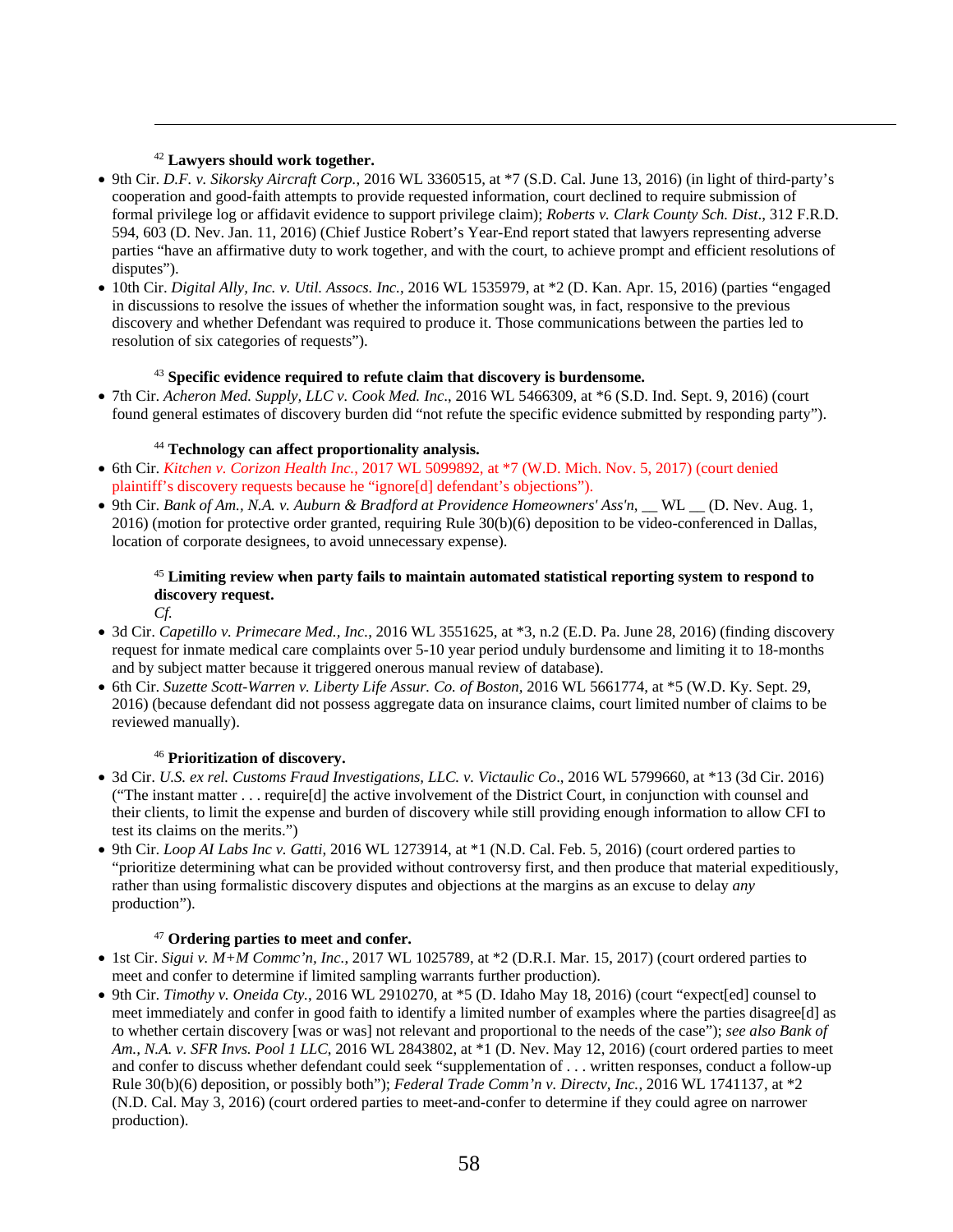• 10th Cir. *Infusaid LLC v. Infusystem Inc.*, 2018 WL 690996, at \*5 (D. Kan. Feb. 2, 2018) (court ordered parties to meet-and-confer to narrow scope of discovery requests and said it would "deny any future motions to compel filed before meaningfully conferring with the opposing party").

## <sup>48</sup> **Court and parties share responsibility for ensuring discovery is proportional.**

<u>.</u>

- 3d Cir. *Williams v. BASF Catalysts, LLC*, 2017 WL 3317295, at \*11 (D.N.J. Aug. 3, 2017) (court ordered parties to meet and confer; if that process fails to resolve dispute, "the Special Master assigned to the case shall address each discovery request and objection").
- 5th Cir. *First Am. Bankcard, Inc. v. Smart Bus. Tech., Inc.*, 2017 WL 2267149, at \*1 (E.D. La. May 24, 2017) (despite defendant's failure to specify proportionality objections, court limited discovery "in the exercise of the court's responsibility to consider the proportionality of all discovery"); *Tsanacas v. Amazon.com, Inc.*, 2018 WL 324447, at \*2 (E.D. Tex. Jan. 8, 2018) ("the burden falls on both parties and the court to consider the proportionality of all discovery").
- 6th Cir. *Lubahn v. Absolute Software*, 2017 WL 6461863, at \*4 (E.D. Mich. Dec. 19, 2017) (court denied depositions due to improper notice, but noted that neither party addressed proportionality and said that a "ruling on a motion to compel discovery must also address the proportionality factors").
- 7th Cir. *Noble Roman's, Inc. v. Hattenhauer Distrib. Co*., 314 F.R.D. 304, 308–09 (S.D. Ind. Mar. 24, 2016) (courts and parties share responsibility for applying proportionality requirements to discovery requests).
- 8th Cir. *Applied Underwriters, Inc. v. Top's Personnel, Inc.*, 2017 WL 1214413, at \*2 (D. Neb. Mar. 31, 2017) ("The burden of demonstrating the proportionality of the requested information is a collective responsibility between parties and the court.").
- 9th Cir. *Salazar v. McDonald's Corp*., 2016 WL 736213, at \*2 (N.D. Cal. Feb. 25, 2016) ("Under the Court's reading, the revised rule places a shared responsibility on all parties to consider the factors bearing on proportionality before propounding discovery requests, issuing responses and objections, or raising discovery disputes before the courts."); *Goes Int'l, AB v. Dodur Ltd.*, 2016 WL 427369, at \*4 (N.D. Cal. Feb. 4, 2016) ("[P]arties and the court have a collective responsibility to consider proportionality of all discovery and consider it in resolving discovery disputes.").
- 10th Cir. *Frick v. Henry Indus., Inc.*, 2016 WL 6966971, at \*3 (D. Kan. Nov. 29, 2016) (court noted that amendments to Rule 26(b) "reinforced the need for parties, and the Court when necessary, to focus on the avoidance of undue expense to parties"). *cf. Schueneman v. Arena Pharm.*, 2017 WL 3118739, at fn.2 (S.D. Cal. July 21, 2017) (plaintiff fails to refer to amended Rule 26, omitting consideration of proportionality factors).

## <sup>49</sup> **Lawyers should rely on common-sense concept of proportionality.**

• 9th Cir. *Roberts v. Clark Cty. Sch. Dist*., 312 F.R.D. 594, 603 (D. Nev. Jan. 11, 2016) (Chief Justice Robert's yearend Report said that "fundamental principle of amended Rule 26(b)(1) is that 'lawyers must size and shape their discovery requests to the requisites of the case'"); *see also Ciuffitelli v. Deloitte & Touche LLP*, 2016 WL 6963039, at \*5 (D. Or. Nov. 28, 2016) (same).

#### <sup>50</sup> **Court should consider proportionality in absence of motion.**

- 4th Cir. *Beasley v. Novant Health, Inc*., 2016 WL 4435230, at \*4 (M.D.N.C. Aug. 19, 2016) (court granted defendant's motion to compel discovery production request but limited time period because it was "disproportionate to the needs of this routine employment case").
- 5th Cir. *Orchestratehr, Inc. v. Trombetta*, 2016 WL 1555784, at \*23 (N.D. Tex. Apr. 18, 2016) (court must consider proportionality in absence of motion); *see also Harrison v. Wells Fargo Bank, N.A*., 2016 WL 1392332, at \*4 (N.D. Tex. Apr. 8, 2016) (same); *Holmes v. N. Tex. Health Care Laundry Coop. Ass'n*, 2016 WL 1366269, at \*5 (N.D. Tex. Apr. 6, 2016) (same); *Areizaga v. ADW Corp*., 314 F.R.D. 428, 365 (N.D. Tex. Apr. 4, 2016) (same); *Curtis v. Metro. Life Ins. Co.*, 2016 WL 687164, at \*3 (N.D. Tex. Feb. 19, 2016) (same); *Team Contractors, LLC v. Waypoint NOLA, LLC*, 2017 WL 3216582, at \*2 (E.D. La. July 28, 2017) ("neither party . . . assessed or included the proportionality component of the applicable legal standard in its motion papers," and court itself weighed proportionality factors); *Homelife in the Gardens, LLC v. Landry*, 2018 WL 733213, at \*4 (E.D. La. Feb. 6, 2018) (court evaluated a subpoena *sua sponte*).
- 7th Cir. *Arcelormittal Ind. Harbor LLC*, *v. Amex Nooter, LLC*, 2016 WL 4077154, at \*4 (N.D. Ind. July 8, 2016) ("Court's consideration of the controlling, applicable Federal Rule of Civil Procedure on the issue directly before the Court does not constitute making 'a decision outside the adversarial issues presented by the parties.'").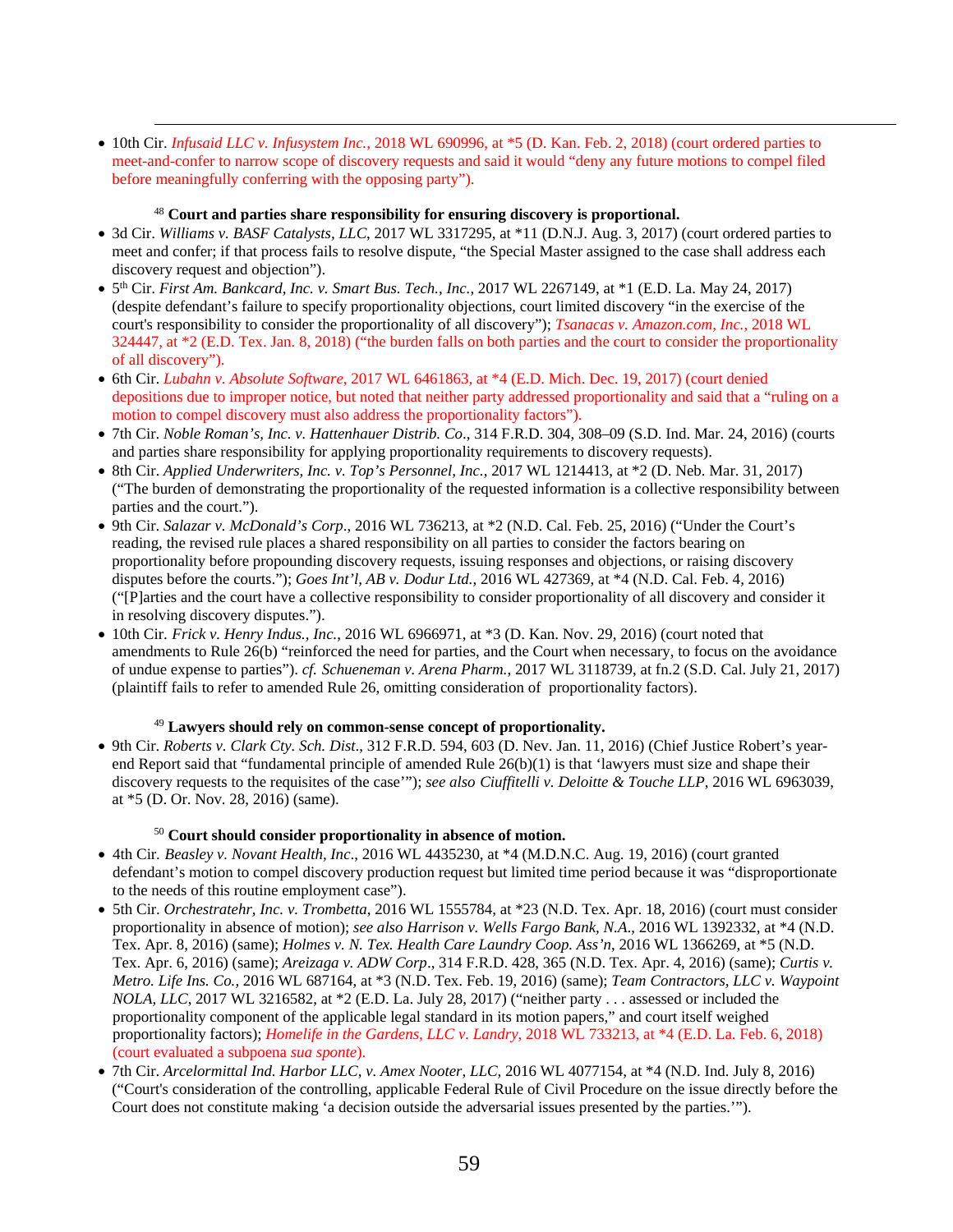- 9th Cir. *Williams v. Grant Cty.*, 2017 WL 3671166, at \*2 (D. Or. Aug. 25, 2017) (plaintiff did not resist discovery or oppose motion to compel; court granted motion to compel after reviewing defendant's requests and finding them relevant and proportional).
- 10th Cir. *Rowan v. Sunflower Elec. Power Corp.*, 2016 WL 2772210, at \*3–4 (D. Kan. May 13, 2016) (even if parties did not mention proportionality, court has "obligation to limit the frequency or extent of discovery" where, e.g., it is disproportional); *see also Navajo Nation Human Rights Comm'n v. San Juan Cty.*, 2016 WL 3079740, at \*4 (D. Utah May 31, 2016) (same).

<u>.</u>

• 11th Cir. *City of Jacksonville v. Shoppes of Lakeside, Inc.*, 2016 WL 3447383, at \*4 n.8 (M.D. Fla. June 23, 2016) (parties did not address proportionality and court found no reason to limit discovery on its own based on proportionality).

# <sup>51</sup> **Court should communicate its availability to resolve discovery disputes.**

• 9th Cir. *In re: AutoZone, Inc.*, 2016 WL 4136520 (N.D. Cal. May 16, 2016) (court stated directed parties to set status conference if parties were unable to come to a resolution); *see also Timothy v. Oneida Cty.*, 2016 WL 2910270, at \*5 (D. Idaho May 18, 2016) (court explained that it would be "available for a short conference with counsel in an effort to create more meaningful guidelines" after parties conferred on discovery disputes).

# <sup>52</sup> **Approaches to timely and efficiently resolving discovery disputes.**

- 3d Cir. *Vay v. Huston*, 2016 WL 1408116, at \*5 (W.D. Pa. Apr. 11, 2016) (court gave parties "myriad opportunities" to "meet and confer and resolve [discovery disputes] amicably").
- 6th Cir. *Waters v. Drake*, 2016 WL 4264350 (S.D. Ohio Aug. 12, 2016) (court listed tools to implement proportionality amendments, including: "case management conferences early in the litigation; requiring parties to submit joint discovery plans; the judge being available to timely resolve disputes; regular discovery conferences or hearings; stays of discovery to resolve pure legal issues; the use of affidavits to determine whether more costly avenues of discovery, such as depositions, would be justified; and the rolling submission of information produced during discovery to the court so that it can better evaluate the need for additional discovery in light of the discovered facts"); *see also Siriano v. Goodman Mfg. Co., L.P*., 2015 WL 8259548, at \*7 (S.D. Ohio Dec. 9, 2015) (court urged parties to "engage in further cooperate dialogue in an effort to come to an agreement regarding proportional discovery").
- 7th Cir. *Amarei v. City of Chi.*, 2016 WL 3693425, at \*1, n.1 (N.D. Ill. July 12, 2016) (court lamented that discovery disputes resolved by mutual party consent at court hearing could have been resolved before hearing if the parties had held proper meet-and-confer meeting).
- 9th Cir. *24/7 Customer, Inc. v. Liveperson, Inc.*, 2016 WL 4054884, at \*3 (N.D. Cal. July 29, 2016) (court denied request to compel response to interrogatory on grounds that response was premature because "benefit [was] not only minimal, but [was] surely outweighed by the burden imposed by responding to 122 claims when the claims [were] in the process of being whittled down"); *Medicinova Inc. v. Genzyme Corp.*, 2017 WL 2829691, at \*6 (S.D. Cal. June 29, 2017) (denying discovery request partly because "no effort was made by plaintiff during the parties' meet and confer sessions to narrow the scope of these requests to the types of documents most likely to elicit 'a complete picture of the facts'").

# <sup>53</sup> **Discovery requests can be made before Rule 26(f) meet and confer under Rule 26(d).**

- 6<sup>th</sup> Cir. *D.R. v. Mich. Dept. of Ed.*, 2017 WL 3642131, at \*1 (E.D. Mich. Aug. 24, 2017) (court permitted discovery before Rule 26(f) meeting based on standing order, which is seemingly inconsistent with Rule 26(d)(1) that permits such exclusion but only on court order in individual case; nonetheless, amended Rule  $26(d)(2)$  permits early submission of Rule 34 request to produce documents). 54 **Face-to-face discussions with opposing counsel better than email exchanges.**
- 
- 7th Cir. *Infowhyse GmbH v. Fleetwood Grp*., 2016 WL 4063168, at \*1 (N.D. Ill. July 29, 2016) (local rule required parties to "make 'good faith attempts to resolve differences' over discovery issues through 'consultation in person or by telephone'" for Rule 26(f) meet-and-confer purposes).

## <sup>55</sup> **Parties encouraged to agree on facts when appropriate to eliminate discovery.**

*Cf.*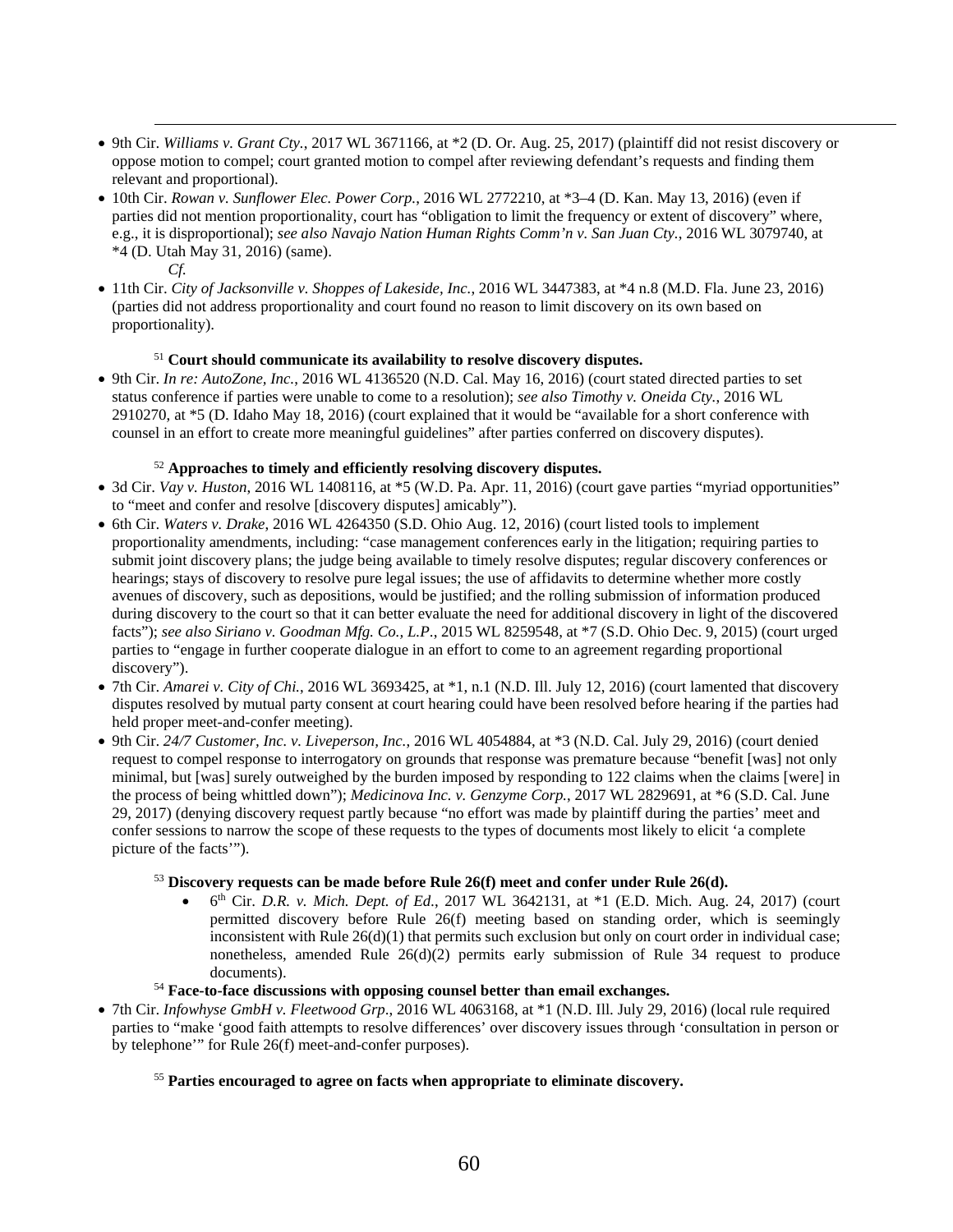• 5th Cir. *Rosalez Funez v. E.M.S.P., LLC*, 2016 WL 5337981, at \*2-3 (E.D. La. Sept. 23, 2016) (defendant agreed to admission that it exceeded FLSA-threshold gross-revenue requirement, eliminating need for discovery of tax returns).

# <sup>56</sup> **Party requested targeted discovery**.

• 2d Cir. *LightSquared, Inc. v. Deere & Co*., 2015 WL 8675377, at \*2 (S.D.N.Y. Dec. 10, 2015) (defendants asked court to order "initial, targeted discovery" concerning one element of cause of action).

# <sup>57</sup> **Targeted discovery.**

<u>.</u>

- 2d Cir. *Sibley v. Choice Hotels Int'l*, 2015 WL 9413101, at \*2 (E.D.N.Y. Dec. 22, 2015) (court defined disputed issues and provided for "limited targeted discovery" that was "proportional to the needs of the case").
- 3d Cir. *Fassett v. Sears Holdings Corp.*, 2017 WL 386646, at \*1 (M.D. Pa. Jan. 27, 2017) ("[I]n a products liability suit . . . faithful adherence to amended Rule 26(b)(1)'s renewed proportionality mandate is furthered considerably by implementation of a sliding scale analysis: material corresponding to alternative designs or components that exhibit significant similarities to the design or component at issue should be discoverable in the greatest quantities and for the most varied purposes; however, material corresponding to alternative designs or components that share less in common with the contested design or component should be incrementally less discoverable—and for more limited purposes—as those similarities diminish."); *U.S. ex rel. Customs Fraud Investigations, LLC v. Victaulic Co*., 2016 WL 5799660, at \*12 (3d Cir. Oct. 5, 2016) ("It will be up to the District Court and counsel to determine an appropriately limited discovery plan, perhaps reviewing the documents and duties paid on a representative sample of the shipments identified by CFI."); *In re: XPO Logistics, Inc.*, 2017 WL 2226593, at \*11 (S.D.N.Y. May 22, 2017) (court denied broad discovery of employee compensation records, instead ordering "targeted discovery" regarding assets and business plans).
- 5th Cir. *ING Bank N.V. v. M/V Portland, IMO No. 9497854*, 2016 WL 3365426, at \*10 (M.D. La. June 16, 2016) (granting motion to compel disclosures limited to determining jurisdiction where party failed to produce evidence that discovery would be unnecessarily burdensome or futile).
- 9th Cir. *Oracle Am., Inc. v. Google, Inc*., 2015 WL 7775243, at \*2 (N.D. Cal. Dec. 3, 2015) (because parties represented that they needed "limited targeted discovery" and failed to address proportionality factors, court allowed plaintiff to choose ten additional custodians from its original list of 22 custodians to search for relevant information); *see also O'Connor v. Uber Techs*., 2016 WL 107461, at \*4 (N.D. Cal. Jan. 11, 2016) (court denied defendant's overly broad discovery request, noting however, that defendant would have been entitled to targeted discovery).

## <sup>58</sup> **Identifying discoverable information available at beginning of case.**

- 6th Cir. *Waters v. Drake*, 2016 WL 4264350 (S.D. Ohio Aug. 12, 2016) ("adoption of certain protocols or measures will advance" discovery amendments, including "rolling submission of information produced during discovery to the court so that it can better evaluate the need for additional discovery in light of the discovered facts").
- 8th Cir. *Design Basics LLC v. Ahmann Design, Inc.*, 2016 WL 4251076, at \*4 (N.D. Iowa Aug. 10, 2016) (before permitting additional discovery, plaintiff limited to eight-hour inspection of defendant's paper files in banker boxes, containing 1,100 custom home-design plans over 23-year period, for evidence that defendant had engaged in copyright infringement).
- 10th Cir. *Meeker v. Life Care Ctrs. of Am., Inc.*, 2016 WL 1403335, at \*7 (D. Colo. Apr. 11, 2016) (court explained that had defendant identified information available at beginning of case, "the court could have used its judicial resources expended in the informal discovery conferences discussing and evaluating concrete facts about the burdens and benefits of the requested discovery, instead of generalities").

## <sup>59</sup> **Court may order focused discovery.**

- 2d Cir. *Sky Med.l Supply Inc. v. SCS Support Claim Servs., Inc*., 2016 WL 4703656, at \*14 (E.D.N.Y Sept. 7, 2016) ("Once the production of items (1) and (2) have been completed and have been assessed by the Plaintiff, if and only if the Plaintiff can establish 'good cause' for any further production may the Plaintiff come back to the Court with a further motion.").
- 5th Cir. *Hahn v. Hunt*, 2016 WL 1587405, at \*3 (E.D. La. Apr. 20, 2016) (court limited discoverable information from third party, including information from his deposition, to materials relevant to disputed issues)
- 6th Cir. *Arthur J. Gallagher & Co. v. Anthony*, 2016 WL 4076819 (N.D. Ohio June 22, 2016) (limiting scope of subpoena for production of documents from third party); *see also Wilmington Tr. Co. v. AEP Generating Co.*, 2016 WL 860693, at \*3 (S.D. Ohio Mar. 7, 2016) (court ordered defendants "to search the records of the four persons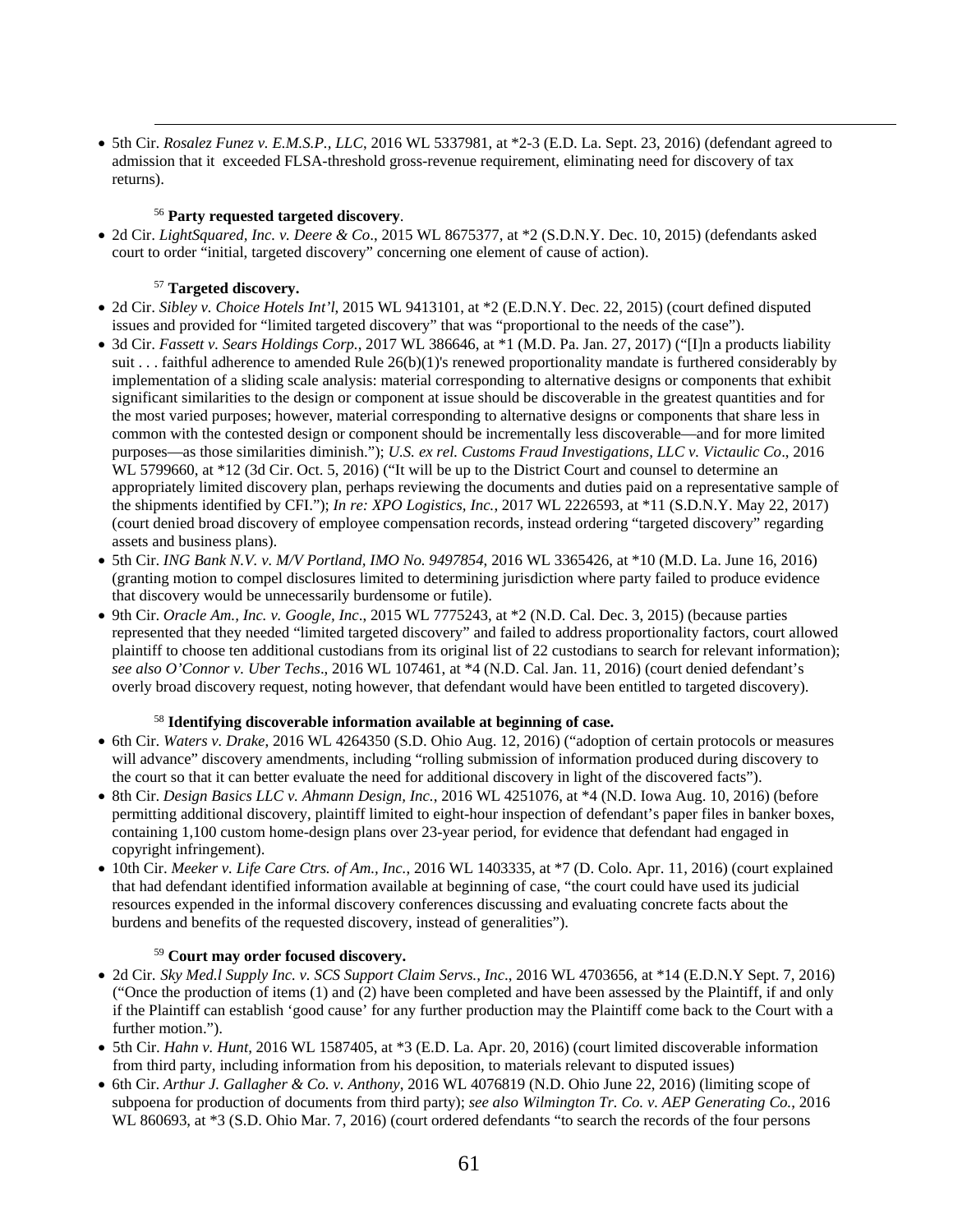<u>.</u> they believe to be the most likely to have such records"); *Smith v. Old Dominion Freight Line, Inc.*, 2017 WL 2371825, at \*7, \*8 (W.D. Ky. May 31, 2017) (court limited discovery regarding changes to defendant's policies and driving history to specific date range, January 1, 2010, to April 12, 2016).

- 7th Cir. *Robinson v. Gateway Tech. Coll.*, 2016 WL 344959, at \*4 (E.D. Wis. Jan. 26, 2016) ("To further the application of the proportionality standard in discovery, requests for production of ESI and related responses should be reasonably targeted, clear, and as specific as practicable."); *In re: Broiler Chicken Antitrust Litig.*, 2017 WL 4322823, at \*4 (N.D. Ill. Sept. 28, 2017) ("The Court will continue to apply the benefit-burden balancing approach . . . that has guided other discovery decisions in this case. . . . The Court understands that ordering full document production at this juncture would significantly ratchet up costs for all parties.").
- 8th Cir. *In re: Fluoroquinolone Prods. Liab. Litig*., 2016 WL 4045414, at \*1 (D. Minn. July 20, 2016) (court limited search in MDL action to existing databases and central repositories, but left open possibility of searching individual custodial files "if the information available in these structured databases turns out to be insufficient").
- 9th Cir. *Lauris v. Novartis*, 2016 WL 7178602, at \*5 (E.D. Cal. Dec. 8, 2016) (court denied request to expand discovery without prejudice, noting that if, after the ordered discovery, the parties still disagreed, court would revisit scope of discovery).
- 10th Cir. *Meeker v. Life Care Ctrs. Of Am., Inc.*, 2016 WL 1403335, at \*2 (D. Colo. Apr. 11, 2016) (court ordered defendants to search for emails using list of relevant search terms).

11th Cir. *Cerrato v. Nutribullet, LLC*, 2017 WL 3608266, at \*2-3 (M.D. Fla. Aug. 22, 2017) (in products liability suit, plaintiff's requested discovery of all accident reports and consumer complaints relating to product "contain no time limitation and no limitation as to the type of injury at issue, the subject matter of the complaints requested, the alleged defect at issue, or the circumstances of the incident in the materials requested" was overly broad).

## <sup>60</sup> **Early focused discovery may make full discovery request unnecessary**.

- 3d Cir. *In re: Domestic Drywall Antitrust Litig*., 2016 WL 4414640, at \*2 (E.D. Pa. Aug. 18, 2016) (court adopted "discovery fence" metaphor to "limit the appropriate scope of discovery, at least as to this initial round of document requests and interrogatories"); *Emp. Ins. Co. of Wasau v. Daybreak Express, Inc.*, 2017 WL 2443064, at \*4 (D.N.J. June 5, 2017) (court limited discovery to that which would discredit defendant's defense before seeking broader evidence to support plaintiff's claim).
- 5th Cir. *Hernandez v. Baylor Univ.*, 2017 WL 1628992, at \*5 (W.D. Tex. May 1, 2017) ("approach is often referred to as "focused" discovery, and it has two main benefits: (1) focusing on the most important information from the most accessible sources naturally keeps those efforts well within the proportionality requirement; and (2) the information obtained be very helpful in determining what further discovery efforts would be proportional to the needs of the case").

6th Cir. *D.R. v. Mich. Dept. of Ed.*, 2017 WL 3642131, at \*2 (E.D. Mich. Aug. 24, 2017) (court ruled that "some limited discovery is warranted, even while the jurisdictional motions [potentially vitiating complaint] are pending").

- 8th Cir. *Schultz v. Sentinel Ins. Co.*, 2016 WL 3149686, at \*12 (D.S.D. June 3, 2016) (court compelled search of insurance claim file database to retrieve claims "first made within the last ten years" in lieu of broader request).
- 9th Cir. *Wide Voice, LLC v. Sprint Commc'ns. Co. L.P*., 2016 WL 155031, at \*2 (D. Nev. Jan. 12, 2016) ("The parties and court should consider sequencing discovery to focus on those issues with the greatest likelihood to resolve the case, and the biggest bang-for the buck at the outset, with more discovery, later, as the case deserves.") (quoting Laurence Pulgram, *The Top 7 Takeaways from the 2015 Federal Rules Amendments*, A.B.A. (Dec. 2015), [http://www.americanbar.org/publications/youraba/2015/december-2015/the-top-7-takeaways-from-the-2015](http://www.americanbar.org/publications/youraba/2015/december-2015/the-top-7-takeaways-from-the-2015-federal-rules-amendments.html) [federal-rules-amendments.html\)](http://www.americanbar.org/publications/youraba/2015/december-2015/the-top-7-takeaways-from-the-2015-federal-rules-amendments.html).

# <sup>61</sup> **Court may order sequenced discovery.**

- 1st Cir. *Primarque Prod. v. Williams West & Witt's Prod. Co.*, 2016 WL 6090715, at \*4 (D. Mass. Oct. 18, 2016) (To avoid "unnecessarily duplicative or cumulative discovery" and to minimize burden, court permitted discovery of records beyond ninety-day period only if no evidence was found in initial discovery.).
- 6th Cir. *Siriano v. Goodman Mfg. Co., L.P*., 2015 WL 8259548, at \*7 (S.D. Ohio Dec. 9, 2015) (court scheduled discovery conference to discuss whether discovery would proceed in phases).
- 9th Cir. *Wide Voice, LLC v. Sprint Commc'ns. Co. L.P*., 2016 WL 155031, at \*2 (D. Nev. Jan. 12, 2016) (court ordered sequenced discovery to focus on issues that are most likely to resolve case).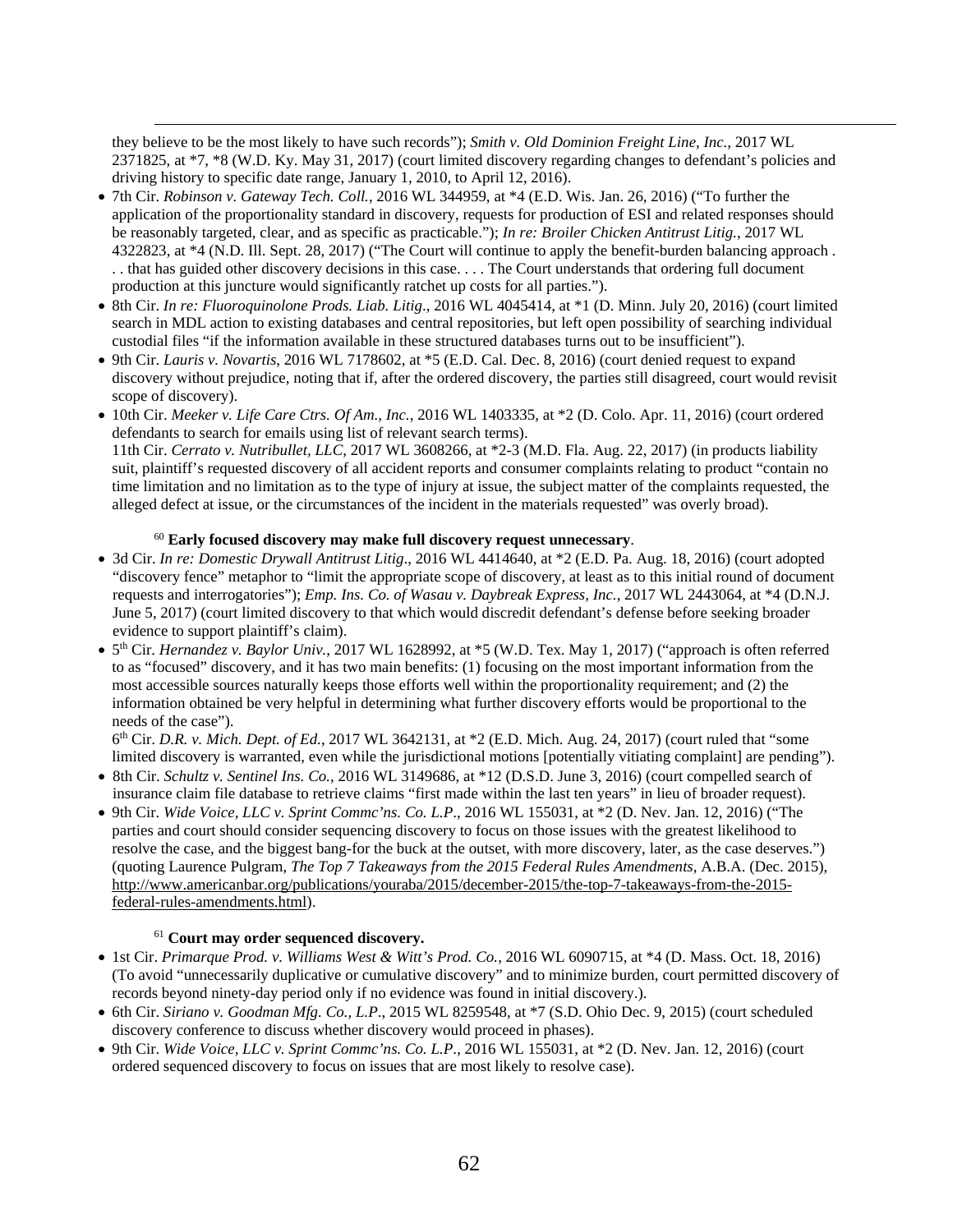#### <u>.</u> <sup>62</sup> **Establishing ESI-production protocols.**

- 2d Cir. *Abbott v. Wyo. Cty. Sheriff's Office*, 2017 WL 2115381, at \*3 (W.D.N.Y. May 16, 2017) (court "crafted discovery based on specific search terms" and ordered parties to comply with those terms).
- 5th Cir. *Brand Serv., LLC v. Irex Corp.*, 2017 WL 67517, at \*3 (E.D. La. Jan. 6, 2017) (court ordered parties "to develop an ESI protocol that contemplates key word searches so as to control costs and to keep discovery proportional to the needs of this case"); *Mr. Mudbug, Inc. v. Bloomin' Brands, Inc.*, 2017 WL 111268, at \*3 (E.D. La. Jan. 11, 2017) (defendant's second request for documents in PDF or Word format canceled its initial request for documents in their original format, so plaintiff properly complied with defendant's discovery request by providing PDF documents).
- 6th Cir. *Allstate Ins. Co. v. Papanek*, 2018 WL 300170, at \*5 (S.D. Ohio, Jan. 5, 2018) (court granted discovery of ESI for employees, but not contractors, and required that supplying party detail all efforts undertaken to preserve ESI).
- 9th Cir. *Martinelli v. Johnson & Johnson*, 2016 WL 1458109, at \*1 (E.D. Cal. Apr. 13, 2016) (court established protocols to "facilitate the just, speedy, and inexpensive completion of discovery of ESI and hardcopy documents and to promote, whenever possible, the early resolution of disputes, including any disputes pertaining to scope or costs regarding the discovery of ESI without Court intervention"); *see also Am. Auto. Ins. Co. v. Haw. Nut & Bolt, Inc.*, 2017 WL 80248, at \*5 (D. Haw. Jan. 9, 2017) ("The parties should put their respective IT representatives in contact to see if an understanding can be reached about the format in which ESI can be produced, as well as the related metadata."); *Kellgren v. Petco Animal Supplies, Inc.*, 2017 WL 979045, at \*5 (S. D. Cal. Mar. 13, 2017) (denying, as disproportional, plaintiff's request to expand ESI search terms because plaintiffs did not show "that a sampling of responsive information" was "insufficient for them to pursue their theory of the case").

#### <sup>63</sup> **Court should be clear about initial limitations on discovery and opportunities to follow-up discovery when setting initial boundaries of scope of discovery.**

- 2d Cir. *Sky Med. Supply Inc. v. SCS Support Claim Servs., Inc*., 2016 WL 4703656, at \*8 (E.D.N.Y Sept. 7, 2016) (parties were directed to "focus on the claims that we know about right now that deal specifically with the damages that you're claiming*"* but if more discovery becomes necessary, "then we'll worry about a second wave of discovery"); *Black v. Buffalo Meat Serv.*, 2017 WL 2720080, at \*6 (W.D.N.Y. June 23, 2017) (court denied full discovery of documents regarding which it had previously granted limited discovery).
- 3d Cir*. In re: Domestic Drywall Antitrust Litig*., 2016 WL 4414640, at \*2 (E.D. Pa. Aug. 18, 2016) ("'[D]iscovery fence' [initial boundary set for discovery] must be flexible to account for changes in the focus by the parties brought on by additional discovery or their own investigation.").
- 5th Cir. *Hernandez v. Baylor Univ.*, 2017 WL 1628992, at \*5 (W.D. Tex. May 1, 2017) ("as Plaintiff has not yet gathered the 'low hanging fruit,' this Court finds it would be inappropriate to allow her to pursue information from less convenient, less relevant sources …. But Plaintiff has more than ten months to continue discovery. In the future, if she believes the circumstances warrant, she may request that this Court lift the protective order."); *Cain v. City of New Orleans*, 2016 WL 7156071, at \*7 (E.D. La. Dec. 8, 2016) (court expressly recognizes that plaintiffs are entitled "to file a new motion seeking particularly identified additional responsive materials," if defendant's original discovery production is insufficient).

## <sup>64</sup> **Deposing same individual twice.**

- 2d Cir. *Williams v. Fire Sprinkler Assoc. Inc.*, 2017 WL 1156012, at \*3 (E.D.N.Y. Mar. 27, 2017) ("Directing deposition to be continued, based on *de minimus* loss of time (11 minutes fewer than 7 hours) is not warranted and is not in accord Rule 26(b)(1)'s requirement that the Court balance relevance with proportionality.").
- 7th Cir. *Babjak v. Arcelormittal USA, LLC*, 2016 WL 4191050, at \*1 (N.D. Ind. Aug. 9, 2016) (proposed deposition of individual under Rule 30(b)(6) after being deposed as fact witness was not duplicative and did not violate [Rule 26](https://1.next.westlaw.com/Link/Document/FullText?findType=L&pubNum=1000600&cite=USFRCPR26&originatingDoc=I8fc486005e9811e6a6699ce8baa114cf&refType=LQ&originationContext=document&transitionType=DocumentItem&contextData=(sc.Search)) proportionality requirements "because depositions given by individuals on their own behalf and depositions given by organizations' designees are qualitatively different").
- 9th Cir. *Salazar v. McDonald's Corp*., 2016 WL 736213, at \*4 (N.D. Cal. Feb. 25, 2016) (court denied request for second deposition because it was made too late in litigation, acknowledging that "second deposition may have made sense months ago"); *see also Cisco Sys. v. Arista Networks, Inc*., 2016 WL 632000, at \*2 (N.D. Cal. Feb. 17, 2016) (court denied request to depose witnesses exceeding ten permitted by rule because defendant failed to show particularized need); *Youngevity Int'l Corp. v. Smith*, 2017 WL 4777318, at \*6 (S.D. Cal. Oct. 23, 2017) (reopening four individuals' depositions was unduly burdensome and requesting party had not demonstrated that further questioning would lead to relevant information).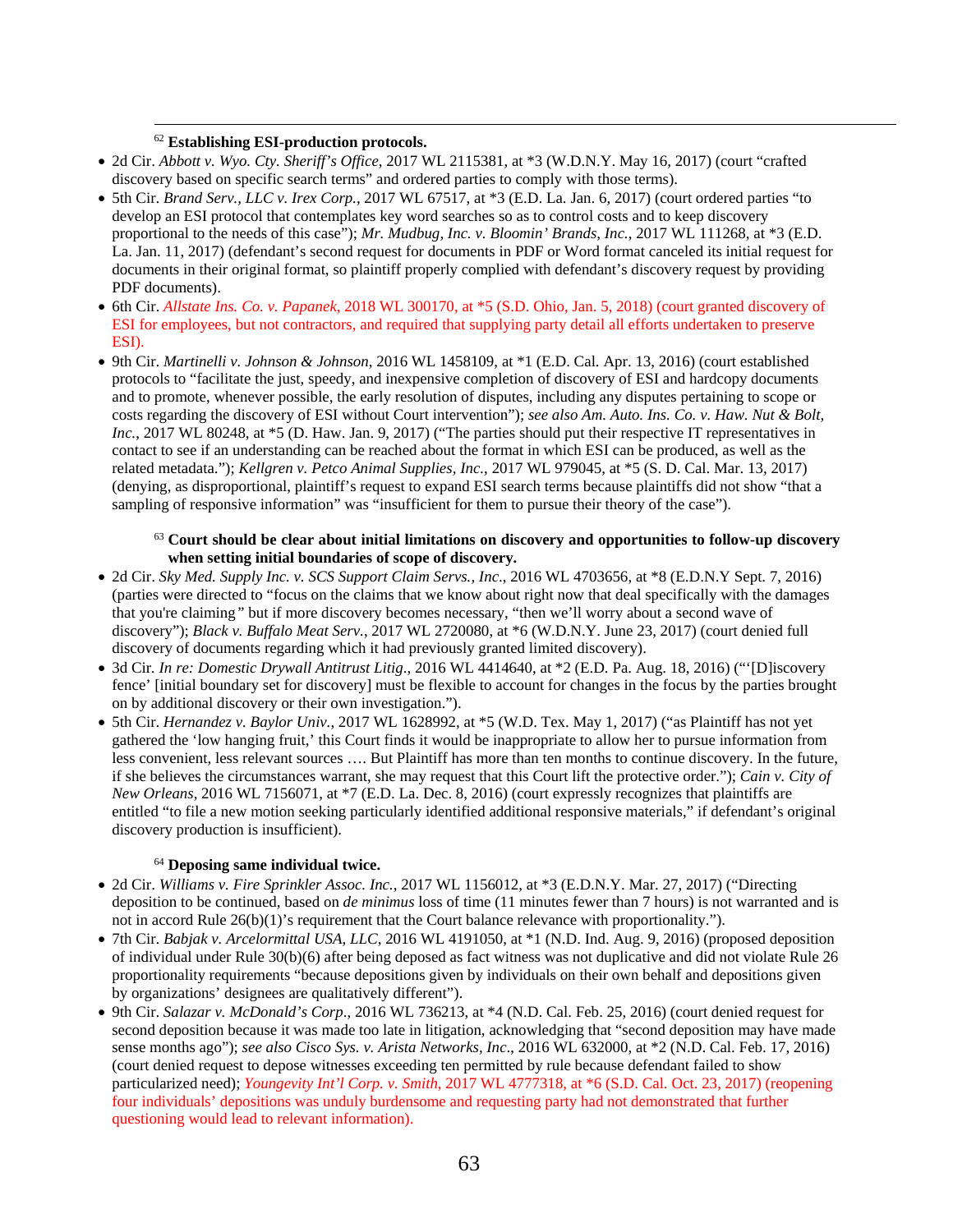• 10th Cir. *Merlin v. Crawford*, 2016 WL 814580, at \*3 (D. Colo. Mar. 2, 2016) (court denied defendants' motion to depose non-party witnesses second time so as to videotape their testimony for use at trial because burden outweighed likely benefits).

## <sup>66</sup> **Chief Justice Roberts urges greater judicial-case management.**

<u>.</u>

- 3d Cir. *U.S. ex rel. Customs Fraud Investigations, LLC v. Victaulic Co*., 2016 WL 5799660, at \*12 (3d Cir. Oct. 5, 2016) (quotes Chief Justice's statement that: "'key here is careful and realistic assessment of actual need' that may 'require the active involvement of a neutral arbiter—the federal judge—to guide decisions respecting the scope of discovery'").
- 2d Cir. *Armstrong Pump, Inc. v. Hartman*, 2016 WL 7208753, at \*3 (W.D.N.Y. Dec. 13, 2016) (quoting Report to support importance of case management at early trial stages).
- 6th Cir. *Waters v. Drake*, 2016 WL 4264350 (S.D. Ohio Aug. 12, 2016) (agreeing with Chief Justice's report, "court believes that implementation of the new discovery rules will require improved case management by district judges, a culture of cooperation among lawyers, and active and early involvement by judges to fashion discovery that is proportional to the needs of the case"); *Babcock Power, Inc. v. Kapsalis*, 2017 WL 2837019, at \*27 (W.D. Ky. June 30, 2017) (citing Chief Justice's report, court noted that "[d]iscovery in this matter has been anything but speedy and inexpensive").
- 7th Cir. *Noble Roman's, Inc. v. Hattenhauer Distrib. Co.*, 314 F.R.D. 304, 308 (S.D. Ind. Mar. 24, 2016) (amendments designed to emphasize judicial management of discovery process, "especially for those cases in which the parties do not themselves effectively manage discovery").
- 8th Cir. *Sprint Commc'ns. Co. L.P. v. Crow Creek Sioux Tribal Court*, 316 F.R.D. 254, 263 (D.S.D. Feb. 26, 2016) (Chief Justice Robert's year-end Report on the federal judiciary addresses 2015 amendments).
- 9th Cir. *McSwain v. United States*, 2016 WL 4530461, at \*3 (D. Nev. Aug. 30, 2016) (favorable reference to Chief Justice's end-of-year report); *Roberts v. Clark Cty. Sch. Dist*., 312 F.R.D. 594, 603 (D. Nev. Jan. 11, 2016) (as explained by Chief Justice Roberts in his year-end Report, amendments "may not look like a big deal at first glance, but they are." He went on to say that accomplishing the amendments' goals will only occur "if the entire legal community, including the bench, bar, and legal academy, step up to the challenge of making real change"); *see also Gibson v. SDCC*, 2016 WL 845308, at \*4 (D. Nev. Mar. 2, 2016) ("Chief Justice Roberts asked federal judges [in his year-end Report] 'to take on a stewardship role, managing their cases from the onset rather than allowing parties alone to dictate the scope of discovery' and to actively engage in case management to 'identify the critical issues, determine the appropriate breadth of discovery, and curtail dilatory tactics, gamesmanship, and procedural posturing.'"); *McCall v. State Farm Mut. Auto. Ins. Co.*, 2017 WL 3174914, at \*5 (D. Nev. July 26, 2017) (quoting the Chief Justice's Report); *Heyman v. State of Nev.*, 2017 WL 4288699, at \*7-8 (D. Nev. Sept. 27, 2017) ("The pretrial process must provide parties with efficient access to what is needed to prove a claim or defense, but eliminate unnecessary and wasteful discovery. This requires active involvement of federal judges to make decisions regarding the scope of discovery.").
- 10th Cir. *XTO Energy, Inc. v. ATD, LLC*, 2016 WL 1730171, at \*18 (D.N.M. Apr. 1, 2016) (Chief Justice Roberts explained that proportionality "assessment may, as a practical matter, require 'judges to be more aggressive in identifying and discouraging discovery overuse by emphasizing the need to analyze proportionality before ordering production of relevant information'"); *see also United States v. Talmage*, 2017 WL 1047315, at \*2 (D. Utah Mar. 17, 2017) (same).
- D.C. Cir. *United States ex rel. Shamesh v. CA., Inc*., 314 F.R.D. 1, 8, (D.D.C. Jan. 6, 2016) (Rule 26 proportionality factors "'encourage judges to be more aggressive in identifying and discouraging discovery overuse and to make proportionality considerations unavoidable'").

## <sup>67</sup> **Preference for pre-motion conference over motion practice.**

- 2d Cir. *Vaigasi v. Solow Mgmt. Corp*., 2016 WL 616386, at \*3–7 (S.D.N.Y. Feb. 16, 2016) (court held multiple discovery conferences with parties to resolve discovery disputes).
- 3d Cir. *Fassett v. Sears Holdings Corp.*, 2017 WL 386646, at \*2 (M.D. Pa. Jan. 27, 2017) (court held two premotion status conferences in unsuccessful attempt to resolve discovery dispute without motions); *In re: Domestic Drywall Antitrust Litig*., 2016 WL 4414640, at \*2 (E.D. Pa. Aug. 18, 2016) (telephone conference with parties clarified extent of discovery request); *CDK Glob., LLC v. Tulley Auto. Grp., Inc.*, 2016 WL 1718100, at \*2 (D.N.J Apr. 29, 2016) (magistrate judge held telephone conference on quashing subpoena seeking discovery); *Vay v. Huston*, 2016 WL 1408116, at \*10 (W.D. Pa. Apr. 11, 2016) (lawyers' "reliance on email communications [was]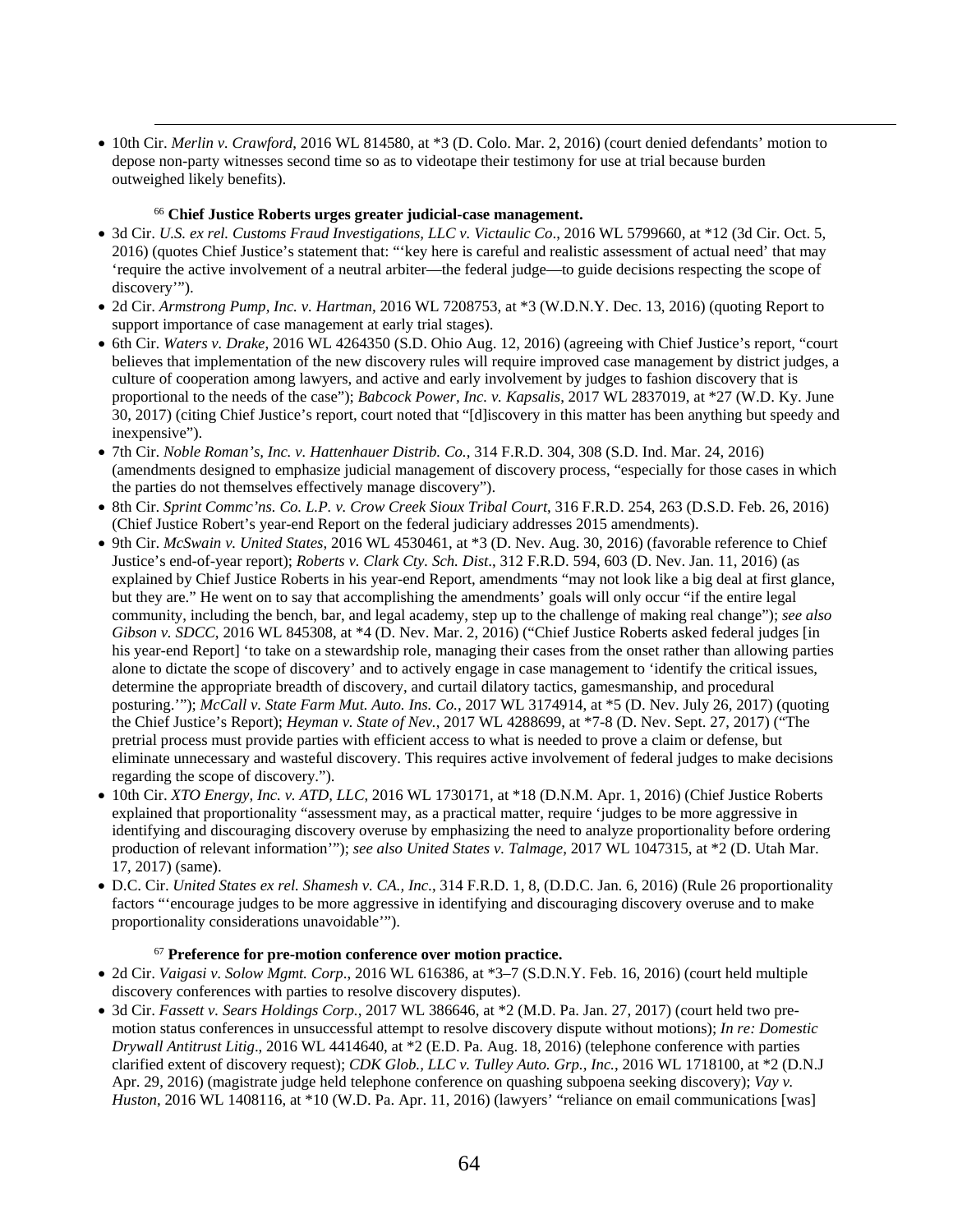unavailing," as substitute for conferences under local practices); *see also Bell v. Reading Hosp*., 2016 WL 162991, at \*1 (E.D. Pa. Jan. 14, 2016) (court held telephone discovery conference).

- 5th Cir. *InforMD, LLC v. DocRX, Inc.*, 2016 WL 2343854, at \*2 (M.D. La. May 3, 2016) (court held in-court status conference to consider discovery issues); *see also Krantz v. State Farm Fire & Cas. Co*., 2016 WL 320148, at \*1 (M.D. La. Jan. 25, 2016) (parties held discovery conference).
- 6th Cir. *United States v. Quicken Loans Inc.*, 2017 WL 2306444, at \*8 (E.D. Mich. May 26, 2017) (court noted that "ESI [was] a huge trove of discoverable material in th[e] case," but that the "rules encourage the [c]ourt to address discovery in the less formal setting of a conference").
- 8th Cir. *Perez v. KDP Hosp., LLC*, 2016 WL 2746926, at \*1 (W.D. Mo. May 6, 2016) (court held telephone conference to hear argument on disputed discovery issues).
- 9th Cir. *Wichansky v. Zowine*, 2016 U.S. Dist. LEXIS 37065, at 3 (D. Ariz. March 22, 2016) ("The Court, which seeks to avoid delay and expense by hearing discovery disputes in telephone conferences without the filing of motions (allowing expedited briefing where needed), has held 10 separate discovery dispute conference calls with parties."); *see also Talavera v. Sun Maid Growers of Cal.*, 2017 WL 495635, at \*1 (E.D. Cal. Feb. 6, 2017) (court held informal telephonic pre-motion conference on discovery disputes regarding class-action certification).
- 10th Cir. *Meeker v. Life Care Ctrs. of Am., Inc.*, 2016 WL 1403335, at \*7 (D. Colo. Apr. 11, 2016) (court held several informal discovery conferences).
	- *Cf.*

<u>.</u>

• 5th Cir. *La. Crawfish Producers Ass'n- W. v. Mallard Basin, Inc*., 2015 WL 8074260, at \*3 (W.D. La. Dec. 4, 2015) (court ordered that "all proposed specific discovery requests not agreed to by the Defendants shall first be presented to the Magistrate Judge with a request and justification for the allowance of the discovery." Defendants had not followed practice ordered by judge).

# <sup>68</sup> **Pre-motion conference informal letter in lieu of motion and brief.**

- 3d Cir. *Bell v. Reading Hosp*., 2016 WL 162991, at \*1 (E.D. Pa. Jan. 14, 2016) (plaintiffs submitted "informal motion to compel").
- 9th Cir. *Loop AI Labs Inc. v. Gatti*, 2016 WL 1273914, at \*1 (N.D. Cal. Feb. 5, 2016) (court ordered parties to submit briefs of "no more than 5 pages regarding the Court's authority to require the parties to bear the cost of a discovery Special Master absent the parties' agreement to do so"); *Salazar v. McDonald's Corp*., 2016 WL 736213, at \*1 (N.D. Cal. Feb. 25, 2016) (parties filed joint letter addressing failure to respond to discovery requests); but cf. *Kellgren v. Petco Animal Supplies, Inc.*, 2017 WL 979045, at \*2 (S.D. Cal. Mar. 13, 2017) (court denied plaintiff's request to hold in-person discovery conference because parties had filed 80 pages of briefing and additional information was unnecessary).

## $^{69}$  Rule 16(b)(3)(v) contemplates discovery conference requested before motion filed.

• 8th Cir. *Duhigg v. Goodwill Industries*, 2016 WL 4991480, at \*2 (D. Neb. Sept. 16, 2016) (although court was amendable to holding pre-motion discovery conference as provided under Rule 16, opportunity to hold discovery conference passed because party filed motion to compel prior to request for conference.

# <sup>70</sup> **Local rules governing pre-motion conferences.**

• 7th Cir. *Acheron Med. Supply, LLC v. Cook Med. Inc*., 2016 WL 5466309, at \*5 (S.D. Ind. Sept. 9, 2016) (court cited Local Rule 37-1(a), which states: "counsel are encouraged to contact the chambers of the assigned Magistrate Judge to determine whether the Magistrate Judge is available to resolve the discovery dispute by way of a telephone conference or other proceeding prior to counsel filing a formal discovery motion").

# <sup>71</sup> **Granting discovery request in part may satisfy proportionality requirement.**

- 2nd Cir. *Benavidez et al. v. Greenwich Hotel Ltd. P'ship*, 2017 WL 1051184, at \*4 (D. Conn. Mar. 20, 2017) (in dispute over whether hotel's service charge was tip that employees were entitled to receive, court granted plaintiff's discovery request in part to limit production to only documents that would show how hotel calculated service charge).
- 7th Cir. *The Surgery Ctr. at 900 N. Mich. Ave., LLC v. Am. Physicians Assurance Corp., Inc.*, 2016 WL 6962840, at \*7–8 (N.D. Ill. Nov. 29, 2016) (Although plaintiff requested discovery of all bad-faith suits against defendants, court granted discovery only within 4-year period. Court also found that defendant waived privilege claims because privilege log failed to establish elements of privilege, allowing discovery of withheld documents, except those pertaining to unrelated claims.).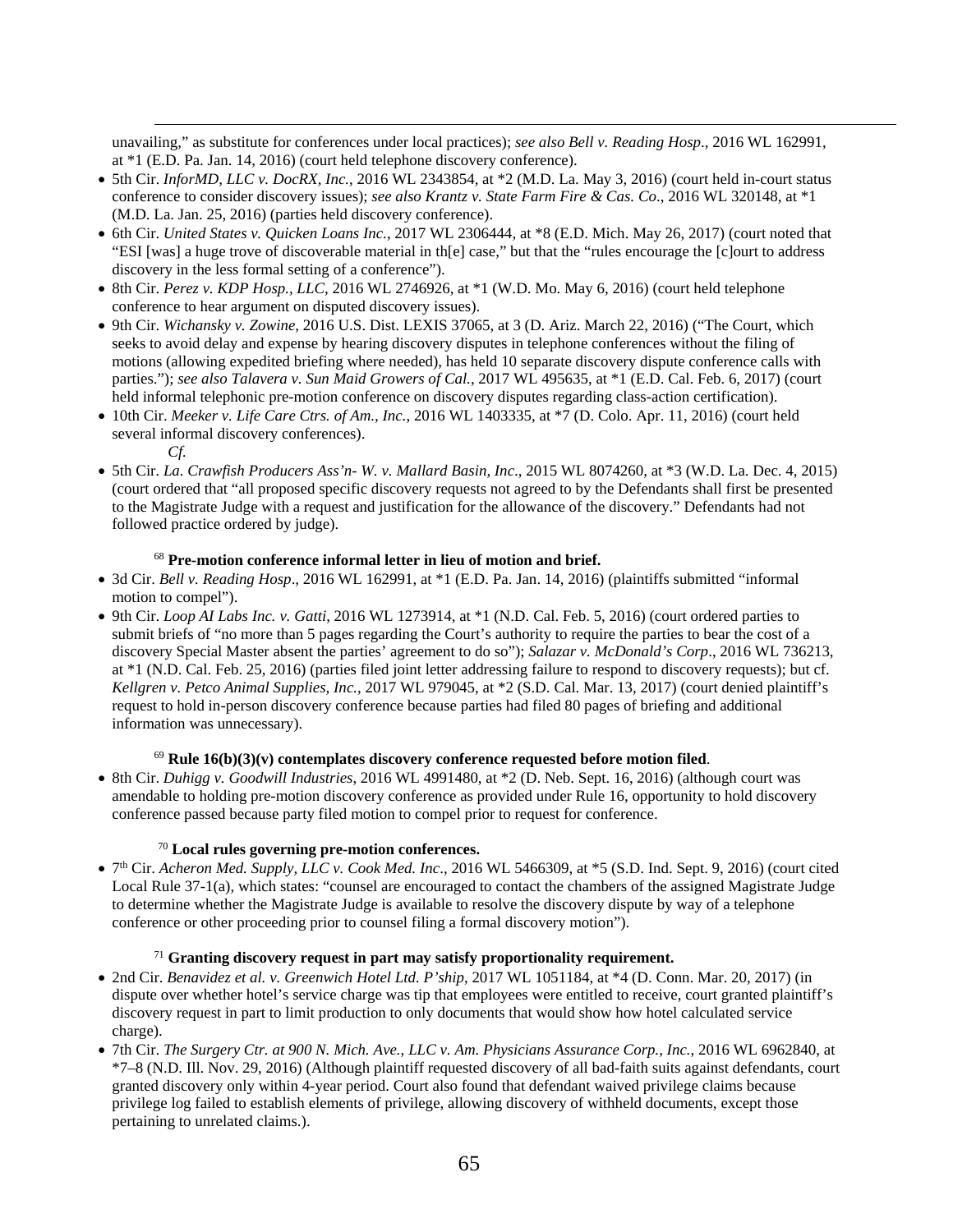• 8th Cir. *Orduno v. Pietrzak*, 2016 WL 5853723, at \*3 (D. Minn. Oct. 5, 2016) (court narrowed discovery search of records from 5000 to 200 individuals).

## <sup>72</sup> **Court may order random sampling.**

<u>.</u>

- 1st Cir. *Sigui v. M+M Commc'n, Inc.*, 2017 WL 1025789, at \*2 (D.R.I. Mar. 15, 2017) (court ordered limited sampling of documents to determine whether further production was warranted and required discovery teleconference with the Court before parties resorted to further discovery motion practice.)
- 2nd Cir. *Certain Underwriters at Lloyd's v. Nat'l R.R. Passenger Corp.*, 2016 WL 7017356, at \*7 (E.D.N.Y. Nov. 30, 2016) (after primary custodians produced substantial discovery, court approved parties' proposed solution to select a few additional custodians to test plaintiff's theory that they possessed relevant non-duplicative documents).
- 6th Cir. *Solo v. United Parcel Serv. Co.*, 2017 WL 85832, at \*3 (E.D. Mich. Jan. 10, 2017) (court ordered sampling but noted that if parties were unable to agree on sampling methodology, plaintiff would have the option of requesting that defendant product certain information from the relevant time period).
- 9th Cir. *Federal Trade Comm'n v. Directv, Inc.*, 2016 WL 3351945, at \*2 (N.D. Cal. June 9, 2016) (finding that random sampling of electronic documents to identify relevant materials early in discovery process "would achieve Rule 26's demand for proportionality"); *see also Talavera v. Sun Maid Growers of Cal.*, 2017 WL 495635, at \*5 (E.D. Cal. Feb. 6, 2017) (court ordered ten percent random sampling of defendant's pay, punch, and time records of all employees for relevant time period for class-action certification, in addition to discovery of records for 142 employees who opted into the case).

# <sup>73</sup> **Alternative discovery tools may be less expensive.**

- 4th Cir. *In re: American Med. Sys., Inc. Pelvic Repair Systems Prod. Liability Litig.*, 2016 WL 4411506, at \*4 (S.D. W. Va. Aug.17, 2016) (court rejected plaintiff's argument that cost and burdens incurred in orally deposing nonparty witnesses, instead of deposing witnesses under Rule 31 with written questions, were significantly greater); *Brown v. Mountainview Cutters, LLC*, 2016 WL 3045349, at \*4 (W.D. Va. May 27, 2016) (court quashed defendant's subpoena duces tecum as being overly broad and instead ordered plaintiff to produce answers to interrogatories, which was "the least burdensome source" for information).
- 8th Cir. *Labrier v. State Farm Fire & Cas. Co.*, 314 F.R.D. 637, 642 (W.D. Mo. 2016) (party ordered to respond to interrogatories in lieu of producing documents, which it claimed would be burdensome).
- 9th Cir. *Ballentine v. Las Vegas Metro. Police Dep't*, 2016 WL 2743504, at \*7 (D. Nev. May 9, 2016) ("Where responsive information can be provided more accurately and with less burden through one method of discovery, that method should be used."); *cf. HSBC Bank USA v. Green Valley Pecos Homeowners Ass'n, Inc.*, 2016 WL 6915301 (D. Nev. Nov. 21, 2016) ("The general statement . . . regarding a party's right to pursue less efficient or duplicative discovery avenues can no longer be justified under amended Rule 26(b) given its greater emphasis on the need for proportionality in discovery.").
- 10th Cir. *Hinzo v. N.M. Corr. Dep't*, 2016 WL 3156071, at \*4 (D.N.M. May 19, 2016) (court determined that plaintiff's request to interview prison staff and inmates was acceptable method of gathering factual information to be used in forming and offering an expert opinion" in lieu of depositions); *Cf.*
- 9th Cir. *Gilbert v. Money Mut., LLC*, 2016 WL 3196605, at \*7 (N.D. Cal. June 9, 2016) (denying motion to depose attorney only where party did not establish that discovery had not, or could not, be obtained by other means).
- 10th Cir. *Fasesin v. Henry Indus., Inc.*, 2016 WL 3654740, at \*5 (D. Kan. July 8, 2016) (ordering parties to obtain free tax-return transcripts instead of requested completed tax returns because of cost concerns)*.*

#### <sup>74</sup> **Court may order cost-shifting.**

- 4th Cir. *Ashmore v. Allied Energy, Inc.*, 2016 WL 301169, at \*2 (D.S.C. Jan. 25, 2016) (court may order costshifting under Rule 26(c)).
- $\bullet$  5<sup>th</sup> Cir. *Butler v. Craft*, 2017 WL 1429896, at \*6 (W.D. La. Apr. 19, 2017) (discovery requested by plaintiffs, which would have required defendant to "analyze, redact, and produce" records "simply to explore events which occurred more than a decade ago and which have little or no probative value," would significantly burden defendant and thus would be "grossly disproportionate to the benefits of allowing discovery," even though plaintiffs offered to reimburse defendants).
- 7th Cir. *Knauf Insulation, LLC v. Johns Manville Corp.*, 2015 WL 7089725, at \*3 (S.D. Ind. Nov. 13, 2015) (court ordered plaintiff to bear costs of responding to discovery request from 38 email custodians if search did not yield at least 500 relevant documents).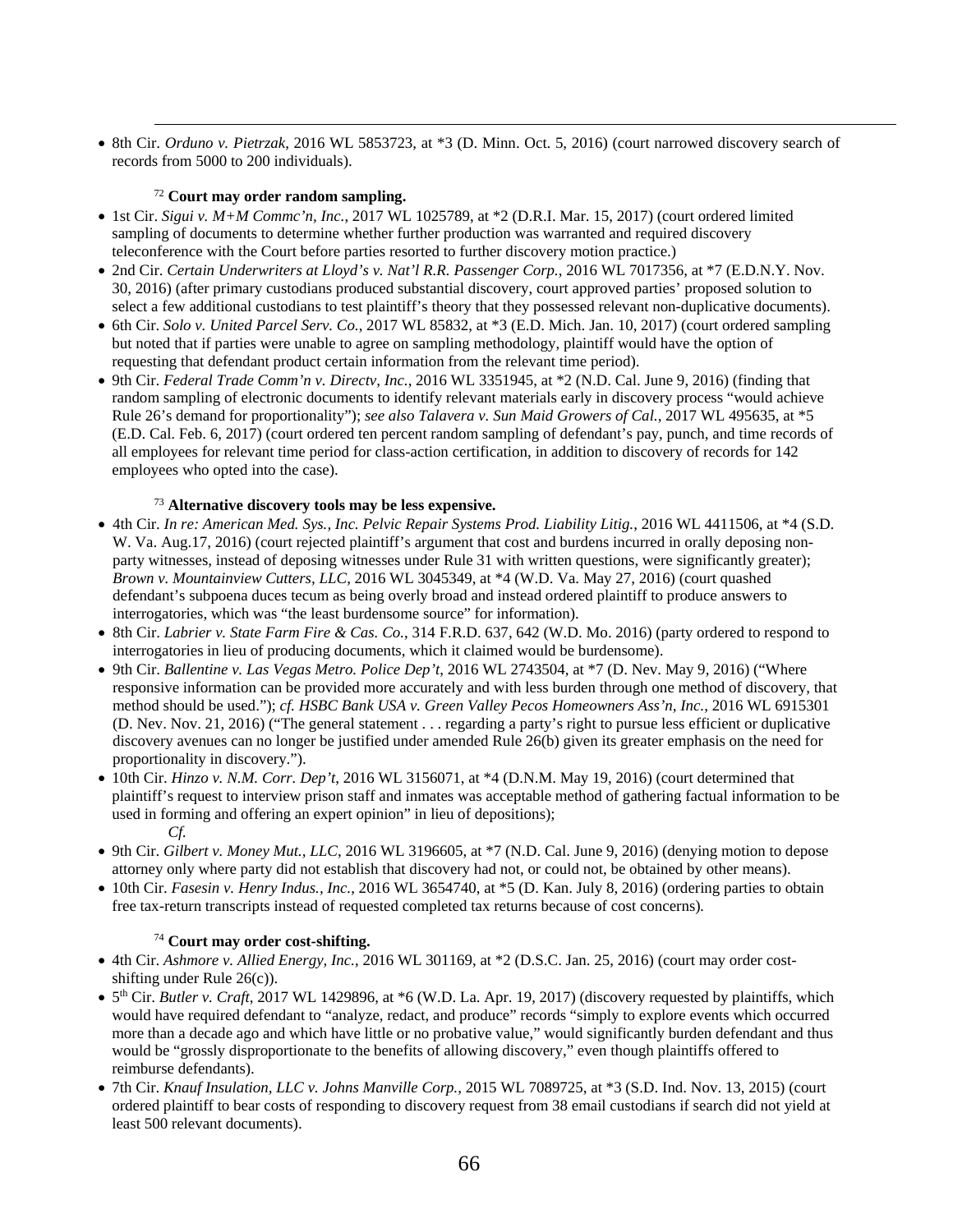- 9th Cir. *Arias v. Ruan Transp. Corp*, 2017 WL 1427018, at \*5–6 (E.D. Cal. Apr. 21, 2017) (court granted defendant's motion for second deposition and shifted cost to plaintiff, not including defendant's attorney's fees, because plaintiff had withheld relevant documents and needed to be deposed again).
- 10th Cir. *Navajo Nation Human Rights Comm'n v. San Juan Cty.*, 2016 WL 3079740, at \*4 (D. Utah May 31, 2016) (court ordered plaintiffs to bear cost of expedited document discovery because information was available from other less expensive sources, such as previously provided e-mail responses).
- D.C. Cir. *Oxbow Carbon & Minerals LLC v. Union Pacific R.R. Co.*, 2017 WL 4011136, at \*7 (D.D.C. Sept. 11, 2017) (court acknowledged amended Rule 26(c)(1)(B) permitting cost shifting but refused to order cost shifting because resisting party "failed to rebut the presumption . . . that it should bear the cost of complying with proposed discovery").
	- *Cf.*

<u>.</u>

- 2d Cir. *Woodward v. Afify*, 2017 WL 279555, at \*7–8 (W.D.N.Y. Jan. 23, 2017) (court denied discovery because burden and expense outweighed benefits when plaintiff-inmate requested discovery of publicly available information seemingly to shift cost of printing court documents to defendant and non-party lawyers).
- 6th Cir. *Brown v. Mohr*, 2017 WL 2832631, at \*4 (S.D. Ohio June 30, 2017) (court denied pro se plaintiff's request for his medical records because plaintiff previously had access to them, and the apparent purpose of plaintiff's request was to shift cost to defendant).
- 11th Cir. *Graham & Co. v. Liberty Mut. Fire Ins. Co.*, 2016 WL 1319697, at \*11 (N.D. Ala. Apr. 5, 2016) (court refused to order cost-shifting and "[deferred] to the parties to work out payment of complying with discovery costs").

# <sup>75</sup> **Presumption that responding party bears costs of complying with discovery requests.**

- 4th Cir. *Ashmore v. Allied Energy, Inc.*, 2016 WL 301169, at \*2 (D.S.C. Jan. 25, 2016) ("In determining whether to shift the costs of discovery to the requesting party, factors to consider include: (1) the specificity of the discovery requests; (2) the likelihood of discovering critical information; (3) the availability of such information from other sources; (4) the purposes for which the responding party maintains the requested data; (5) the relative benefit to the parties of obtaining the information; (6) the total cost associated with production; (7) the relative ability of each party to control costs and its incentive to do so; and (8) the resources available to each party.").
- 7th Cir. *Knauf Insulation, LLC v. Johns Manville Corp.*, 2015 WL 7089725, at \*3 (S.D. Ind. Nov. 13, 2015) ("[P]resumption is that the responding party pays for discovery requests.").
- 8th Cir. *Labrier v. State Farm Fire & Cas. Co.*, 314 F.R.D. 637, 642 (W.D. Mo. May 9, 2016) (because of its interest in keeping its computer system secret, defendant was ordered to bear "cost of doing any additional programming to pull out the information required by the [plaintiff's] interrogatories").

## <sup>76</sup> **Proportionality distinct from grounds for issuing Rule 26(c) protective order.**

- 2d Cir. *Uni-Sys., LLC v. U.S. Tennis Ass'n*, 2017 WL 4081904, at \*6 (E.D.N.Y. Sept. 13, 2017) (court granted discovery of source code, despite proportionality objection, because code was important and readily available, and objecting party failed to address why protective order would be insufficient).
- 6th Cir. *MicroTechnologies, LLC v. Autonomy, Inc*., 2016 WL 1273266, at \*2 (N.D. Cal. Mar. 14, 2016) (question of proportionality is distinct from grounds for issuing Rule 26(c) protective order, including oppression); *see also Kacmarik v. Mitchell*, 2017 WL 131582, at \*3 (N.D. Ohio Jan. 13, 2017) (discovery granted because parts of requested discovery might lead to discovery of relevant information and privacy concerns could adequately be addressed in a protective order). *Cf.*
- 4th Cir. *Prusin v. Canton's Pearls, LLC*, 2016 WL 7408840, at \*2 (D. Md. Dec. 22, 2016) ("[I]f the discovery sought has no bearing on an issue of material fact—i.e., if it is not relevant—a protective order is proper.") (citation omitted) (internal quotation omitted); *Jos. A. Bank Clothiers, Inc. v. J.A.B.-Columbia, Inc.*, 2017 WL 75746, at \*1, 3 (D. Md. Jan. 6, 2017) (granting in part plaintiff's motion for a protective order because requested discovery would be unduly burdensome under Rule 26(b)).
- 5th Cir. *In re: Wright*, 2017 WL 685562, at \*9 (S.D. Tex. Feb. 21, 2017) (granting in part defendants' motion for protective order under Rule 26(c), in part "pursuant to the proportionality requirements of Fed. R. Civ. P. 26(b)(1)").
- 9th Cir. *Birch v. Lombardo*, 2017 WL 6063068, at \*6 (D. Nev. Dec. 6, 2017) ("Even if . . . discovery is relevant and proportional to the needs of the case, the court may, for 'good cause,' enter a protective order.").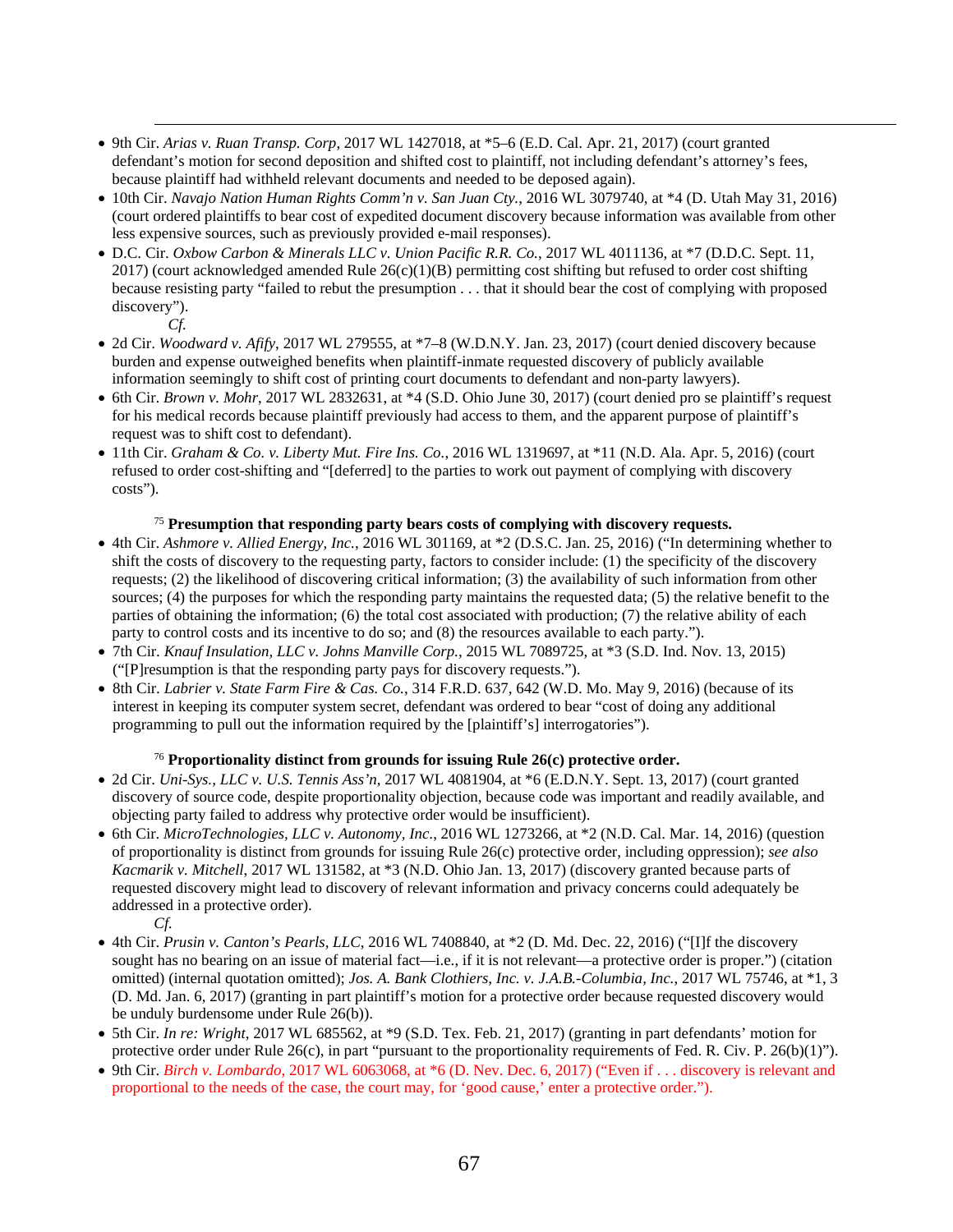# <sup>77</sup> **Party must state if documents being withheld.**

<u>.</u>

- 5th Cir. *Fidelis Grp. Holdings, LLC v. Chalmers Auto., LLC*, 2016 WL 6157601, at \*6 (E.D. La. Oct. 24, 2016) ("[M]erely responding 'Defendants will provide such documents that exist'" does not identify which documents are responsive); *Keycorp v. Holland*, 2016 WL 6277813, at \*11 (N.D. Tex. Oct. 26, 2016) ("[R]esponding to a document request or interrogatory 'subject to' and 'without waiving' objections is not consistent with the Federal Rules or warranted by existing law.").
- 7th Cir. *Crabtree v. Angie's List, Inc.*, 2017 WL 413242, at \*4 (S.D. Ind. Jan. 31, 2017) (parties "have no obligation to affirmatively state that they are not withholding documents").
- 8th Cir. *Sprint Commc'ns. Co. L.P. v. Crow Creek Sioux Tribal Court*316 F.R.D. 254, 263 (D.S.D. Feb. 26, 2016) (objecting party must "state with specificity the grounds for objecting, including the reasons" and "whether any responsive materials are being withheld").
- 9th Cir. *Brown v. Dobler*, 2015 WL 9581414, at \*4 (D. Idaho Dec. 29, 2015) (party must state if there are documents withheld because of objections to discovery requests).
- 10th Cir. *Echon v. Sackett*, 2016 WL 943485, at \*4 (D. Colo. Jan. 27, 2016) (party must state if there are documents withheld because of objections to discovery requests); *see also Hibu Inc. v. Peck*, 2016 WL 4702422, at \*4 (D. Kan. Sept. 8, 2016) (court found "conditional objections [invalid, which] occur when 'a party asserts objections, but then provides a response 'subject to' or 'without waiving' the stated objections").

# <sup>78</sup> **Technology assisted review.**

- 2d Cir. *Hyles v. N.Y.C.*, 2016 WL 4077114, at \*3 (S.D.N.Y. Aug. 1, 2016) (although court believed that TAR was "the best and most efficient search tool" and that "there may come a time when TAR is so widely used that it might be unreasonable for a party to decline to use TAR," it declined to compel defendant to use it instead of key-word searching).
- 11th Cir. *Digital Assurance Certification, LLC v. Pendolino*, 2017 WL 4342316, at \*9 (M.D. Fla. Sept. 29, 2017) ("In discussing proportionality and the discovery of ESI, the Middle District's Discovery Handbook cites" the Sedona Conference's proportionality principles, including that "technologies to reduce cost and burden should be considered in the proportionality analysis.").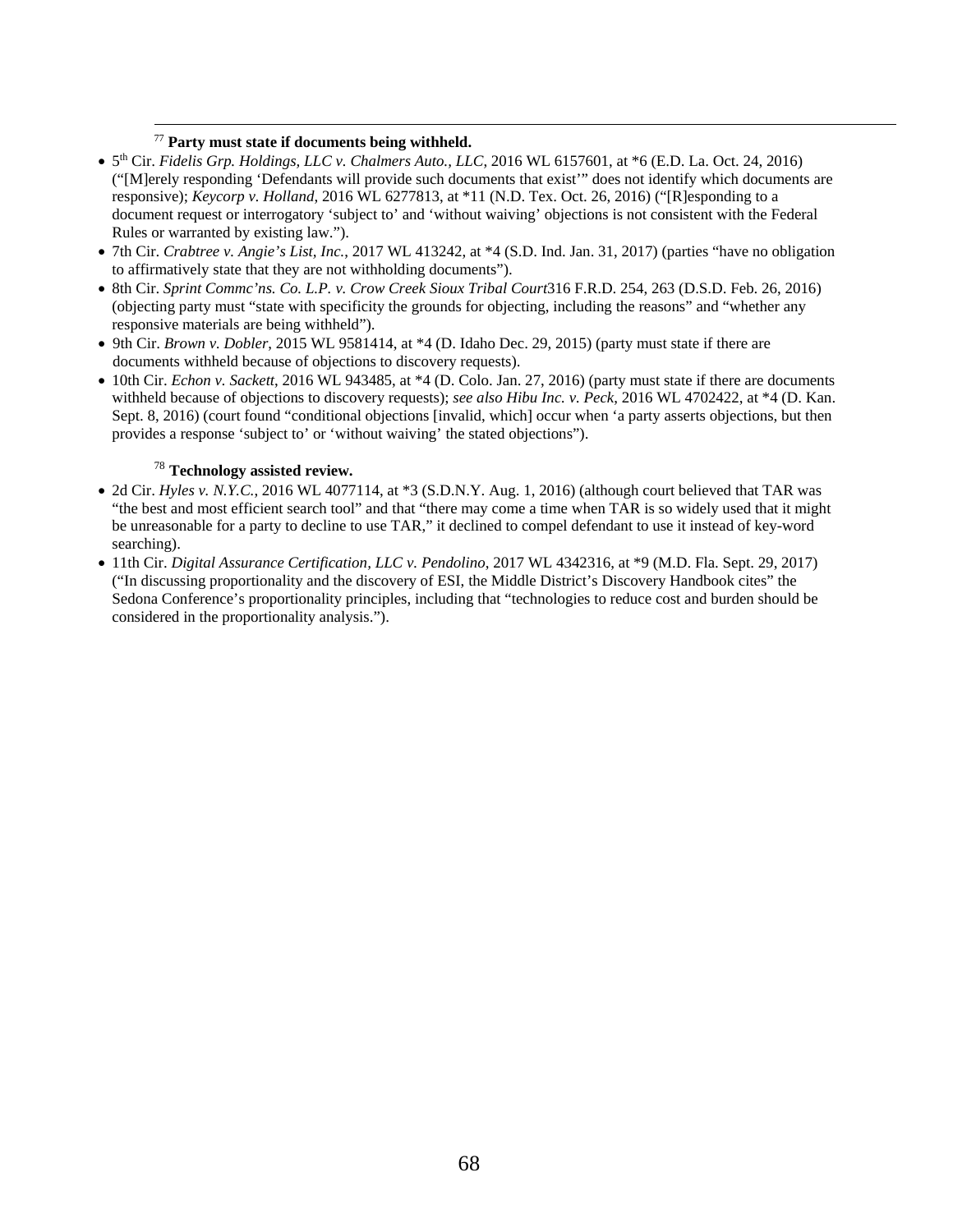## **TABLE OF CASES**

1st Circuit

<u>.</u>

*Cont'l W. Ins. Co. v. Opechee Constr. Corp.*, 2016 WL 865232 (D.N.H. Mar. 2, 2016) (DiClerico, Jr., D.J.)

*Doe v. Trs. of Boston Coll.*, 2015 WL 9048225 (D. Mass. Dec. 16, 2015) (Bowler, M.J.)

*Ferring Pharms. Inc. v. Braintree Labs., Inc.*, 168 F. Supp. 355 (D. Mass. 2016) (Gorton, D.J.)

*Green v. Cosby*, 2015 WL 9594287 (C.D. Mass. Dec. 31, 2015) (Hennessey, M.J.)

*Johansen v. Liberty Mut. Grp., Inc.*, 2017 WL 6045419 (D. Mass. Dec. 6, 2017) (Borroughs, M.J.)

*Primarque Prod. v. Williams West & Witt's Prod. Co.*, 2016 WL 6090715 (D. Mass. Oct. 18, 2016) (Hennessy, M.J.)

*Sigui v. M+M Commc'n, Inc.*, 2017 WL 1025789 (D.R.I. Mar. 15, 2017) (Almond, M.J.)

*U.S. ex rel. Drennen v. Fresenius Med. Care Holdings, Inc.*, 2017 WL 1217118 (D. Mass. Mar. 31, 2017) (O'Toole, Jr., D.J.)

*Wal-Mart P.R., Inc. v. Zaragoza-Gomez*, 152 F. Supp. 3d 67 (D.P.R. 2016) (Fuste, D.J.)

2d Circuit

*A.M. v. Am. Sch. for the Deaf*, 2016 WL 1117363 (D. Conn. Mar. 22, 2016) (Margolis, M.J.) *Abbott v. Wyo. Cty. Sheriff's Office*, 2017 WL 2115381 (W.D.N.Y. May 16, 2017) (Scott, M.J.) *Alaska Elec. Pension Fund v. Bank of Am. Corp.*, 2016 WL 6779901 (S.D.N.Y. Nov. 16, 2016) (Furman, D.J.) *Am. Fed'n of Musicians v. Sony Music Entm't, Inc.*, 2016 WL 2609307 (S.D.N.Y. Apr. 29, 2016) (Moses, M.J.) *Armstrong Pump, Inc. v. Hartman*, 2016 WL 7208753 (W.D.N.Y. Dec. 13, 2016) (Scott, M.J.) *Bagley v. Yale Univ.*, 2015 WL 8750901 (D. Conn. Dec. 14, 2015) (Haight, D.J.) *Benavidez et al. v. Greenwich Hotel Ltd. P'ship*, 2017 WL 1051184 (D. Conn. Mar. 20, 2017) (Bolden, D.J.) *Black v. Buffalo Meat Serv.*, 2016 WL 6962444 (W.D.N.Y. Nov. 29, 2016) (Scott, M.J.) *Black v. Buffalo Meat Serv., Inc.*, 2016 WL 4363506 (W.D.N.Y. Aug. 16, 2016) (Scott, M.J.) *Black v. Buffalo Meat Serv.*, 2017 WL 2720080 (W.D.N.Y. June 23, 2017) (Scott, M.J.) *Blackrock Allocation Target Shares v. Wells Fargo Bank, Nat'l Ass'n*, 2017 WL 953550 (S.D.N.Y. Mar. 10, 2017) (Netburn, M.J.) *Blackrock Allocation Target Shares v. Wells Fargo Bank, Nat'l Ass'n*, 2017 WL 3610511 (S.D.N.Y. Aug. 18, 2017) (Polk Failla, D.J.) *Blodgett v. Siemens Indus., Inc.*, 2016 WL 4203490 (E.D.N.Y. Aug. 9, 2016) (Tomlinson, M.J.) *Carl v. Edwards*, 2017 WL 4271443 (E.D.N.Y. Sept. 25, 2017) (Tomlinson, M.J.) *Certain Underwriters at Lloyd's v. Nat'l R.R. Passenger Corp.*, 2016 WL 7017356 (E.D.N.Y. Nov. 30, 2016) (Mann,  $M.J.$ ) *Creighton v. City of N.Y*., 2016 WL 1178648 (S.D.N.Y. Mar. 17, 2016) (Freeman, M.J.) *Edebali v. Bankers Standard Ins. Co.*, 2016 WL 4621077 (E.D. N.Y. Sept. 6, 2016) (Tomlinson, M.J.) *Fischer v. Forrest*, 2017 WL 773694 (S.D.N.Y. Feb. 27, 2017) (Peck, M.J.) \_\_\_ F.Supp.3d \_\_\_ 2017 *Gonzalez v. Allied Concrete Indus., Inc*., 2016 WL 4444789 (E.D.N.Y. Aug. 23, 2016) (Tomlinson, M.J.) *Greater N.Y. Taxi Ass'n v. City of N.Y.*, 2017 WL 4012051 (S.D.N.Y. Sept. 11, 2017) (Francis, IV, M.J.) *Grief v. Nassau Cty*, 2017 WL 3588936 (E.D.N.Y. Aug. 18, 2017) (Shields, M.J.) *Henry v. Morgan's Hotel Grp., Inc.*, 2016 WL 303114 (S.D.N.Y. Jan. 25, 2016) (Cott, M.J.) *Homeward Residential, Inc. v. Sand Canyon Corp.*, 2017 WL 4676806 (S.D.N.Y. Oct. 17, 2017) (Cott, M.J.) *Hyatt v. Rock*, 2016 WL 6820378 (N.D.N.Y. Nov. 18, 2016) (Stewart, M.J.) *Hyles v. N.Y.C.*, 2016 WL 4077114 (S.D.N.Y. Aug. 1, 2016) (Peck, M.J.) *In re: Catalyst Managerial Serv.*, 2017 WL 716846 (2nd Cir. Feb. 23, 2017) (Parker, C.J.) *In re: Symbol Tech. Inc. Sec. Litig.*, 2017 WL 1233842 (E.D.N.Y. Mar. 31, 2017) (Tomlinson, M.J.) *In re: XPO Logistics, Inc.*, 2017 WL 2226593 (S.D.N.Y. May 22, 2017) (Netburn, M.J.) *Knight v. Local 25 IBEW*, \_\_ WL \_\_ (E.D.N.Y. Mar. 31, 2016) (Tomlinson, M.J.) *Laydon v. Mizuho Bank, Ltd*., 2016 WL 1718387 (S.D.N.Y. Apr. 29, 2016) (Pitman, M.J.) *Leibovitz v. The City of New York*, 2017 WL 462515 (S.D.N.Y. Feb. 3, 2017) (Pitman, M.J.) *Levin v. Johnson & Johnson*, 2017 WL 5592684 (E.D.N.Y. Nov. 20, 2017) (Shields, M.J.) *Lightsquared, Inc. v. Deere & Co*., 2015 WL 8675377 (S.D.N.Y. Dec. 10, 2015) (Francis, IV, M.J.) *Lozada v. Cty. of Nassau*, 2017 WL 6514675 (E.D.N.Y. Dec. 20, 2017) (Shields, M.J.) *Marom v. City of N.Y.*, 2016 WL 7048053 (S.D.N.Y. Nov. 30, 2016) (Netburn, M.J.) *Neogenix Oncology, Inc. v. Gordon*, 2017 WL 1207558 (E.D.N.Y. Mar. 31, 2017) (Tomlinson, M.J.) *Patient A v. Vt. Agency of Human Servs.*, 2016 WL 880036 (D. Vt. Mar. 1, 2016) (Crawford, D.J.) *Pothen v. Stony Brook Univ.*, 2017 WL 1025865 (E.D.N.Y. Mar. 15, 2017) (Shields, M.J.)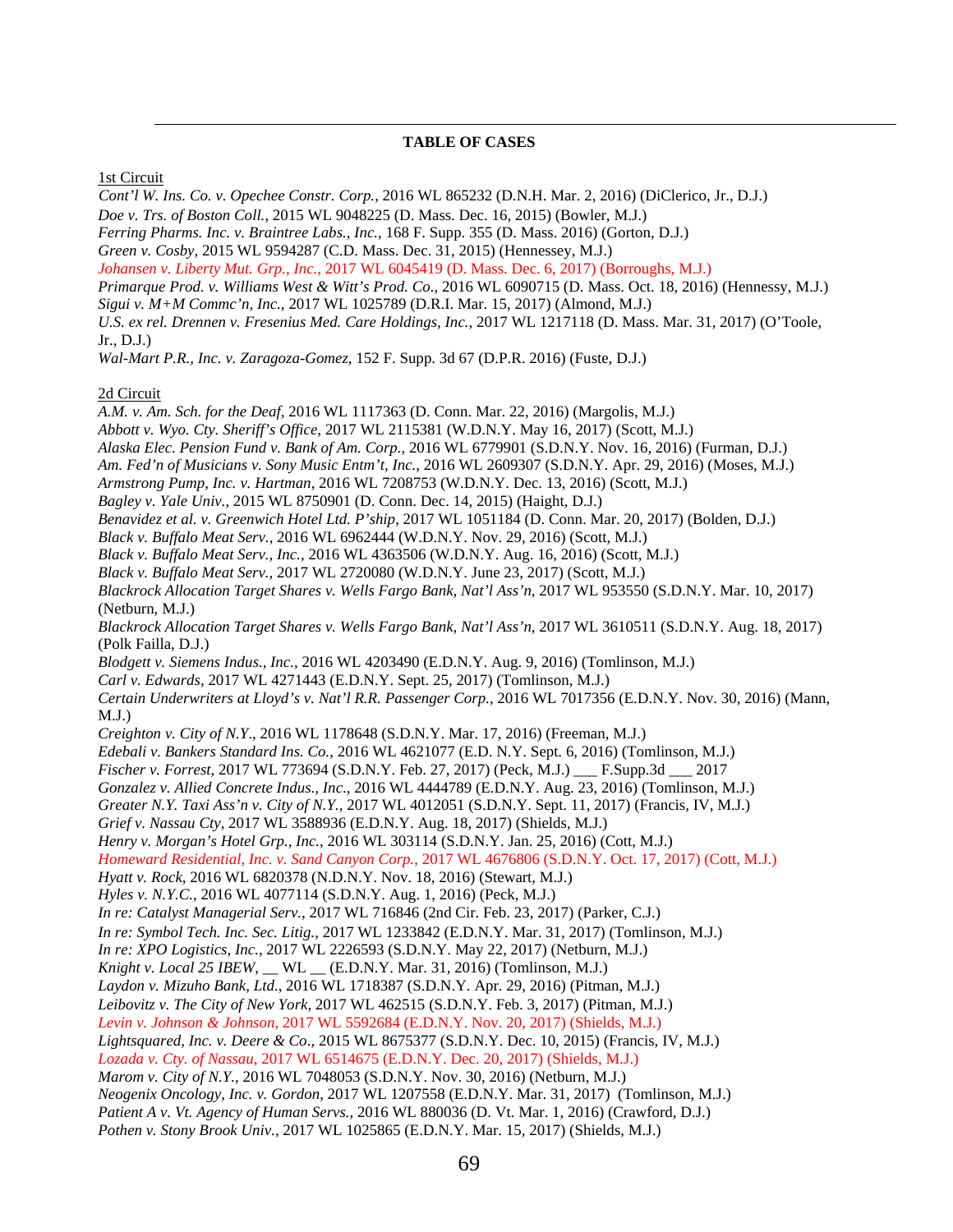<u>.</u> *Ramos v. Town of E. Hartford*, 2016 WL 7340282 (D. Conn. Dec. 19, 2016) (Bryant, D.J.) *Robertson v. People Magazine*, 2015 WL 9077111 (S.D.N.Y. Dec. 16, 2015) (Crotty, D.J.) *Royal Park Inv. v. HSBC Bank USA Nat'l Ass'n*, 2017 WL 945099 (S.D.N.Y. Mar. 10, 2017) (Netburn, M.J.) *Shipstad v. One Way Or Another Prods., LLC*, 2017 WL 2462657 (S.D.N.Y. June 6, 2017) (Francis, IV, M.J.) *Sibley v. Choice Hotels Int'l*, 2015 WL 9413101 (E.D.N.Y. Dec. 22, 2015) (Shields, M.J.) *Sky Med. Supply Inc. v. SCS Support Claim Servs., Inc*., 2016 WL 4703656 (E.D.N.Y Sept. 7, 2016) (Tomlinson, M.J.) *Sky Med. Supply Inc. v. SCS Support Claim Servs.*, 2017 WL 1133349 (E.D.N.Y. Mar. 24, 2017) (Tomlinson, M.J.) *State Farm Mut. Auto. Ins. v. Fayda*, 2015 WL 7871037 (S.D.N.Y. Dec. 3, 2015) (Francis, IV, M.J.) *Torcasio v. New Canaan Bd. of Educ*., 2016 WL 299009 (D. Conn. Jan. 25, 2016) (Merriam, M.J.) *Uni-Sys., LLC v. U.S. Tennis Ass'n*, 2017 WL 4081904 (E.D.N.Y. Sept. 13, 2017) (Pollak, M.J.) *Vaigasi v. Solow Mgmt. Corp*., 2016 WL 616386 (S.D.N.Y. Feb. 16, 2016) (Pitman, M.J.) *Williams v. Fire Sprinkler Assoc. Inc.*, 2017 WL 1156012 (E.D.N.Y. Mar. 27, 2017) (Tomlinson, M.J.) *Winfield v. City of N.Y.*, 2018 WL 840085 (S.D.N.Y. Feb. 12, 2018) (Parker, M.J.) *Woodward v. Afify*, 2017 WL 279555 (W.D.N.Y. Jan. 23, 2017) (Roemer, M.J.)

## 3d Circuit

*Bell v. Reading Hosp*., 2016 WL 162991 (E.D. Pa. Jan. 14, 2016) (Perkin, M.J.)o *Capetillo v. Primecare Med., Inc.*, 2016 WL 3551625 (E.D. Pa. June 28, 2016) (Hey, M.J.) *CDK Glob., LLC v. Tulley Auto. Grp., Inc.*, 2016 WL 1718100 (D.N.J. Apr. 29, 2016) (McNulty, D.J.) *Cole's Wexford Hotel, Inc. v. Highmark Inc*., 2016 WL 5025751 (W.D. Pa. Sept. 20, 2016) (Conti, D.J.) *Dixon v. Williams*, 2016 WL 631356 (M.D. Pa. Feb 17, 2016) (Mehalchick, M.J.) *Edebali v. Bankers Standard Ins. Co.*, 2017 WL 3037408 (E.D.N.Y. July 17, 2017) (Tomlinson, M.J.) *Emp. Ins. Co. of Wasau v. Daybreak Express, Inc.*, 2017 WL 2443064 (D.N.J. June 5, 2017) (Mannion, D.J.) *Fassett v. Sears Holdings Corp.*, 2017 WL 386646 (M.D. Pa. Jan. 27, 2017) (Brann, D.J.) *First Niagara Risk Mgmt. v. Folino*, 2016 WL 4247654 (E.D. Pa. Aug. 11, 2016) (Dalzell, D.J.) *Guerrido-Lopez v. City of Allentown*, 2016 WL 1182158 (E.D. Pa. Mar. 28, 2016) (Heffley, M.J.) *Haines v. Cherian*, 2016 WL 831946 (M.D. Pa. Feb. 29, 2016) (Saporito, Jr., M.J.) *Harrington v. Bergen Cty.*, 2017 WL 4387373 (D.N.J. Oct. 3, 2017) (Chesler, D.J.) *Hooper v. Safety-Kleen Sys., Inc.*, 2017 WL 2720288 (W.D. Pa. June 23, 2017) (Fischer, D.J.) *In re: Domestic Drywall Antitrust Litig*., 2016 WL 4414640 (E.D. Pa. Aug. 18, 2016) (Baylson, D.J.) *In re: Riddell Concussion Reduction Litig.*, 2016 WL 4119807 (D.N.J. July 7, 2016) (Schneider, M.J.) *In re: Suboxone (Buprenorphine Hydrochloride & Naloxone) Antitrust Litig.*, 2016 WL 3519618 (E.D. Pa. June 27, 2016) (Goldberg, D.J.) *Liberty Int'l Underwriters Can. v. Scottsdale Ins. Co.*, 2017 WL 721105 (D.N.J. Feb. 23, 2017) (Schneider, M.J.) *Nanticoke Lenni-Lenape Tribal Nation v. Porrino*, 2017 WL 4155368 (D.N.J. Sept. 19, 2017) (Schneider, M.J.) *Solid Waster Servs., Inc. v. United States*, 2016 WL 687182 (E.D. Pa. Feb. 19, 2016) (Jones, II, D.J.) *Spear v. Alliance Holdings, Inc. Emp. Stock Ownership Plan*, 2017 WL 5454459 (E.D. Pa. Nov. 14, 2017) (Lloret, M.J.) *Trask v. Olin Corp*., 2016 WL 1255302 (W.D. Pa. Mar. 31, 2016) (Fischer, D.J.) *U.S. ex rel. Customs Fraud Investigations, LLC. v. Victaulic Co*., 2016 WL 5799660 (3d Cir. 2016) (Fuentes, C.J.) *Vay v. Huston*, 2016 WL 1408116 (W.D. Pa. Apr. 11, 2016) (Fischer, D.J.) *Wahab v. State of N.J. Dep't of Envtl. Prot.*, 2017 WL 4912617 (D.N.J. Oct. 30, 2017) (Bongiovanni, M.J.) *Wertz v. GEA Heat Exchangers Inc*., 2015 WL 8959408 (M.D. Pa. Dec. 16, 2015) (Mehalchick, M.J.) *Williams v. BASF Catalysts, LLC*, 2017 WL 3317295 (D.N.J. Aug. 3, 2017) (Linares, C.D.J.)

## 4th Circuit

*Accolla v. Speedway, LLC*, 2017 WL 5523040 (D.S.C. Nov. 17, 2017) (Childs, D.J.) *Arrow Enter. Computing Sols., Inc. v. BlueAlly*, *LLC*, 2016 WL 4287929 (E.D.N.C. Aug. 15, 2016) (Numbers, II,  $M.J.$ ) *Ashmore v. Allied Energy, Inc.*, 2016 WL 301169 (D.S.C. Jan. 25, 2016) (Childs, D.J.) *Ashmore v. Williams*, 2017 WL 2437082 (D.S.C. June 6, 2017) (Childs, D.J.) *Barber v. Heslep*, 2017 WL 3097495 (S.D. W.Va. July 20, 2017) (Eifert, M.J.) *Beasley v. Novant Health, Inc*., 2016 WL 4435230 (M.D.N.C. Aug. 19, 2016) (Auld, M.J.) *Brown v. Mountainview Cutters, LLC*, 2016 WL 3045349 (W.D. Va. May 27, 2016) (Conrad, D.J.) *Chen v. Md. Dept. of Health and Mental Hygeine*, 2017 WL 1533988 (D. Md. Apr. 27, 2017) (Gallagher, M.J.) *Columbia Gas Transmission, LLC v. Balt. Cty., Md.*, 2016 WL 7167979 (D. Md. Dec. 8, 2016) (Gallagher, M.J.)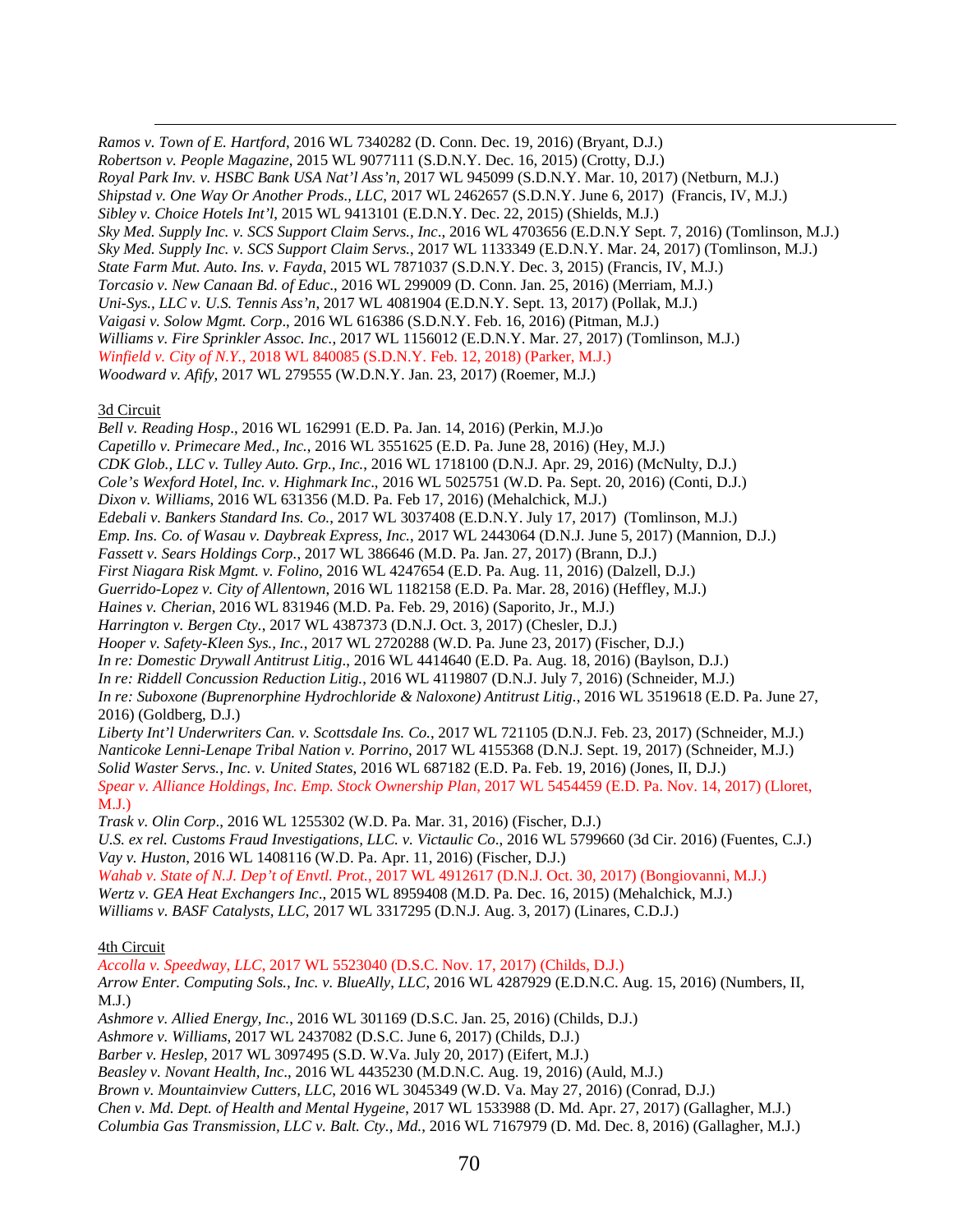*Conn. Gen. Life Ins. Co. v. Advanced Surgery Ctr. of Bethesda, LLC*, 2016 WL 7115952 (D. Md. Dec. 7, 2016) (Chasanow, D.J.)

*Dwoskin v. Bank of Am., N.A.*, 2016 WL 3955932 (D. Md. July 22, 2016) (Blake, D.J.)

*Eramo v. Rolling Stone, LLC*, 314 F.R.D. 205 (W.D. Va. Jan. 25, 2016) (Conrad, D.J.)

*Fid. & Guar. Life Ins. Co. v. United Advisory Grp., Inc*., 2016 WL 632025 (D. Md. Feb. 17, 2016) (Gallagher, M.J.)

- *Fish v. Air & Liquid Sys. Corp.*, 2017 WL 697663 (D. Md. Feb. 21, 2017) (Copperthite, M.J.)
- *Holcombe v. Helena Chem. Co.*, 2016 WL 2897942 (D. S.C. May 18, 2016) (Duffy, D.J.)

*In re: American Med. Sys., Inc. Pelvic Repair Systems Prod. Liability Litig.*, 2016 WL 4411506 (S.D. W.Va. Aug.17, 2016) (Eifert M.J.)

*In re: American Med. Sys., Inc.*, 2016 WL 3077904 (S.D. W.Va. May 31, 2016) (Eifert M.J.)

*In re: NC Swine Farm Nuisance Litig.*, 2016 WL 3661266 (E.D.N.C. July 1, 2016) (Jones, Jr., M.J.)

*In re: Va. Dep't of Corrections v. Jordan*, 2017 WL 5075252 (E.D. Va. Nov. 3, 2017) (Lauck, D.J.)

*Johnson v. Ford Motor Co*., 2016 WL 4577419 (S.D. W. Va. Sept. 1, 2016) (Eifert, M.J.)

*Jos. A. Bank Clothiers, Inc. v. J.A.B.-Columbia, Inc.*, 2017 WL 75746 (D. Md. Jan. 6, 2017) (Gallagher, M.J.)

*King v. Chipotle Serv., LLC*, 2017 WL 3193655 (S.D. W.Va. July 27, 2017) (Eifert, M.J.)

*Moses H. Cone Mem'l Hosp. Operating Corp. v. Conifer Physician Servs*.*, Inc.*, 2016 WL 430494 (M.D.N.C. Feb. 3, 2016) (Webster, M.J.)

*Mt. Hawley Ins. Co. v. Adell Plastics, Inc.*, 2017 WL 3621184 (D. Md. Aug. 22, 2017) (Coulson, M.J.)

*Prusin v. Canton's Pearls, LLC*, 2016 WL 7408840 (D. Md. Dec. 22, 2016) (Gallagher, M.J.)

*Prusin v. Canton's Pearls, LLC*, 2017 WL 1166326 (D. Md. Mar. 28, 2017) (Gallagher, M.J.)

*Raab v. Smith & Nephew, Inc.*, 2016 WL 2587188 (S.D. W. Va. May 4, 2016) (Eifert, M.J.)

*Santiago v. S. Health Partners*, 2016 WL 4435229 (M.D.N.C. Aug. 19, 2016) (Auld, M.J.)

*Scott Hutchison Enters., Inc. v. Cranberry Pipeline Corp*., 2016 WL 5219633 (S.D. W. Va. Sept. 20, 2016) (Eifert,  $M.J.$ )

*TBC, Inc. v. DEI Sales, Inc.*, 2017 WL 4151261 (D. Md. Sept. 19, 2017) (Blake, D.J.)

*Townsend v. Nestle Healthcare Nutrition, Corp.*, 2016 WL 1629363 (S.D. W. Va. Apr. 22, 2016) (Eifert, M.J.)

*White v. Sam's E., Inc*., 2016 WL 205494 (S.D. W. Va. Jan. 15, 2016) (Aboulhosn, M.J.)

## 5th Circuit

<u>.</u>

*Allen-Pieroni v. Sw. Corr., LLC*, 2016 WL 1750325 (N.D. Tex. May 2, 2016) (Horan, M.J.) *Allen-Pieroni v. Sw. Correctional*, 2016 WL 4439997 (N.D. Tex. Aug. 23, 2016) (Horan, M.J.) *Alston v. Prarie Farms Dairy*; 2017 WL 4274858 (N.D. Miss. Sept. 26, 2017) (Virden, M.J.) *Areizaga v. ADW Corp*., 314 F.R.D. 428 (N.D. Tex. Apr. 4, 2016) (Horan, M.J.) *Biggio v. H20 Hair, Inc.*, 2016 WL 7116025 (E.D. La. Dec. 7, 2016) (Wilkinson, Jr., M.J.) *Braud v. Geo Heat Exchangers, L.L.C.*, 2016 WL 1274558 (M.D. La. Mar. 31, 2016) (Bourgeois, Jr., M.J.) *Brand Serv., LLC v. Irex Corp.*, 2017 WL 67517 (E.D. La. Jan. 6, 2017) (Roby, M.J.) *Butler v. Craft*, 2017 WL 1429896 (W.D. La. Apr. 19, 2017) (Perez-Montes, M.J.) *Cain v. City of New Orleans*, 2016 WL 7156071 (E.D. La. Dec. 8, 2016) (Wilkinson, Jr., M.J.) *Carr v. State Farm Mut. Auto. Ins*., 312 F.R.D. 459 (N.D. Tex. 2015) (Horan, M.J.) *Carter v. H2R Rest. Holdings, LLC*, 2017 WL 2439439 (N.D. Tex. June 6, 2017) (Horan, M.J.) *Celanese Corp. v. Clariant Corp.*, 2016 WL 1074573 (N.D. Tex. Mar. 18, 2016) (Horan, M.J.) *CGC Royalty Inv. I, LLC v. Bluewater Moorings, LLC*, 2017 WL 106795 (N.D. Tex. 2017) (Horan, M.J.) *Collett v. Geico Cas. Co.*, 2017 WL 3336614 (E.D. La. Aug. 3, 2017) (Meerveld, M.J.) *Cottonham v. Allen*, 2016 WL 4035331 (M.D. La. July 25, 2016) (Bourgeois, Jr., M.J.) *Curtis v. Metro. Life Ins. Co.*, 2016 WL 687164 (N.D. Tex. Feb. 19, 2016) (Horan, M.J.) *Dotson v. Edmonson*, 2017 WL 4310676 (E.D. La. Sept. 28, 2017) (Meerveld, M.J.) *Dumas v. O'Reilly Auto. Stores, Inc.*, 2017 WL 2573956 (M.D. La. June 13, 2017) (Wilder-Doomes, M.J.) *Duvall v. BOPCO, L.P.*, 2016 WL 1268343 (E.D. La. April 1, 2016) (Wilkinson, Jr., M.J.) *Fidelis Grp. Holdings, LLC v. Chalmers Auto., LLC*, 2016 WL 6157601 (E.D. La. Oct. 24, 2016) (Roby, M.J.) *First Am. Bankcard, Inc. v. Smart Bus. Tech., Inc.*, 2017 WL 2267149 (E.D. La. May 24, 2017) (Wilkinson, Jr., M.J.) *Garcia v. Prof'l Contract Serv., Inc.*, 2017 WL 187577 (W.D. Tex. Jan. 17, 2017) (Austin, M.J.) *Gondola v. USMD PPM, LLC*, 2016 WL 3031852 (N.D. Tex. May 27, 2016 (Horan, M.J.) *Hahn v. Hunt*, 2016 WL 1587405 (E.D. La. Apr. 20, 2016) (Wilkinson, Jr., M.J.) *Harper v. City of Dallas*, 2017 WL 3674830 (N.D. Tex. Aug. 25, 2017) (Horan, M.J.) *Harrison v. Wells Fargo Bank, N.A.*, 2016 WL 1392332 (N.D. Tex. Apr. 8, 2016) (Horan, M.J.) *Hernandez v. Baylor Univ.*, 2017 WL 1628992 (W.D. Tex. May 1, 2017) (Pitman, M.J.)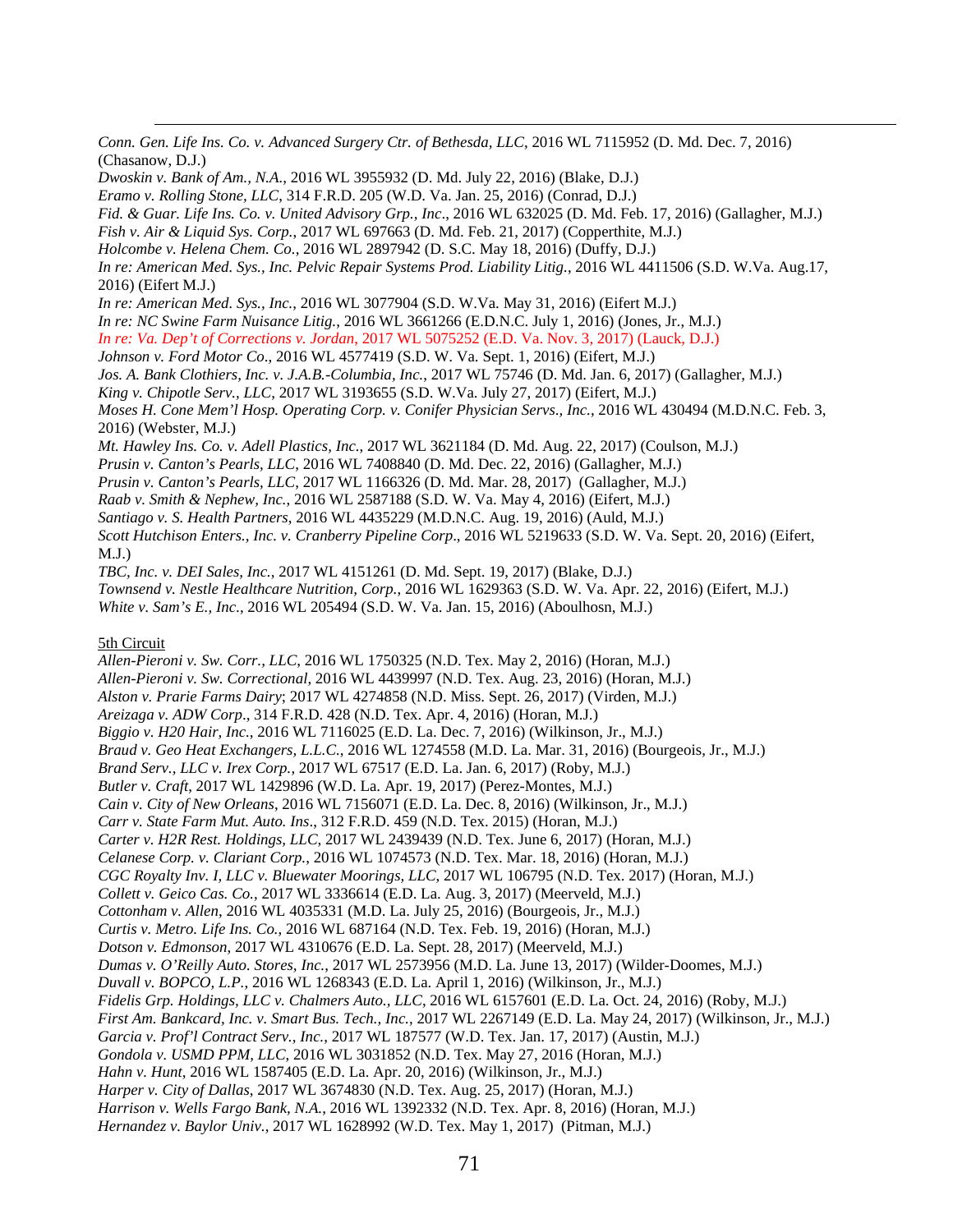<u>.</u> *Hightower v. Grp. 1 Auto., Inc.*, 2016 WL 3430569 (E.D. La. June 22, 2016) (Wilkinson, Jr., M.J.)

*Holmes v. N. Tex. Health Care Laundry Coop. Ass'n*, 2016 WL 1366269 (N.D. Tex. Apr. 6, 2016) (Horan, M.J.) *Homelife in the Gardens, LLC v. Landry*, 2018 WL 733213 (E.D. La. Feb. 6, 2018) (Roby, M.J.)

*Howard v. Seadrill Americas, Inc.*, 2016 WL 7012275 (E.D. La. Dec. 1, 2016) (Roby, M.J.)

*Hume v. Consol. Grain & Barge, Inc.*, 2016 WL 7385699 (E.D. La. Dec. 21, 2016) (Wilkinson, Jr., M.J.)

- *In re: Application of RSM Prod. Corp.*, 2016 WL 3477244 (S.D. Tex. June 27, 2016) (Miller, D.J.)
- *In re: Wright*, 2017 WL 685562 (S.D. Tex. Feb. 21, 2017) (Rodriguez, D.J.)
- *In re: Trevino*, 2017 WL 123756 (S.D. Tex. Jan. 12, 2017) (Rodriguez, D.J.)
- *In re: Xarelto (Rivaroxaban) Prods.*, 313 F.R.D. 32 (E.D. La. 2016) (Fallon, D.J.)
- *InforMD, LLC v. DocRX, Inc.*, 2016 WL 2343854 (M.D. La. May 3, 2016) (Wilder-Doomes, M.J.)
- *ING Bank N.V. v. M/V Portland, IMO No. 9497854*, 2016 WL 3365426 (M.D. La. June 16, 2016) (DeGravelles, D.J.)
- *Keycorp v. Holland*, 2016 WL 6277813 (N.D. Tex. Oct. 26, 2016) (Horan, M.J.)
- *Kirk v. Invesco, Ltd*., 2016 WL 4394336 (S.D. Tex. Aug. 18, 2016) (Miller, D.J.)

*Krantz v. State Farm Fire & Cas. Co*., 2016 WL 320148 (M.D. La. Jan. 25, 2016) (Bourgeois, Jr., M.J.)

*La. Crawfish Producers Ass'n- W. v. Mallard Basin, Inc*., 2015 WL 8074260 (W.D. La. Dec. 4, 2015) (Hanna, M.J.)

*Lafleur v. Leglue*, 2017 WL 2960541 (M.D. La. July 11, 2017) (Bourgeois, Jr., M.J.)

*Leal v. Wal-Mart Stores*, 2017 WL 68528 (E.D. La. Jan. 6, 2017) (Roby, M.J.)

*Lopez v. Warren Transp., Inc.*, 2017 WL 551680 (N.D. Tex. Feb. 10, 2017) (Horan, M.J.)

- *McKinney/Pearl Rest. Partners, L.P*. *v. Metro. Life Ins. Co.*, 2016 WL 98603 (N.D. Tex. Jan. 8, 2016) (Horan, M.J.)
- *McKinney/Pearl Rest. Partners, L.P. v. Metro. Life Ins. Co.*, 2016 WL 3033544 (N.D. Tex. May 26, 2016) (Horan,  $M.J.$ )

*McKinney/Pearl Rest. Partners, L.P. v. Metro. Life Ins. Co.*, 2016 WL 2609994 (N.D. Tex. May 6, 2016) (Horan, M.J.)

*Mendoza v. Old Republic Ins. Co.*, 2017 WL 636069 (E.D. La. Feb. 16, 2017) (Roby, M.J.)

*Mir v. L-3 Commuc'ns Integrated Sys., L.P.*, 2016 WL 3959009 (N.D. Tex. July 22, 2016) (Horan, M.J.)

*Mr. Mudbug, Inc. v. Bloomin' Brands, Inc.*, 2017 WL 111268 (E.D. La. Jan. 11, 2017) (Roby, M.J.)

- *Mr. Mudbug, Inc. v. Bloomin' Brands, Inc.*, 2017 WL 448575 (E.D. La. Feb. 1, 2017) (Roby, M.J.)
- *Murillo Modular Grp, Ltd. v. Sullivan*, 2016 WL 6139096 (N.D. Tex. Oct. 20, 2016) (Horan, M.J.)
- *Nerium Skincare, Inc. v. Olson*, 2017 WL 277634 (N.D. Tex. Jan. 20, 2017) (Horan, M.J.)

*Nguyen v. Versacom, LLC*, 2015 WL 8316436 (N.D. Tex. Dec. 9, 2015) (Horan, M.J.)

*Odeh v. City of Baton Rouge*, 314 F.R.D. 386 (M.D. La. 2016) (Bourgeois, Jr., M.J.)

*OJ's Janitorial and Sweeping Serv., LLC v. Syncom Space Serv., LLC*, 2017 WL 3087905 (E.D. La. July 20, 2017) (Roby, C.M.J.)

*Orchestratehr, Inc. v. Trombetta*, 2016 WL 1555784 (N.D. Tex. Apr. 18, 2016) (Horan, M.J.)

- *Richmond v. SW Closeouts, Inc.*, 2016 WL 3090672 (N.D. Tex. June 2, 2016) (Horan, M.J.)
- *Robinson v. Dallas Cty. Cmty. Coll. Dist.*, 2016 WL 1273900 (N.D. Tex. Feb.18, 2016) (Horan, M.J.)

*Rosalez Funez v. E.M.S.P., LLC*, 2016 WL 5337981 (E.D. La. Sept. 23, 2016) (Roby, M.J.)

- *Samsung Elec. Am. Inc. v. Chung*, 2017 WL 896897 (N.D. Tex. Mar. 7, 2017) (Horan, M.J.)
- *Smith v. Shelter Mut. Ins. Co.*, 2017 WL 2990287 (M.D. La. July 13, 2017) (Bourgeois, Jr., M.J.)
- *Stancu v. Hyatt Corp.*, 2018 WL 888909 (N.D. Tex. Feb. 14, 2018) (Horan, M.J.)

*Team Contractors, LLC v. Waypoint NOLA, LLC*, 2017 WL 3216582 (E.D. La. July 28, 2017) (Wilkinson, Jr., M.J.) *Trident Mgmt. Grp., LLC v. GLF Constr. Corp.*, 2017 WL 3011144 (E.D. La. July 14, 2017) (Roby, M.J.) *Tsanacas v. Amazon.com, Inc.*, 2018 WL 324447 (E.D. Tex. Jan. 8, 2018) (Mazzant, D.J.)

*United States v. Wyeth*, 2017 WL 191258 (E.D. La. Jan. 13, 2017) (Roby, M.J.)

*Wal-Mart Stores, Inc. v. Tex. Alcoholic Beverage Comm'n,* 2016 WL 5922315 (W.D. Tex. Oct. 11, 2016) (Austin, M.J.)

*Waste Mgmt. of La., LLC v. River Birch, Inc.*, 2017 WL 1429108 (E.D. La. Apr. 21, 2017) (Roby, M.J.) *Waste Mgmt. of La., LLC v. River Birch, Inc.*, 2017 WL 2271982 (E.D. La. May 24, 2017) (Roby, M.J.) *Williams v. U.S. Envtl. Servs., LLC*, 2016 WL 617447 (M.D. La. Feb. 16, 2016) (Bourgeois, Jr., M.J.)

# 6th Circuit

*Albritton v. CVS Caremark Corp.*, 2016 WL 3580790 (W.D. Ky. June 28, 2016) (Stivers, D.J.) *Allstate Ins. Co. v. Papanek*, 2018 WL 300170 (S.D. Ohio, Jan. 5, 2018) (Newman, M.J.) *Annabel v. Frost*, 2017 WL 4349282 (E.D. Mich. Sept. 30, 2017) (Whalen, M.J.) *Anwar v. Dow Chem. Co.*, 2017 WL 5895117 (6th Cir. Nov. 30, 2017) (Donald, C.J.) *Arthur J. Gallagher & Co. v. Anthony*, 2016 WL 4076819 (N.D. Ohio June 22, 2016) (Gwin, D.J.)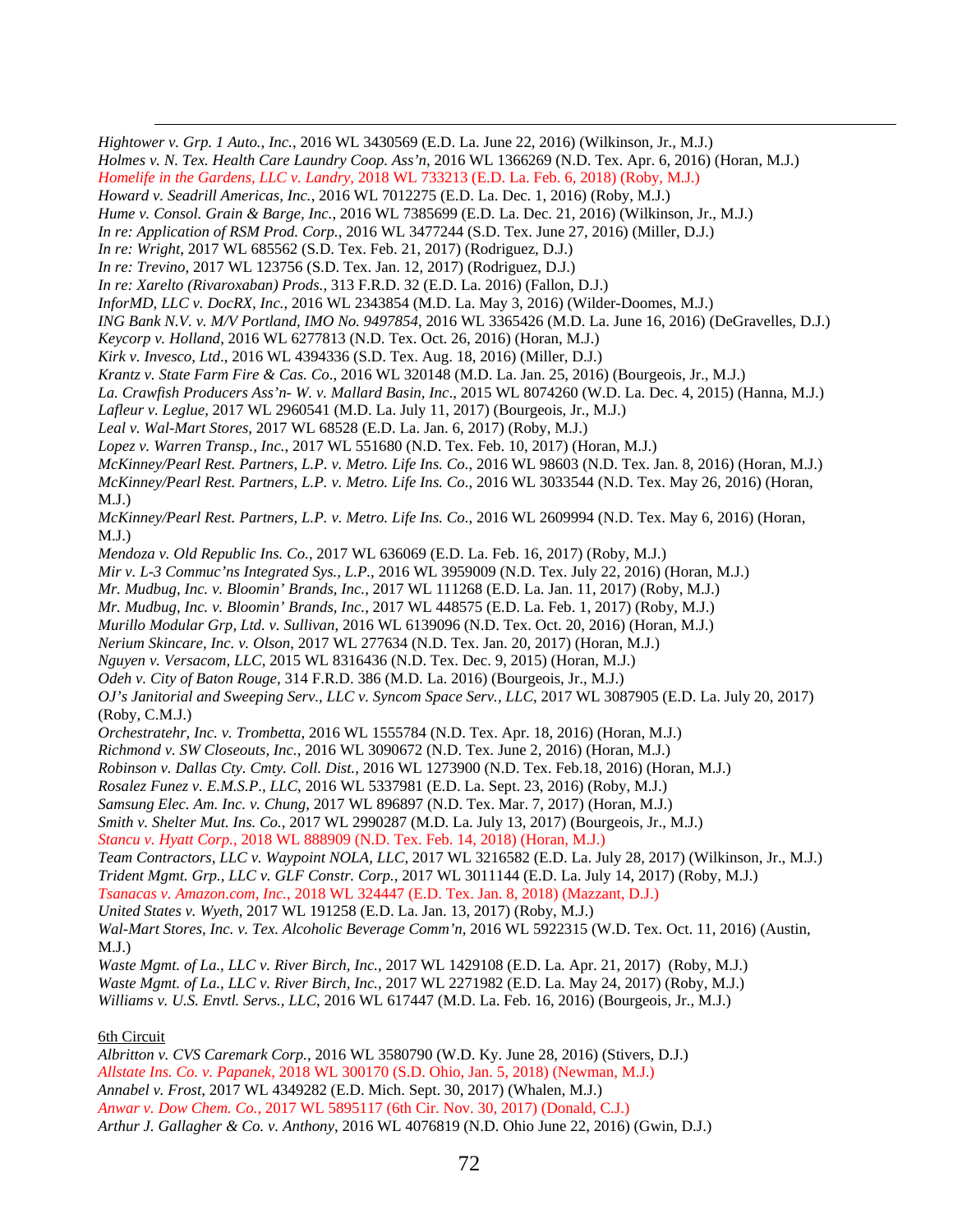<u>.</u> *Arthur J. Gallagher & Co. v. Anthony*, 2016 WL 2997599 (N.D. Ohio May 24, 2016) (Gwin, D.J.)

*Babcock Power, Inc. v. Kapsalis*, 2017 WL 2837019 (W.D. Ky. June 30, 2017) (Lindsay, M.J.)

*Bentley v. Highlands Hosp. Corp.*, 2016 WL 762686 (E.D. Ky. Feb. 23, 2016) (Atkins, M.J.)

- *Brown v. Mohr*, 2017 WL 2832631 (S.D. Ohio June 30, 2017) (Kemp, M.J.)
- *Burfitt v. Bear*, 2016 WL 5848844 (S.D. Ohio Oct. 10, 2016) (Bowman, M.J.)

*Certain Underwriters at Lloyd's v. Morrow*, 2017 WL 4532240 (W.D. Ky. Oct. 10, 2017) (Brennenstuhl, M.J.)

*Commerce and Indus. Ins. Co. v. Century Surety Co.*, 2017 WL 946984 (S.D. Ohio Mar. 10, 2017) (Jolson, M.J.)

*Cratty v. City of Wyandotte*, 2017 WL 5589583 (E.D. Mich. Nov. 8, 2017) (Stafford, M.J.)

*D.R. v. Mich. Dept. of Ed.*, 2017 WL 3642131 (E.D. Mich. Aug. 24, 2017) (Patti, M.J.)

*Escalera v. Bard Med.*, 2017 WL 4012966 (W.D. Ky. Sept. 12, 2017) (Brennenstuhl, M.J.)

*Greif Int'l Holding BV v. Mauser USA, LLC*, 2017 WL 2177638 (S.D. Ohio May 18, 2017) (Graham, D.J.)

*Hadfield v. Newpage Corp*., 2016 WL 427924 (W.D. Ky. Feb. 3, 2016) (Russell, D.J.)

- *He v. Rom*, 2016 WL 5682012 (N.D. Ohio Oct. 3, 2016) (Gwin, D.J.)
- *In re: ClassicStar Mare Lease Litig.*, 2017 WL 27455 (E.D. Ky. Jan. 3, 2017) (Wier, M.J.)

*In re: E/I. Du Pont de Nemours and Co. C-8 Pers. Inj. Litig*., 2016 WL 5884964 (S.D. Ohio Oct. 7, 2016) (Sargus, Jr., C.D.J.)

*In re Haynes*, 2017 WL 3559509 (E.D. Tenn. Aug. 11, 2017) (Bauknight, B.J.)

*Kacmarik v. Mitchell*, 2017 WL 131582 (N.D. Ohio Jan. 13, 2017) (Greenberg, M.J.)

*Kelley v. Apria Healthcare, Inc.*, 2016 WL 737919 (E.D. Tenn. Feb. 2, 2016) (Guyton, M.J.)

*Kitchen v. Corizon Health Inc.*, 2017 WL 5099892 (W.D. Mich. Nov. 5, 2017) (Green, M.J.)

*Kitchen v. Corizon Health, Inc.*, 2018 WL 286425 (W.D. Mich. Jan. 4, 2018) (Maloney, D.J.)

*Kitchen v. Heyns*, 2017 WL 4349283 (E.D. Mich. Oct. 2, 2017) (Roberts, D.J.)

*Lubahn v. Absolute Software*, 2017 WL 6461863 (E.D. Mich. Dec. 19, 2017) (Stafford, M.J.)

*Marsden v. Nationwide Biweekly Admin., Inc*., 2016 WL 471364 (S.D. Ohio Feb. 8, 2016) (Ovington, C.M.J.)

*Martin v. Posey*, 2017 WL 412876 (S.D. Ohio Jan. 31, 2017) (Kemp, M.J.)

*Maui Jim, Inc. v. Smartbuy Guru Enter.*, 2018 WL 894619 (N.D. Ill. Feb. 14, 2018) (Gilbert, M.J.)

*Murillo v. Dillard*, 2017 WL 471570 (W.D. Ken. Feb. 3, 2017) (Brennenstuhl, M.J.)

*Murillo v. Dillard*, 2017 WL 2417953 (W.D. Ky. June 2, 2017) (Stivers, D.J.)

*NetJets Aviation, Inc. v. NetJets Ass'n of Shared Aircraft Pilots*, 2017 WL 3484101 (S.D. Ohio Aug. 15, 2017) (Jolson, M.J.)

*Owens v. Liberty Life Assurance Co. of Boston*, 2016 WL 6156182 (W.D. Ky. Oct. 21, 2016) (McKinley, C.D.J.)

*Queen v. City of Bowling Green*, 2017 WL 4355689 (W.D. Ky. Sept. 29, 2017) (Brennenstuhl, M.J.)

*Quality Mfg. Sys., Inc. v. R/X Automation Sol., Inc.*, 2016 WL 1244697 (M.D. Tenn. Mar. 30, 2016) (Bryant, M.J.)

*Raub v. Moon Lake Prop. Owners Ass'n*, 2016 WL 6275392 (E.D. Mich. Oct. 27, 2016) (Ludington, D.J.)

*Rockwell Med., Inc. v. Richmond Bros., Inc.*, 2017 WL 1361129 (E.D. Mich. Apr. 14, 2017) (Cleland, D.J.)

*Rui He v. Rom*, 2016 WL 909405N.D. Ohio Mar. 10, 2016) (Gwin, D.J.)

*Schall v. Suzuki Motor of Am., Inc.*, 2017 WL 4050319 (W.D. Ky. Sept. 13, 2017) (Brennenstuhl, M.J.)

*Siriano v. Goodman Mfg. Co., L.P*., 2015 WL 8259548 (S.D. Ohio Dec. 9, 2015) (Deavers, M.J.)

*Smith v. Old Dominion Freight Line, Inc.*, 2017 WL 2371825 (W.D. Ky. May 31, 2017) (Lindsay, M.J.)

*Sobol v. Imprimis Pharm.*, 2017 WL 5035837 (E.D. Mich. Oct. 26, 2017) (Stafford, M.J.)

*Solo v. United Parcel Serv. Co.*, 2017 WL 85832 (E.D. Mich. Jan. 10, 2017) (Whalen, M.J.)

*South Pointe Wholesale, Inc. v. Vilardi*, 2017 WL 3877860 (W.D. Ky. Sept. 5, 2017) (Brennenstuhl, M.J.)

*State Farm Mut. Auto. Ins. Co. v. Pointe Physical Therapy*, 2017 WL 2616938 (E.D. Mich. June 12, 2017) (Davis, M.J.)

*State Farm Mut. Auto. Ins. Co. v. Pointe Physical Therapy, LLC*, 2017 WL 5176403 (E.D. Mich. Nov. 3, 2017) (Davis, M.J.)

*State Farm Mut. Auto. Ins. Co. v. Universal Health Grp., Inc.*, 2016 WL 6822014 (E.D. Mich. Nov. 18, 2016) (Levy, D.J.)

*State Farm Mut. Auto. Ins. Co. v. Warren Chiropractic & Rehab Clinic, P.C*., 2016 WL 3450834 (E.D. Mich. May 11, 2016) (Goldsmith, D.J.)

*Suzette Scott-Warren v. Liberty Life Assur. Co. of Boston,* 2016 WL 5661774 (W.D. Ky. Sept. 29, 2016) (Simpson, III, S.J.)

*United States v. Quicken Loans Inc.*, 2017 WL 2306444 (E.D. Mich. May 26, 2017) (Goldsmith, D.J.) *Waters v. Drake*, 2016 WL 4264350 (S.D. Ohio Aug. 12, 2016) (Graham, D.J.)

*William Powell Co. v. Nat. Indemnity Co.*, 2017 WL 1326504 (S.D. Ohio Apr. 11, 2017) (Litkovitz, M.J.)

*Wilmington Tr. Co. v. AEP Generating Co.*, 2016 WL 860693 (S.D. Ohio Mar. 7, 2016) (Kemp, M.J.)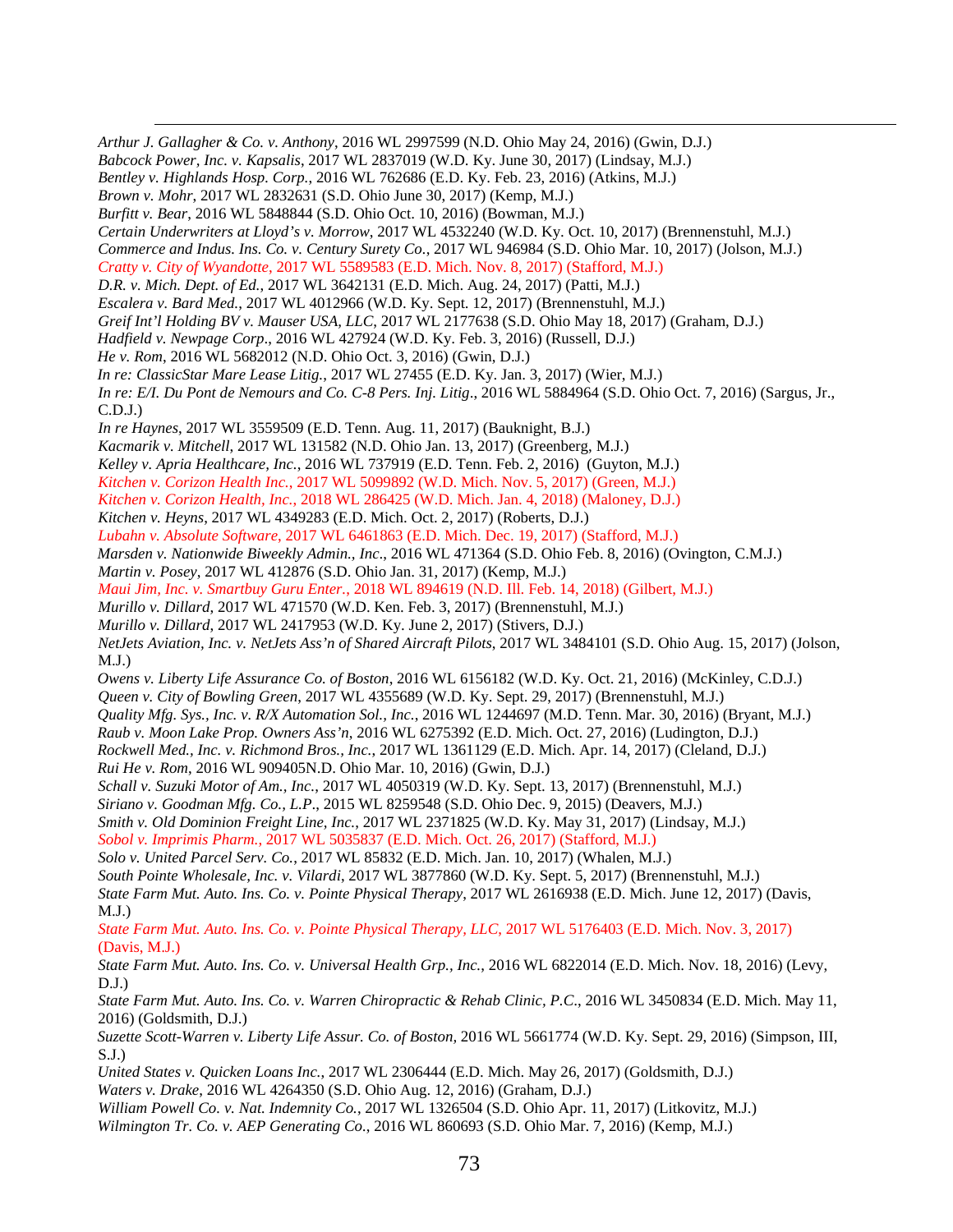## 7th Circuit

<u>.</u>

*Acheron Med. Supply, LLC v. Cook Med. Inc*., 2016 WL 5466309 (S.D. Ind. Sept. 9, 2016) (LaRue, M.J.) *Amarei v. City of Chi.*, 2016 WL 3693425 (N.D. Ill. July 12, 2016) (Weisman, M.J.) *Arcelormittal Ind. Harbor LLC v. Amex Nooter, LLC*, 2016 WL 4077154 (N.D. Ind. July 8, 2016) (Cherry, M.J.) *Arcelormittal Ind. Harbor LLC v. Amex Nooter, LLC*, 2016 WL 614144 (ND. Ind. Feb. 16, 2016) (Cherry, M.J.) *AVNET, Inc. v. MOTIO, Inc.*, 2016 WL 3365430 (N.D. Ill. June 15, 2016) (Schenkier, M.J.) *Babjak v. Arcelormittal USA, LLC*, 2016 WL 4191050 (N.D. Ind. Aug. 9, 2016) (Cherry, M.J.) *Baires Blue Cross Blue Shield of Minn*. *v. State Farm Mut. Auto. Ins. Co.*, 2016 WL 4591905 (E.D. Wis. Sept. 2, 2016) (Stadtmueller, D.J.) *Buchanan v. Chi. Transit Auth.*, 2016 WL 7116591 (N.D. Ill. Dec. 7, 2016) (Blakey, D.J.) *Crabtree v. Angie's List, Inc.*, 2017 WL 413242 (S.D. Ind. Jan. 31, 2017) (Dinsmore, M.J.) *Design Basics LLC v. Best Built Inc.*, 2016 WL 1060253 (E.D. Wis. Mar. 15, 2016) (Griesbach, D.J.) *Elliott v. Superior Pool Prods*., LLC, 2016 WL 29243 (C.D. Ill. Jan. 4, 2016) (Schanzle-Haskins, M.J.) *Garner v. St. Clair Cty*., 2016 WL 146691 (S.D. Ill. Jan. 13, 2016) (Wilkerson, M.J.) *Hespe v. City of Chi.*, 2016 WL 7240754 (N.D. Ill. Dec. 15, 2016) (Alonso, D.J.) *In re: Broiler Chicken Antitrust Litig.*, 2017 WL 4322823 (N.D. Ill. Sept. 28, 2017) (Gilbert, M.J.) *In re: Cook Med., Inc.*, 2016 WL 2854169 (S.D. Ind. May 12, 2016) (Baker, M.J.) *Infowhyse GmbH v. Fleetwood Grp*., 2016 WL 4063168 (N.D. Ill. July 29, 2016) (Cole, M.J.) *Knauf Insulation, LLC v. Johns Manville Corp.*, 2015 WL 7089725 (S.D. Ind. Nov. 13, 2015) (Dinsmore, M.J.) *Miner v. Gov't Payment Serv., Inc.*, 2017 WL 3909508 (N.D. Ill. Sept. 5, 2017) (Dow, Jr., D.J.) *Murillo v. Kohl's Corp*., 2016 WL 4705550 (E.D. Wisc. Sept. 8, 2016) (Stadtmueller, D.J.) *Noble Roman's, Inc. v. Hattenhauer Distrib. Co*., 314 F.R.D. 304 (S.D. Ind., 2016) (Lynch, M.J.) *Perez v. Mueller*, 2016 WL 3360422 (E.D. Wis. May 27, 2016) (Randa, D.J.) *Robinson v. Gateway Tech. Coll.*, 2016 WL 344959 (E.D. Wis. Jan. 26, 2016) (Randa, D.J.) *Simon v. Northwestern Univ.*, 2017 WL 467677 (N.D. Ill. Feb. 3, 2017) (Weisman, M.J.) *Southport Bank v. Miles*, 2016 WL 7366885 (N.D. Ill., Dec. 19, 2016) (Gilbert, M.J.) *The Surgery Ctr. at 900 N. Mich. Ave., LLC v. Am. Physicians Assurance Corp., Inc.*, 2016 WL 6962840 (N.D. Ill. Nov. 29, 2016) (Cole, M.J.)

*U.S. ex rel. Schutte v. Supervalu, Inc.*, 2017 WL 1381651 (C.D. Ill. Apr. 17, 2017) (Schanzle-Haskins, M.J.)

# 8th Circuit

*Applied Underwriters, Inc. v. Top's Personnel, Inc.*, 2017 WL 1214413 (D. Neb. Mar. 31, 2017) (Zwart, M.J.) *Cor Clearing, LLC v. Calissio Res. Grp., Inc.*, 2016 WL 2997463 (D. Neb. May 23, 2016) (Strom, D.J.) *Design Basics LLC v. Ahmann Design, Inc.*, 2016 WL 4251076 (N.D. Iowa Aug. 10, 2016) (Scoles, M.J.) *Duhigg v. Goodwill Industries*, 2016 WL 4991480 (D. Neb. Sept. 16, 2016) (Gossett, M.J.) *Gowan v. Mid -Century Insur. Co.*, 2016 WL 126746 (D.S.D. Jan. 11, 2016) (Duffy, M.J.) *Harper v. Unum Grp.*, 2016 WL 4508238 (W.D. Ark. Aug. 29, 2016) (Holmes, D.J.) *Hodges v. Pfizer, Inc*., 2016 WL 1222229 (D. Minn. Mar. 28, 2016) (Montgomery, D.J.) *Hurd v. City of Lincoln*, 2017 WL 6542123 (D. Neb. Dec. 21, 2017) (Zwart, M.J.) *In re: Fluoroquinolone Prods. Liab. Litig*., 2016 WL 4045414 (D. Minn. July 20, 2016) (Tunheim, D.J.) *Klein v. TD Ameritrade Holding Corp.*, 2016 WL 7156476 (D. Neb. Dec. 7, 2016) (Thalken, M.J.) *Labrier v. State Farm Fire & Cas. Co.*, 314 F.R.D. 637 (W.D. Mo. May 9, 2016) (Nelson, D.J.) *Leseman, LLC v. Stratasys, Inc*., 2016 WL 1117411 (D. Minn. Mar. 22, 2016) (Laughrey, D.J.) *Lureen v. Holl*, 2017 WL 3834739 (D.S.D. Aug. 31, 2017) (Duffy, M.J.) *Murphy v. Piper*, 2017 WL 5633096 (D. Minn. Nov. 22, 2017) (Frank, D.J.) *Orduno v. Pietrzak*, 2016 WL 5853723 (D. Minn. Oct. 5, 2016) (Montgomery, D.J.) *Perez v. KDP Hosp., LLC*, 2016 WL 2746926 (W.D. Mo. May 6, 2016) (Harpool, D.J.) *Prime Aid Pharm. Corp. v. Express Scripts, Inc.*, 2017 WL 67526 (E.D. Mo. Jan. 6, 2017) (Jackson, D.J.) *Quinonez-Castellanos v. Performance Contractors, Inc.*, 2017 WL 3430511 (N.D. Iowa Aug. 9, 2017) (Williams, M.J.) *Schultz v. Sentinel Ins. Co.*, 2016 WL 3149686 (D.S.D. June 3, 2016) (Duffy, M.J.) *Smith v. Toyota Motor Corp.*, 2017 WL 1425993 (E.D. Mo. Apr. 21, 2017) (Webber, S.D.J.)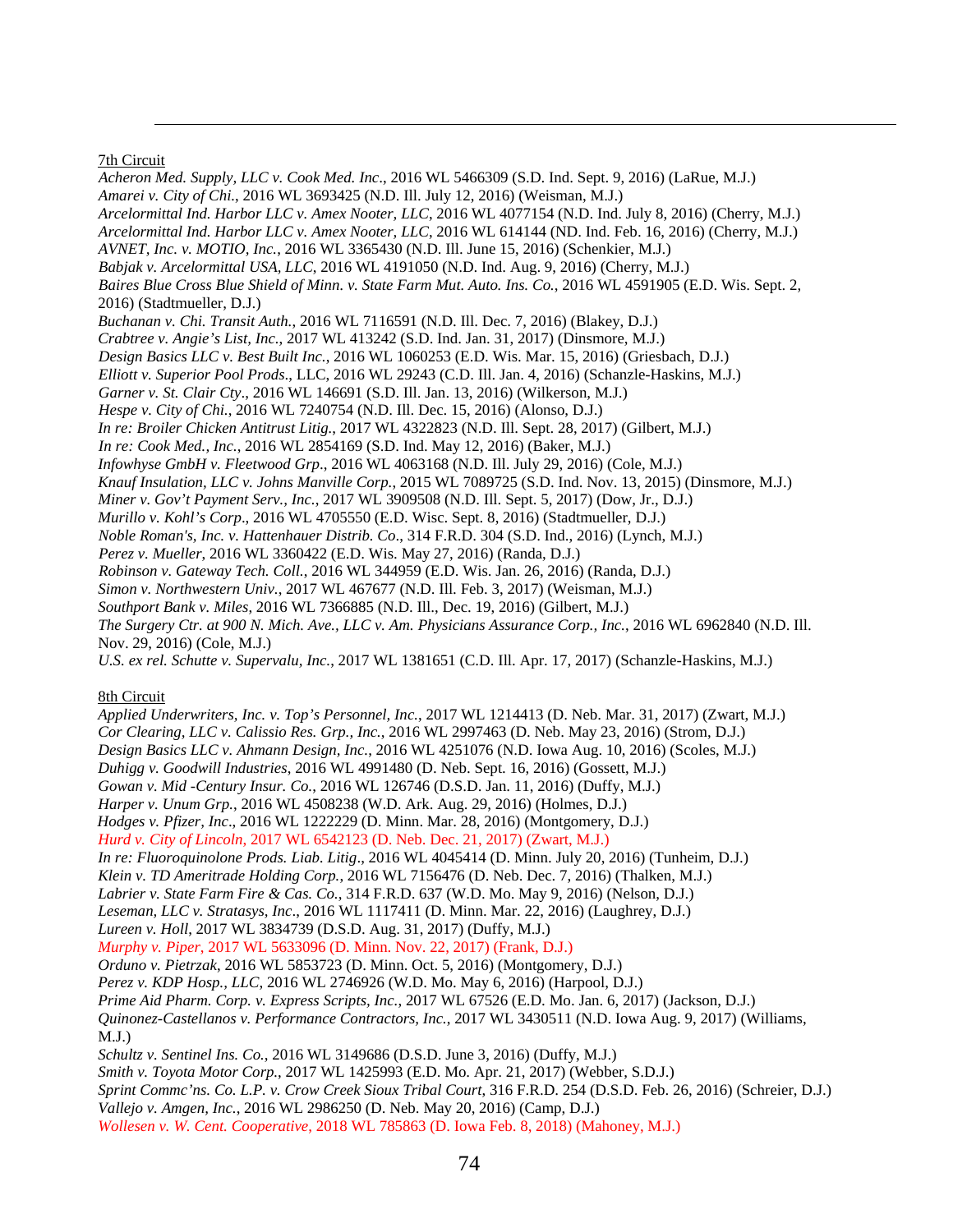*Zurich Am. Ins. Co. v. Andrew*, 2016 WL 2350115 (D. Neb. May 4, 2016) (Gossett, M.J.)

9th Circuit

<u>.</u>

*24/7 Customer, Inc. v. Liveperson, Inc.*, 2016 WL 4054884 (N.D. Cal. July 29, 2016) (Westmore, M.J.) *Acosta v. Wellfleet Comm'ns, LLC*, 2017 WL 5180425 (D. Nev. Nov. 8, 2017) (Foley, Jr., M.J.) *Adamov v. Pricewaterhouse Coopers*, LLP, 2017 WL 6558133 (E.D. Cal. Dec. 22, 2017) (Claire, M.J.) *Am. Auto. Ins. Co. v. Haw. Nut & Bolt, Inc.*, 2017 WL 80248 (D. Haw. Jan. 9, 2017) (Chang, M.J.) *Amsel v. Gerrard et al.*, 2017 WL 1383443 (D. Nev. Apr. 12, 2017) (Foley, Jr., M.J.) *Anderson v. Pacific Crane Maint. Co.*, 2017 WL 3534576 (W.D. Wash. Aug. 17, 2017) (Bryan, D.J.) *Arias v. Ruan Transp. Corp*, 2017 WL 1427018 (E.D. Cal. Apr. 21, 2017) (Boone, M.J.) *Ayala v. Cty. Of Riverside*, 2017 WL 1734021 (C.D. Cal. Apr. 28, 2017) (Kato, M.J.) *Ballentine v. Las Vegas Metro. Police Dep't*, 2016 WL 2743504 (D. Nev. May 9, 2016) (Foley, Jr., M.J.) *Bank of Am., N.A. v. Auburn & Bradford at Providence Homeowners' Ass'n*, \_\_ WL \_\_ (D. Nev. Aug. 1, 2016) (Koppe, M.J.) *Bank of Am., N.A. v. SFR Invs. Pool 1 LLC*, 2016 WL 2843802 (D. Nev. May 12, 2016) (Foley, Jr., M.J.) *Birch v. Lombardo*, 2017 WL 6063068 (D. Nev. Dec. 6, 2017) (Hoffman, Jr., M.J.) *Blanton v. Torrey Pines Prop. Mgmt., Inc.*, 2017 WL 2291752 (S.D. Cal. May 24, 2017) (Stormens, M.J.) *Brewer v. BNSF Ry. Co.*, 2018 WL 882812 (D. Mont. Feb. 14, 2018) (Morris, D.J.) *Brightedge Tech., Inc. v. Searchmetrics GMBH.*, 2017 WL 5171227 (N.D. Cal. Nov. 8, 2017) (James, M.J.) *Brown v. Dobler*, 2015 WL 9581414 (D. Idaho Dec. 29, 2015) (Dale, M.J.) *Caballero v. Bodega Latina Corp.*, 2017 WL 3174931 (D. Nev. July 25, 2017) (Ferenbach, M.J.) *Calleros v. Rural Metro of San Diego, Inc*., 2017 WL 4391708 (S.D. Cal. Oct. 3, 2017) *Carroll v. Wells Fargo & Co.*, 2016 WL 4696852 (N.D. Cal. Sept. 8, 2016) (Westmore, M.J.) *Centeno v. City of Fresno*, 2016 WL 749634 (E.D. Cal. Dec. 29, 2016) (Boone, M.J.) *Choquette v. Warner*, 2017 WL 2671263 (W.D. Wash. June 21, 2017) (Creatura, M.J.) *ChriMar Systems v. Cisco Systems, Inc.*, 312 F.R.D. 560 (N.D. Cal. Jan. 12, 2016) (James, M.J.) *Cisco Sys. v. Arista Networks, Inc*., 2016 WL 632000 (N.D. Cal. Feb. 17, 2016) (Freeman, D.J.) *Ciuffitelli v. Deloitte & Touche LLP*, 2016 WL 6963039 (D. Or. Nov. 28, 2016) (Acosta, M.J.) *Clymore v. Fed. R.R. Admin.*, 2015 WL 7760086 (E.D. Cal. Dec. 2, 2015) (Synder, M.J.) *D.F. v. Sikorsky Aircraft Corp.*, 2016 WL 3360515 (S.D. Cal. June 13, 2016) (Crawford, M.J.) *Dao v. Liberty Life Assur. Co.*, 2016 WL 796095 (N.D. Cal. Feb. 23, 2016) (Laporte, M.J.) *Deutsche Bank Nat'l Tr. Co. v. SFR Invs. Pool 1, LLC*, 2016 WL 3200104 (D. Nev. June 6, 2016) (Ferenbach, M.J.) *Dobro v. Allstate Ins. Co.*, 2016 WL 4595149 (S.D. Cal. Sept. 2, 2016) (Major, M.J.) *Does I-XIX v. Boy Scouts of Am.*, 2017 WL 3841902 (D. Idaho Sept. 1, 2017) (Winmill, C.J.) *Estate of Sandra Vela v. Cty. Of Monterey*, 2017 WL 6316737 (N.D. Cal. Dec. 11, 2017) (Freeman, D.J.) *Federal Trade Comm'n v. Directv, Inc.*, 2016 WL 1741137 (N.D. Cal. May 3, 2016) (James, M.J.) *Federal Trade Comm'n v. Directv, Inc.*, 2016 WL 3351945 (N.D. Cal. June 9, 2016) (James, M.J.) *Fernandez v. Cox*, 2017 WL 4873066 (D. Nev. Oct. 26, 2017) (Du, D.J.) *Gibson v. SDCC*, 2016 WL 845308 (D. Nev. Mar. 2, 2016) (Leen, M.J.) *Gilbert v. Money Mut., LLC*, 2016 WL 3196605 (N.D. Cal. June 9, 2016) (Beeler, M.J.) *Gilead Scis., Inc. v. Merck & Co*., 2016 WL 146574 (N.D. Cal. Jan. 13, 2016) (Grewal, M.J.) *Goes Int'l, AB v. Dodur Ltd.*, 2016 WL 427369 (N.D. Cal. Feb. 4, 2016) (Beeler, M.J.) *Gonzales v. City of Bakersfield*,, 2016 WL 4474600 (E.D. Cal. Aug. 25, 2016) (Thurston, M.J.) *Gottesman v. Santana*, 2017 WL 5889765 (S.D. Cal. Nov. 29, 2017) (Burkhardt, M.J.) *Gramercy Grp. V. D.A. Builders, LLC*, 2017 WL 5230925 (D. Haw. Nov. 9, 2017) (Chang, M.J.)*Hancock v. Aetna Life Ins. Co.*, 2017 WL 3085744 (W.D. Wash. July 20, 2017) (Robart, D.J.) *Harris v. Best Buy Stores*, 2017 WL 3948397 (N.D. Cal. Sept. 8, 2017) (Westmore, M.J.) *Heyman v. State of Nev.*, 2017 WL 4288699 (D. Nev. Sept. 27, 2017) (Foley, Jr., M.J.) *Heyman v. State of Nev.*, 2017 WL 5559912 (D. Nev. Nov. 17, 2017) (Foley, Jr., M.J.) *HSBC Bank USA v. Green Valley Pecos Homeowners Ass'n, Inc.*, 2016 WL 6915301 (D. Nev. Nov. 21, 2016) (Foley, Jr., M.J.) *IDS Prop. & Cas. Ins. Co. v. Fellows*, 2017 WL 202128 (W.D. Wash. Jan. 18, 2017) (Donohue, M.J.) *In re: AutoZone, Inc.*, 2016 WL 4136520 (N.D. Cal. May 16, 2016) (Corley, M.J.) *In re: Bard IVC Filters Prods. Liability Litig*., 2016 WL 4943393 (D. Ariz. Sept. 16, 2016) (Campbell, D.J.) *Intellicheck Mobilisa, Inc. v. Honeywell Int'l Inc.*, 2017 WL 4221091 (W.D. Wash. Sept. 21, 2017) (Robart, D.J.)

*Kellgren v. Petco Animal Supplies, Inc.*, 2017 WL 979045 (S.D. Cal. Mar. 13, 2017) (Crawford, M.J.)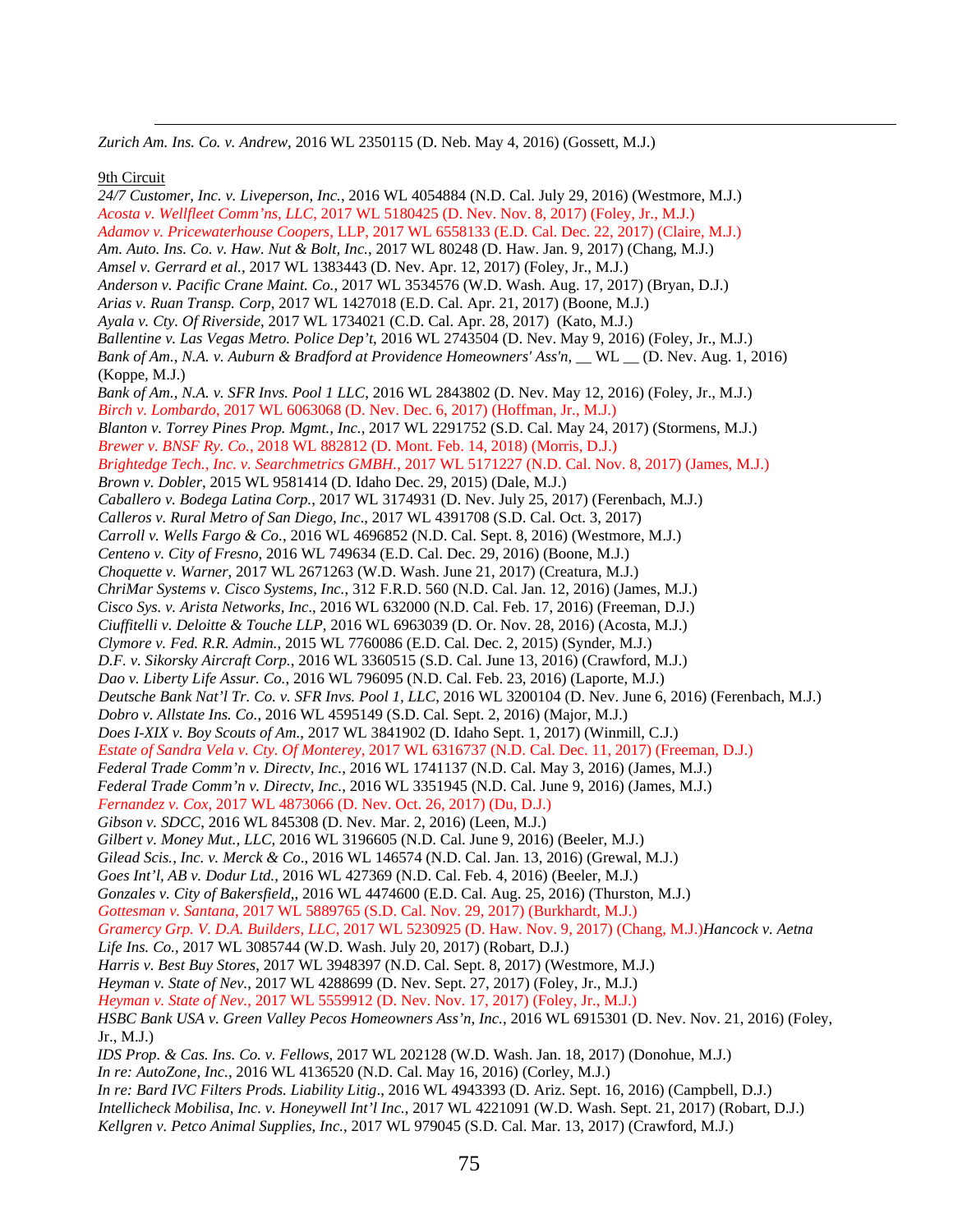<u>.</u> *Lauris v. Novartis*, 2016 WL 7178602 (E.D. Cal. Dec. 8, 2016) (M.J.)

*Leadership Studies, Inc. v. Blanchard Training and Dev., Inc.*, 2017 WL 2819847 (S.D. Cal. June 28, 2017) (Crawford, M.J.)

*Loop AI Labs Inc v. Gatti*, 2016 WL 1273914 (N.D. Cal. Feb. 5, 2016) (Gilliam, Jr., D.J.)

*Malibu Media, LLC v. Doe*, 2016 WL 7425923 (N.D. Cal. Dec. 23, 2016) (Alsup, D.J.)

*Martin v. Sysco Corp.*, 2017 WL 4517819 (E.D. Cal. Oct. 10, 2017) (Boone, M.J.)

*Martinelli v. Johnson & Johnson*, 2016 WL 1458109 (E.D. Cal. Apr. 13, 2016) (England, Jr., D.J.)

- *McCall v. State Farm Mut. Auto. Ins. Co.*, 2017 WL 3174914 (D. Nev. July 26, 2017) (Foley, Jr., M.J.)
- *McSwain v. United States*, 2016 WL 4530461 (D. Nev. Aug. 30, 2016) (Foley, M.J.)

*Medicinova Inc. v. Genzyme Corp.*, 2017 WL 2829691 (S.D. Cal. June 29, 2017) (Crawford, M.J.)

*MicroTechnologies, LLC v. Autonomy, Inc*., 2016 WL 1273266 (N.D. Cal. Mar. 14, 2016) (Lloyd, M.J.)

*Morrison v. Quest Diagnostics Inc*., 2016 WL 355120 (D. Nev. Jan. 27, 2016) (Leen, M.J.)

*O'Connor v. Uber Techs*., *Inc.*, 2016 WL 107461 (N.D. Cal. Jan. 11, 2016) (Ryu, M.J.)

*Oracle Am., Inc. v. Google, Inc*., 2015 WL 7775243 (N.D. Cal. Dec. 3, 2015) (Ryu, M.J.)

*Perez v. Kazu Const., LLC*, 2017 WL 628455 (D. Haw. Feb. 15, 2017) (Chang, M.J.)

*RKF Retail Holdings, LLC v. Tropicana Las Vegas, Inc.*, 2017 WL 2908869 (D. Nev. July 6, 2017) (Foley, Jr., M.J.)

*Roberts v. Clark Cty. Sch. Dist*., 312 F.R.D. 594 (D. Nev. Jan. 11, 2016) (Leen, M.J.)

*Roberts v. C.R. Eng., Inc.*, 2017 WL 5312116 (D. Utah Nov. 13, 2017) (Wells, M.J.)

*Salazar v. McDonald Corp*., 2016 WL 736213 (N.D. Cal. Feb. 25, 2016) (James, M.J.)

*San Diego Unified Port Dist. v. Nat'l Union Fire Ins. Co. of Pittsburg, Pa.*, 2017 WL 3877732 (S.D. Cal. Sept. 5, 2017) (Dembin, M.J.)

*Santoyo v. Howmedica Osteonics Corp*., 2016 WL 2595199 (W.D. Wash. May 5, 2016) (Settle, D.J.)

*Sci. Games Corp. v. AGS LLC*, 2017 WL 3013251 (D. Nev. July 13, 2017) (Koppe, M.J.)

*Schueneman v. Arena Pharm.*, 2017 WL 3118739 (S.D. Cal. July 21, 2017) (Major, M.J.)

*Silva v. Allpak Container, LLC*, 2017 WL 1179437 (W.D. Wash. Mar. 30, 2017) (Martinez, C.D.J.)

*Stewart v. Jovanovich*, 2017 WL 4269780 (D. Mont. Sept. 25, 2017) (Johnston, M.J.)

*Stoba v. Saveology.com, LLC*, 2016 WL 3356796 (S.D. Cal. June 3, 2016) (Stormens, M.J.)

*Strickland Real Estate Holdings, LLC v. Texaco, Inc.*, 2016 WL 7243711 (W.D. Wash. Dec. 15, 2016) (Coughenour, D.J.)

*Talavera v. Sun Maid Growers of Cal.*, 2017 WL 495635 (E.D. Cal. Feb. 6, 2017) (Boone, M.J.)

*Thakkar v. Honeywell Int'l Inc. Short-Term Disability Plan*, 2016 WL 6832708 (D. Ariz. Nov. 21, 2016) (Tuchi, D.J.)

*Timothy v. Oneida Cty.*, 2016 WL 2910270 (D. Idaho May 18, 2016) (Winmill, D.J.)

*Van v. Language Line Servs.*, \_\_\_WL\_\_\_ (N.D. Cal. Mar. 2, 2016) (Lloyd, M.J.)

*Wichansky v. Zowine*, 2016 U.S. Dist. LEXIS 37065 (D. Ariz. March 22, 2016) (Campbell, D.J.)

*Wide Voice, LLC v. Sprint Commc'ns. Co. L.P*., 2016 WL 155031 (D. Nev. Jan. 12, 2016) (Ferenbach, M.J.)

*Williams v. Grant Cty.*, 2017 WL 3671166 (D. Or. Aug. 25, 2017) (Sullivan, M.J.)

*Wilson v. Wal-Mart Stores, Inc*., 2016 WL 526225 (D. Nev. Feb. 9, 2016) (Ferenbch, M.J.)

*Wit v. United Behavioral Health*, 2016 WL 258604 (N.D. Cal. Jan. 21, 2016) (Spero, M.J.)

*Youngevity Int'l Corp. v. Smith*, 2017 WL 4777318 (S.D. Cal. Oct. 23, 2017) (Burkhardt, M.J.)

# 10th Circuit

*Arenas v. Unified Sch. Dist. No. 223*, 2016 WL 5122872 (D. Kan. Sept. 21, 2016) (James, M.J.) *Arenas v. Unified Sch. Dist. No. 223*, 2016 WL 6071802 (D. Kan. Oct. 17, 2016) (James, M.J.) *Ark. River Power Auth. v. The Babcock & Wilson Co*., 2016 WL 192269 (D. Colo. Jan. 15, 2016) (Wang, M.J.) *Bd. of Comm'rs of Shawnee Cty. v. Daimler Trucks N. Am., LLC*, 2015 WL 8664202 (D. Kan. Dec. 11, 2016) (Sebelius, M.J.) *Boone v. Tfi Family Servs., Inc.*, 2016 WL 3124850 (D. Kan. June 3, 2016) (Gale, M.J.) *Charles Schwab & Co. v. Highwater Wealth Mgmt., LLC*, 2017 WL 4278494 (D. Colo. Sept. 27, 2017) (Wang, M.J.) *City of Orem v. Evanston Ins. Co.*, 2017 WL 2841219 (D. Utah July 3, 2017) (Warner, C.M.J.) *Coleman v. Reed*, 2016 WL 4523915 (W.D. Okla. Aug. 22, 2016) (Miles-LaGrange, D.J.) *Davis v. U.S. Dept. of Veterans Affairs*, 2017 WL 3608192 (D. Colo. Aug. 22, 2017) (Shaffer, M.J.) *Diesel Power Source v. Crazy Carl's Turbos*, 2017 WL 57791 (D. Utah, Jan. 5, 2017) (Wells, M.J.) *Digital Ally, Inc. v. Util. Assocs.*, 2016 WL 1535979 (D. Kan. Apr. 15, 2016) (Birzer, M.J.) *Duffy v. Lawrence Memorial Hosp.*, 2016 WL 7386413 (D. Kan. Dec. 21, 2016) (James, M.J.) *Echon v. Sackett*, 2016 WL 943485 (D. Colo. Jan. 27, 2016) (Wang, M.J.) *Equal Emp't Opportunity Comm'n v. Centura Health*, 2017 WL 3821781 (D. Colo. Sept. 1, 2017) (Shaffer, M.J.)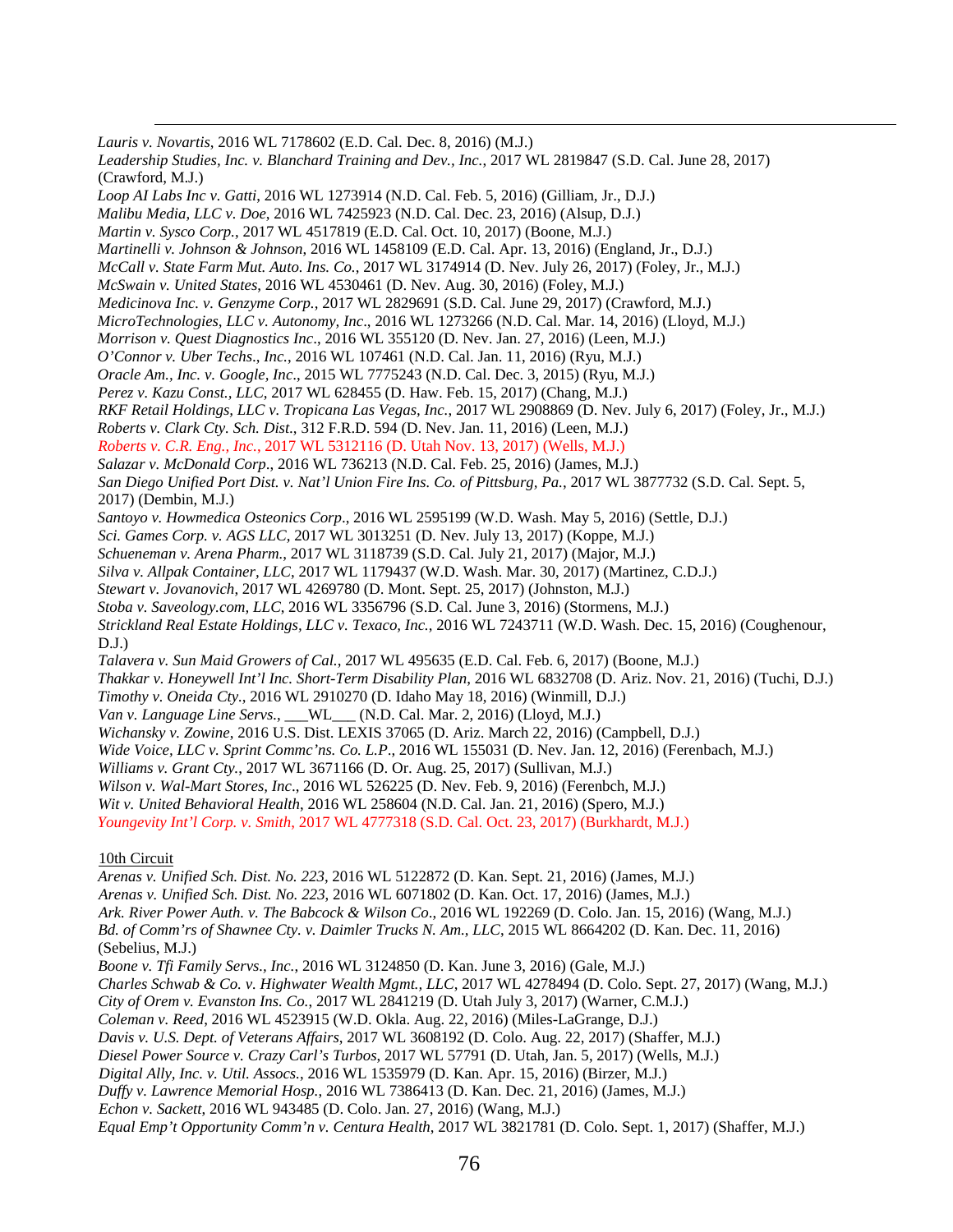<u>.</u> *Fasesin v. Henry Indus., Inc.*, 2016 WL 3654740 (D. Kan. July 8, 2016) (Birzer, M.J.) *Fish v. Kobach*, 2016 WL 893787 (D. Kan. Mar. 8, 2016) (O'Hara, M.J.) *Frick v. Henry Indus., Inc.*, 2016 WL 6966971 (D. Kan. Nov. 29, 2016) (Birzer, M.J.) *Gilmore v. L.D. Drilling, Inc.*, 2017 WL 2439552 (D. Kan. June 6, 2017) (James, M.J.) *Gilmore v. L.D. Drilling, Inc.*, 2017 WL 3116576 (D. Kan. July 21, 2017) (James, M.J.) *Gordon v. T.G.R. Logistics, Inc.*, 2017 WL 1947537 (D. Wyo. May 10, 2017) (Carman, M.J.) *Hibu Inc. v. Peck*, 2016 WL 4702422 (D. Kan. Sept. 8, 2016) (James, M.J.) *Hibu Inc. v. Peck*, 2017 WL 2472548 (D. Kan. June 8, 2017) (James, M.J.) *Hinzo v. N.M. Corr. Dep't*, 2016 WL 3156071 (D.N.M. May 19, 2016) (Molzen, M.J.) *Infusaid LLC v. Infusystem Inc.*, 2018 WL 690996 (D. Kan. Feb. 2, 2018) (Sebelius, M.J.) *In re: Vicki Milholland*, 2017 WL 895752 (10th Cir. Bankruptcy Appellate Panel, Mar. 7, 2017) (Karlin, C.J.) *Landry v. Swire Oilfield Serv., LLC*, 2018 WL 279749 (D.N.M. Jan. 3, 2018) (Browning, D.J.) *Mann v. XPO Log. Freight, Inc.*, 2017 WL 3054125 (D. Kan. July 19, 2017) (O'Hara, M.J.) *Med Flight Air Ambulance v. MGM Resorts Int'l*, 2017 WL 4142573 (D.N.M. Sept. 18, 2017) (Sweazea, M.J.) *Meeker v. Life Care Ctrs. of Am., Inc.*, 2016 WL 1403335 (D. Colo. Apr. 11, 2016) (Wang, M.J.) *Merlin v. Crawford*, 2016 WL 814580 (D. Colo. Mar. 2, 2016) (Wang, M.J.) *Nat'l R.R. Passenger Corp. v. Cimarron Crossing Feeders, LLC*, 2017 WL 4770702 (D. Kan. Oct. 19, 2017) (James, M.J.) *N.U. v. Wal-Mart Stores*, *Inc.*, 2016 WL 3654759 (D. Kan. July 8, 2016) (Sebelius, M.J.) *Navajo Nation Human Rights Comm'n v. San Juan Cty.,* 2016 WL 3079740 (D. Utah May 31, 2016) (Wells, M.J.) *Ortiviz v. Follin*, 2017 WL 3085515 (D. Colo. July 20, 2017) (Hegarty, M.J.) *Panel Specialists, Inc. v. Tenawa Haven Processing, LLC*, 2017 WL 3503354 (D. Kan. Aug. 16, 2017) (Sebelius, M.J.) *Parker v. Delmar Gardens of Lenexa, Inc.*, 2017 WL 1650757 (D. Kan. May 2, 2017) (Birzer, M.J.) *Pertile v. Gen. Motors, LLC*, 2016 WL 1059450 (D. Colo. Mar. 17, 2016) (Wang, M.J.) *Rickaby v. Hartford Life & Accident Ins. Co*., 2016 WL 1597589 (D. Colo. Apr. 21, 2016) (Wang, M.J.) *Rowan v. Sunflower Elec. Power Corp.*, 2016 WL 2772210 (D. Kan. May 13, 2016) (James, M.J.) *Singh v. Shonrock*, 2017 WL 698472 (D. Kan. Feb. 22, 2017) (Birzer, M.J.) *United States v. Talmage*, 2017 WL 1047315, (D. Utah Mar. 17, 2017) (Warner, C.M.J.) *Xmission, L.C. v. Adknowledge, Inc.*, 2016 WL 6108556 (D. Utah Oct. 19, 2016) (Pead, M.J.) *XTO Energy, Inc. v. ATD, LLC*, 2016 WL 1730171 (D.N.M. Apr. 1, 2016) (Browning, D.J.) *Yater v. Powderhorn Ski Co., LLC*, 2018 WL 776361 (D. Colo. Feb. 8, 2018) (Wang, M.J.) *Zoobuh, Inc. v. Better Broadcasting, LLC*, 2017 WL 1476135 (D. Utah Apr. 24, 2017) (Wells, M.J) 11th Circuit *Bingham v. Baycare Health Sys.*, 2016 WL 4467213 (M.D. Fla. Aug. 24, 2016) (Sneed, M.J.) *Bright v. Frix*, 2016 WL 1011441 (M.D. Fla. Jan. 22, 2016) (Pizzo, M.J.) *Cerrato v. Nutribullet, LLC*, 2017 WL 3608266 (M.D. Fla. Aug. 22, 2017) (Sneed, M.J.) *City of Jacksonville v. Shoppes of Lakeside, Inc.*, 2016 WL 3447383 (M.D. Fla. June 23, 2016) (Richardson, M.J.) *Clark v. Hercules, Inc.*, 2017 WL 3316311 (M.D. Fla. Aug. 3, 2017) (McCoy, M.J.) *Digital Assurance Certification, LLC v. Pendolino*, 2017 WL 4342316 (M.D. Fla. Sept. 29, 2017) (Smith, M.J.) *Edmonson v. Velvet Lifestyles, LLC*, 2016 WL 7048363 (S.D. Fla. Dec. 5, 2016) (Goodman, M.J.) *Emery v. Allied Pilots Ass'n*, 2017 WL 3412234 (S.D. Fla. Aug. 8, 2017) (Matthewman, M.J.) *Flynn v. Square One Distrib., Inc.*, 2016 WL 2997673 (M.D. Fla. May 25, 2016) (Smith, M.J.) *Graham & Co. v. Liberty Mut. Fire Ins. Co.*, 2016 WL 1319697 (N.D. Ala. Apr. 5, 2016) (Hancock, J.) *Hankinson v. R.T.G. Furniture Corp*., 2016 WL 1182768 (S.D. Fla. Mar. 28, 2016) (Seltzer, M.J.) *Herman v. Seaworld Parks & Entm't, Inc.*, 2016 WL 3746421 (M.D. Fla. July 13, 2016) (Sneed, M.J.) *Herrera-Velasquez v. Plantation Sweets, Inc.*, 2016 WL 183058 (S.D. Ga. Jan. 14, 2016) (Smith, M.J.) *Hunter v. Corr. Corp. of Am*., 2016 WL 943752 (S.D. Ga. Feb. 5, 2016) (Epps, M.J.) *In re: Blue Cross Blue Shield Antitrust Litig.*, 2017 WL 2889679 (N.D. Ala. July 6, 2017) (Putnam, M.J.) *In re: Subpoena Upon NeJames Law, P.A.*, 2016 WL 1599831 (M.D. Fla. Apr. 21, 2016) (Smith, M.J.) *Llanten v. Am. Sec. Ins. Co.*, 2017 WL 951629 (M.D. Fla. Mar. 10, 2017) (Sneed, M.J.) *Miller v. Garibaldi's, Inc.*, 2016 WL 7257035 (S.D. Ga. Dec. 15, 2016) (Smith, M.J.) *Nielsen Audio, Inc. v. Clem*, 2017 WL 4402518 (M.D. Fla. Oct. 3, 2017) (Whittemore, D.J.) *Noveshen v. Bridgewater Assocs. LP*, 2016 WL 3902542 (S.D. Fla. Feb. 22, 2016) (Matthewman, M.J.) *O'Boyle v. Sweetapple*, 2016 WL 492655 (S.D. Fl. Feb. 8, 2016) (Matthewman, M.J.)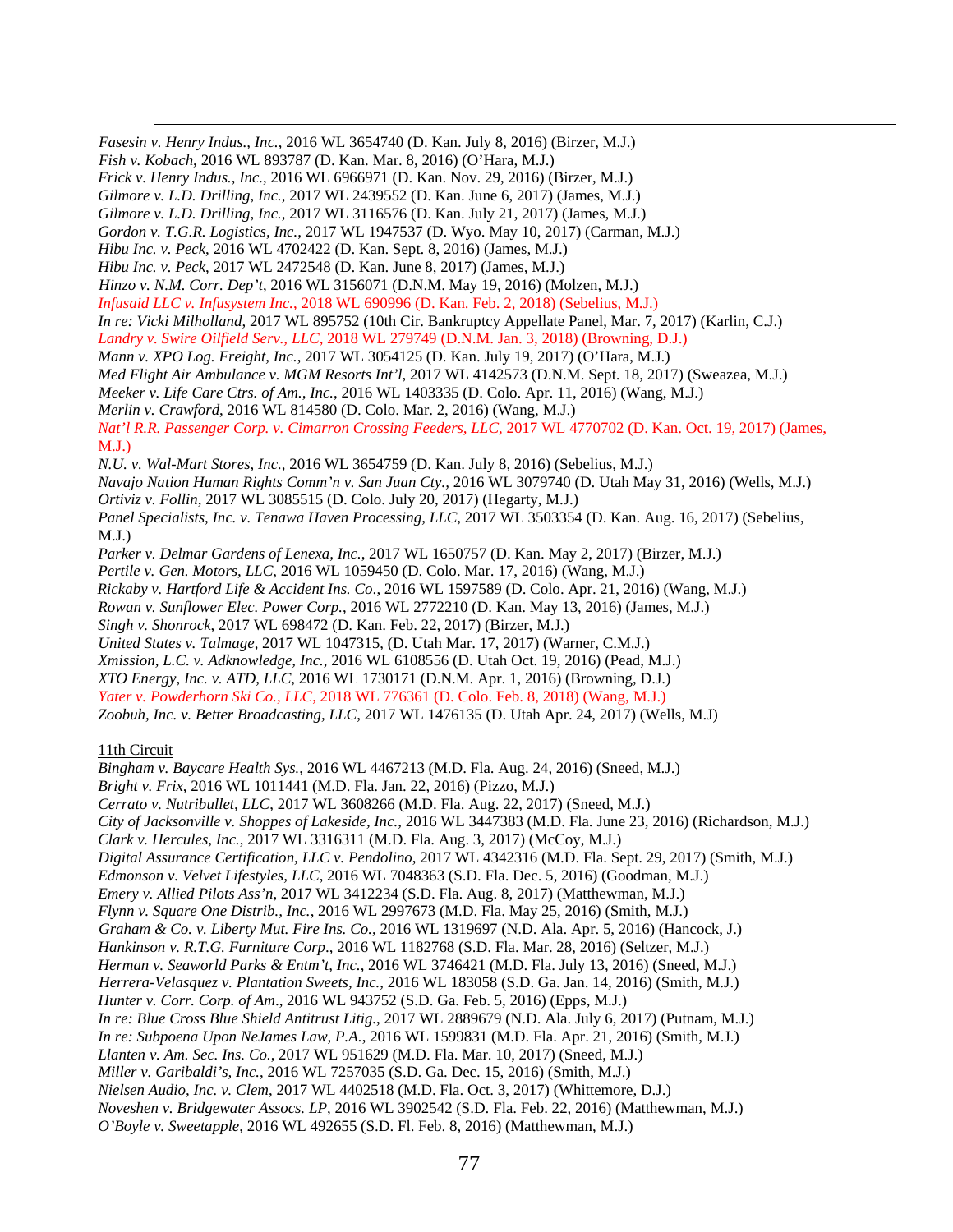<u>.</u> *Pilver v. Hillsborough Cty.*, 2016 WL 4129282 (M.D. Fla. Aug. 3, 2016) (Sneed, M.J.) *Polycarpe v. Seterus, Inc.*, 2017 WL 2257571 (M.D. Fla. May 23, 2017) (Smith, M.J.) *Steel Erectors, Inc. v. AIM Steel Int'l, Inc*., 312 F.R.D. 673 (S.D. Ga. Jan. 4, 2016) (Smith, M.J.) *Strickland v. Tristar Prods., Inc.*, 2017 WL 2874621 (S.D. Ga. July 5, 2017) (Smith, M.J.) *Williams v. Am. Int'l Grp., Inc.*, 2016 WL 2747020 (M.D. Ala. May 2, 2016) (Borden, M.J.) *Williams v. Am. Int'l Grp., Inc.*, 2016 WL 3456927 (M.D. Ala. June 21, 2016) (Borden, M.J.)

### D.C. Circuit

*Dell Inc. v. DeCosta*, 2017 WL 177618 (D.D.C. Jan. 17, 2017) (Collyer, J.) *Oxbow Carbon & Minerals LLC v. Union Pacific R.R. Co.*, 2017 WL 4011136 (D.D.C. Sept. 11, 2017) (Harvey, M.J.) *United States ex rel. Shamesh v. CA, Inc*., 314 F.R.D. 1 (D.D.C. 2016) (Kay, M.J.)

### Fed. Claims

*Cellcast Tech., LLC v. United States*, 2016 WL 5335798 (Fed. Cl. Sept. 23, 2016) (Wolski, J.)

## **TABLE OF JUDGES**

### 1st Circuit

Almond, M.J.; Bowler, M.J.; Burroughs, M.J.; DiClerico, Jr., D.J.; Fuste, D.J.; Gorton, D.J.; Hennessey, M.J.; O'Toole, Jr., D.J.

## 2d Circuit

Bolden, D.J.; Bryant, D.J.; Cott, M.J.; Crawford; D.J.; Crotty, D.J.; Francis, IV, M.J.; Freeman, M.J.; Furman, D.J.; Haight, S.D.J.; Mann, M.J.; Margolis, M.J.; Merriam, M.J.; Moses, M.J.; Netburn, M.J.; Parker, M.J.; Peck, M.J.; Pitman, M.J.; Polk Failla, D.J.; Pollak, M.J.; Roemer, M.J.; Scott, M.J.; Shields, M.J.; Stewart; M.J.; Tomlinson, M.J.

# 3d Circuit

Baylson, D.J.; Bongiovanni, M.J.; Brann, D.J.; Chesler, D.J.; Conti, D.J.; Dalzell, D.J.; Fischer, D.J.; Goldberg, D.J.; Heffley, M.J.; Hey, M.J.; Jones, II, D.J.; Linares, C.D.J.; Lloret, M.J.; Mannion, D.J.; McNulty, D.J.; Mehalchick, M.J.; Perkin, M.J.; Saporito, Jr., M.J.; Schneider, M.J.

#### 4th Circuit

Aboulhosn, M.J.; Auld, M.J.; Blake, D.J.; Chasanow, D.J.; Childs, D.J., Conrad, D.J.; Copperthite, M.J.; Coulson, M.J.; Duffy, D.J.; Eifert, M.J.; Gallagher, M.J.; Jones, Jr., M.J.; Lauck, D.J.; Numbers, II, M.J.; Webster, M.J.

# 5th Circuit

Austin, M.J.; Bourgeois, Jr., M.J.; DeGravelles, D.J.; Fallon, D.J.; Hanna, M.J.; Horan, M.J.; Mazzant, D.J.; Meervald, M.J.; Miller, D.J.; Perez-Montes, M.J.; Roby, M.J.; Rodriguez, D.J.; Virden, M.J.; Wilder-Doomes, M.J.; Wilkinson, Jr., M.J.

#### 6th Circuit

Atkins, M.J.; Bauknight, B.J.: Bowman, M.J.; Brennenstuhl, M.J.; Bryant, M.J.; Cleland, D.J.; Davis, M.J.; Deavers, M.J.; Donald, C.J.; Gilbert, M.J.; Goldsmith, D.J.; Graham, D.J.; Green, M.J.; Greenberg, M.J.; Guyton, M.J ; Gwin, D.J.; Jolson, M.J.; Kemp, M.J.; Levy, D.J.; Lindsay, M.J.; Litkovitz, M.J.; Ludington, D.J.; Maloney, D.J.; McKinley, C.D.J.; Newman, M.J.; Ovington, C.M.J.; Patti, M.J.; Roberts, D.J.; Russell, D.J.; Sargus, Jr., C.D.J.; Simpson, III, S.J.; Stafford, M.J.; Stivers, D.J.; Whalen, M.J.; Wier, M.J.

#### 7th Circuit

Alonso, D.J.; Baker, M.J.; Blakey, D.J.; Cherry, M.J.; Cole, M.J.; Dinsmore, M.J.; Dow, Jr., D.J.; Frank, D.J.; Gilbert, M.J.; Griesbach, D.J.; LaRue, M.J.; Lynch, M.J.; Randa, J.; Schanzle-Haskins, M.J.; Schenkier, M.J.; Stadtmueller, D.J; Weisman, M.J.; Wilkerson, M.J.

## 8th Circuit

Camp, D.J.; Duffy, M.J.; Gossett, M.J.; Harpool, D.J.; Holmes, D.J.; Laughrey, D.J.; Mahoney, M.J.; Montgomery, D.J.; Nelson, D.J.; Schreier, D.J.; Scoles, M.J.; Strom, D.J.; Thalken, M.J.; Tunheim, D.J.; Webber, S.D.J.; Williams, M.J.; Zwart, M.J.